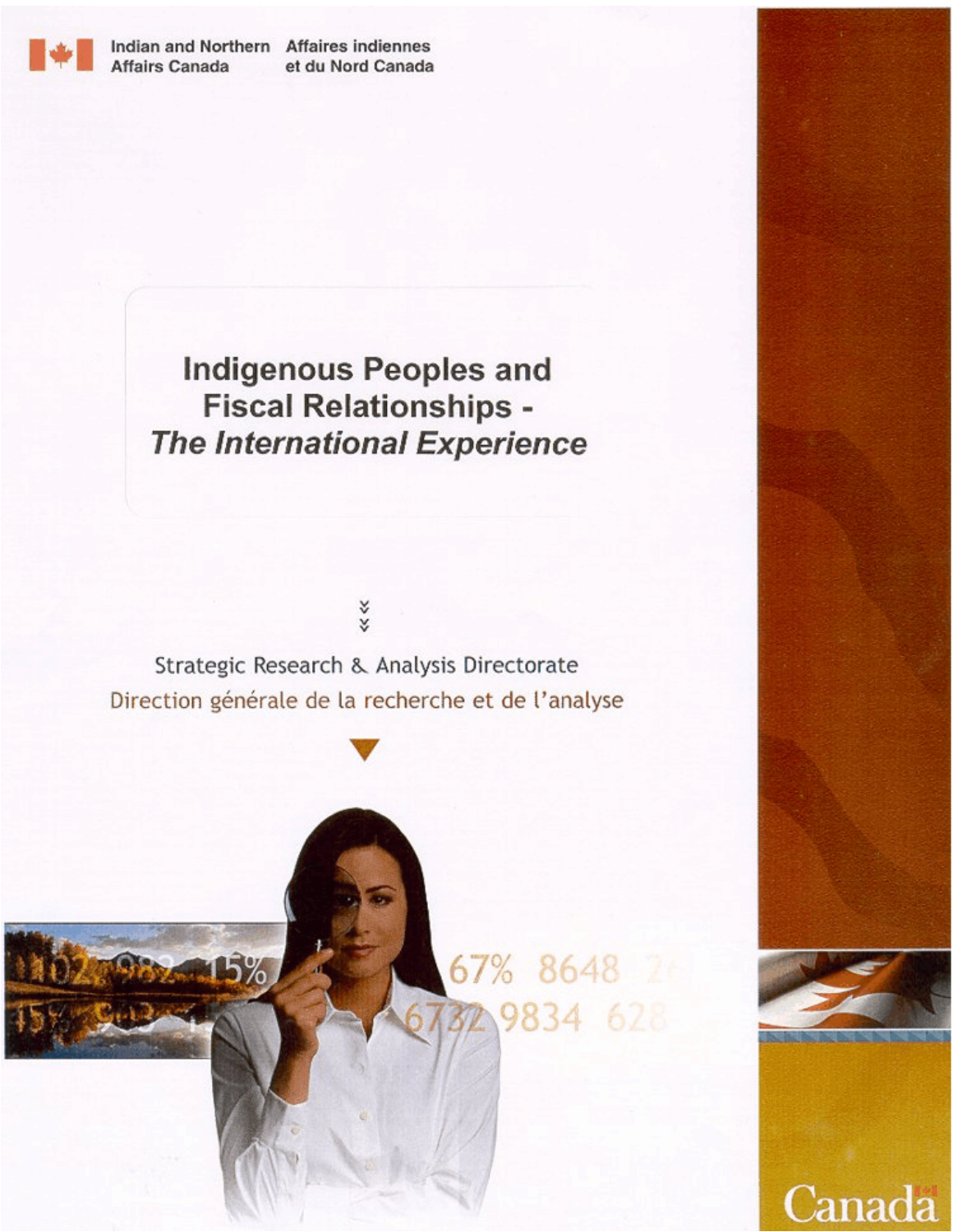July 9, 1998

# **Indigenous Peoples and Fiscal Relationships -** *The International Experience*

**Presented to:**

**The Indian Taxation Advisory Board and The Research and Analysis Directorate Policy and Strategic Direction Branch of The Department of Indian Affairs and Northern Development**



*Fiscal Realities 202-7 St. Paul Street West, Kamloops, BC V2C 1E9 Tel (250) 851-0780 Fax (250) 851-0725*

*Prepared By:*

This paper reflects the views of the authors only and not necessarily those of the Indian Taxation Advisory Board or the Department of Indian Affairs and Northern Development.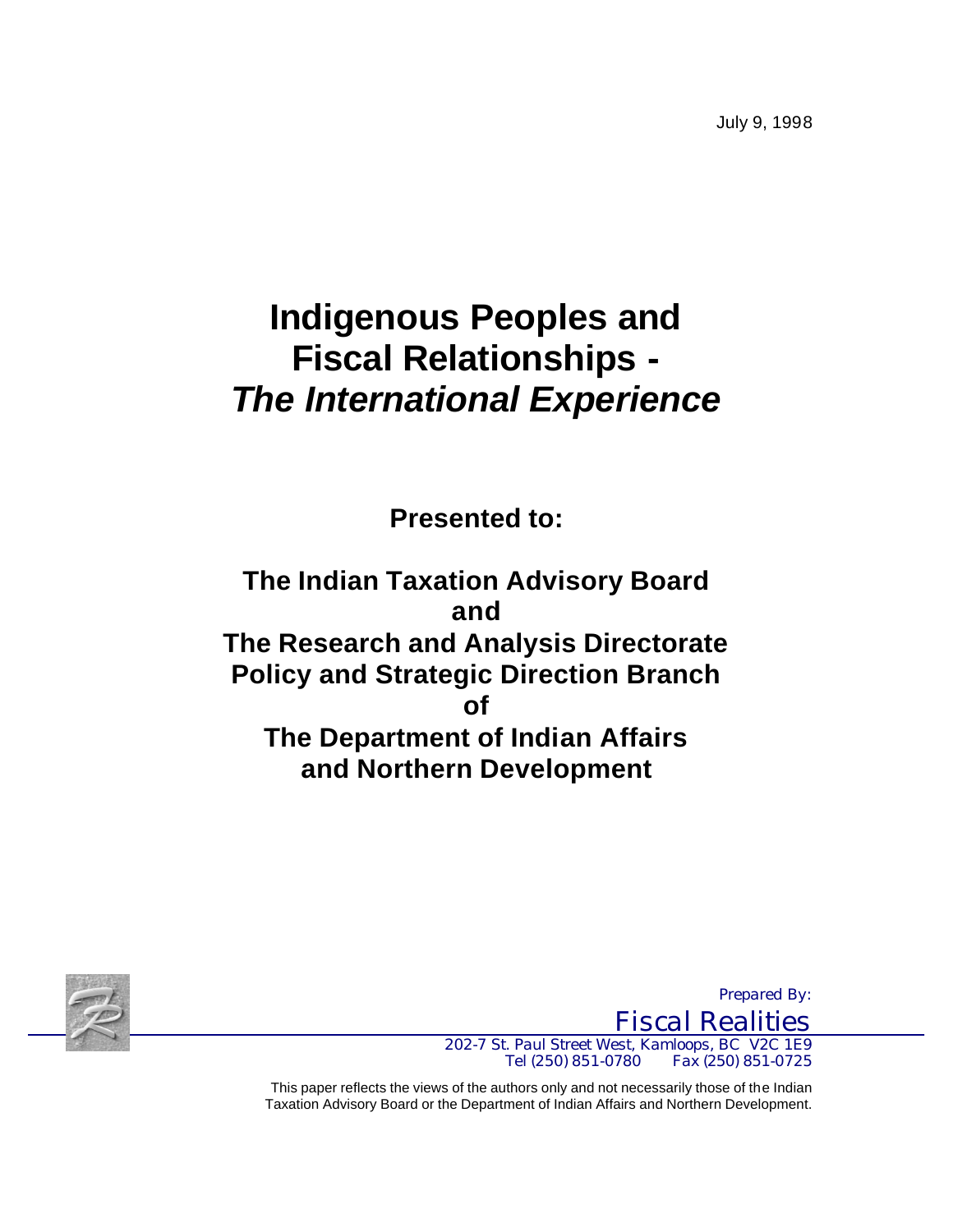Published under the authority of the Minister of Indian Affairs and Northern Development Ottawa, 2003 *[www.ainc-inac.gc.ca](http://www.ainc-inac.gc.ca)*

QS-7045-000-EE-A1 Catalogue No. R2-254/2003E ISBN 0-662-33989-4

© Minister of Public Works and Government Services Canada

> Cette publication peut aussi être obtenue en français sous le titre : **Les peuples autochtones et les relations financières - L'expérience internationale**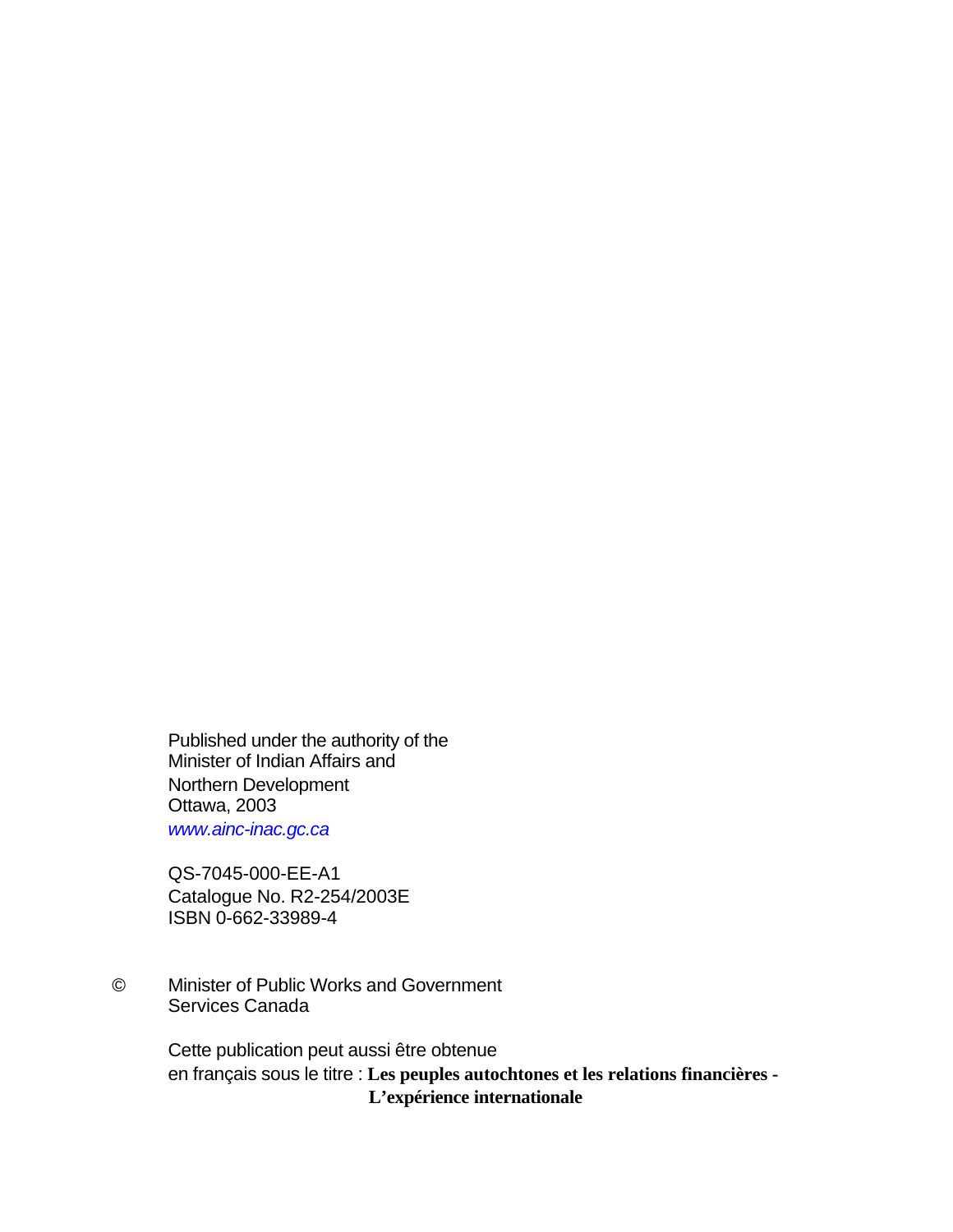

#### i

 $\overline{\phantom{0}}$ 

## **Table of Contents**

|                                          | <b>List of Figures</b><br>iv |                                                                |          |  |  |
|------------------------------------------|------------------------------|----------------------------------------------------------------|----------|--|--|
|                                          |                              | <b>Executive Summary</b>                                       | V        |  |  |
| 1                                        |                              | <b>Introduction</b>                                            | $1 - 1$  |  |  |
| 1.1                                      |                              | Background                                                     | $1 - 1$  |  |  |
|                                          | 1.1.1                        | <b>Flaws with Current Fiscal Relationship</b>                  | $1 - 1$  |  |  |
|                                          | 1.1.2                        | The Challenge of a New Fiscal Relationship                     | $1 - 2$  |  |  |
|                                          | 1.1.3                        | Proposed Agreement for the Council of Yukon First Nations      | $1 - 3$  |  |  |
|                                          | 1.2                          | <b>Study Purpose</b>                                           | $1 - 4$  |  |  |
|                                          | 1.3                          | <b>Study Methodology</b>                                       | $1 - 4$  |  |  |
|                                          | 1.3.1                        | Scope                                                          | $1 - 4$  |  |  |
|                                          | 1.3.2                        | Unique Attributes of Fiscal Relationships for Indigenous       |          |  |  |
|                                          |                              | Government                                                     | $1 - 5$  |  |  |
|                                          | 1.3.3                        | Context - Parallels Between First Nations and Other Indigenous |          |  |  |
|                                          |                              | Peoples                                                        | $1 - 6$  |  |  |
|                                          | 1.3.4                        | <b>Context - Differences</b>                                   | $1 - 8$  |  |  |
|                                          | 1.4                          | Summary                                                        | $1 - 8$  |  |  |
| The Maori of New Zealand<br>$\mathbf{2}$ |                              | $2 - 9$                                                        |          |  |  |
|                                          | 2.1                          | Introduction                                                   | $2 - 9$  |  |  |
|                                          | 2.2                          | <b>History</b>                                                 | $2 - 10$ |  |  |
|                                          | 2.3                          | <b>New Zealand Government</b>                                  | $2 - 12$ |  |  |
|                                          | 2.4                          | <b>Modern Fiscal Relations</b>                                 | $2 - 14$ |  |  |
|                                          | 2.4.1                        | Contextual Differences Between the Maori and First Nations     | $2 - 15$ |  |  |
|                                          | 2.4.2                        | Maori Self-government                                          | $2 - 16$ |  |  |
|                                          | 2.4.3                        | Services to the Maori                                          | $2 - 16$ |  |  |
|                                          | 2.4.4                        | <b>Revenue Sources and Tax Status</b>                          | $2 - 17$ |  |  |
|                                          | 2.5                          | <b>Issues and Developments of Interest</b>                     | $2 - 18$ |  |  |
|                                          | 2.5.1                        | <b>Tanui Settlement</b>                                        | $2 - 18$ |  |  |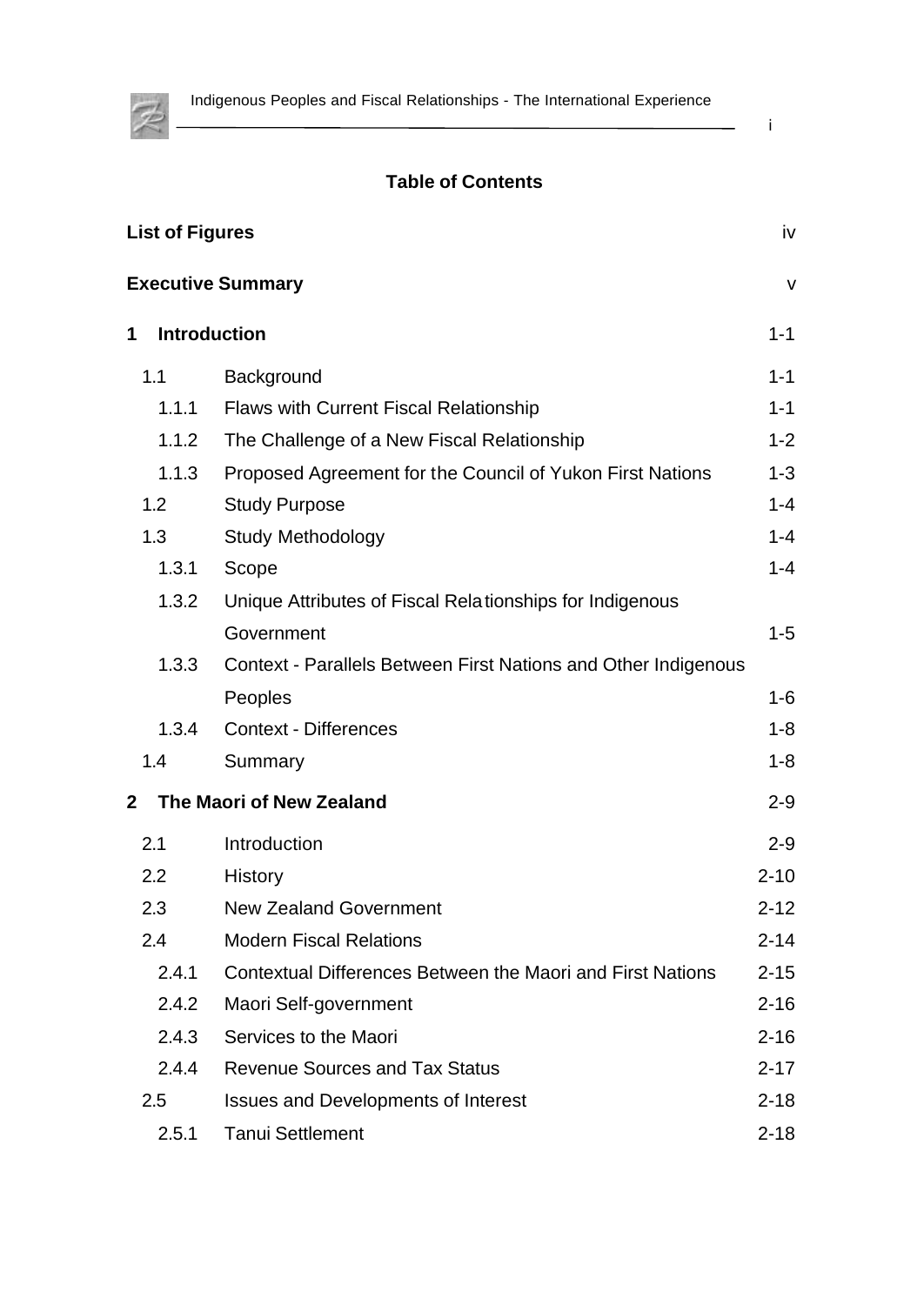

ii

 $\overline{\phantom{a}}$ 

|   | 2.5.2 | <b>Emergence of Self-government</b>                       | $2 - 18$ |
|---|-------|-----------------------------------------------------------|----------|
|   | 2.6   | <b>Summary of Maori</b>                                   | $2 - 19$ |
| 3 |       | The Indians of the United States                          | $3 - 21$ |
|   | 3.1   | Introduction                                              | $3 - 21$ |
|   | 3.2   | History                                                   | $3 - 22$ |
|   | 3.3   | <b>American Fiscal Framework</b>                          | $3 - 23$ |
|   | 3.4   | <b>Modern Fiscal Relations</b>                            | $3 - 25$ |
|   | 3.4.1 | <b>Modern Treaties and Land</b>                           | $3 - 25$ |
|   | 3.4.2 | <b>Public Services</b>                                    | $3 - 26$ |
|   | 3.4.3 | The Evolution of Self-determination for Tribal Government | $3 - 28$ |
|   | 3.4.4 | Self-government                                           | $3 - 31$ |
|   | 3.4.5 | <b>Taxation and Own-source Revenues</b>                   | $3 - 32$ |
|   | 3.5   | Emerging Issues and Developments of Interest              | $3 - 33$ |
|   | 3.6   | Summary                                                   | $3 - 36$ |
| 4 |       | <b>The Aboriginals of Australia</b>                       | $4 - 38$ |
|   | 4.1   | Introduction                                              | $4 - 38$ |
|   | 4.2   | <b>History</b>                                            | 4-38     |
|   | 4.3   | <b>Australia's Fiscal Framework</b>                       | $4 - 40$ |
|   | 4.4   | <b>Modern Fiscal Relations</b>                            | $4 - 43$ |
|   | 4.4.1 | <b>Treaty and Land</b>                                    | $4 - 43$ |
|   | 4.4.2 | <b>Services</b>                                           | $4 - 44$ |
|   | 4.4.3 | Aboriginals' Two Options for Improving Services           | $4 - 47$ |
|   | 4.4.4 | Self-government Initiatives in Aboriginal Communities     | $4 - 50$ |
|   | 4.5   | Emerging Issues and Developments of Interest              | $4 - 52$ |
|   | 4.5.1 | <b>Regional Agreements</b>                                | $4 - 52$ |
|   | 4.5.2 | Northern Territory Statehood                              | $4 - 52$ |
|   | 4.5.3 | <b>Pressure for A New National Fiscal Framework</b>       | $4 - 53$ |
|   | 4.6   | Summary                                                   | $4 - 54$ |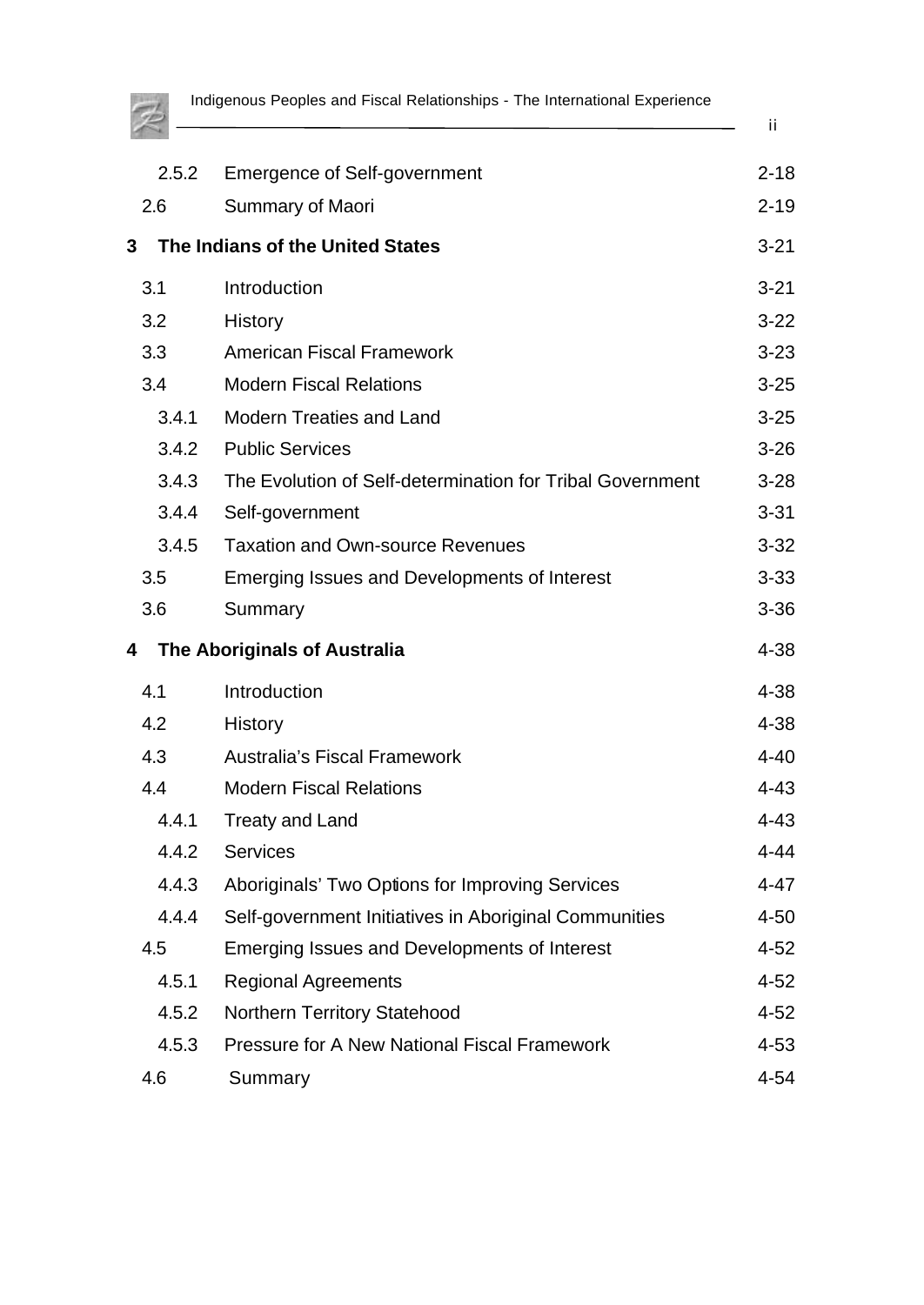

| 5                                                   | <b>Conclusions</b>                                          | $5 - 56$ |  |
|-----------------------------------------------------|-------------------------------------------------------------|----------|--|
| 5.1                                                 | The Common Challenge – A Fiscal Relationship Which Supports |          |  |
|                                                     | <b>Political Reconstitution and Improved Outcomes</b>       | $5 - 56$ |  |
| 5.2                                                 | <b>Understanding Self-government</b>                        | $5 - 57$ |  |
| 5.3                                                 | The Transformation Challenge.                               | $5 - 58$ |  |
| 5.4                                                 | <b>Define Financial Requirements</b>                        | $5 - 62$ |  |
| 5.4.1                                               | <b>Clarify Tax Powers and Service Responsibilities</b>      | $5 - 62$ |  |
| 5.5                                                 | Develop an Implementation Process                           | $5 - 62$ |  |
| 5.5.1                                               | <b>Federal Government Must Lead</b>                         | $5 - 63$ |  |
| 5.5.2                                               | <b>Anticipate Resistance</b>                                | $5 - 63$ |  |
| 5.5.3                                               | Accountability                                              | $5 - 64$ |  |
| 5.5.4                                               | <b>Build Supporting Institutions</b>                        | $5 - 66$ |  |
| 5.6                                                 | <b>Broad Strategic Considerations</b>                       | $5 - 67$ |  |
| 5.6.1                                               | Focus on Economic Growth                                    | $5 - 67$ |  |
| 5.6.2                                               | <b>Transfers</b>                                            | $5 - 68$ |  |
| 5.6.3                                               | Link to Land Issues                                         | $5 - 69$ |  |
| 5.7                                                 | <b>Final Summary</b>                                        | $5 - 69$ |  |
| <b>References</b>                                   |                                                             | I        |  |
| <b>Appendix A</b>                                   |                                                             | I        |  |
| <b>Appendix B</b>                                   |                                                             |          |  |
| <b>Statistical Background to Research Countries</b> |                                                             |          |  |
| Geographic Characteristics                          |                                                             |          |  |
| Demographic Characteristics                         |                                                             |          |  |
|                                                     | <b>Economic Characteristics</b>                             |          |  |
| <b>Trade Characteristics</b>                        |                                                             |          |  |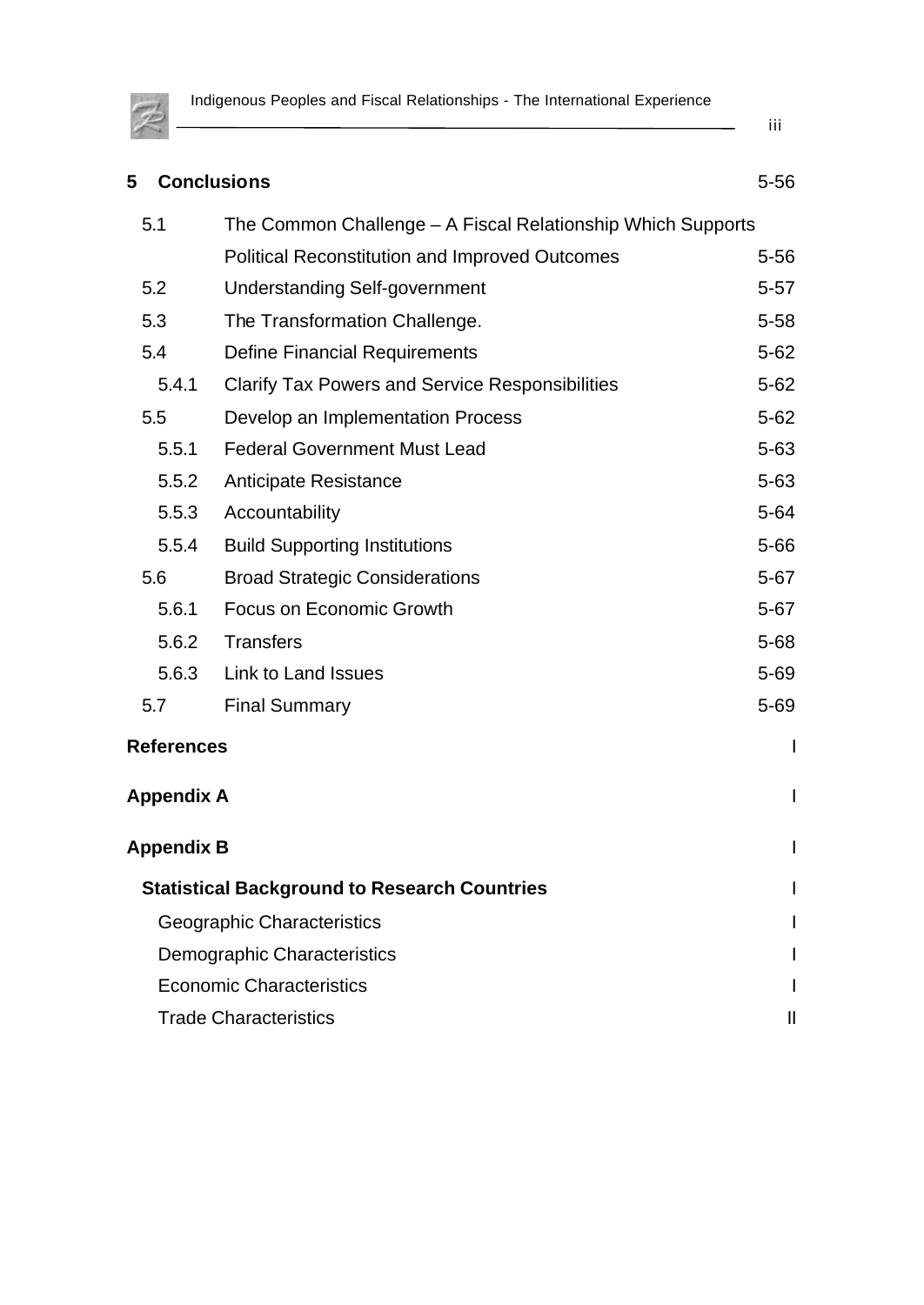<span id="page-6-0"></span>

iv

## **List of Figures**

|           | Figure 1. New Zealand's Fiscal Framework                                   | $2 - 12$ |
|-----------|----------------------------------------------------------------------------|----------|
|           | <b>Figure 2.</b> Use of Private Sector Delivery and Evaluations to Promote |          |
|           | <b>Maori Values</b>                                                        | $2 - 13$ |
| Figure 3. | The Fiscal Framework for Tribal Indians                                    | $3 - 24$ |
| Figure 4. | No Autonomy – Services Delivered Directly by the Federal                   |          |
|           | Government                                                                 | $3 - 28$ |
|           | Figure 5. Limited Autonomy - Tribal Governments Deliver Services Under     |          |
|           | <b>Federal Direction</b>                                                   | $3 - 29$ |
| Figure 6. | Near Autonomy – Tribal Governments Use Federal Funds                       |          |
|           | <b>According To Their Own Priorities</b>                                   | $3 - 30$ |
|           | Figure 7. Undefined Fiscal Relationship Elements Can Shrink Tribal         |          |
|           | Sovereignty                                                                | $3 - 36$ |
|           | Figure 8. Fiscal Framework for Aboriginals                                 | $4 - 42$ |
|           | <b>Figure 9.</b> Option 1 - Impose New Conditions on Federal Transfers     | $4 - 48$ |
|           | Figure 10. Option 2 - Create a New Fiscal Relationship for Aboriginal      |          |
|           | Government.                                                                | $4 - 49$ |
|           | <b>Figure 11. Canada's First Nations Fiscal Framework</b>                  | $5 - 60$ |
|           | <b>Figure 12. Canada's Transformation Challenge</b>                        | $5 - 61$ |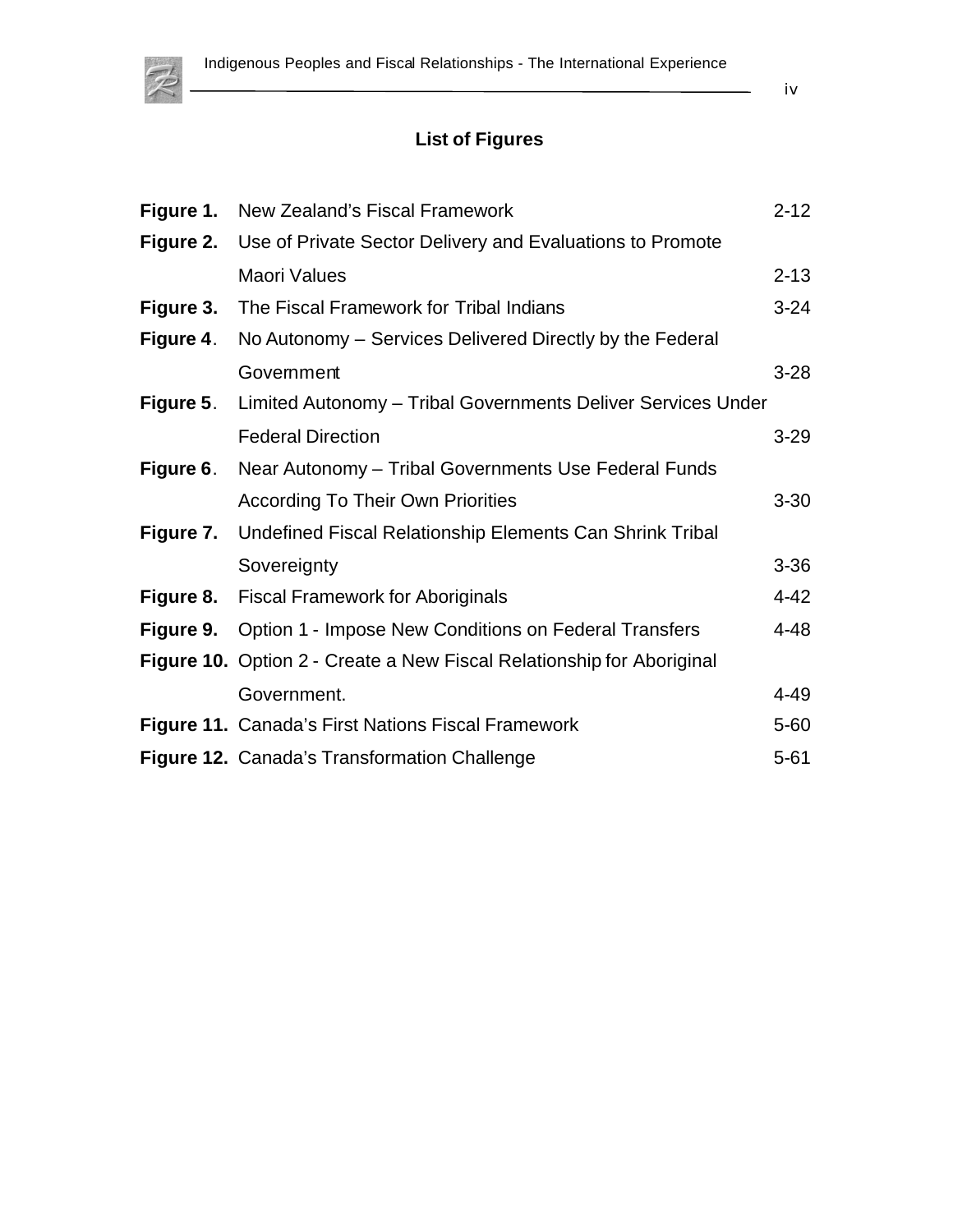<span id="page-7-0"></span>

#### v

#### **Executive Summary**

This study summarizes the recent experiences of New Zealand, Australia and the United States with fiscal relationships for indigenous people. It outlines the context in which fiscal relationships are developing as well as the issues and policies that are emerging as result of their development. It then synthesizes this information into conclusions and recommendations pertinent in the Canadian context. In order to make the comparisons more meaningful, a brief analysis of how these fiscal relationships compare to the proposed fiscal relationship for the Council of Yukon First Nations, is also included.

There are a few caveats. First, there is no full functioning fiscal relationship model in another country for Canada to emulate. Fiscal relationships for indigenous people are evolving. Their importance to economic prosperity and selfdetermination has only begun to be recognized. At present, their specification is sometime ambiguous, subject to change and confusing. They are never as clearly specified through formulae, as are fiscal relationships between national and subnational governments. Second, while there are striking similarities among the indigenous peoples, each group faces a unique political context and hence may undertake initiatives that are not pertinent to the Canadian situation.

Despite these caveats, if the context is understood and properly interpreted, the international experience provides many relevant lessons. Different indigenous peoples face common challenges and circumstances. Their socio-economic characteristics are virtually identical – widespread poverty, high unemployment, high rates of suicide, substance abuse and substandard infrastructure and public services on reserves. The causes of disadvantage are also similar – blurred lines of accountability between government service agencies, unsettled claims, lack of political power, deliberate policy choices, and the ongoing effects on their confidence, expectations and political power of the relatively recent trauma of colonization.

The chief lessons for Canada are as follows:

• **Special attention must be paid to the process in which a new fiscal relationship is developed and implemented.** In every country studied, *any* developments in the fiscal arrangements for indigenous people were subjected to close scrutiny and deep suspicion from both within and without the indigenous community. Many unfair criticisms were made, especially concerning management of funds and whether the arrangements were equitable vis-a-vis arrangements for non-indigenous people. Opponents exploited any dissension within indigenous communities. This problem points to the need to pay close attention to the next few points.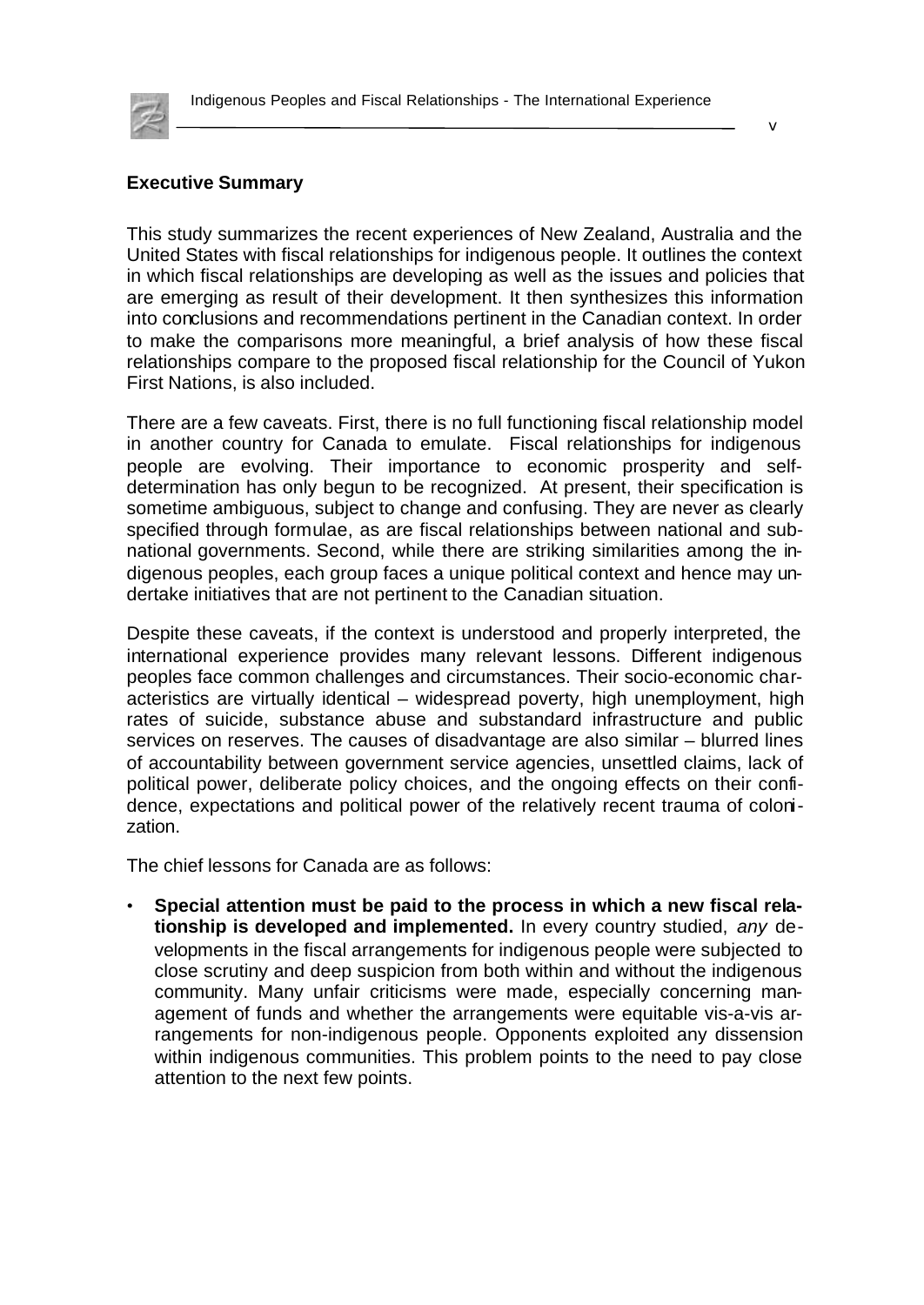

- **Fiscal relations must evolve within a uniform and easily understandable national framework.** These conditions will reduce unfair criticisms and/or the exploitation of misunderstandings. This framework should be developed by a nationally mandated First Nation organization in conjunction with the federal government, interested third parties and all provinces that wish to participate. It should require common financial reporting requirements and practices, specify principles for transfer entitlements, and create exclusive tax jurisdictions.
- **A new fiscal relationship should simultaneously clarify service responsibilities, tax powers and transfer entitlements.** Service responsibilities and tax powers between state and tribal governments have not yet been clarified in the United States. Many tribal tax jurisdictions are concurrent with those of state governments and service responsibilities are also unclear. This has created many problems. The possibility of facing double taxation is deterring many investors. There are frequent and costly legal disputes between the two authorities. The sovereignty of tribal governments has been undermined. Long-term planning is constrained by the reduced financial certainty. Most importantly, the simmering disputes are poisoning relations between tribes and surrounding communities.
- **The American "compacting" model for devolving services from the federal government to tribal governments should be emulated**. Their model has accountability provisions which do not prevent tribal governments from exploring ways to deliver services more efficiently or cheaply. They have done this by shifting the emphasis of evaluation. First, tribal governments wishing to assume service responsibilities must meet qualifying requirements and complete a qualifying process. These conditions ensure that the government is ready to assume the new responsibilities. Second, the focus of evaluation has been shifted. Whereas, formerly it focused on monitoring how funds were expended, it now focused on what sort of results are achieved with program funds. If a Canadian version of the qualifying process is developed, it should be developed and enforced by First Nation institutions with the assistance and support of credible third party agencies.
- **New arrangements must be based on substantial consensus within First Nations.** If this does not happen, the new arrangements will be hamstrung by suspicion. This suspicion will create political difficulties and make new arrangements more difficult to implement.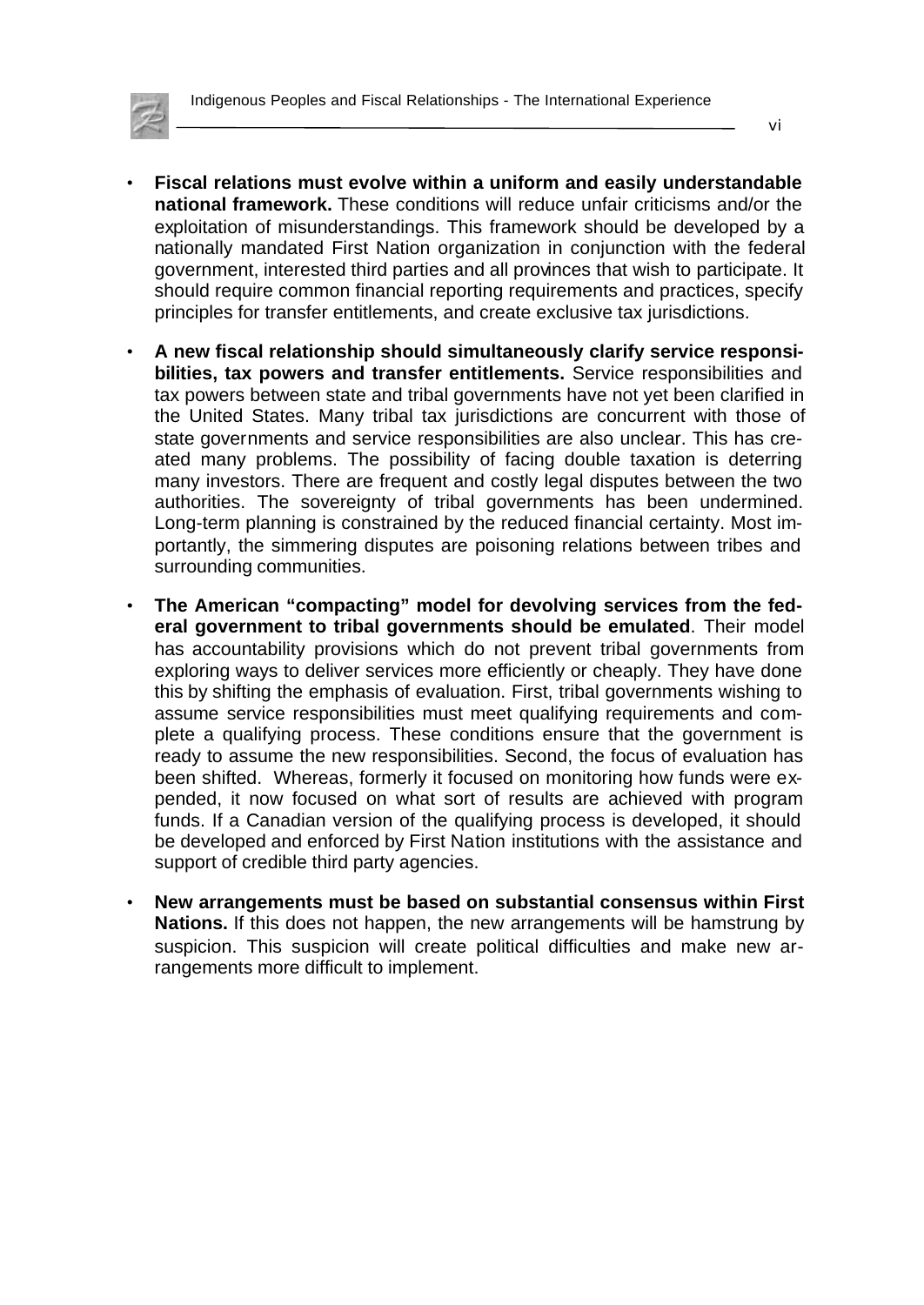

- **Measures should be undertaken to develop the institutional and administrative capacity needed to manage new fiscal relationships.** At present, many communities lack the capacity to administer all aspects of selfgovernment. A fiscal relationship should allow these communities to assume responsibilities in stages rather than all at once. First Nation governing institutions should oversee the assumption of new responsibilities by First Nations. These institutions would also deal with technical issues as they arise. Ideally, governing institutions would have representation from First Nations across the country.
- **The federal government must develop the legislative capacity for a new fiscal relationship.** This capacity must offer appropriate tax room to First Nation governments and encourage provincial governments to do the same. It should develop framework legislation, that would allow First Nation governments to as-sume new powers and responsibilities at their own pace. First Nation governments should not have to await federal legislation each time they wish to assume another increment of authority under this legislation.
- **The federal government must champion the process.** Federal influence is needed to keep the process moving and to avoid becoming bogged down by federal-provincial disputes. Federal influence will help First Nations clarify service responsibilities, transfer entitlements, and tax powers between themselves and provincial governments.
- **The fiscal relationship process should be linked to Delgamuukw**. The Delgamuukw decision will pressure provincial governments to participate in developing a new fiscal relationship. They will wish to make a deal with First Nation Governments that creates greater certainty over land title and thereby promotes investment. Many issues require their involvement including resource revenue sharing, settlement of outstanding claims, the development of exclusive tax jurisdictions and clarification of service responsibilities versus transfer entitlements. Provincial governments must deal with the Delgamuukw decision because they must resolve the uncertainty regarding Aboriginal title in order to maintain their investment climates.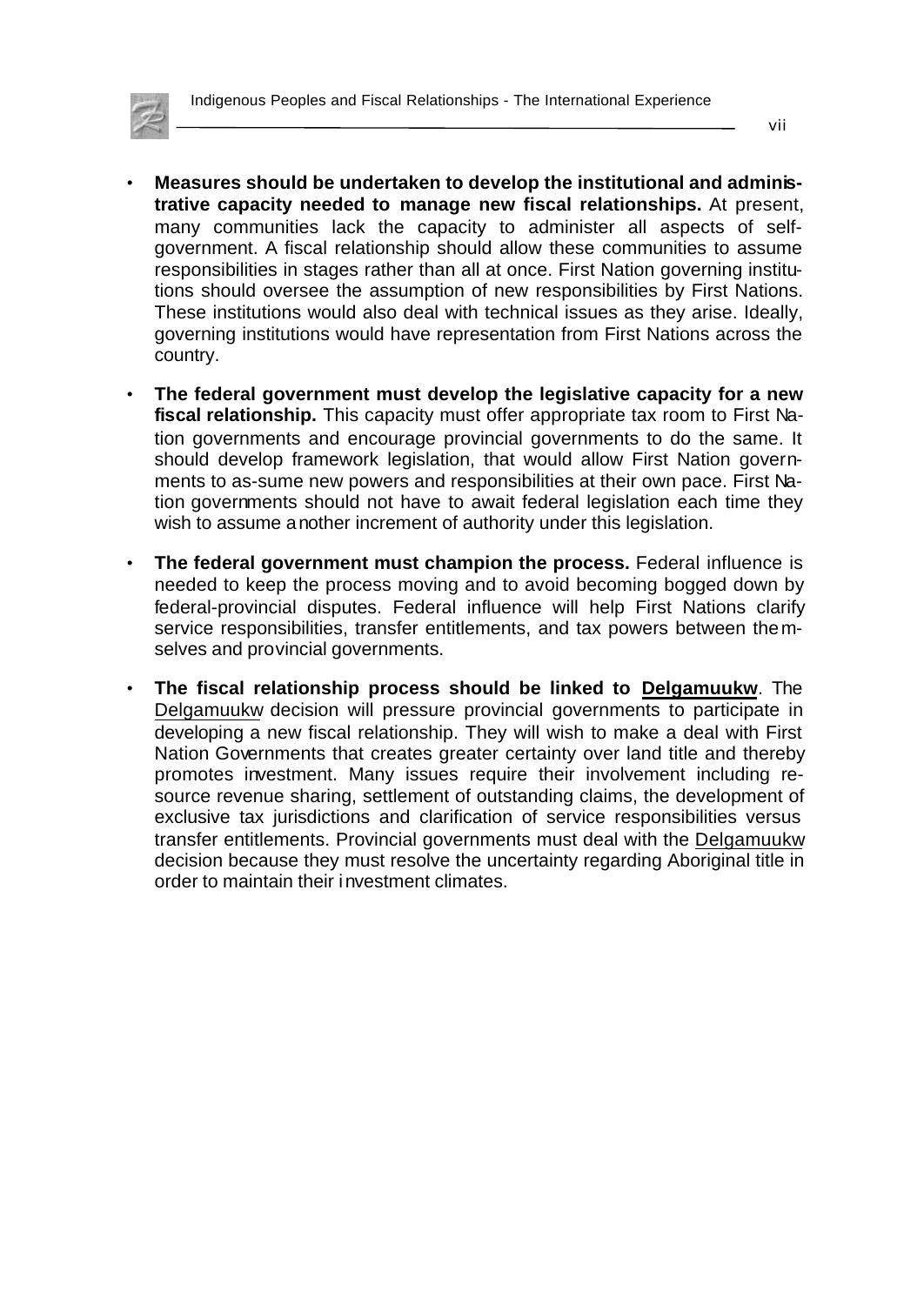<span id="page-10-0"></span>

## **1 Introduction**

## **1.1 Background**

The Royal Commission on Aboriginal Peoples (RCAP) called for significant changes in Canada's relationship with Aboriginal peoples. The aim, among other things, was to provide Aboriginal peoples with improved public services, economic opportunity and control over their social and political futures.

The Government of Canada responded to the RCAP recommendations by developing the framework document, *Gathering Strength - Canada's Aboriginal Action Plan*. This document recognizes that First Nations have an inherent right to self-government. It commits the Government of Canada to negotiating selfgovernment arrangements on a government-to-government basis, and in a way that is consistent with Treaty rights, Aboriginal title and Section 35 of the Constitution Act, 1982.

### **1.1.1 Flaws with Current Fiscal Relationship**

True self-government requires a new fiscal relationship. The current relationship between First Nations and the Federal and Provincial Governments does not allow for significant autonomy due to the following:

- Financial transfers to First Nation community governments are too conditional. They do not provide for sufficient flexibility or decision making power.
- Current transfers are insufficient to meet the growing needs of First Nation's citizens.
- Current transfers are too uncertain. Funding is too short-term and discretionary to allow for long-term planning.
- First Nation Governments don't control sufficient own-source revenues. Taxes leak to surrounding jurisdictions and First Nations are wholly dependent on other governments for financing.
- First Nation Governments don't have the financing authority they require to secure capital projects.
- Services and infrastructure provided to First Nations tend to be substandard.
- Accountability for services is diminished because of blurred lines of responsibility.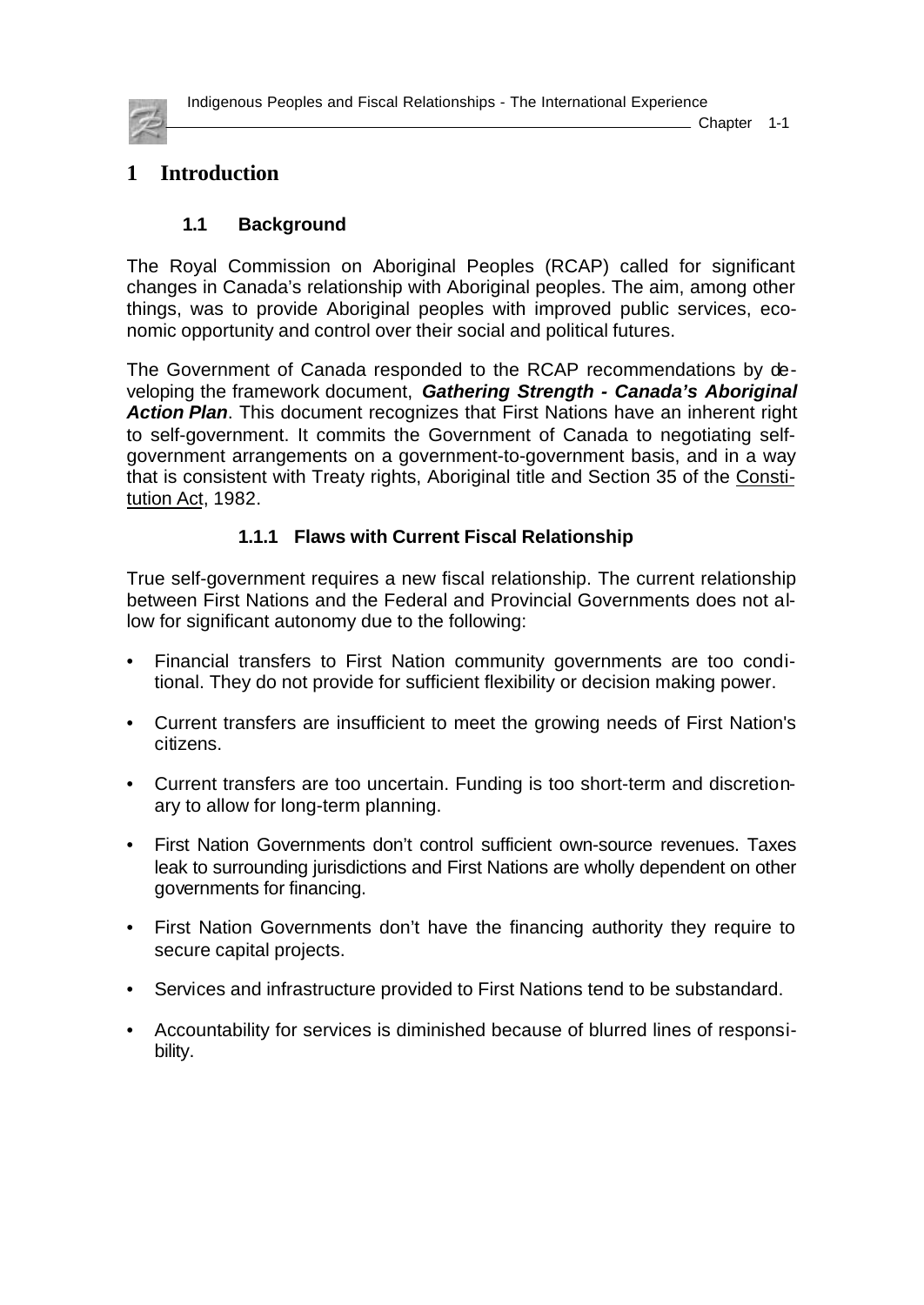<span id="page-11-0"></span>

#### **1.1.2 The Challenge of a New Fiscal Relationship**

**Gathering Strength** called for the development of new fiscal relationships, "to support First Nations Governments in developing fiscal autonomy and the financial capacity to support governance responsibilities and agreed upon public services at levels reasonably comparable to the relevant local, regional, or rational standard". The AFN had earlier called for the development of a new fiscal relationship in Resolution 5/96. Accordingly, the Government of Canada is now pursuing initiatives to support this.

The aims of a new fiscal relationship are to:

- provide more culturally sensitive services to First Nation citizens;
- improve decision making and give First Nation Governments and citizens greater control over their destinies;
- provide First Nation citizens with better opportunities;
- allow First Nations to promote their unique cultures, socially, economically and politically; and
- make service and infrastructure quality equal to surrounding jurisdictions.

The federal government also recognizes that a new fiscal relationship will improve the national economy, reduce national unemployment, create greater tax revenues, reduce pressures on social costs and promote equity.

Elements of a fiscal relationship include:

- financial transfers among governments and their accompanying conditions;
- the division of tax authorities;
- the division of service responsibilities;
- the availability of other revenue sources; and
- the specifications and limits of financing authority.

The challenge for the federal government and First Nations is to combine these elements in a way which best meets the aspirations of First Nations. It must do so while recognizing the following constraints: controlling costs; promoting the social and economic union; maintaining the integrity of the transfer system; ensuring accountability, promoting equity; coordinating with the provinces; and addressing political criticisms.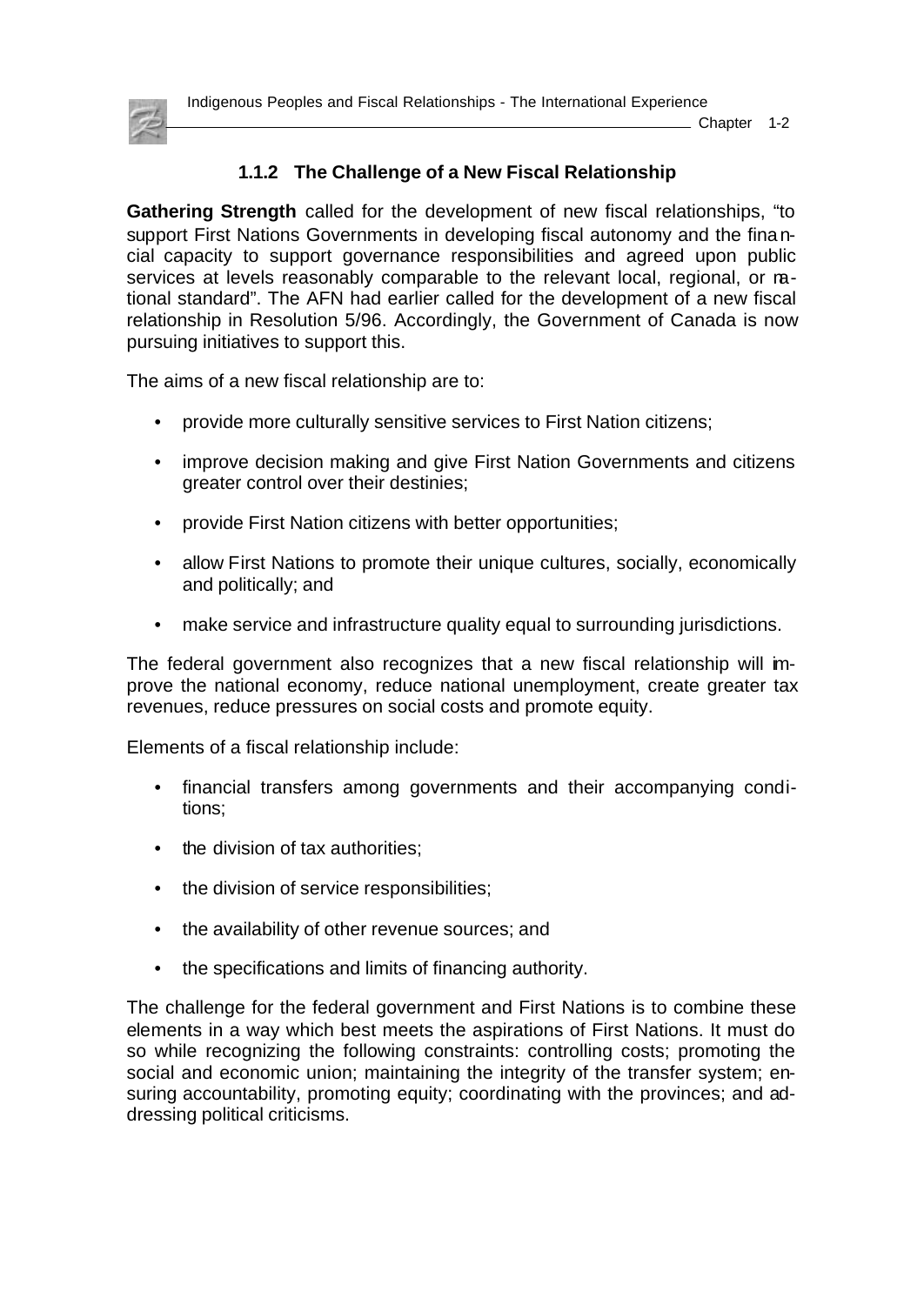<span id="page-12-0"></span>

This is no simple challenge. First Nations have many aspirations. There are many interactive elements to a fiscal relationship and there are many shifting constraints. There is no magic formula. The existing model and public finance theory provide only limited guidance because indigenous government has a different logic than does territory-based government.

The Indian Taxation Advisory Board (ITAB) and the Department of Indian Affairs and Northern Development (DIAND) have undertaken research to help guide development of a new fiscal relationship. This has included research into developing tax and non-tax own source revenues. This study builds upon that work.

#### **1.1.3 Proposed Agreement for the Council of Yukon First Nations**

The Council of Yukon First Nations Agreement was a tri-partite agreement struck between the Government of Canada, the Government of the Yukon and fourteen Yukon First Nations. Four First Nations have signed self-government agreements under this The Council of Yukon First Nations Agreement CYFN umbrella agreement. These self-government agreements *partially* specify a new fiscal relationship. Much remains to be negotiated. The fiscal relationship is outlined below.

- Section 87 of the Indian Act which exempts the interest of an Indian or band in reserve or surrendered lands and the personal property of an Indian or band situated on reserve from taxation will eventually be terminated for CYFN. Termination will be phased in. First Nations will share jurisdiction over property tax on their settlement land. The Yukon Government is committed to compensating Yukon municipalities for any financial losses they suffer as a result of new First Nation taxes. First Nations will share jurisdiction over the direct taxation of their citizens on settlement lands. There is provision for future agreement regarding the direct taxation of other people and entities on settlement lands. However, other governments will retain the authority to tax on these lands.
- The Government of Canada will provide a self-government financial transfer agreement to the self-governing First Nations. The principle behind the transfer will be that First Nations should be able to provide services reasonably equivalent to those prevailing elsewhere in the Yukon at reasonably comparable levels of taxation. The entitlement formula will consider the ownsource revenue potential of the First Nations, differences in the costs of providing services and finally the fiscal situation of the Government of Canada. Transfer entitlements will be reduced by less than the amount of own-source revenues created, although, precisely how much, must still be negotiated. The transfer formula may include a base year with adjustment factors and may be based on the Formula Financing Agreement between Canada and the Yukon. Any transfer agreement will run for five years.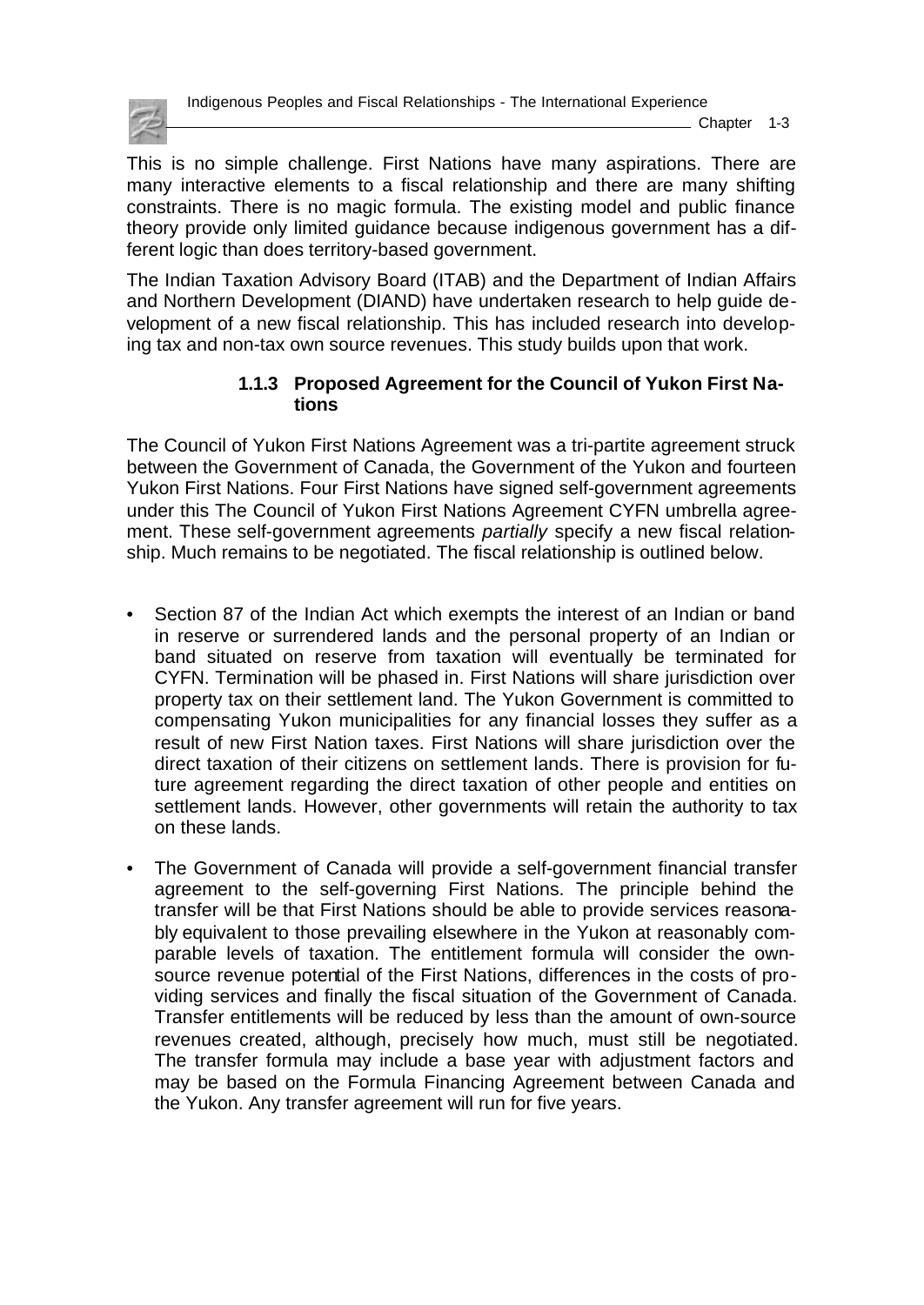<span id="page-13-0"></span>

- The Government of the Yukon and First Nations have committed themselves to negotiating, as necessary, for the efficient delivery of local services and programs. First Nations are committed to providing programs roughly equivalent to existing programs. First Nation Governments are committed to coordinating service delivery with other governments so as to enhance administrative efficiency.
- Adjustments will be made to the federal transfer to the Government of the Yukon. These adjustments will reflect savings as a result of First Nations taking over service responsibilities, the possible loss of administrative efficiency and adjustments to reflect the transfer of any tax revenues that are used in determining the Yukon's transfer entitlements.

#### **1.2 Study Purpose**

This document is intended to help guide the development of a new fiscal relationship between the Canadian government and First Nation Governments and institutions of governance. It assesses the fiscal relationships between indigenous peoples and other states and tries to identify lessons pertinent in a Canadian context. It surveys the full spectrum of fiscal relationships including:

- how public services are delivered to indigenous peoples;
- what self-government powers are in place;
- how self-government is financed (i.e. through transfers, own-source revenues);
- what financing authority indigenous peoples have;
- what accountability mechanisms are in place;
- what pressures are emerging on these systems; and
- what criticisms are emerging.

#### **1.3 Study Methodology**

#### **1.3.1 Scope**

Three international examples are studied: the Maori in New Zealand, the American Indians in the United States and the Aboriginal people in Australia. Recent developments with the CYFN are also included. These cases were chosen because they involve English speaking states with British common law roots and strong parallels to the Canadian situation. The former circumstance makes conducting the research practical. The latter ensures the results are relevant.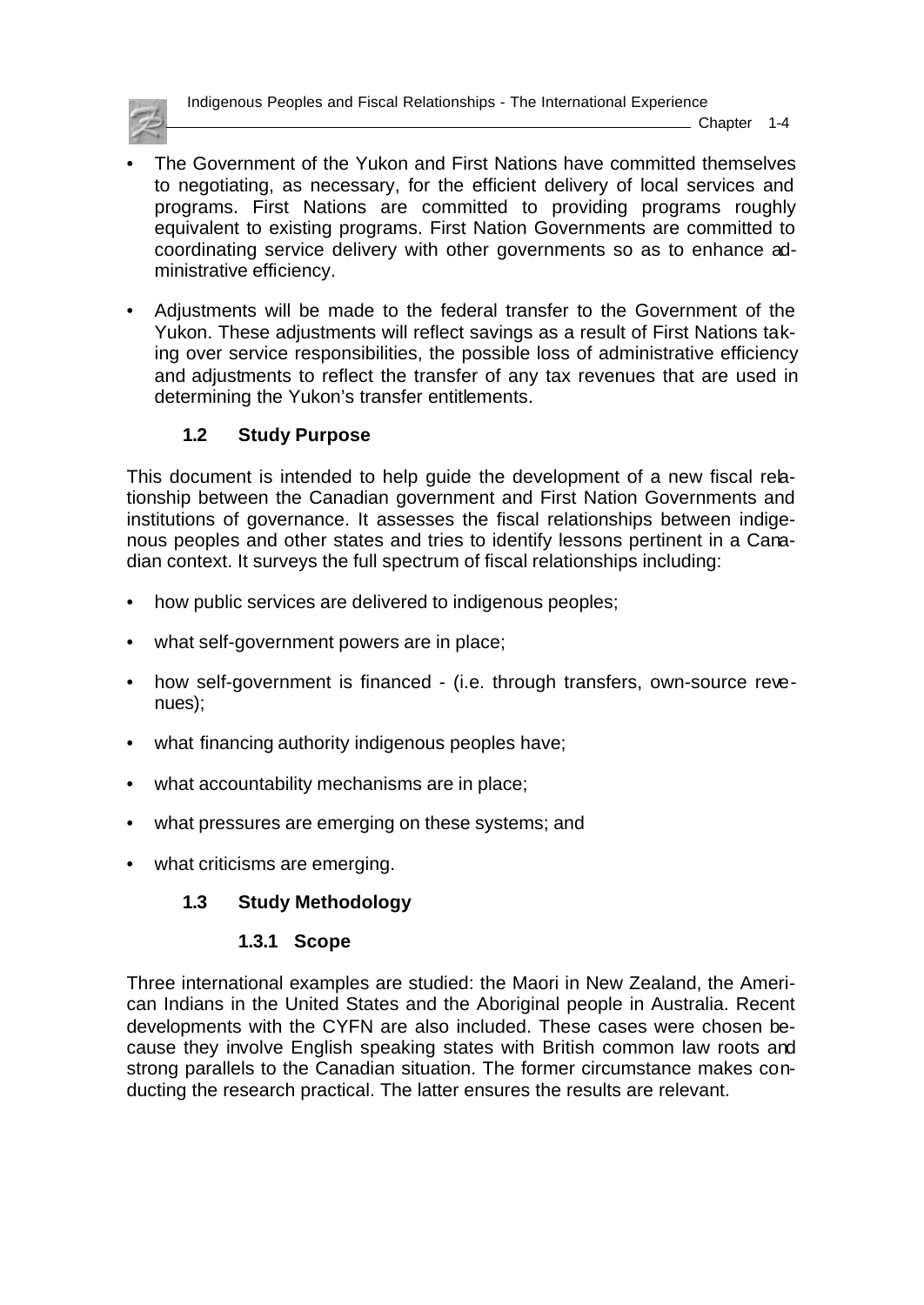<span id="page-14-0"></span>

The study first characterizes fiscal relationships for indigenous peoples and then makes recommendations that are pertinent to the Canadian context. There are many interesting questions. To list just a few:

- Does the international experience suggest that equalization transfers for First Nations might blur government accountability or distort incentives for economic growth and self-sufficiency in small communities?
- What services could a reconstituted First Nation system of government deliver more efficiently than other levels of government? What services are required to promote their cultural identity?
- What tax powers should First Nations acquire, and how should these interact within a new transfer system? Are there potential issues with respect to taxpayer compliance?
- Is there a workable accountability model? What is the proper breakdown between conditional and unconditional transfers?
- Have new fiscal arrangements contributed to economic growth for indigenous peoples? If so, how?
- Have new fiscal relations created unanticipated economic distortions or political difficulties?

Not all these questions can be answered by studying the international experience. Fiscal relations for indigenous peoples are still evolving and are not easily defined by formulae and powers. The international experience is more pertinent for determining what issues will be created by their development, how they should be implemented and what international standards are emerging.

#### **1.3.2 Unique Attributes of Fiscal Relationships for Indigenous Government**

Some unique characteristics of indigenous government are listed below.

• Fiscal arrangements for indigenous peoples are evolving. The knowledge and policies to administer them are still being developed. Fiscal relations for indigenous peoples were never as cut and dry, or formula driven, as those between national and "state" governments. In most cases, it is more appropriate to describe their current "state of play".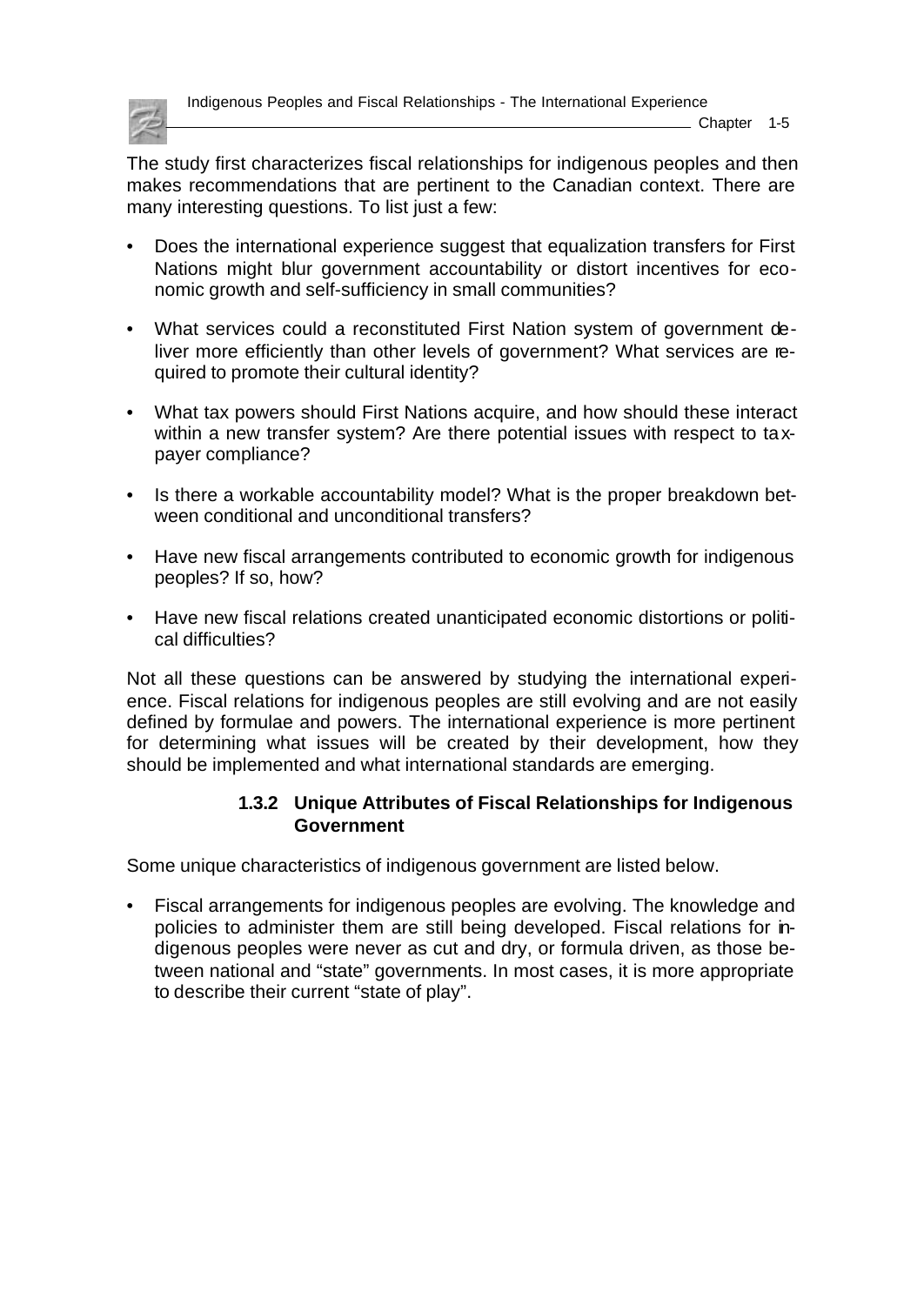<span id="page-15-0"></span>

- Chapter 1-6
- The logic of indigenous government often conflicts with that of our existing sub-national governments. Most public finance theory is based on the notion that governments are organized around geographically defined "communities of interest," such as provinces or municipalities. This concept is not entirely appropriate for indigenous government because its *community of interest can sometimes be territorially defined, but it is not necessarily territorially determined.* Instead, indigenous based government derives advantage from having a common culture, a large and unique degree of consensus and commonly understood forms of social organization. Traditional economic thinking has difficulty analyzing such benefits, and traditional public finance has difficulty providing analytical guidance about how to promote them. Finally, existing forms of sub-national government are not wholly appropriate for utilizing this advantage. Powers desired by an indigenous government will not always be coincident with those of municipalities or provinces, and in certain keyways conflict with those of existing governments.
- Fiscal relations for indigenous peoples were not uniform in most countries. They were often ad hoc and based on short-term, conditional transfers.
- The development of new fiscal relations is encountering immense political difficulties. In virtually every case, the current arrangements are not working, yet change is subject to resistance and suspicion from outside the indigenous community, and a lack of clear consensus within that community. Part of the reason is the inconsistent and ad hoc way they have developed. Another part is the conflict they create with other sub-national governments.
- Existing fiscal relationships are better characterized as being with indigenous people rather than indigenous government. This notion captures the many different ways other countries deliver services to indigenous peoples. Also, fiscal arrangements are often not with indigenous governments but with indigenous service agencies or "government-like" bodies.

#### **1.3.3 Context - Parallels Between First Nations and Other Indigenous Peoples**

Listed below are some parallels among experiences with indigenous peoples.

• The histories of indigenous peoples in Canada, New Zealand, Australia and the United States are similar. Each group experienced domination by the British Colonial power in the 1700 and 1800s. This led to population declines, displacements from their lands and a substantial dissolution of political and social organization.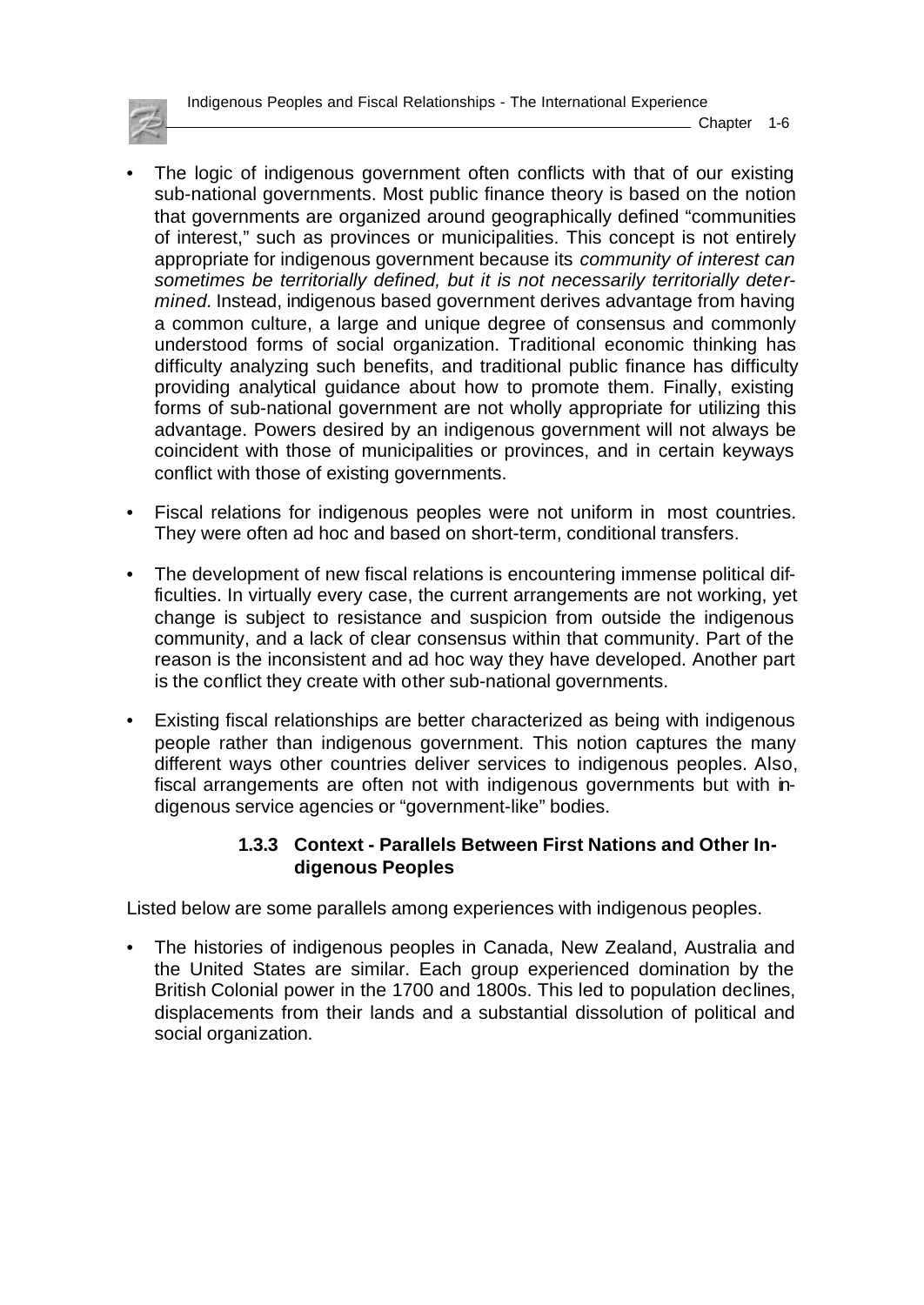

- Each group now lives in conditions much worse, by all measurable standards, than the general public in the rest of their country. They have lower life expectancies, incomes, higher rates of unemployment, incarceration, suicide and substance abuse. Each group tends to live in poorly serviced, dispersed, economically non-viable locations.
- Each group's population is growing faster than the national average. Each population is considerably younger than the national average. These demographics imply that each group requires a different mix of services, and faces different cost pressures than the general public.
- Each group is seeking expressions of "self-determination". There is renewed interest in their traditions, languages, religion, ceremony and art. Each recognizes it has unique forms of social organization and wishes to develop institutions based on this uniqueness.
- Each group is seeking to share in its country's prosperity. They are attempting to redefine their political relationship with the rest of the country and build their land and economic base. In each country, these political and economic aspirations tend to be misunderstood and often mistrusted.
- Each group, except Australian Aborigines, is basing its political agenda on a careful interpretation of its original treaties or understandings with the colonial power. In Australia, the situation is akin to Canada's non-Treaty Indians there are no treaties, but history is still important because Aboriginal title to the land still exists.

These parallels are striking. Each group has suffered similar traumas to similar effect. Each group has a similar goal - reconstituting its land base and political institutions within a national government, and from this basis, building a strong culture and economy. Finally, each group faces similar obstacles.

- The geographical dispersion of its population and the disintegration of its traditional territorial presence.
- A lack of political cohesion.
- A lack of economic power and relatively high service costs.
- A government regime with little experience in dealing with the concept of indigenous government.
- Mistrust and misunderstanding of these issues by the population as a whole (essentially no understanding of the historical development of the unsatisfactory state of affairs).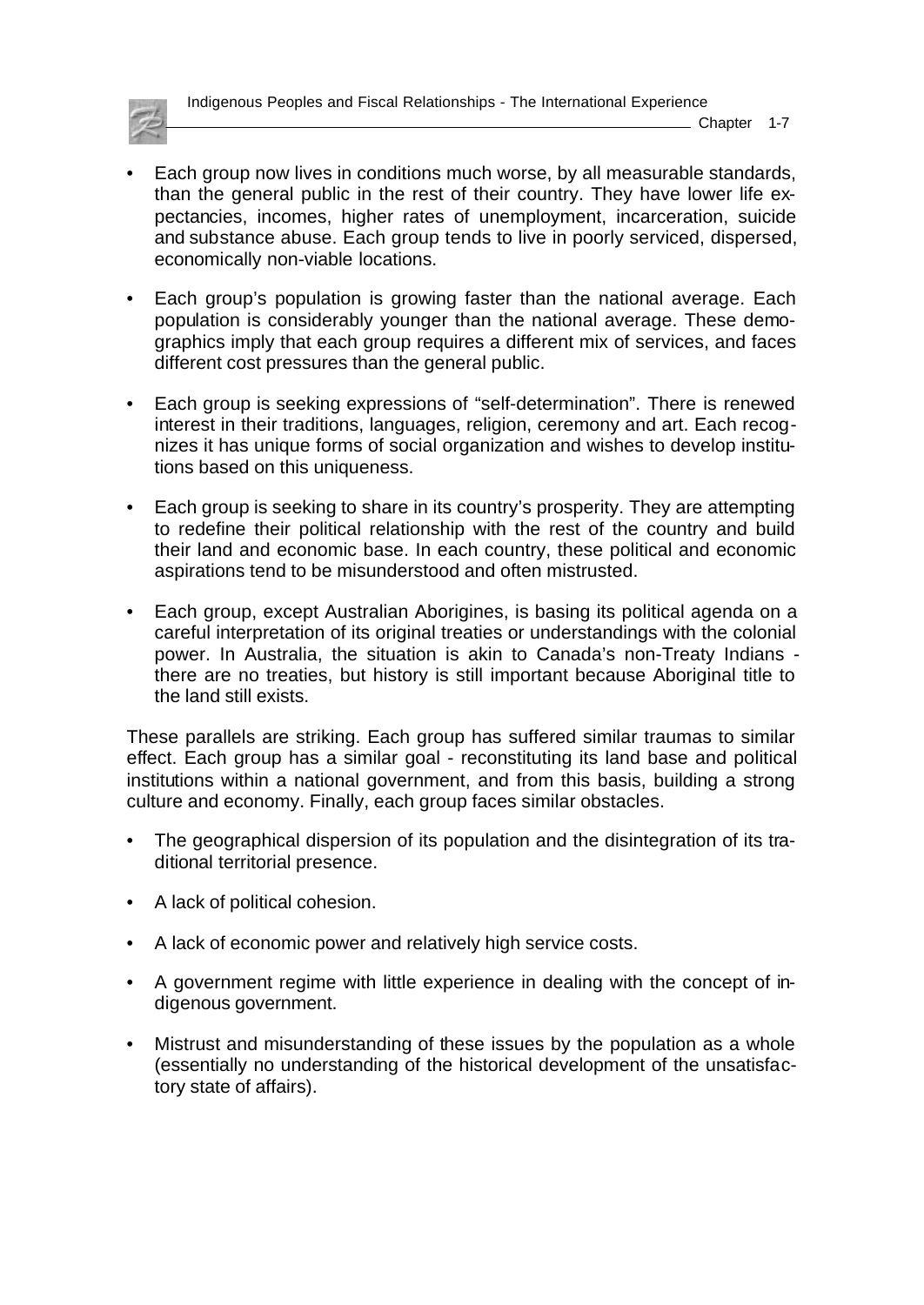<span id="page-17-0"></span>

- A need to accommodate new, imaginative fiscal arrangements within the established fiscal framework.
- Conflict with existing service agencies and jealously guarded jurisdictional powers of other governments.

## **1.3.4 Context - Differences**

While there are strong parallels between Canada's First Nations and other indigenous peoples, each situation is unique. Each involves unique political and social organizations. Each group exists within different political and economic contexts. Each works on the basis of different historical developments, Treaty and Aboriginal rights and legal precedents. These differences have created subtle, but powerful, differences in the political agendas and means of each group.

Some key differences are listed here.

- The mix of powers and service responsibilities among tiers of government with respect to indigenous peoples.
- The nature and extent of Treaty and Aboriginal rights.
- The current powers of indigenous governments.
- The scale and cooperation of indigenous peoples' political organization at the national, regional and local level.
- The policy contexts within which new fiscal relationships are evolving.

#### **1.4 Summary**

This study will:

- describe the current state of fiscal relationships for indigenous peoples in New Zealand, Australia, the United States and the Yukon;
- provide relevant legal, political, economic and historical contexts for analyzing these relationships;
- analyze recent developments in these fiscal relationships and assess their evolution; and
- draw lessons that are relevant to Canada.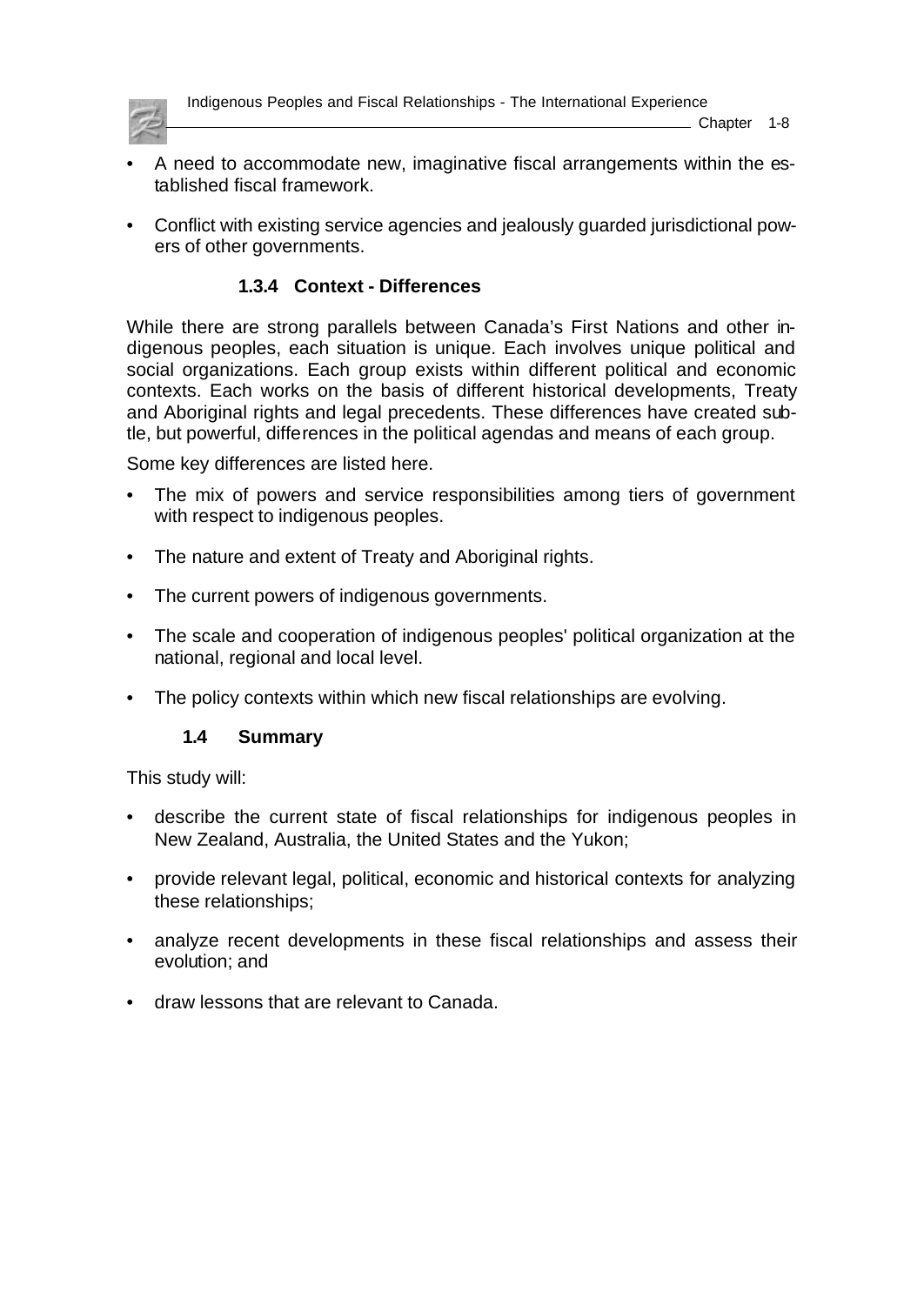<span id="page-18-0"></span>

Chapter 2-9

#### **2 The Maori of New Zealand**

#### **2.1 Introduction**

The Maori are the people indigenous to New Zealand. They comprise between 10 and 15 per cent of New Zealand's population or roughly half a million people. This is by far the largest indigenous population share of any of the groups studied. The Maori are also the only group guaranteed political representation in their State parliament commensurate with their population share. As a result, they are a powerful political force. This political strength is reflected in Cabinet, where three of twenty Ministers are Maori. Maori was made an official language of New Zealand in 1974.

Despite their political power, the same depressing social indicators which plague Canada's First Nations characterize the Maori. These include higher rates of unemployment, incarceration, suicide, lower incomes and rates of educational attainment. Much like First Nation peoples, the Maori are younger and faster growing than the general population of New Zealand. There is a growing realization that, if unchecked, these social and demographic characteristics will lead to sharp increases in the future costs of government services and reductions in average living standards.

The Maori are more culturally homogenous than are First Nations peoples. All Maori speak the same language, apart from variations of dialect and think of themselves as being the same people and belonging to the same culture. His-

#### **Maori**

**People:** Polynesian origin. 10-15 per cent of the population. A growing share of population. Maori population is 80 per cent urbanized.

**Political System:** Guaranteed representation in national parliament, based on population share. No provincial level of govemment exists. No recognized Maori govemments or right to self-government. There is only one treaty between New Zealand and all Maori. Maori have no special fiscal relationship. Pay same taxes and receive services from the same agencies as the rest of the country.

**Outstanding Issues:** Settlement of claims based on violations of the Treaty of Waitangi in 1800s. This is restoring land base. Hampered by negotiation over costs and mandating of bodies to represent Maori.

**Claims are being heard by Waitangi Tribunal.** This Independent tribunal makes recommendations that form basis for negotiation.

**Developments of interest:** Use of Maori service providers – privately contracted public services. Use of Maori policy agencies to oversee provision of public services to Maori. Establishment of Maori corporations to administer claims settlement, makes investments in public-like services for Maori.

**Lessons for Canada:** Use of independent tribunal to hear claims, treatment of  $3<sup>a</sup>$  party interests in claims. Use of mainstreaming to ensure services to urban Maori. Protection of sacred Maori sites, allocation of resource rights. Integration of indigenous management with environmental protection.

torically, their most important form of social organization was and probably still is, the *hapu*. The *hapu* loosely corresponds to a sub-tribe, though in some references it is likened to a kinship society. *Hapu* within specific regions of New Zea-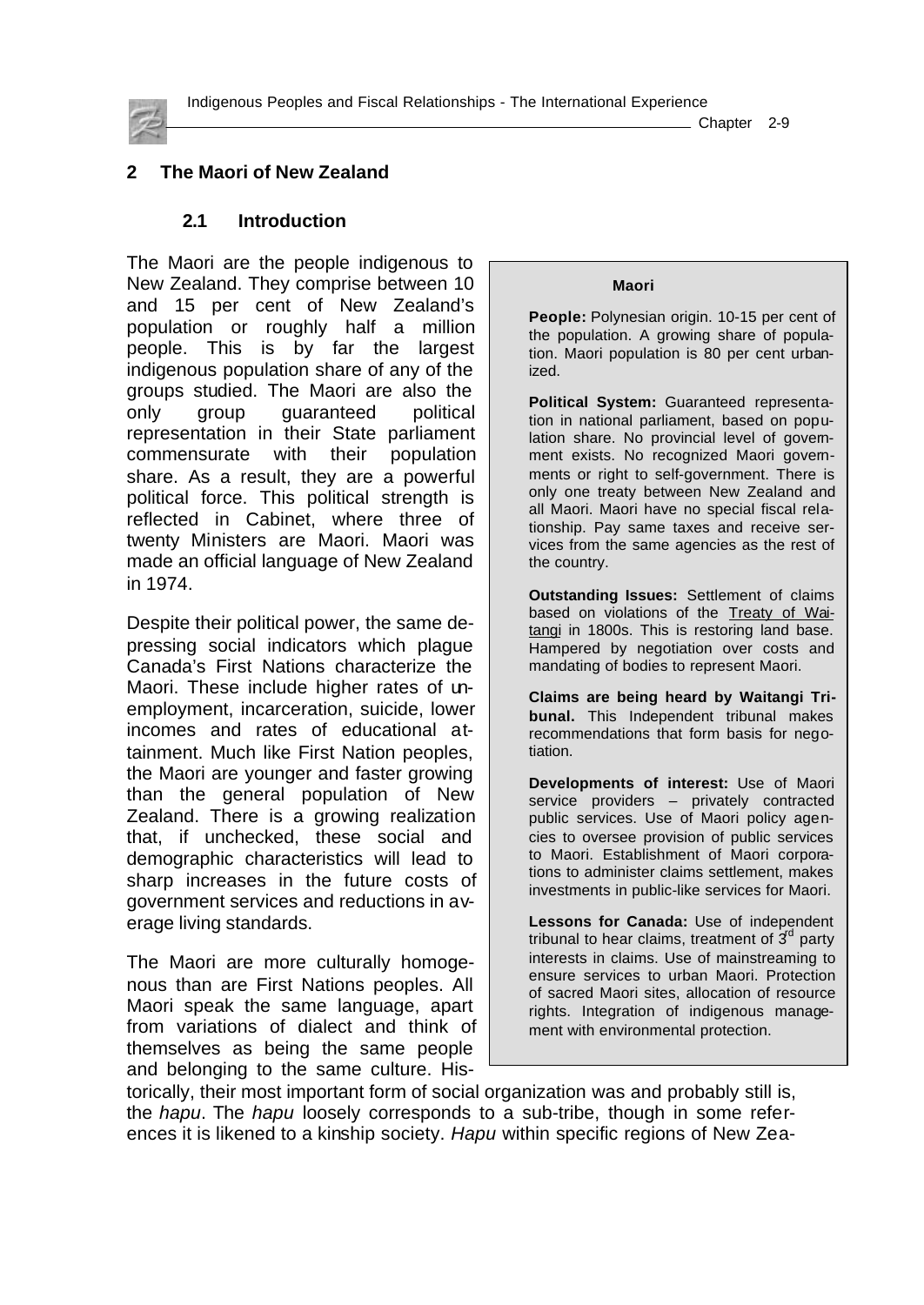<span id="page-19-0"></span>

 $\_$  Chapter 2-10

land are often grouped together into *iwi*. *Iwi* correspond roughly to tribes and were organized among affiliated *hapu* for specific purposes, such as wars and negotiations.

Despite this homogeneity, there are significant political fissures within Maoridom. Interviewees report differences in interests between the urban Maori and those residing in traditional lands. There is much contention over the issue of proper "mandating" or political representation. The New Zealand Government invariably faces controversy when dealing with Maori issues because it is not always clear who has the mandate to represent various Maori groupings.

The Maori are very urbanized with over 80 per cent now living in major urban centers. Despite urbanization, there are still strong ties between urban Maori and their *iwi* and *hapu*. Maori culture has survived through urbanization because of the continuation of Maori ceremonies and supportive government policies.

Much like in Canada, land claims, Treaty rights and redress for historical injustices dominate Maori relations with their government. There are also both "radical" elements within the Maori pressing for greater sovereignty and "mainstream" leaders working within the political and legal systems. However, the Maori political structures from which they base their claims are relatively undeveloped compared to First Nations. Neither *iwi* nor *hapu* have formal recognition as government entities. There is no government acceptance of an inherent Maori right to self-government, or any notion that relations between the Maori and the State should be conducted on a "government-to-government" basis.

#### **2.2 History**

The Maori are of Polynesian descent. They first arrived in the then uninhabited New Zealand roughly a thousand years ago.

European settlers began arriving in the late 1700s and early 1800s. These settlers introduced firearms and diseases. Much like the first settlers in North America, these settlers got involved in rivalries among Maori *iwi* . These actions all contributed to a quick reduction in the Maori population following contact with the settlers.

A desire by the British to pre-empt the French prompted the signing of a Declaration of Independence of New Zealand by northern Maori chiefs in 1835. This Declaration asserted the authority of the hereditary Maori chiefs over New Zealand. Settlers, partly out of respect for Maori military prowess, concluded the Treaty of Waitangi with the Maori in 1840. A British sailor signed on behalf of the British Crown and representatives of all Maori *hapu* signed or left an imprint of their facial tattoos on behalf of the Maori. Therefore, unlike North America, a single treaty covers all New Zealand.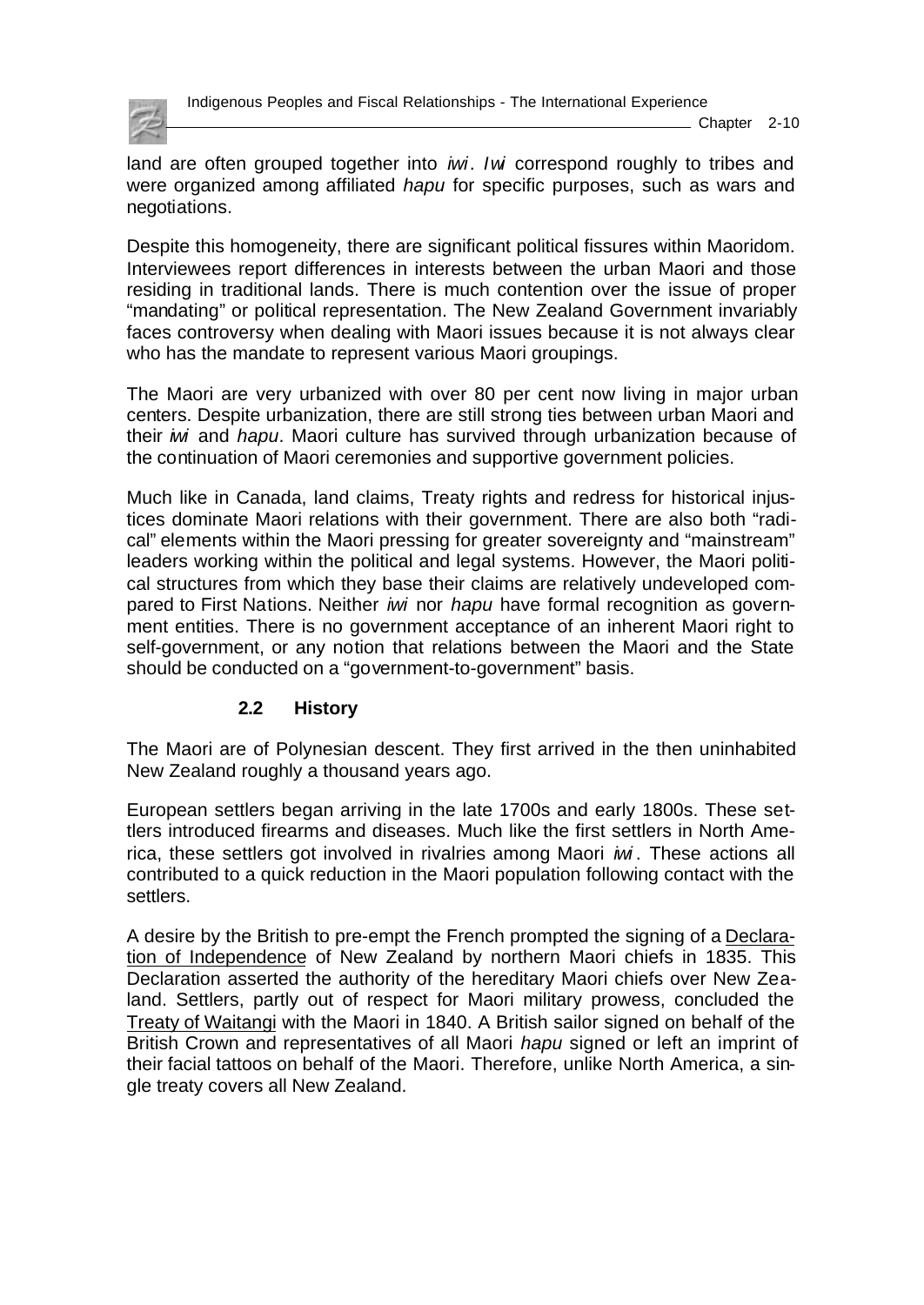

l

The Treaty of Waitangi was intended to form the permanent basis of the relationship between the Maori and the settlers. The rights and lands of the Maori were to be protected and settlement on them would require their consent.

The Treaty had both English and Maori language versions and there were important differences between the two. The Maori version essentially cedes to the British only the right to govern, whereas the English version cedes sovereignty itself. Thus,similar to the Treaty First Nations in Canada, the Maori and the British interpreted the treaty in incompatible ways. The Maori saw it as establishing a partnership, whereas the British did not. The Maori chiefs signed the Maori version only. Much subsequent policy was based on the English-language version.

The Treaty of Waitangi failed to secure peace. Trouble started almost immediately after its signing. There were several causes, the most important of which were: (1) the different interpretations and understandings of the Treaty and (2) the volume of subsequent immigration created enormous pressure to use Maori land.

There were a series of official and unofficial wars between the British and varied tribes of Maori throughout the late 1800s.

These wars were used by the British as justification for what the Maori term the *raupatu* or dispossession of Maori lands by unlawful means. The official instruments of *raupatu* were land confiscation, land purchases and forced creation of reserves. Communally held lands were made individual freeholds and subsequently removed from the Maori land base. Maori reserves were created and held by Crown administrators for the dual purposes of promoting settlement and providing for the Maori. Most of these lands were leased to settlers in perpetuity at below market rates.<sup>1</sup> Even Maori who had not revolted were often subject to the *raupatu*.

The *raupatu* caused widespread poverty and dislocation. Many Maori had to migrate from their traditional homelands. The *raupatu* caused a substantial dissolution of Maori social and political organization. This has had important implications for Maori self-government and any potential fiscal relationship. Many Maori view the destruction of their traditional social organizations as being more destructive than the loss of their land base.<sup>2</sup> It effectively removed Maori authority and left them far less able to represent their interests politically. This ensured their ill treatment for years to come.

<sup>&</sup>lt;sup>1</sup> The Taranaki Report of the Waitangi Tribunal cites one example. In 1912, there were 193,600 acres of reserve land set aside for Maori in this territory. Europeans had been leased 138,000 acres of this, while Maori farmers held only 24,800 under occupational leases.

 $2$  The Taranaki Report states that the dissolution of social structures was more harmful to the Maori than their loss of the land base.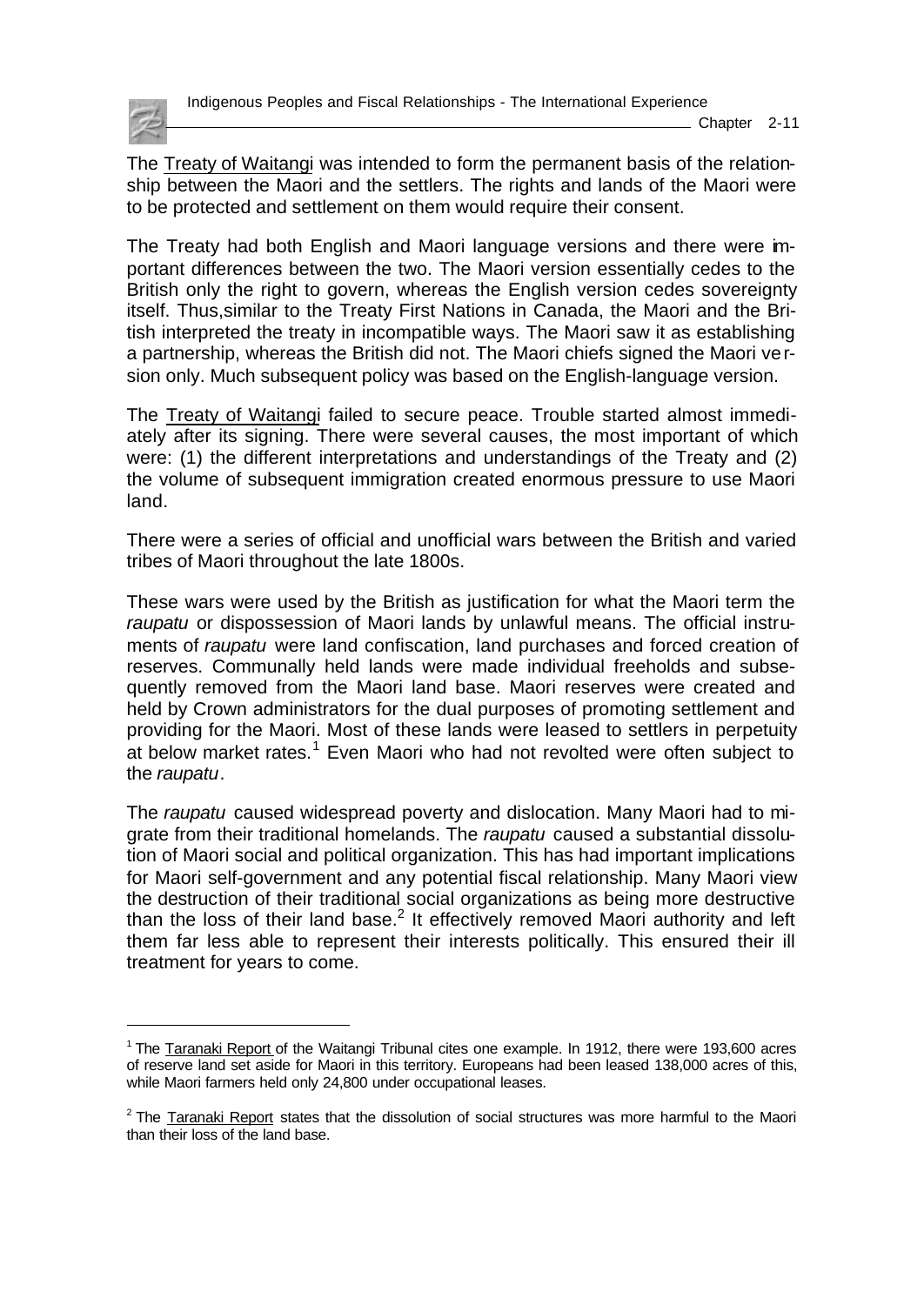<span id="page-21-0"></span>

Indigenous Peoples and Fiscal Relationships - The International Experience

 $\_$  Chapter 2-12

Since the *raupatu*, the Maori have pressed for restitution. Only recently has the government acknowledged the validity of these claims. The Treaty violations of the *raupatu* are the basis of Maori claims today. Similarly, the Maori interpretation of the Treaty of Waitangi forms the basis for modern day assertions of selfdetermination.

## **2.3 New Zealand Government**

New Zealand inherited a parliamentary model of government from the British. Unlike Canada, New Zealand is a unitary state. There are only national and local governments. Because it is not a federal state, New Zealand has less experience with managing fiscal relationships and sharing program responsibilities with subnational governments.

### **Figure 1. New Zealand's Fiscal Framework**



Figure 1 depicts the fiscal relationship for Maori and non-Maori alike in New Zealand. Its relative simplicity is accounted for by the fact that the same service agencies are responsible for both groups (this approach is known as "mainstreaming") and that New Zealand is a unitary state.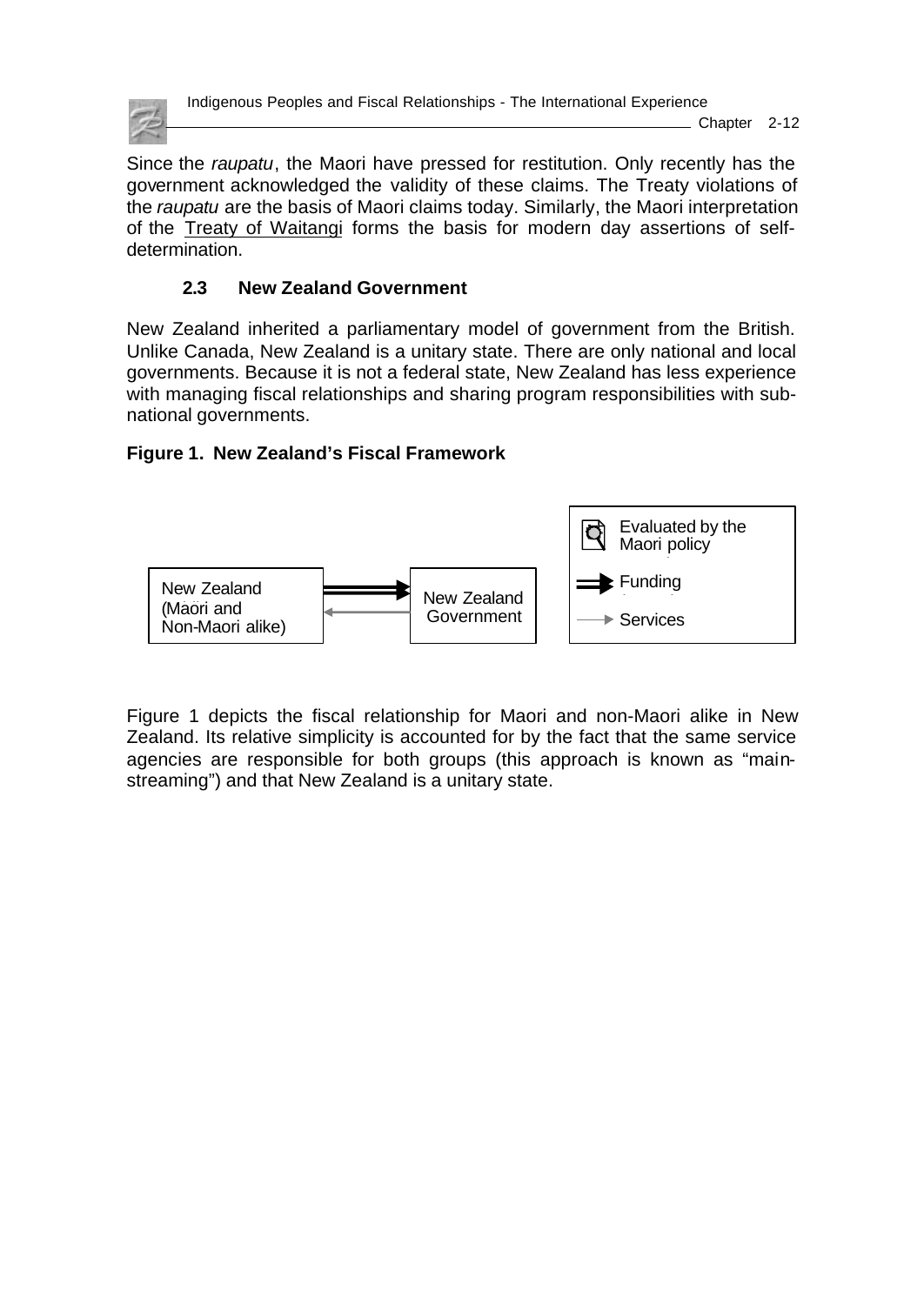





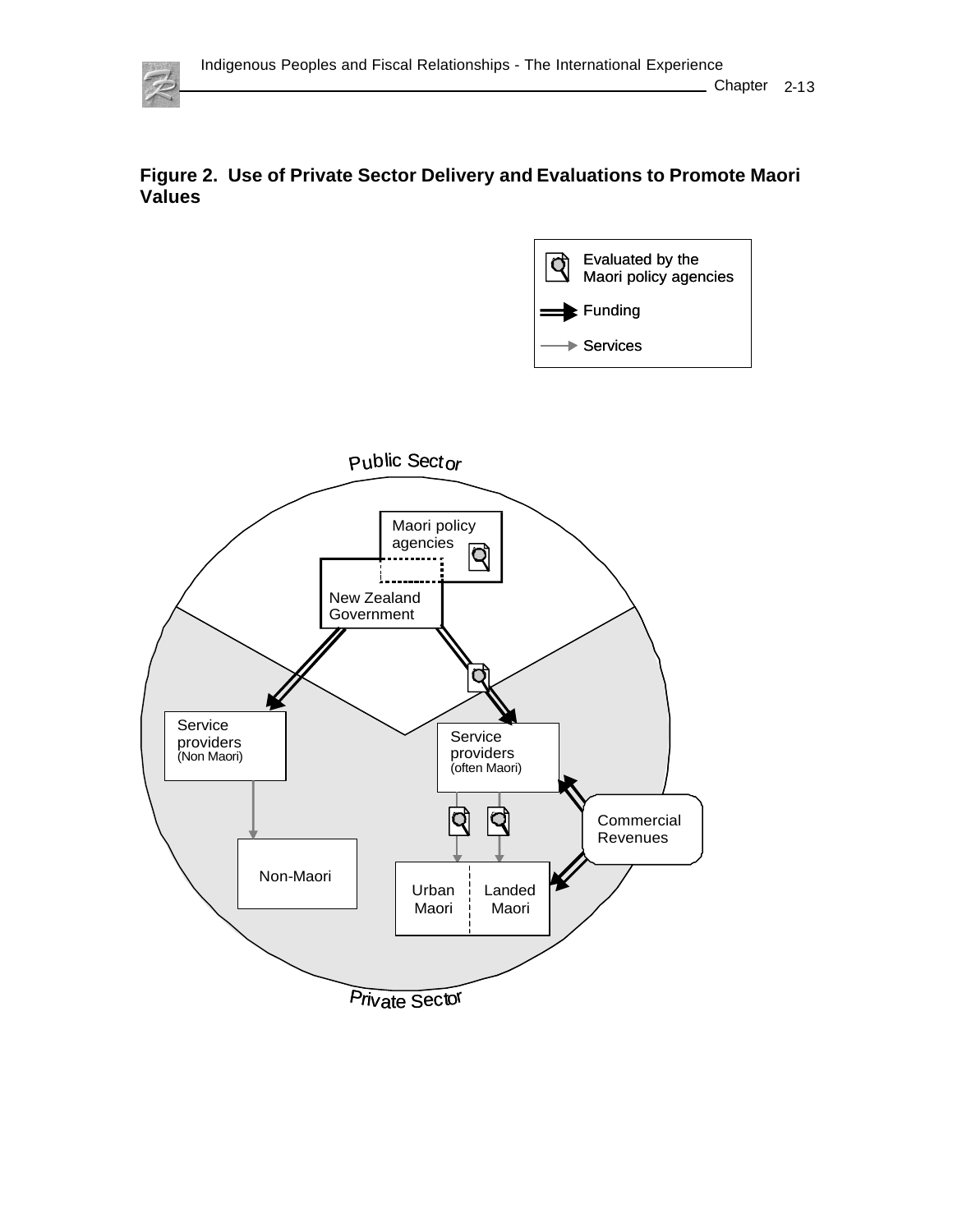

<span id="page-23-0"></span>Figure 2 illustrates features of the fiscal relationship not captured by Figure 1. The government uses private sector delivery agencies and advisory and evaluation bodies to promote culturally appropriate public services. Advisory bodies measure program outputs and outcomes in order to assess the quality of services provided to the Maori. These evaluations are used as the basis for making recommendations about improvements. Figure 2 also shows that many services that are provided strictly via the public sector in Canada, are supplemented in New Zealand by services provided through Maori trusts. (This supplementary funding is labeled "commercial revenues".) These trusts were established with the funds from successfully concluded claims. Trust funds include lease revenues and revenues from Maori commercial enterprises.

### **2.4 Modern Fiscal Relations**

l

A few important facts underlie modern Treaty relations.

- The Government of New Zealand has acknowledged that the *raupatu* was a violation of the Treaty of Waitangi.
- New Zealand is committed to settling all Maori claims by 2000.
- International covenants now provide that in questions of interpretation, the Maori language version of the Treaty of Waitangi should prevail.

Maori groups established the Waitangi Tribunal in 1978 to hear claims. This Tribunal was granted the powers of a Commission of Inquiry. It was further empowered in 1985 by the passage of the Waitangi Amendment Act. This act allowed the tribunal to make recommendations on all claims dating back to the signing of the Treaty.

The Waitangi Tribunal is an independent tribunal, similar to that often recommended for the hearing of Canada's specific claims. It is empowered to hear claims, report on them, and make non-binding recommendations to the Crown. $3$ The Tribunal is comprised of members of New Zealand's judiciary, Maori elders and chiefs, and other lay people, both Maori and non-Maori. There are no set rules regarding its composition. Maori members do not participate in cases involving their own *iwi* .

The Tribunal's recommendations are not binding but still important. First, they provide the basis upon which the Crown will negotiate settlement. Second, the Tribunal is essentially making case-law regarding the proper interpretation of the Treaty of Waitangi. Thus, Tribunal reports have important implications for the future of Maori institutions.

 $3$  The Tribunal can make binding recommendations in cases involving expropriation of land by privately administered public corporations.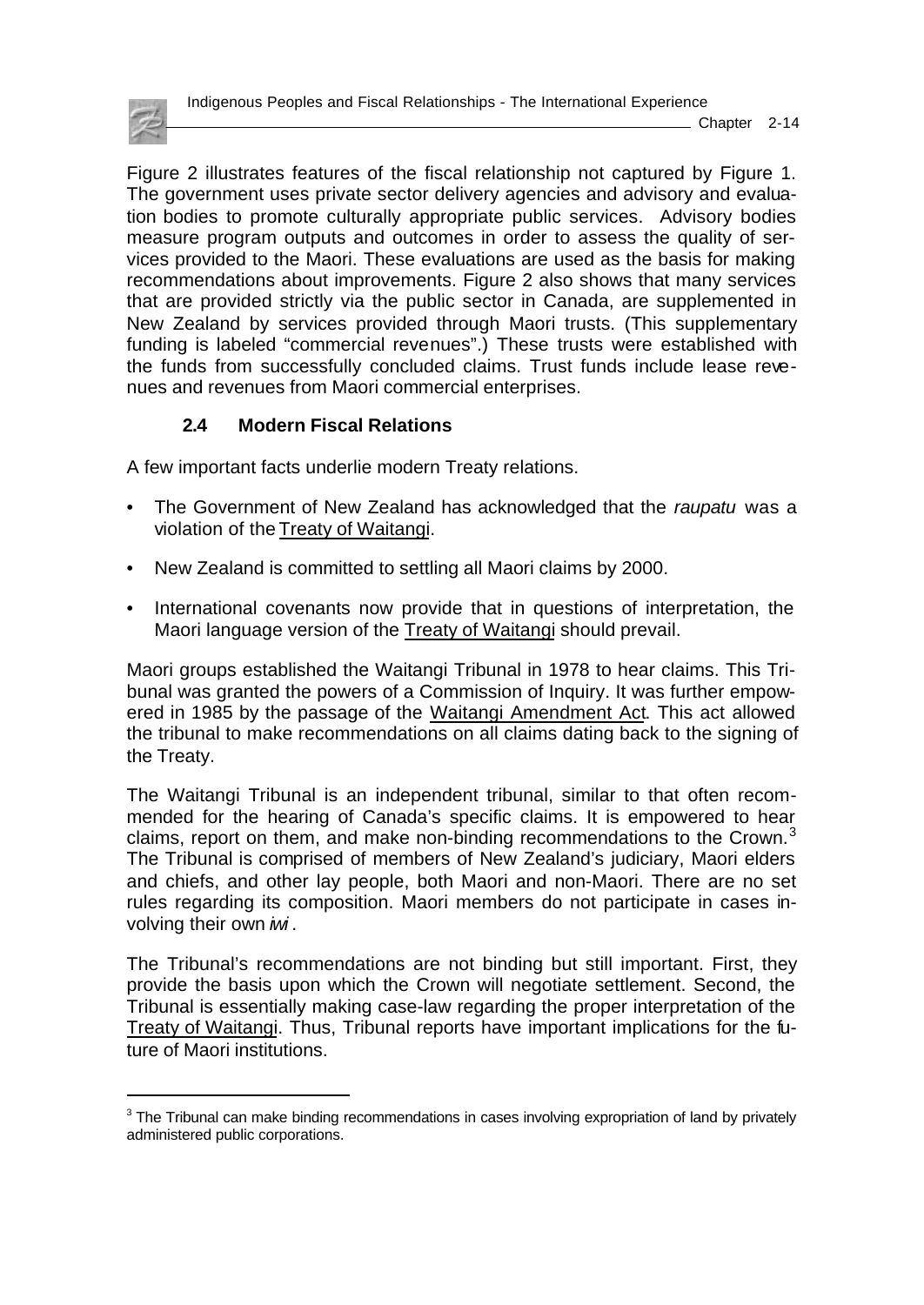<span id="page-24-0"></span>

Chapter 2-15

The Government is settling with Maori groups but does not recognize these groups as governments. Mainstream Maori political movements do not appear to be asking for this. Only the "radical" element is calling for self-government or *tino rangatiratanga*. The radical element uses tactics such as occupations of claimed sites and protests.

#### **2.4.1 Contextual Differences Between the Maori and First Nations**

There are major contextual differences between the situations of the Maori and First Nations.

- **Land Base**. Unlike First Nations, most Maori were dispossessed and left without reserves.
- **Questions about Political Representation**. The Maori have less clearly mandated political bodies to receive settlements and/or negotiate any selfgovernment arrangements. There is much controversy about whether receiving agencies are truly representative. Many mandated bodies have been criticized as creations of the non-Maori.
- **Self-government Powers**. *Hapu* and *i wi* have no formally recognized powers. There is no commitment by New Zealand to provide for Maori selfgovernment.
- **Political System**. In New Zealand there is no provincial level of government. There are no federal-provincial issues to complicate the government's relationship with the Maori. In Canada, the United States and Australia, these issues blur the lines of accountability for service delivery and complicate the negotiation of the transfers of land, grants and/or jurisdiction. However, because there are no provincial governments, New Zealand also has little experience with a system of providing for sub-national governments, sharing tax room and administering transfers.
- **Aboriginal Title**. There is no issue of unextinguished aboriginal title in New Zealand. There are also no non-Treaty Maori. Maori claims to lands and cash arise solely from the violation of the Treaty of Waitangi and the injuries caused by this violation.
- **Third Parties**. In Canada and Australia, most of the land transferred to indigenous peoples has a relatively small non-indigenous population. In New Zealand, much newly acquired land is occupied by non-Maori. It was leased years ago to people who have made substantial improvements to it. Adjus tments must be made to reflect these improvements. While the government is encouraging lessors to work out new arrangements with Maori authorities, it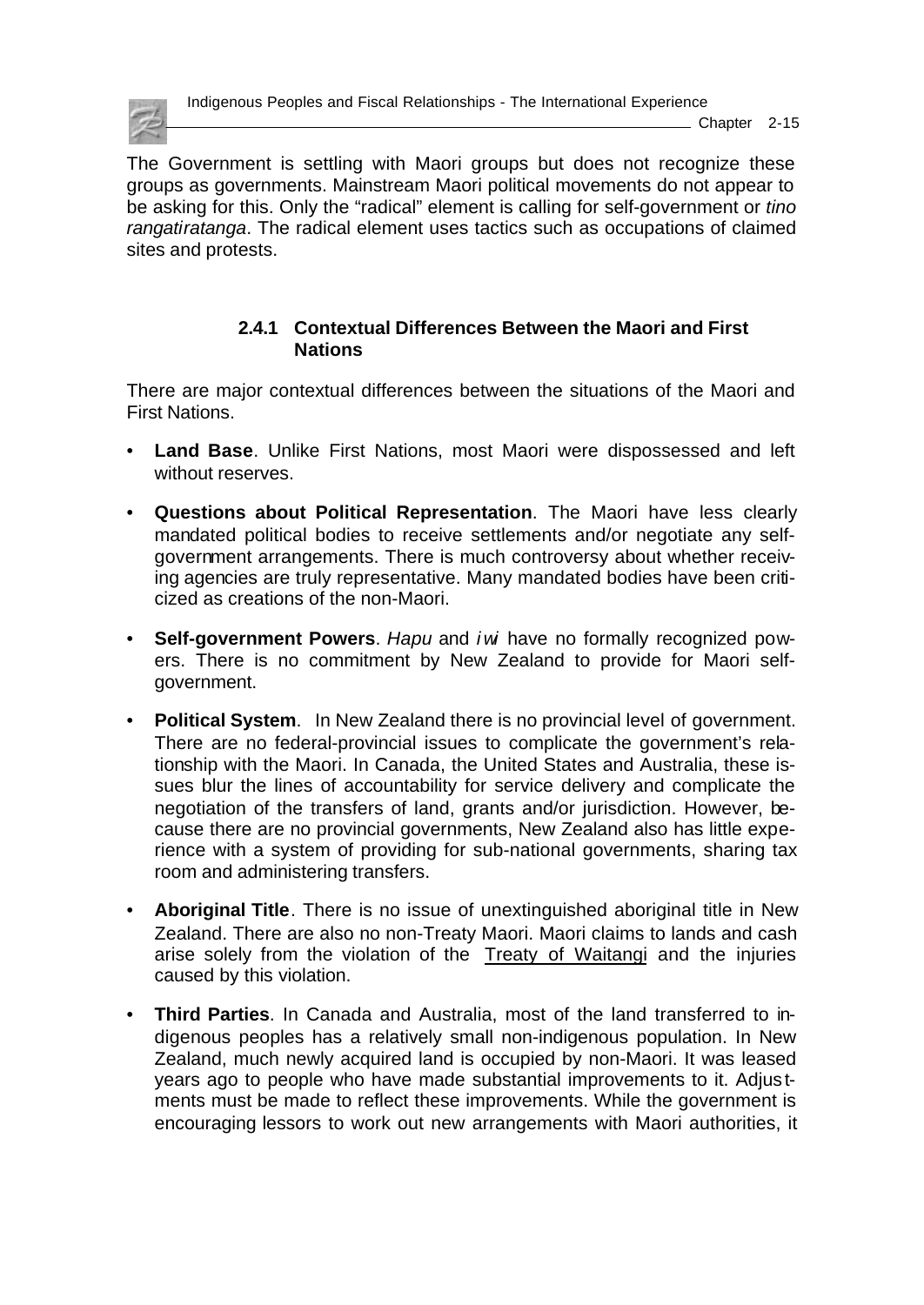<span id="page-25-0"></span>

Chapter 2-16

appears to anticipate considerable compensation may be owed to these third parties. Complicated schedules for the transfer of leases have been worked out to ensure minimal disruption to third parties. In many cases, cash is being offered instead of land, which will allow the Maori to purchase alternative lands to serve as a land base.

• **Compensation Process**. The former New Zealand Government committed itself to capping the cost of settlements at \$1 billion New Zealand dollars (slightly less than \$1 billion Canadian dollars). This total was not to include compensation to third party interests. This position, known as the "fiscal envelope" was contentious. Maori groupings seeking settlement viewed it as artificial, too low and really designed to entice them to rush to the negotiation table in competition with one another. It created political unrest and undermined good will. The current government removed the cap on settlements. However, its shadow continues to hang over negotiations.

#### **2.4.2 Maori Self-government**

There is no true fiscal relationship between Maori governments and the Government of New Zealand because there is no recognition of a Maori right to selfgovernment. The only Maori institutions with formally recognized "governmental" powers are boards established after settlements, to provide input on land use and resource conservation policy. These are similar in structure and purpose to the Canadian concept of "co-management" boards.

Other Maori institutions have no inherent or delegated powers. For example, the New Zealand Maori Council, although government funded, is strictly an advisory body.

#### **2.4.3 Services to the Maori**

While there is no government-to-government relationship between New Zealand and the Maori, there is a fiscal relationship specific to the Maori people.

There are no separate government departments responsible for delivering services to the Maori or different Maori groupings. The same agencies are responsible for delivering public services to the entire population. This approach, termed *mainstreaming,* is the reverse of earlier policies, where separate Maori delivery agencies were used. The closest counterpart to Canada's DIAND is the Department of Maori Development.

The role of the Department of Maori Development is to represent Maori issues to government service delivery departments. The Department works with *iwi*, *hapu* and other Maori organizations to identify unique Maori needs and recommend how to meet these.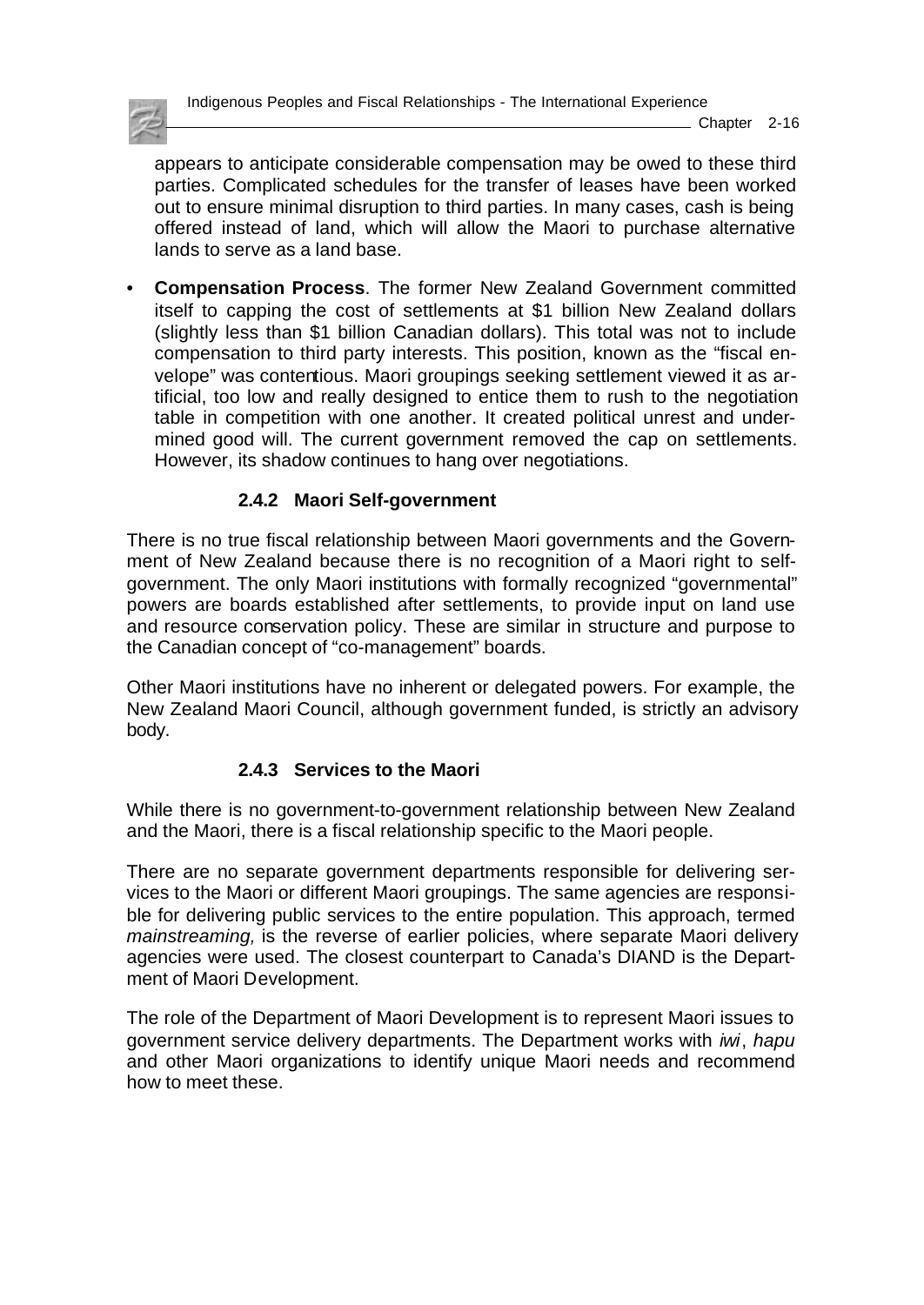<span id="page-26-0"></span>

 $\_$  Chapter 2-17

The Department's principle work is evaluating other government departments and assessing how well they are meeting Maori needs. It also makes recommendations about what goals to set and which statistical indicators to use. These might include statistics about access to services, levels of education attainment, health indicators, employment numbers and utilization of Maori service providers. Two commissions supplement this role: the Maori Development Commission for Health and the Maori Development Commission for Education. These commissions are composed of independent advisors who report directly to the Minister of Maori Development. Their recommendations focus on reducing disparities between Maori and non-Maori on key indicators. The coalition agreement of the current New Zealand Government also calls for creation of a Maori Economic Development Unit and a Maori Employment and Training unit. Both will also work with mainstream government departments to promote Maori interests.

New Zealand relies more than Canada on private sector provision of public services. Many public services, such as education, are publicly funded but contracted out. One benefit of this is that New Zealand can use Maori service providers for services where this is seen to matter. However, Maori commentators suggest that the full potential of private providers is not being achieved and that the government has not adequately developed Maori service providers.

Maori Trust Boards and corporations have undertaken many quasi-government functions using the monies provided by cash settlements, grants, resource royalties, leasing revenues and the commercial operations of the Trust Board. These include the operation of an endowed college, administration of scholarships, resource and land management functions, investment funds, economic development and social housing.

Considerable emphasis has been placed upon the development of economic development initiatives, which will complement the trust activities. These include the development of Maori business networks, (some of local and others of national scope) and a Maori business development board.

### **2.4.4 Revenue Sources and Tax Status**

Groups receiving settlement proceeds have not been subject to tax on these proceeds.

New Zealand seems determined that no "government-type" structure will emerge from the settlement process. Maori organizations are constructed on a largely commercial basis and are largely constituted as trusts. As a result, there is apparently no move towards constructing tax authorities beyond property tax.

There is nothing to correspond with the tax exemption that applies to Canadian Indians. Maori pay taxes like all other New Zealanders. Exemptions for Maori trusts are based on their status as charitable organizations.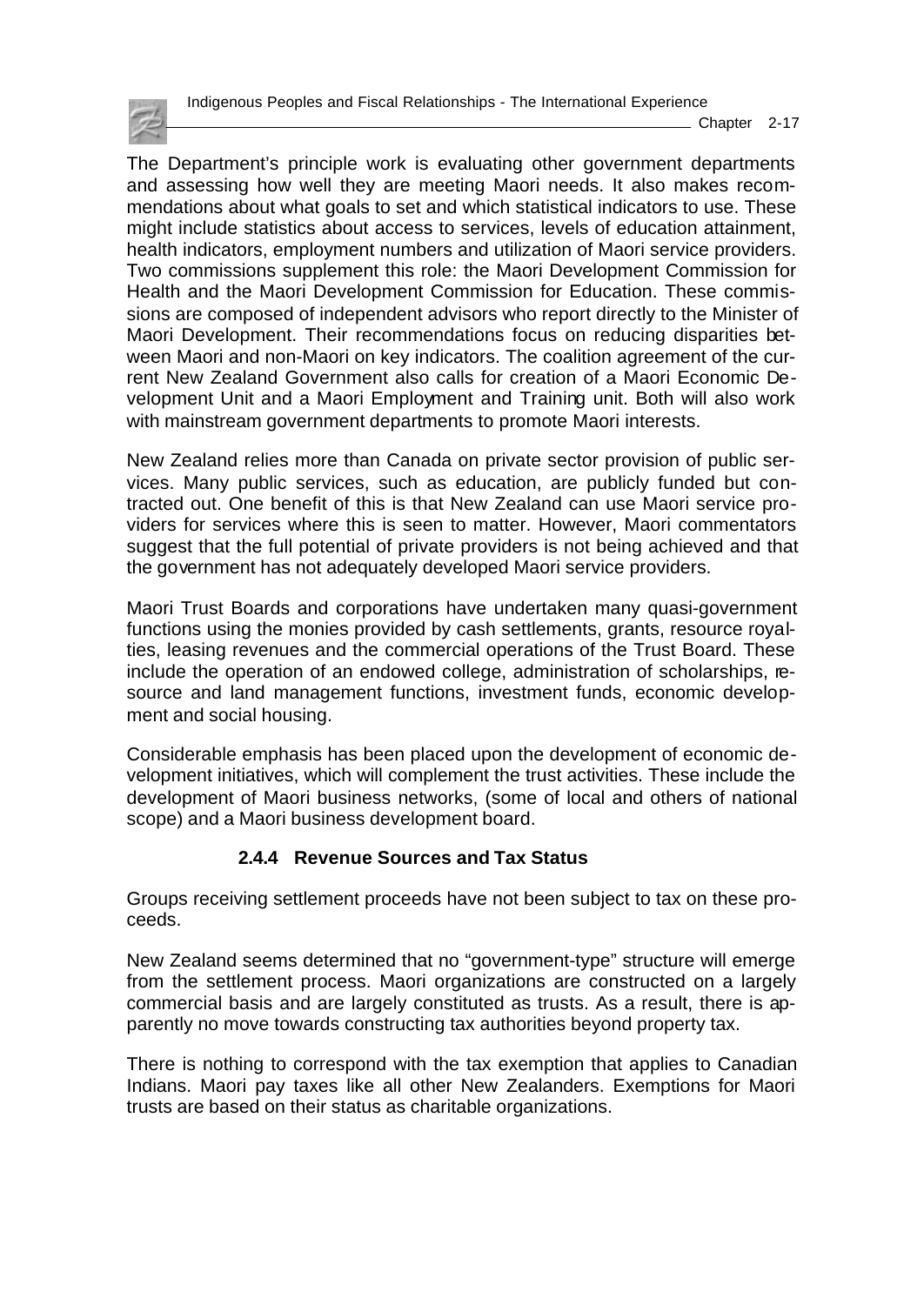<span id="page-27-0"></span>

 $\_$  Chapter 2-18

#### **2.5 Issues and Developments of Interest**

#### **2.5.1 Tanui Settlement**

Maori claims settlements are allowing the Maori to re-establish a land base and create trusts, which manage the cash and lands received. The trusts are generally organized as charitable corporations with all Maori covered by a settlement becoming shareholders. The trusts are divided into corporations. These manage properties, administer scholarships and make investments in support of Maori economic development.

Under the recent Tanui settlement, the Maori received \$170 million in property and cash, and allowance was made for the establishment of an endowed college.

Maori groupings receiving settlements are acquiring some interest from properties, capital gains from property management, rental payments for properties, resource royalties (principally forestry although others are under negotiation) and interest from trust funds and investments. They have also gained some ability to tax property. Their ability to sell and lease lands differs, as there are two types of Maori land: Maori freehold land and general land. Maori have also acquired valuable assets such as fishing quota, which has led to the establishment of viable commercial enterprises, principally in seafood, horticulture, agriculture and forestry.

Maori trust organizations have made investments in infrastructure on Maori lands. Investments include a Maori radio station, communications and housing programs.

#### **2.5.2 Emergence of Self-government**

Several factors suggest that a stronger movement towards self-government may emerge in New Zealand.

- Population growth will cause Maori political power to grow over the medium term.
- Settlement of Maori claims is leading to the establishment of a land base with representative institutions. These are pre-conditions for the development of self-government.
- There are elements within the Maori calling for self-government.
- The Maori interpretation of the Treaty of Waitangi appears to provide for Maori self-determination and autonomy.

However, there are also factors working against self-government.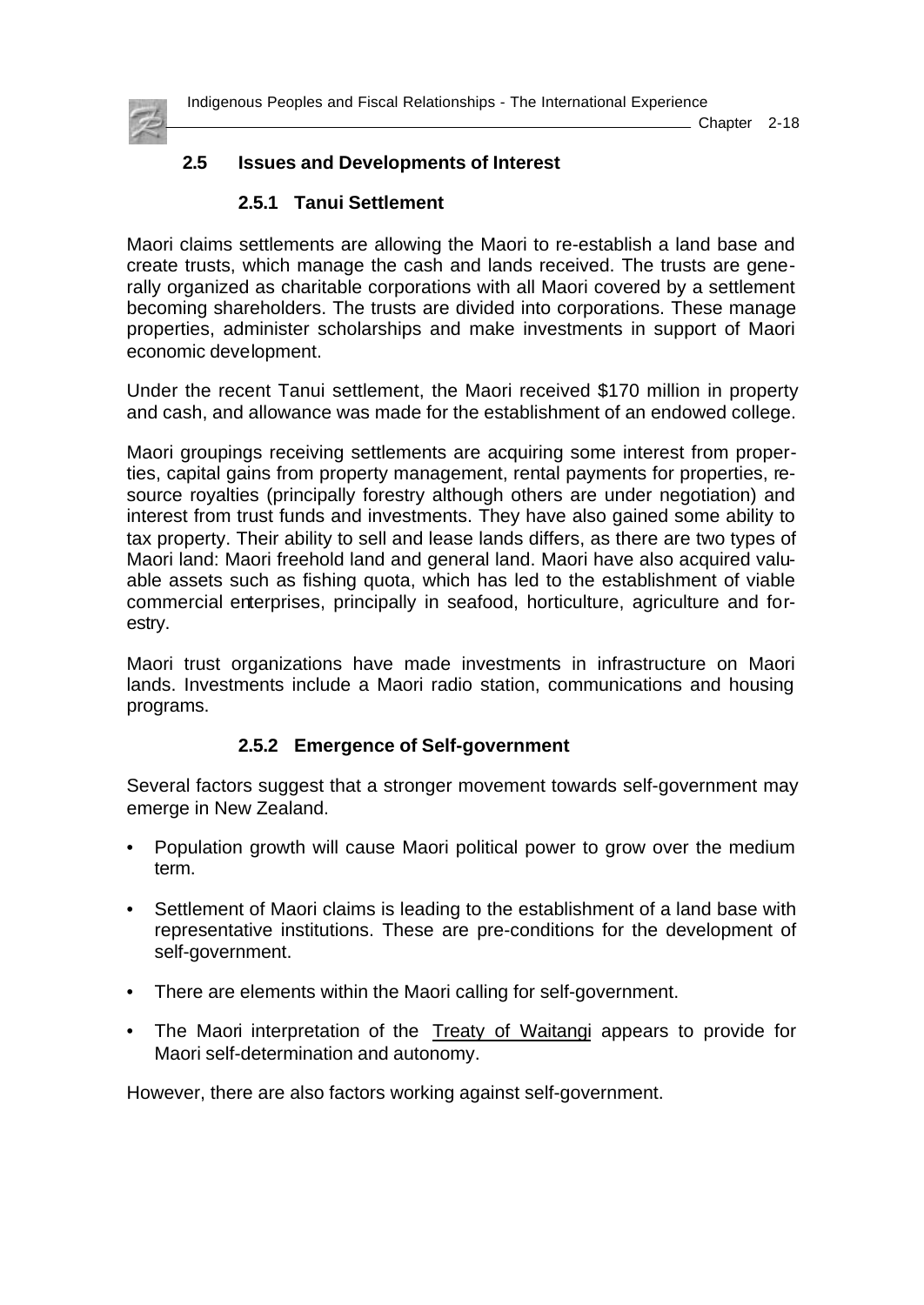<span id="page-28-0"></span>

Indigenous Peoples and Fiscal Relationships - The International Experience

Chapter 2-19

- The urbanization and integration of much of the Maori population makes selfgovernment less plausible.
- The guaranteed representation of the Maori within the national parliament and Maori political clout may make self-government less necessary for promoting Maori values and interests.
- Differences in the organization of the public sector could allow the Maori to achieve many of the purposes of self-government from outside the public sector.
- New Zealand has no experience in dealing with the issues of fiscal federalism. The decentralization of powers implied by self-government may be more difficult to achieve as a result.

## **2.6 Summary of Maori**

The Maori have more political clout at the national level than do First Nations. They have guaranteed proportional representation in their Parliament and a large and growing share of the population. Their ability to achieve greater autonomy is limited by: the temporary lack of land base; problems in determining appropriate representative institutions; and the relatively large share of their population that has been urbanized.

The problems concerning their land base and representative institutions are now being addressed through the claims process. Maori groups are acquiring land and in so doing they are creating mandated institutions to represent themselves. These are the most basic requirements for any political movement towards greater Maori autonomy and a new fiscal relationship. Any Maori move to acquire tax powers will likely start with incorporation of Maori communities as municipalities, the development of user fees and property tax.

However, Maori relations with their national government are on a different track. While there is an element of the Maori population calling for sovereignty, it does not appear to be the mainstream. A new fiscal relationship along the lines envisioned for First Nations in Canada would be very unlikely at this time.

- Services for the Maori are "mainstreamed" into the same departments, which serve the rest of the nation.
- The issue of providing Maori-sensitive services is being addressed by advisory agencies and the use of contracted service agencies.
- The tax system is entirely mainstreamed. There are no statutory exemptions for Maori or vacant tax room for them to occupy.
- New Zealand has no experience with a system of fiscal federalism, as does Canada.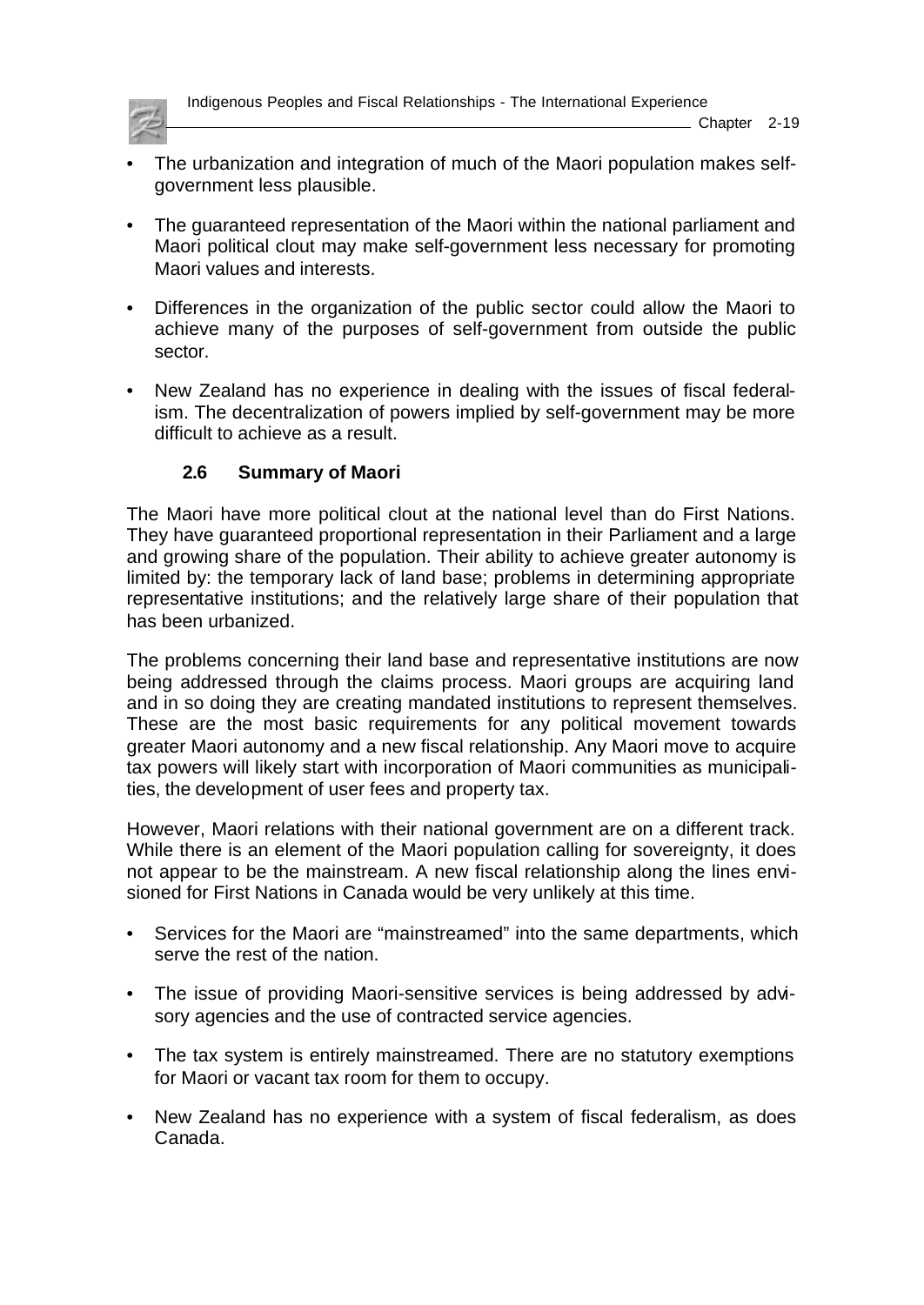

- Much of the Maori population is urbanized so that new fiscal relations for them are impractical within a territorial approach to self-government.
- The Maori are much better positioned than the other groups to represent their interests through mainstream politics.
- Maori traditional political institutions were far more devastated by colonization than those of Canada's First Nations. As a consequence they have less experience with administering government.
- The focus of Maori aspirations appears to be on social and commercial developments, as opposed to political sovereignty. However, Maori commercial developments are creating the financial means to provide government-like services.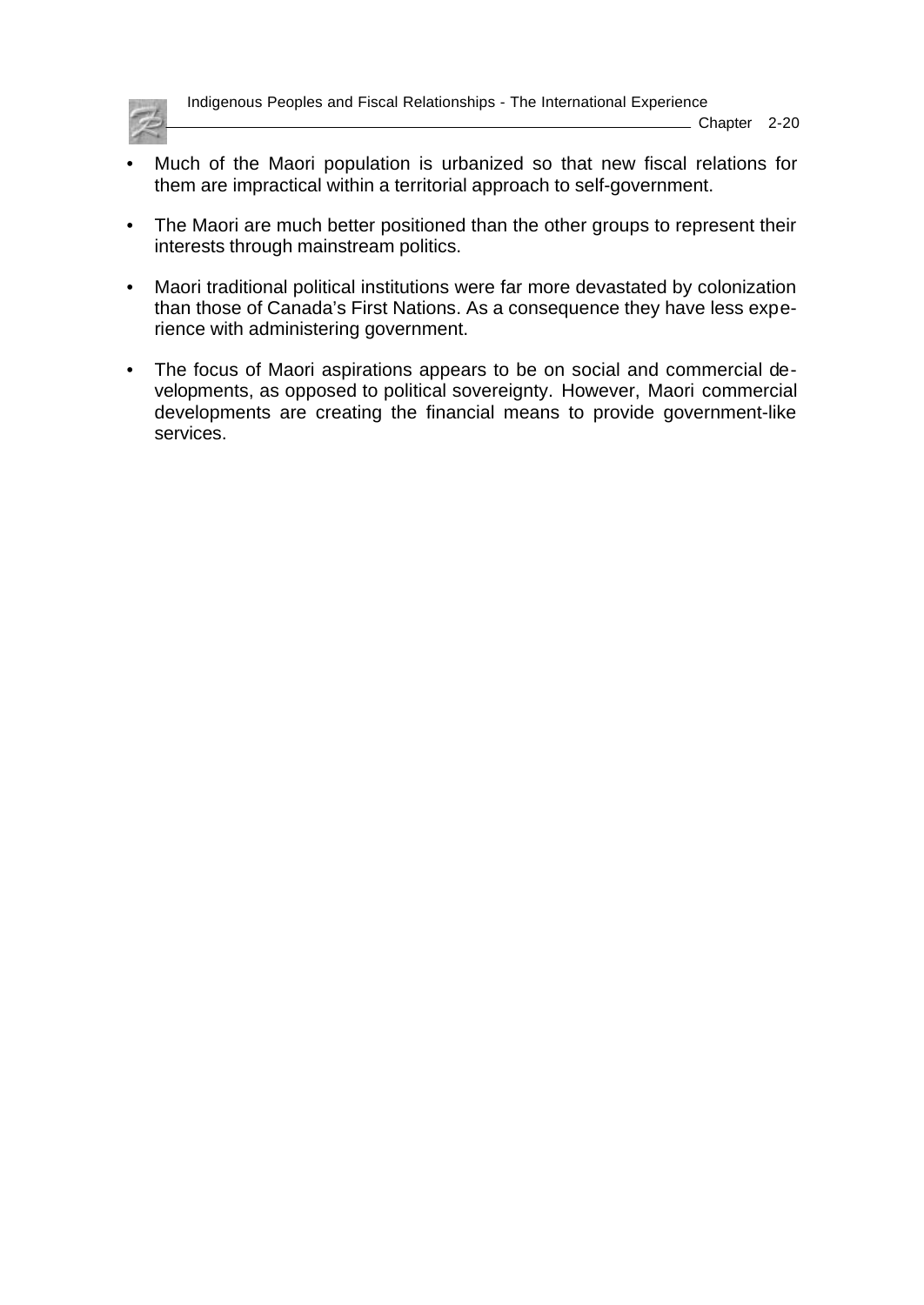<span id="page-30-0"></span>

 $\_$  Chapter 3-21

#### **3 The Indians of the United States**

#### **3.1 Introduction**

There are several indigenous peoples within the United States. These are classified according to law, history or geography. The principle groups are Alaska natives, American Indians and Polynesian groupings including Hawaiians and Samoans. This paper concentrates on American Indians and Alaska natives.

The American Bureau of Indian Affairs (BIA) estimates there are 1.2 million American Indians and Alaska natives, with roughly 900,000 living on or near reservations. They are organized into over 500 nations. The American Census reports 1.9 million Indians, of which 63 per cent are urbanized. The difference between the two is accounted for by the BIA's criteria which counts only those with formal tribal affiliations. Both estimates are less than one per cent of the American population. As a result, American Indians have little political clout. They are not the country's principal minority, nor are they guaranteed representation in Congress. They tend to be under-represented in federal and State legislatures.

Social indicators are similar to other indigenous peoples. They include much lower incomes than the population as a whole, higher rates of incarceration, lower life expectancies, higher rates of suicide and substance abuse, lower levels of educational attainment and a 37 per cent unemployment rate, to name just a few. Like the other indigenous peoples, they have a younger and faster growing population than the United States as a whole.

#### **American Indians**

**People:** 1.9 million. 1.2 million live in trust relationship with U.S. government. 500 separate nations.

**Political System:** Tribal governments are recognized as sovereign governments, protected by U.S. Constitution. Rights for Indians stem from membership in tribes. Federal government has a trust relationship with tribal governments. Services are provided by federal, state, local and tribal governments. The service mix varies from tribe to tribe.

**Outstanding Issues:** Large real per capita declines in federal spending on Indians are threatening tribal governments. Several billion dollars in trust funds are not properly accounted for. Devolution of responsibilities from federal to state level. Proposals before Congress to tax tribal governments. Resolution of State versus tribal jurisdiction, particularly tax jurisdiction

**Developments of interest:** Proposals to develop exclusive onreservation tax authorities. Many  $\alpha$ isting authorities are concurrent with States. Federal proposals to make tribal governments more eligible for the same programs as States. Ongoing negotiation of tribal compacts and evolution of transfers.

**Lessons for Canada:** Use of costsharing programs to support tribal governments. Use of compacts. Use of many own-source revenues including earnings taxes.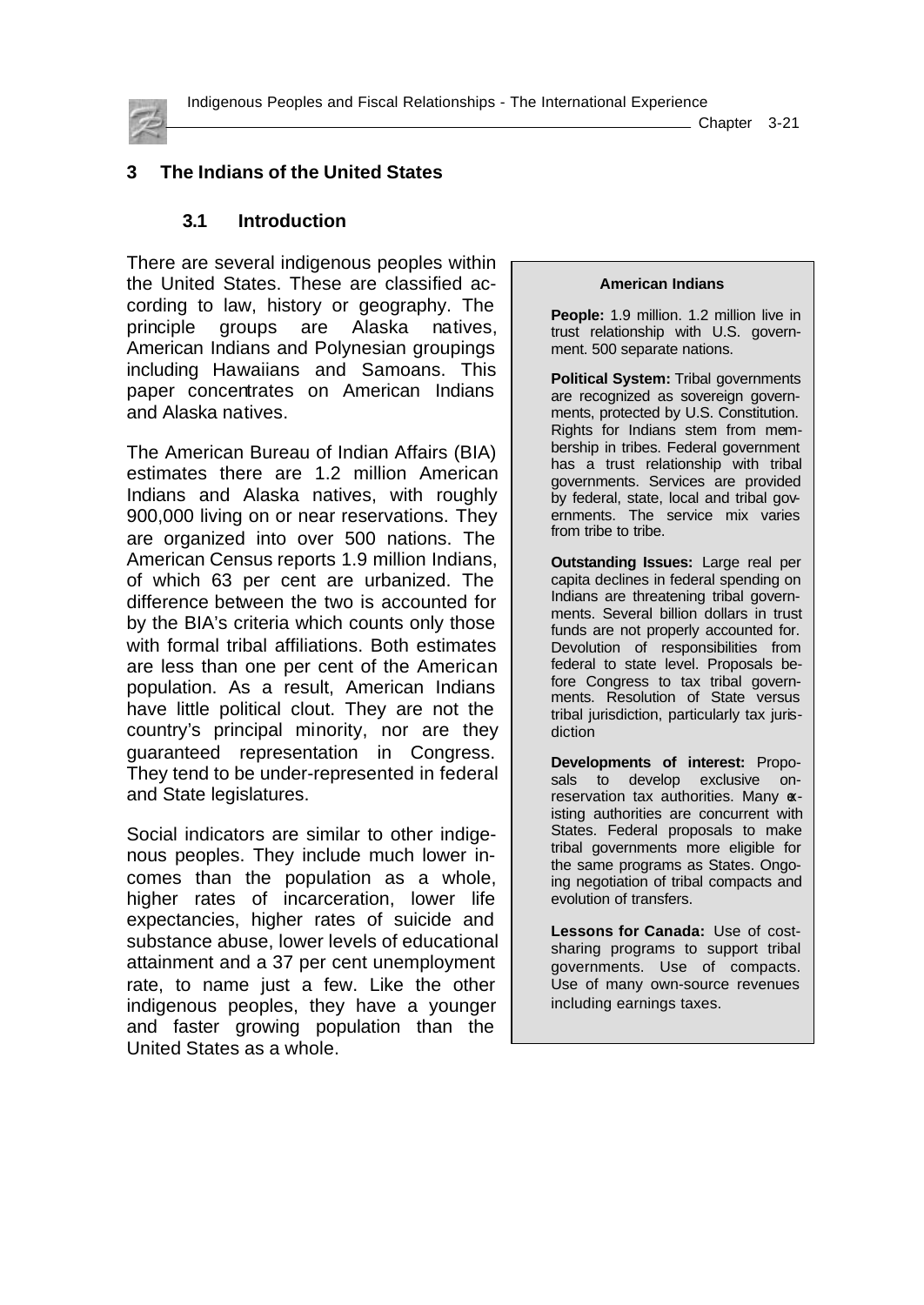Indigenous Peoples and Fiscal Relationships - The International Experience

<span id="page-31-0"></span>

l

#### Chapter 3-22

#### **3.2 History**

American Indians are the original inhabitants of the continental United States. They have lived on the land for longer than can be determined. Controversy attends speculation on how they arrived. For practical purposes, as with Canadian Indians, they have lived in North America forever.

American Indians had first contact with the Spanish in the south of the continental United States and later with the English, French and Dutch along the eastern seaboard and the French through the Mississippi basin. Much of the foundation for American Policy towards Indians was laid during this period.

European settlers established the United States in 1776. The United States Government created its Secretary of War in 1784 and charged it with negotiating treaties with Indian tribes. The Trade and Intercourse Acts, passed between 1790 and 1834, established the framework of American Indian policy. These acts made interaction between Indians and non-Indians subject to federal control.

The original federal policy was to negotiate treaties with the Indian tribes. This changed drastically as the American population increased and settlement proceeded westward over the Appalachians into lands, that the British had formerly reserved for Indians. The new policy is best exemplified by the passage of the Indian Removal Act of 1830, under which many Indian tribes were forcibly resettled west of the Mississippi. During this period, many Indians of the eastern United States lost much of the autonomy they had enjoyed in earlier periods.

By the late 1840s, the new policy was that Indians were to be "civilized" and resettled. The real aim was to free up Indian lands in the West for settlement. Indians refusing to be resettled were to be *"harassed and scourged without intermis*sion".<sup>4</sup> During this period many acts, such as the *Indian Allotment Act*, were passed that provided individual allotments of land to Indians. The total acreage of these individual land holdings was then progressively reduced through sales until the 1930s.

<sup>4</sup> Johnson, Tadd and Hamilton, James, "Self-Governance for Indian Tribes: From Paternalism to Empowerment", Connecticut Law Review, May 1995, p 1253.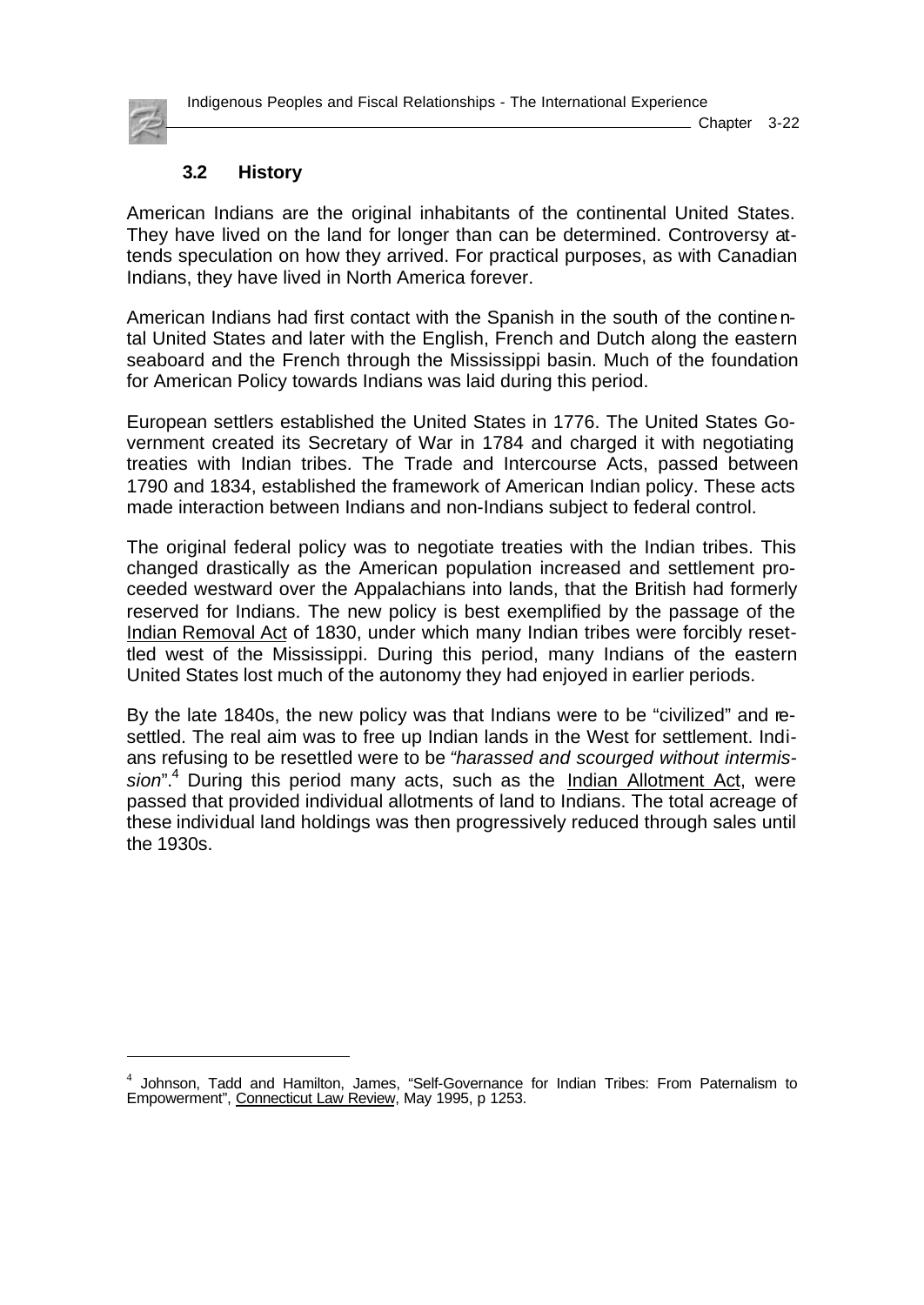<span id="page-32-0"></span>

Chapter 3-23

Another era began with the passage of the Indian Reorganization Act in 1934. This Act is credited with initiating modern tribal self-government within the system of American government. This Act promoted the creation of tribal constitutions. Despite this, the BIA largely dictated "self-government" during this period. Any attempt to assert sovereignty was reversed by the 1950s, when the policy once again reverted to assimilation. During this period, several Indian tribes were subjected to termination acts, which essentially denied them any of the services due to Indians by and terminated their government-to-government relationship with the federal government.

The end of the assimilation era is generally regarded to be 1970, when the Nixon administration called for "*self-determination for Indian people without the threat of termination of the trust relationship over Indian lands*". Self-determination remains the official policy objective of the American Government with respect to American Indian tribes.

### **3.3 American Fiscal Framework**

The United States is a federal state with three tiers of government, other than tribal governments: federal, state, and municipal. The federal government is the chief recipient of income taxes, the state governments are the chief recipients of consumption taxes, and local governments are the chief recipients of property taxes. The federal government administers transfers to both state and local governments. State governments also transfer funds to local governments.

Transfer arrangements have been less stable than in most other federal states. The United States also relies more heavily on cost-sharing arrangements and many specific purpose conditional grants.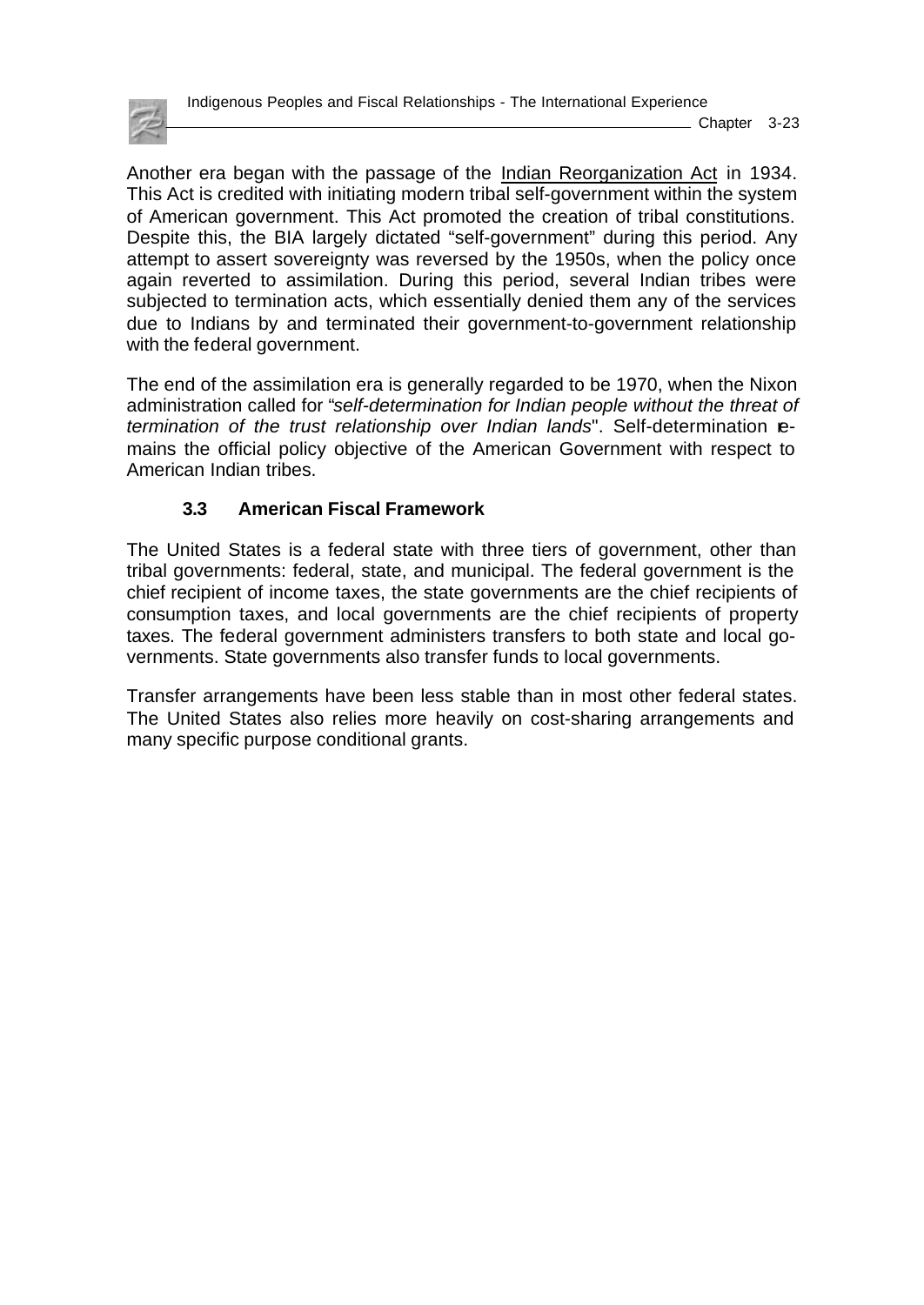

Chapter 3-24

### **Figure 3. The Fiscal Framework for Tribal Indians**





Figure 3 illustrates the fiscal relationship for "tribal Indians" (Indians residing within Indian country) in the United States. The figure shows that the principal federal service agencies are the Indian Health Service and the Bureau of Indian Affairs. These agencies provide services directly to Indians residing in Indian country and also contract service responsibilities and their associated financing to tribal governments through the "compacting" process. The expansion of the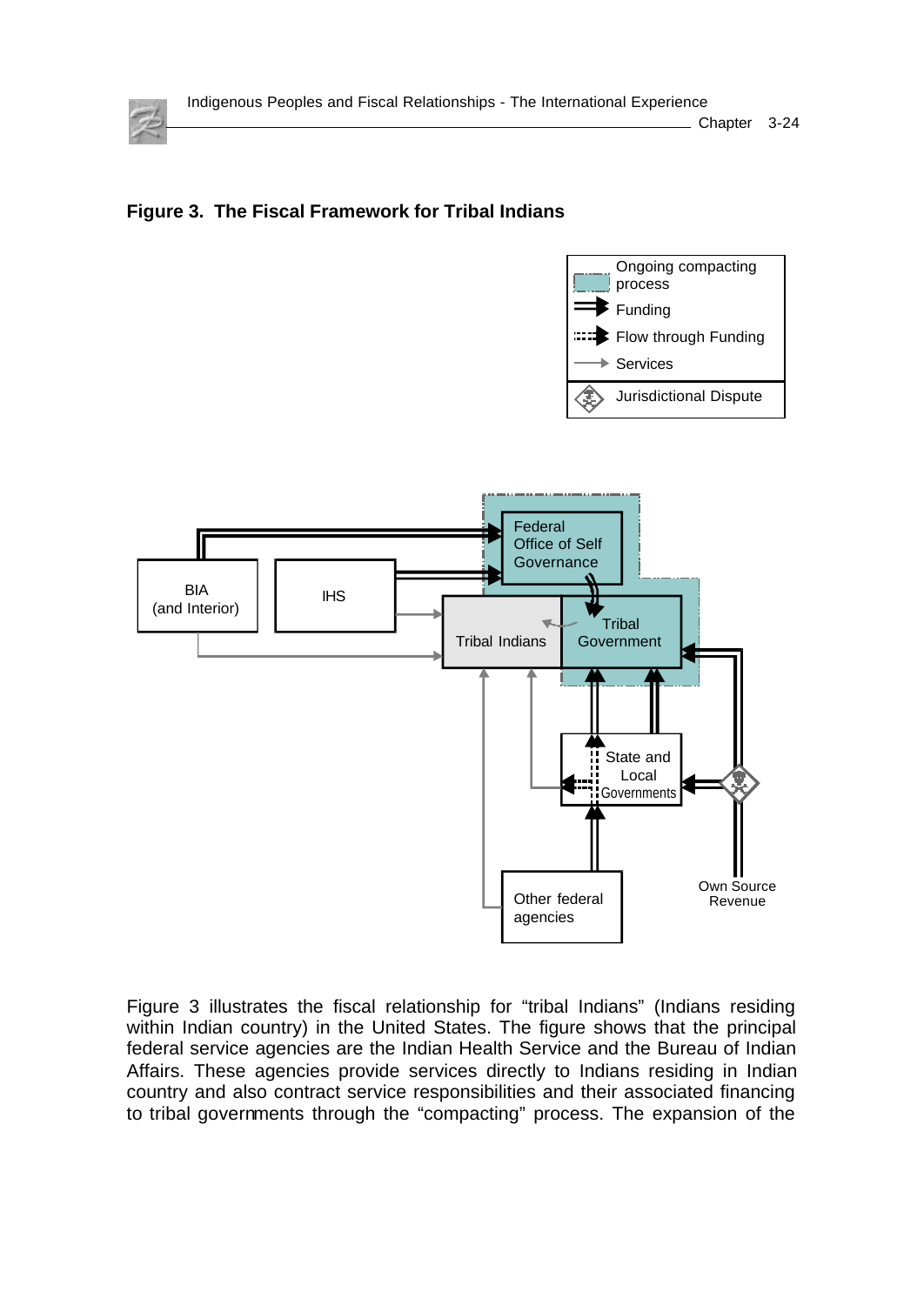<span id="page-34-0"></span>

compacting process is being facilitated through the Office of Self-Governance – a federal agency at arm's length from the BIA. A variety of other federal agencies also provide services to Indians as part of their responsibilities towards all Americans. These agencies are generally outside the compacting process. Many federal agencies provide "flow-through" funds to state governments so that they can deliver services to Indians or support tribal governments in doing so. Flowthrough funding is illustrated by the dotted lines within the box marked "State-Local" The American fiscal relationship is subject to frequent disputes over tax jurisdiction between tribal governments and state and local governments. These disputes are indicated by the skull and crossbones set on the lines marked "Own-Source revenue". Disputes are based on a variety of issues including the checkerboard nature of land designations within Indian country, the variety of classifications of citizens within Indian Country and the final division of service responsibilities between state and local governments and tribal governments. Their utimate cause is the incomplete specification of the fiscal relationship. The implications of this situation are depicted in Figure 7 (see page 36).

#### **3.4 Modern Fiscal Relations**

#### **3.4.1 Modern Treaties and Land**

Until 1871 treaties were the generally preferred means of defining the relationship between tribes and the United States. However, in 1871 Congress brought the treaty making process to an end as the result of a dispute between the House and the Senate. Agreements, executive orders and legislation then took the place of treaties. In some areas, state laws have also been important. As a result of this history, there are today both Treaty and non-Treaty Indians in the United States.

American history has produced other complexities in its classification of reservations and types of Indian status. For example, there are *executive order* reservations, *treaty-based* reservations and *Congressionally created* reservations. Each of these has slightly different legal status and rights. Governments on each will have different powers. There are different forms of recognition of tribal governments. This includes state recognition versus federal and varying degrees of federal recognition. There are also unrecognized groups of Indians who nonetheless maintain a distinct relationship with the federal government; terminated Indians who lost recognition and are seeking a renewed relationship; and nonreservation Indians. Some reservations also have unique rules by virtue of the conditions under which the state in which they reside gained statehood, for example in Oklahoma. In short, there is a complex range of relationships between American Indians and other governments and these are still evolving.

The American federal government recognizes that it has a government-togovernment relationship with sovereign tribal governments. The recognition of the inherent sovereignty of Indian Governments is protected by the American Constitution and has been defined by subsequent Acts of Congress, executive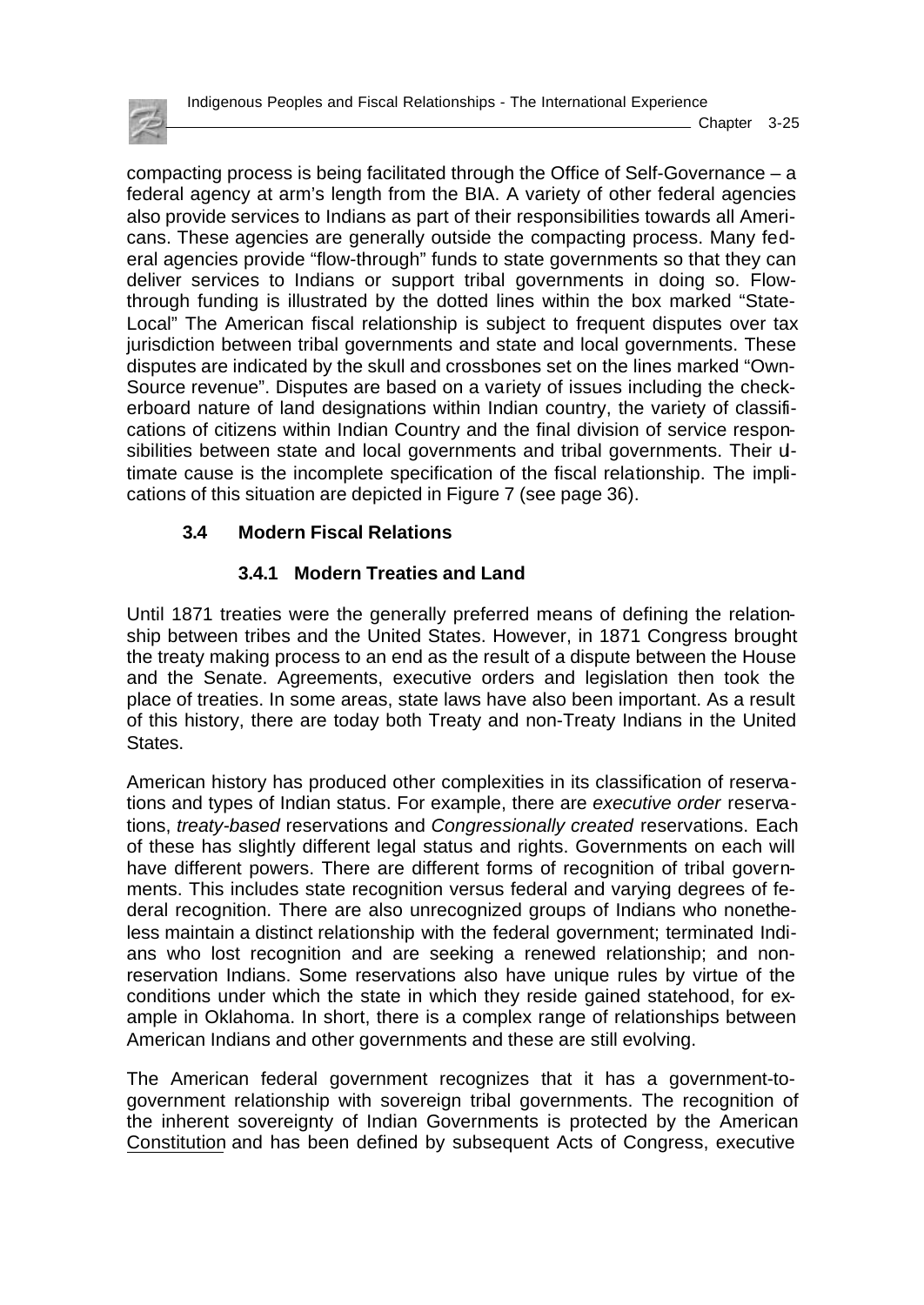<span id="page-35-0"></span>

l

orders and policy statements. Each tribal government is respected as having a unique and specific relationship with the federal government. A series of Supreme Court rulings have led to this relationship being termed a trust relationship.

The formal policy of the federal government is to advance the capacity of tribal governments to take on self-governance to the degree that they wish and are capable. Since 1970, a series of legislation and executive orders to further this aim have been passed.

#### **3.4.2 Public Services**

Public services to American Indians are provided by a combination of all levels of government including tribal governments. The U.S. Federal Government, unlike state and local governments has a trust relationship with over 500 tribal governments in the lower 48 states and Alaska. Because of this responsibility, it provides many services to Indians residing in Indian country,<sup>5</sup> that other Americans receive from their state and local governments. It provides these through a variety of federal agencies. Two of these agencies; the BIA, which is part of the Department of the Interior and the Indian Health Service (IHS), which is part of the Department of Health and Human Services, are exclusively oriented to serving Indian tribes.

The BIA is the federal government's primary financier of Indian programs and services, and it also administers 43 million acres of tribally owned land. It provides services directly, or through self-determination contract, grant and compact agreements with tribes, to over 1.2 million American Indians and Alaska Natives in 31 states.

Both the BIA and IHS budgets have been falling in real per capita terms since 1979. This has caused substantial reductions in real levels of program support. Tribal representatives confirm that the cuts have really hurt them. In real terms, federal spending for Indian programs peaked in 1979 at a total of \$4.4 billion. By 1989, this had fallen to \$2.5 billion. Measured in current dollars, the BIA had a budget of roughly \$1.7 billion (1997 dollars) and the IHS \$2.4 billion.

BIA funding supports roads and irrigation projects, tribal police, tribal courts and meeting the requirements of the Child Welfare Act. The BIA also funds schools (states generally fund schools both on and near reservations as well), and community colleges. The BIA provides the Community Development Block Grant in support of the administration requirements of tribal governments. Additional federal monies are routed through the states as Community Services Block Grants.

<sup>&</sup>lt;sup>5</sup> The precise definition of "Indian country" is very important for determining tax jurisdiction, eligibility for programs and exemptions. Despite its importance, the definition remains unclear. One difference between Canada and the United States is that in the U.S., areas adjacent to reserves and occupied by large numbers of tribal Indians are considered "Indian country" and hence federal responsibilities.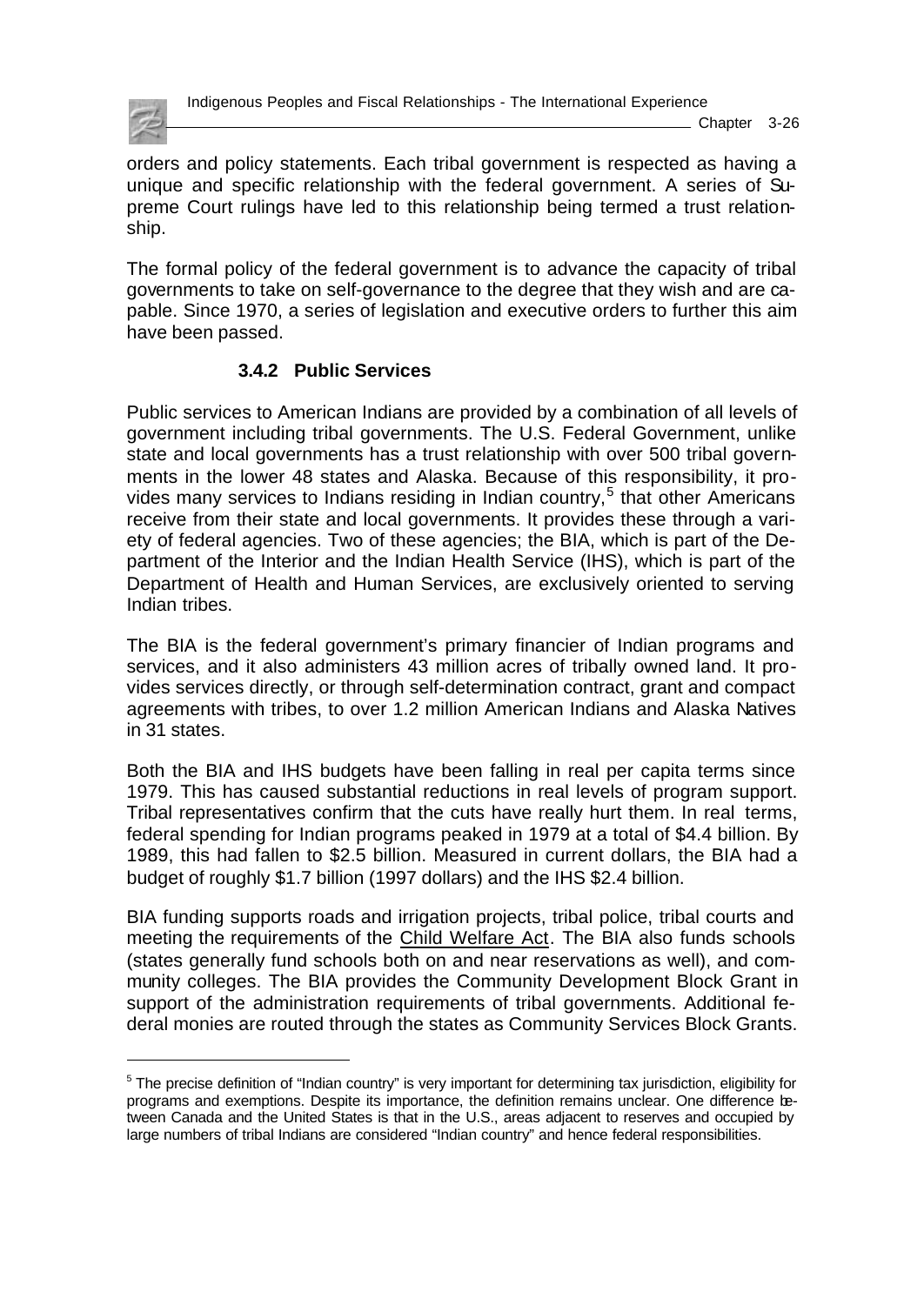

Indigenous Peoples and Fiscal Relationships - The International Experience

Chapter 3-27

The BIA provides welfare assistance to those Indians living on or near reservations who do not qualify for state benefits. Recent welfare reforms in the United States have made it likely that these expenditures will need to be significantly increased in the near term.

BIA expenditures cover the following state and local government services:

| Elementary, secondary<br>and post-secondary education. | <b>Law Enforcement</b>                                   |
|--------------------------------------------------------|----------------------------------------------------------|
| <b>Social Services</b>                                 | <b>Business Loans</b>                                    |
| <b>Judicial Courts</b>                                 | <b>Tribal Government Support</b>                         |
| Land and Heirship Records                              | Forestry                                                 |
| Agriculture and<br>Range Lands Development             | <b>Water Resources</b>                                   |
| Fish, Wildlife and Parks                               | Roads                                                    |
| Housing                                                | <b>Adult and Juvenile Detention</b><br><b>Facilities</b> |

Irrigation and Power Systems

The BIA budget process allows tribes to help shape the BIA's funding requests within the federal budgeting process, by stating their priorities for the Tribal Priority Allocations (TPA) account. This account comprises approximately 45 per cent of the BIA's total budget.

The TPA works by having tribes start from baseline budget amounts to develop detailed budget requests, which express their funding needs and preferences. This tribal budget process provides the flexibility to consider funding options should the appropriation be higher or lower than the base level. Tribes and their respective Agency Offices (83 nation-wide) work closely together to establish budget priorities for funding and staffing. The budget is then submitted to Area Offices (12 nation-wide) for their input and forwarded to the central office. Neither the Area nor Central Office will change budget priorities set by tribes without consultation. Tribes on the other hand may reprogram funds to other programs following the actual appropriation.

The IHS operates hospitals and clinics on reservations and provides related health services for Indian communities.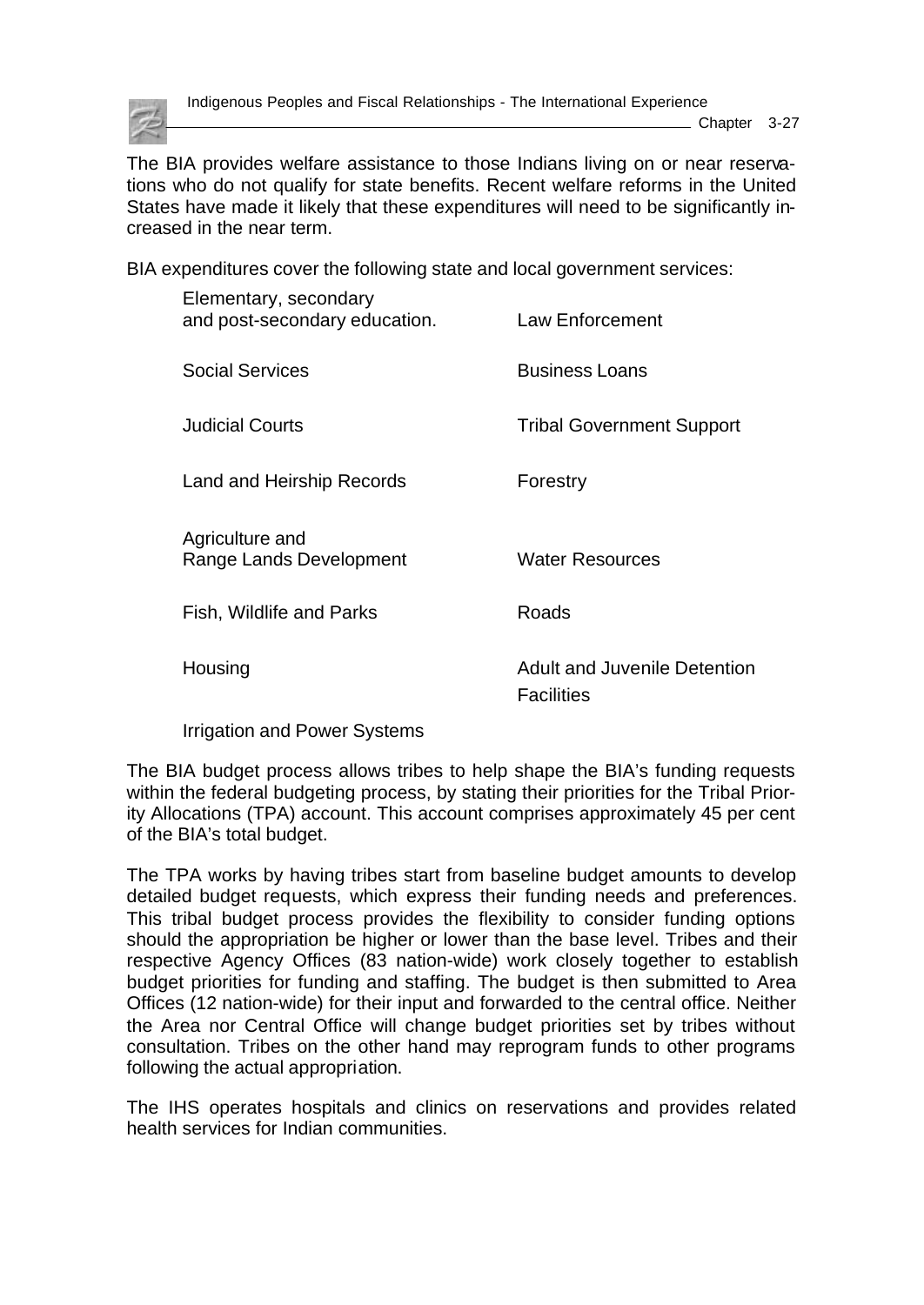

Indigenous Peoples and Fiscal Relationships - The International Experience

Chapter 3-28

States and local governments also provide services within Indian country. The extent of this varies considerably from state to state and tribe to tribe. In many instances, tribes may be reluctant to allow such services because this opens them up to state attacks on their tax authorities. $<sup>6</sup>$ </sup>

### **3.4.3 The Evolution of Self-determination for Tribal Government**

Figures 4, 5 and 6 depict how service responsibilities have been gradually transferred from the American Federal Government to tribal governments. The key lessons is that in order to fully realize the advantages of tribal government, the focus of accountability had to be shifted. The focus was shifted from direct control over spending priorities by the federal government towards ensuring tribal governments were administratively capable prior to assuming responsibilities and then focusing evaluations on program outcomes.

## **Figure 4. No Autonomy – Services Delivered Directly by the Federal Government**



#### *Note: The legend with Figure 4 also applies to Figures 5 and 6. Evaluations and restrictions are conducted and imposed by a number of U.S. federal agencies.*

*Figure 4 shows the model for delivering services to tribal Indians that existed prior to 1975. The federal government, primarily through the BIA and the IHS, would supply services directly to Indians living on reserve. Many of these services were delivered to other Americans from different state, federal and local agencies.*

*This model was unresponsive to the needs of tribal citizens. Federal Indian agencies were held accountable to the federal government through audits and*

<sup>6</sup> For example, in *Oklahoma Tax Commission versus the Sac and Fox Nation* argued before the Supreme Court, the OTC argued that it gained rights to taxation by virtue of providing essential services. While the OTC lost this argument, it was not because of their logic, but rather because they failed to prove they provided such services.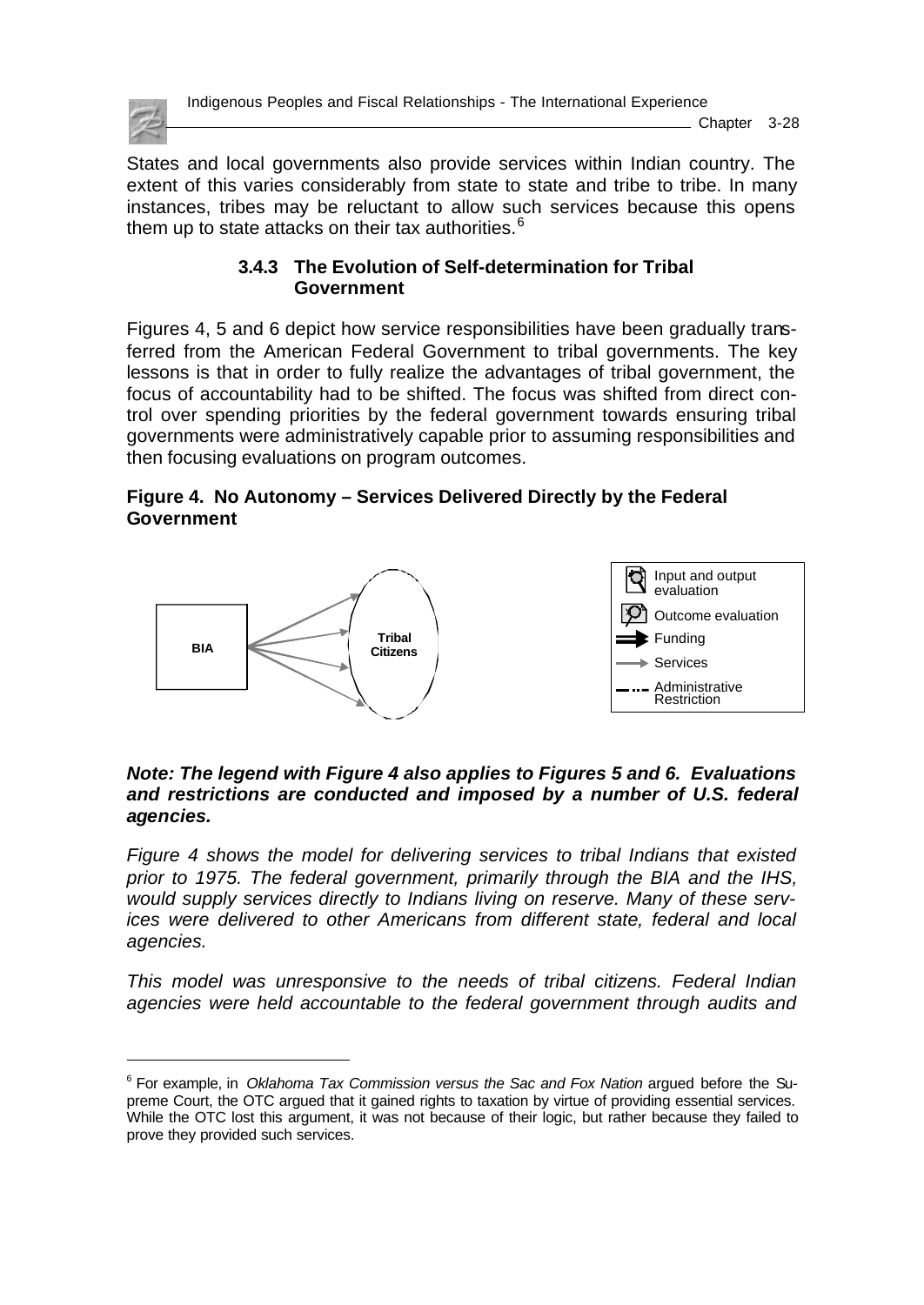

*not evaluations, but were not accountable to tribal citizens. The model was also criticized for being paternalistic and fostering dependency.*

### **Figure 5. Limited Autonomy – Tribal Governments Deliver Services Under Federal Direction**



*Figure 5 illustrates the first "compacting" model. This allowed tribal governments to take over service responsibilities from the BIA. This model was created by the Indian self-determination and Education Assistance Act in 1975. "Compacting" refers to the negotiation of contracts by which the federal government transferred service responsibilities and associated funding to tribal governments.*

*Strict controls were placed on compacting. Controls reflected federal concerns that tribal governments were either not "ready" for such responsibilities or would embarrass the federal government by mismanaging funds.*

- *• A separate compact had to be negotiated for each assumed service. The three separate lines emerging from the box marked "BIA" illustrates this.*
- *• Funds could only be spent on the service for which they were designated. This is illustrated by the dotted lines separating compacts within the box marked "tribal government".*
- *• The disbursement of funds was closely monitored. This is indicated by the magnifying glass icons in the four arrows that point to the box marked "tribal government".*
- *• Services provided by tribal governments were evaluated by federal agencies. These evaluations are indicated by the magnifying glasses in the service arrows coming out of the box marked "tribal government". Federal agencies exercised strict controls over how services were to be delivered.*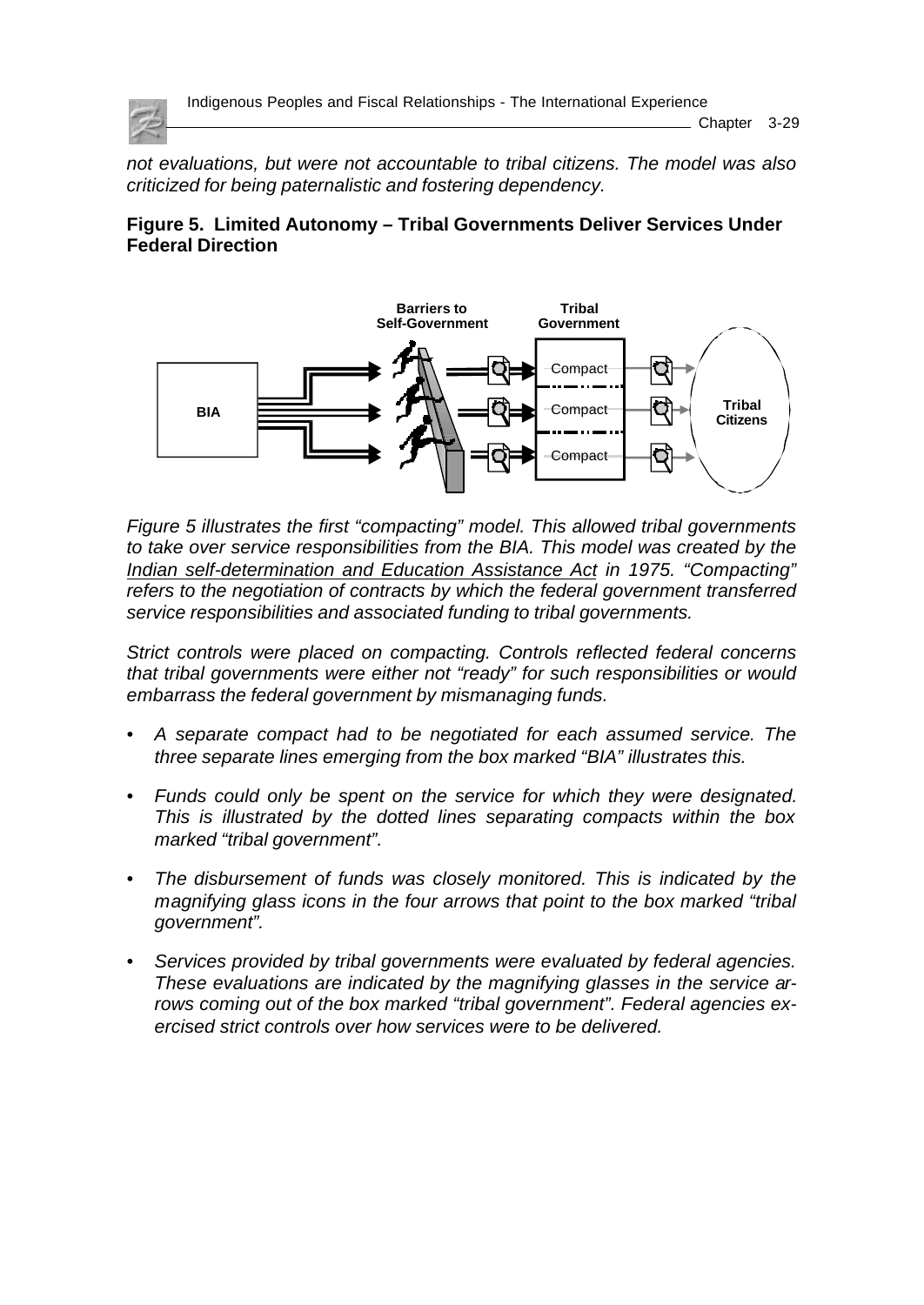

*• There were high costs to negotiating each compact because of their many specifications regarding funding and performance requirements. Costs are indicated by the wall labeled: "Barriers to Self Government". These costs had to be borne by the parties negotiating the compact. Negotiation costs proved to be a significant deterrent to both the federal agencies and the tribal governments.* 

This model was an important step forward. It provided a training ground for selfgovernment. However, over time its flaws became clear. Stipulations, intended to ensure accountability, made the process far too restrictive. Tribal governments were not allowed to pursue service innovations. There was little incentive to pursue efficiencies because any savings could not be expended for other purposes. In effect, tribal governments were forced to accept the priorities and methods set by the BIA. Finally, the costs of negotiating compacts often proved prohibitive.

# **Figure 6. Near Autonomy – Tribal Governments Use Federal Funds According To Their Own Priorities**



*More programs are eligible for compacting. In addition to BIA programs, IHS and Department of Interior programs are also eligible.*

- *• The administrative firewalls have been removed. Funds can be easily re-allocated according to tribal priorities or as a result of service efficiencies.*
- *• The Office of Self-Governance facilitates negotiations between tribal governments and federal agencies. This arm's length federal agency mediates and pays the negotiation costs of both parties. This is depicted by the change from a hurdler needing to clear the wall marked "Barriers to Self Government" to a person now walking through a gate.*
- *• The strict controls placed on program delivery have been removed. The focus of accountability has shifted. Tribal governments must now go through a qualifying process where they demonstrate mastery of sound practices before assuming service responsibilities.*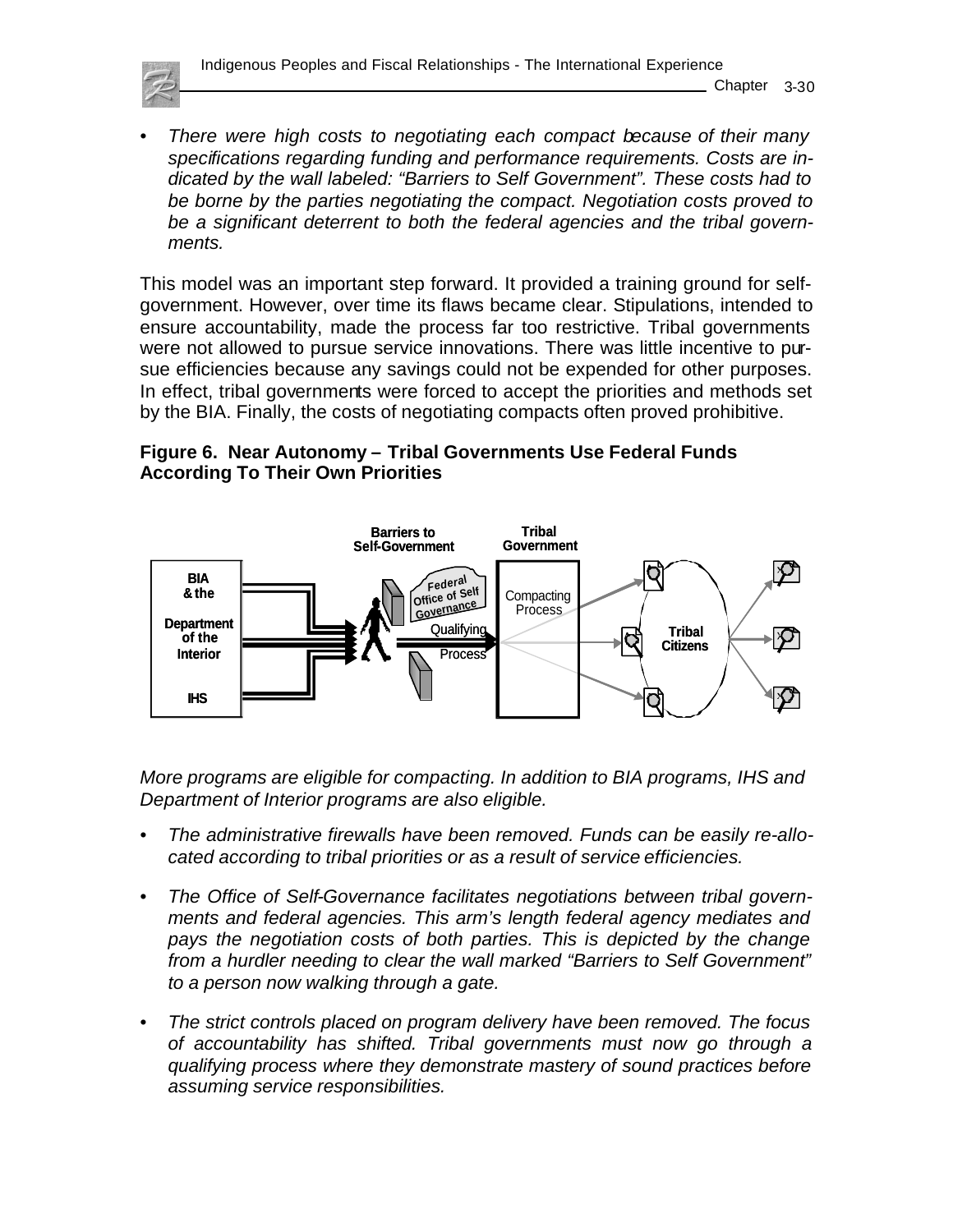

Chapter 3-31

*• The need for extensive audits and strict control over service delivery has been replaced by an emphasis on evaluating outcomes. In short, if programs produce good outcomes then how services are delivered, how priorities are set and how funding is disbursed is not an issue.*

# **3.4.4 Self-government**

The move towards true self-government began in the 1970s with the passage of the Indian self-determination and Education Assistance Act of 1975. This Act created a contractual mechanism for transferring responsibilities from the BIA to tribal authorities. It allowed for funds to be transferred directly to tribes as they assumed responsibilities for specific services.

The legislation was seen as groundbreaking in its day. However, it was found to be of limited utility owing to bureaucratic restrictions. Over time, it also came to be criticized for being excessively costly to administer. The chief criticisms were as follows.

- Contracts were very restrictive and closely scrutinized by the BIA.
- There was virtually no scope for redirecting program funds.
- There was little incentive to economize on program costs because there were strict limits on how such savings could be utilized.
- If the contract involved the tribe managing any resources for which the BIA has trust responsibility then tribes required BIA concurrence for all decisionmaking.
- BIA approval was required for all programs redesigned by the tribe.
- Tribal staffs were required to report to the BIA, according to regulations and timetables, which it set out.
- Tribes found contracting to be financially hazardous because they were reimbursed for costs rather than granted funds up front.

Nonetheless, many observers feel the legislation was very important for building within tribes the capacity to govern and for laying the groundwork for the Tribal Self-Governance Act of 1994.

The Tribal Self-Governance Act was the culmination of six years of experimenting with ways to improve the earlier act. In 1988, the Secretary of the Interior had begun a demonstration project, the Tribal Self-Governance Demonstration Project. This was renewed in 1991 with thirty tribes participating. The lessons learned from the demonstration project were incorporated into the Tribal Self-Governance Act. The Tribal Self-Governance Act was distinct from the earlier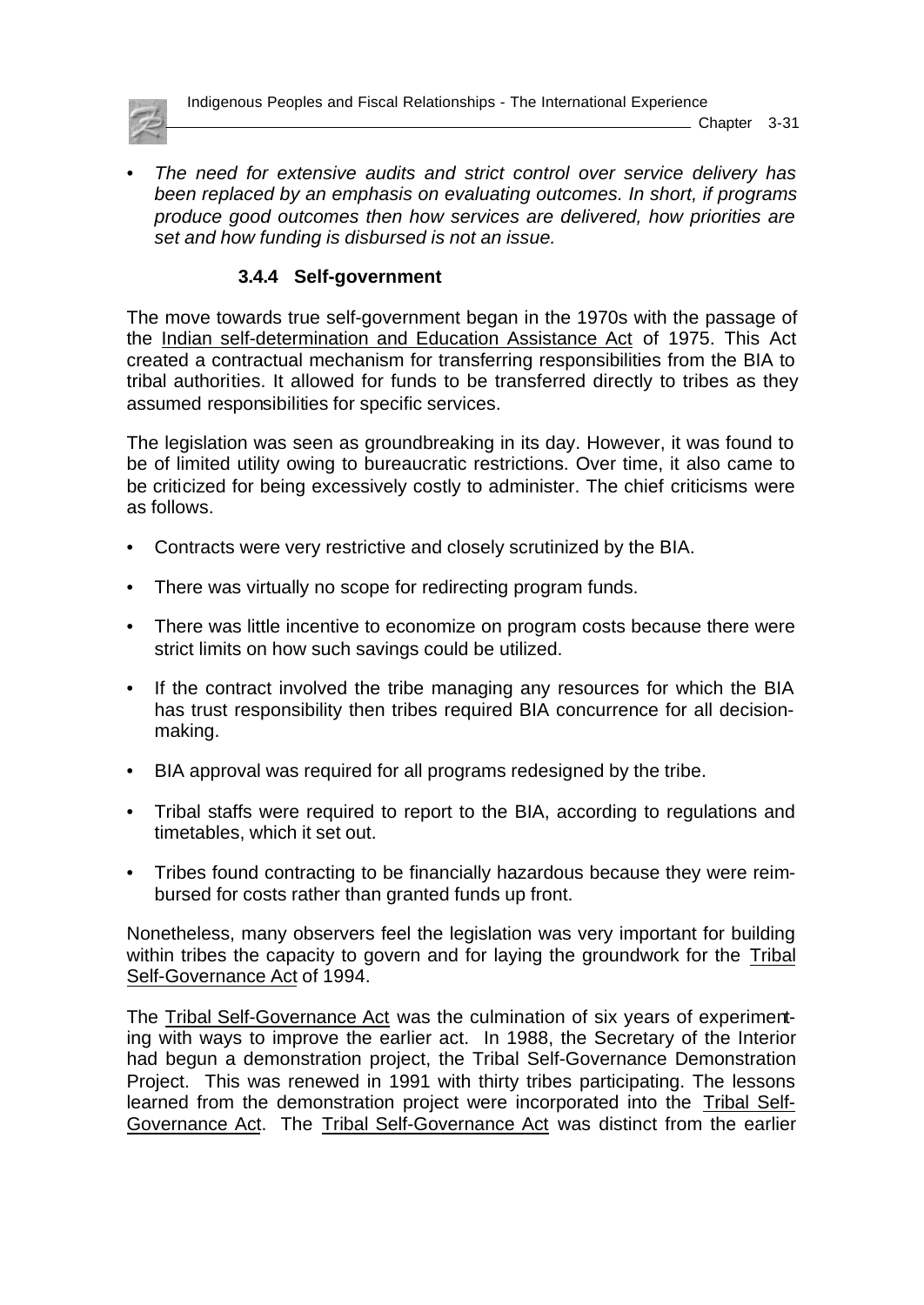

 $\_$  Chapter 3-32

legislation for several reasons. It established a federal agency that was separate from the BIA, the Office of Self-Governance, which would help *any* federal organization within the Department of the Interior or the IHS, that provides services to Indian tribes, to negotiate self-administration contracts, commonly known as, "compacts". It relieved the United States Federal Government of its trust responsibility when transferring program funds. It provided considerably more flexibility over the disbursement of funds. Tribes were free to "plan, conduct, consolidate and administer programs, services and functions". In other words, they were given a block grant. This legislation also allows tribes to take over management of any activity or site that has special geographical, cultural or historical significance. The chief accountability mechanisms are now based on performance measures with performance reports using both outputs and outcomes. The BIA maintains the right to reassert its control almost immediately in cases where land or assets it holds in trust are threatened by the new arrangement.

Twenty tribes or groups of tribes per year are permitted to enter this program. In order to be accepted, each must present a resolution requesting entrance, demonstrate fiscal stability and complete a "planning" phase which includes tribal planning of priorities and service delivery as well as budgetary and legal research.

The percentage of BIA expenditures accounted for under "compact" arrangements has risen from 37 to 50 per cent since the establishment of the Office of Self-Governance.

# **3.4.5 Taxation and Own-source Revenues**

American case-law regarding the tax status of Indians, Indian reservations and Indian corporations is relatively complex. There is a widespread perception among Americans that Indians are exempt from taxation. In fact, there is no Constitutional clause exempting Indians from taxation. However, there are some non-Constitutional exemptions, recently affirmed by the Supreme Court, which do apply to reservations.

- Federal income taxes are not levied on income from trust lands held for Indians by the United States. Tribes are also exempt from federal taxation.
- State income taxes are not paid on income earned on an Indian reservation, however, state income taxes can be levied on those Indians residing outside Indian country.
- State sales taxes are not paid by Indians or Indian enterprises on transactions made on an Indian reservation; and if states impose taxes on Indian country these must be explicitly designed so that the incidence of taxation is not on Indians.
- Local property taxes are not paid on reservation or trust land.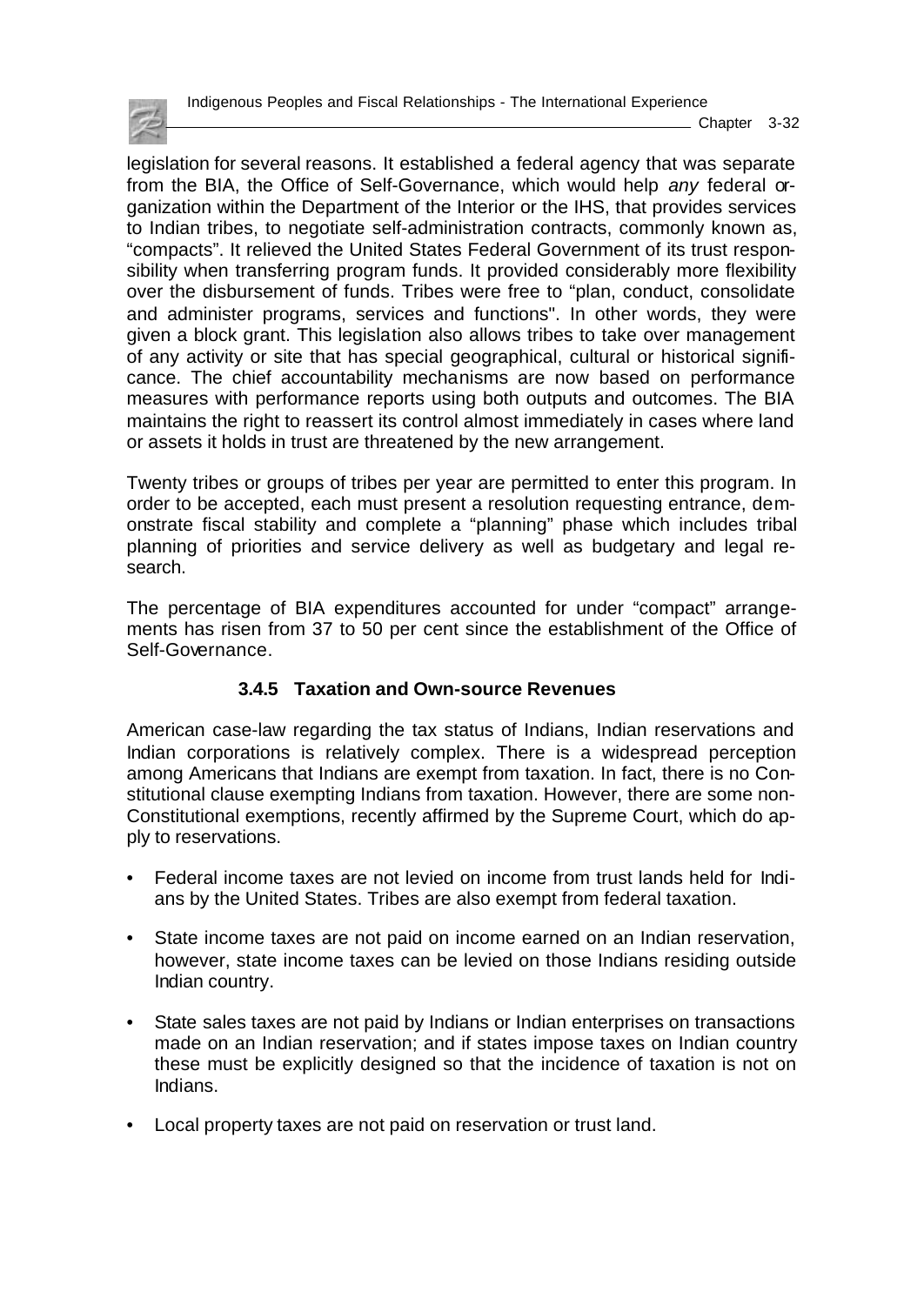

Indian Governments have broad taxation powers. They are free to levy income taxes (generally known as "earnings" taxes) and most other tax powers available to state governments. However, these are often not exclusive jurisdictions. Tribal governments have had ongoing challenges to their jurisdiction, primarily from state tax authorities.

For example, tribal tax authorities can tax non-tribal interests on reservation lands. However, these powers are often concurrent with state powers. The lines of demarcation are very blurred and this is a serious detriment to both investment and the utilization of this tax authority. An oil well that must pay royalties to both state and tribal authorities will likely not operate. The U.S. Federal Government has recognized the potential problem of double taxation and the disincentives this creates for investment. They are therefore considering the development of a tax credit, which would compensate enterprises being subject to double taxation on reservation lands.

States can also earn the right to levy taxes off the tribal tax base, if they argue that they provide State services on tribal land. For example, expansion of state funded roads and state-financed schools can be used as justification for "rebalancing", which would give states the right to tax on the reservation.

State tax authorities have made periodic challenges to Indian tax jurisdiction on a number of other bases as well. These include the differences in the status of the land and the nature of tribal rights within the land. While many of these challenges were ultimately struck down by the Supreme Court, they nonetheless undermine the financial stability and investment climate on reservations.

Some American tribes have been very successful in earning funds from commercial enterprises, including casinos. They have been aided in this respect by tax exemptions applying to Indian-owned commercial enterprises operating on reservation lands.

# **3.5 Emerging Issues and Developments of Interest**

The future of self-government and its underlying fiscal relationship is threatened by the trend of declining real per capita support for tribal governments by the U.S. Federal Government. Declining budget appropriations are causing a search for new means of financing. Some tribal governments are attracting third party support, for example, through foundations that assist in the establishment of community colleges and schools. There are also proposals being put forth by the Executive Branch to create new revenue options for tribal governments. These call for the further development of exclusive on-reservation taxation authorities by Indian Governments and the recognition of tribal governments as being equal to the states for the purposes of implementing federal statutes involving the distribution of funds or the administration of programs. Some of these are already being implemented. For example, tribal governments are now included in legislation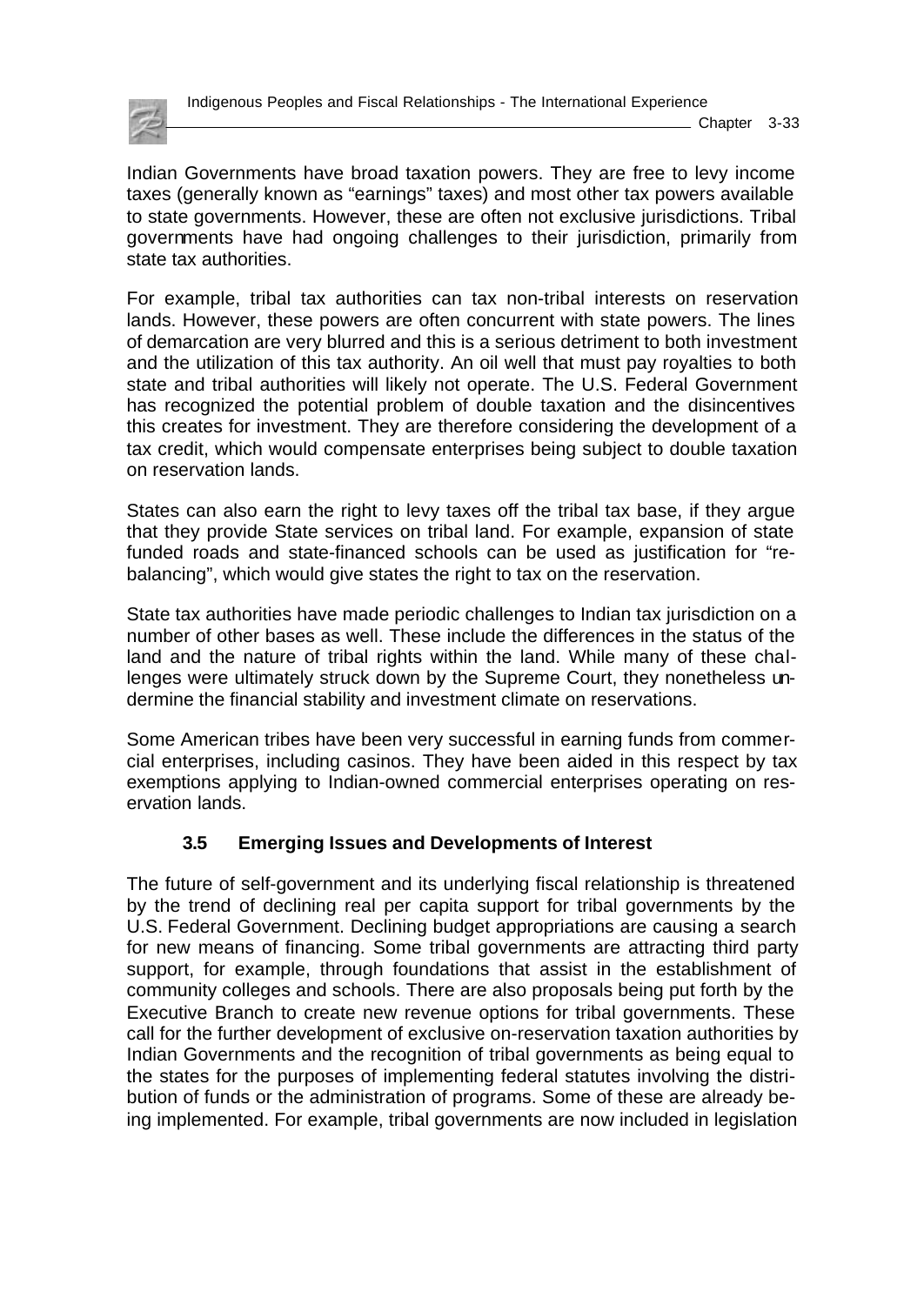

that provides funds for infrastructure development, or other federal benefits, such as the Higher Education Amendments of 1992, and the Intermodal Surface Transportation Efficiency Act of 1991. Tribes are free to use funds provided under self-governance compacts to lever these additional federal funds.

The proposals above are positive developments. However, it is unclear whether new executive proposals will come to fruition. There are also other proposals that could be very detrimental to tribal governments. For example, federal reforms have devolved federal responsibility for many services to the state level. However, states do not have a trust relationship with tribal governments. There is widespread apprehension that federal funds directed to state governments and intended for services to Indians will not be so disbursed. Tribal governments report they are now being requested to direct many of their compact requests, particularly welfare services, to their state governments. This could open the tribal governments up to "re-balancing" challenges by the state against their tax jurisdiction. Finally, welfare reform at the state level is causing an increasing number of Indians to be denied state services. Responsibility for them is then shifted to the BIA, which strains its shrinking budget. Finally, there are also proposals currently before Congress to tax tribal governments. This would cause substantial reductions in the funds currently derived from commercial enterprises, including casinos.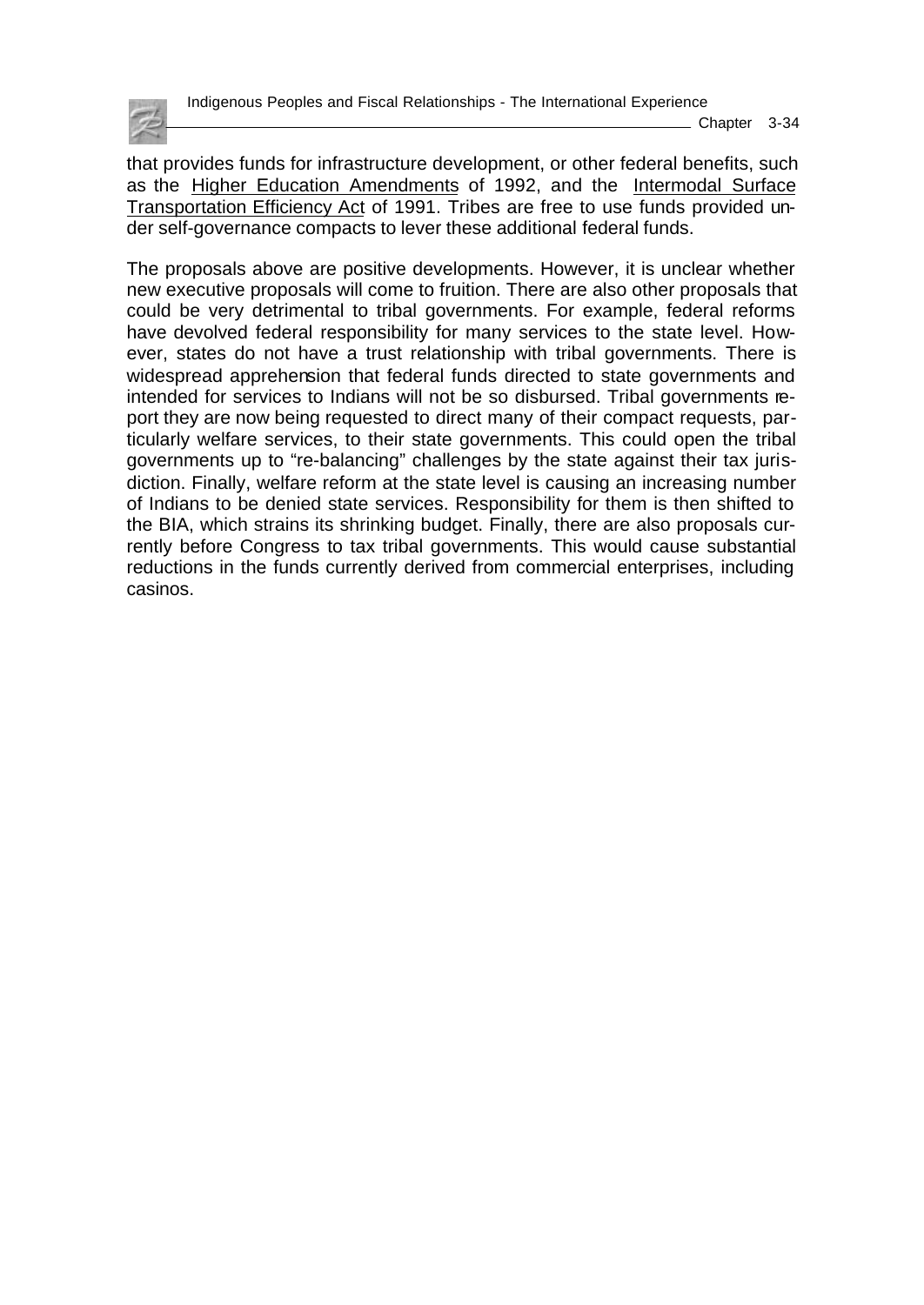

Indigenous Peoples and Fiscal Relationships - The International Experience

 $\_$  Chapter 3-35

#### **The American Experience Shows the Importance of Specifying All Three Major Elements of a Fiscal Relationship**

**Issue:** Tribal government is not working as well as it could. Tribal services are suffering. Tribal economies are being left behind. Social problems are growing.

**Reason:** Fiscal relationships is not properly specified, specifically the division of tax powers and service responsibilities between states and tribal governments. States have concurrent jurisdiction with tribal governments. States can lay claim to tribal tax room whenever their share of the services provided on reservations rises. Frequent state challenges to tribal tax jurisdictions are undermining tribal government's revenue base, investment climate, quality of services, financial certainty and ultimately sovereignty. Businesses fear double taxation and uncertainty and stay off of reservations.

Many things can trigger state attacks on tribal jurisdiction. Often these events are unintended consequences of issues unrelated to Indians.

#### **Examples:**

- Federal government transfers powers and associated funding to the states.
- Budget reductions to the IHS or the BIA.
- Budget reductions to any federal agency which serves Indians or Indian lands.
- Tax jurisdiction over any square on the reservation checkerboard is challenged.
- Congress institutes taxation of tribal government enterprises.
- Concurrent tax jurisdictions continue to undermine investment.
- Tribal commercial enterprises are threatened by legislation. For example, tribal casinos are disallowed.

#### **Solutions:**

- Clarify tax powers and service responsibilities.
- Ensure exclusive tax jurisdictions for tribal governments.
- Provide financial certainty over transfers.
- Provide legal certainty over tribal jurisdiction and land title.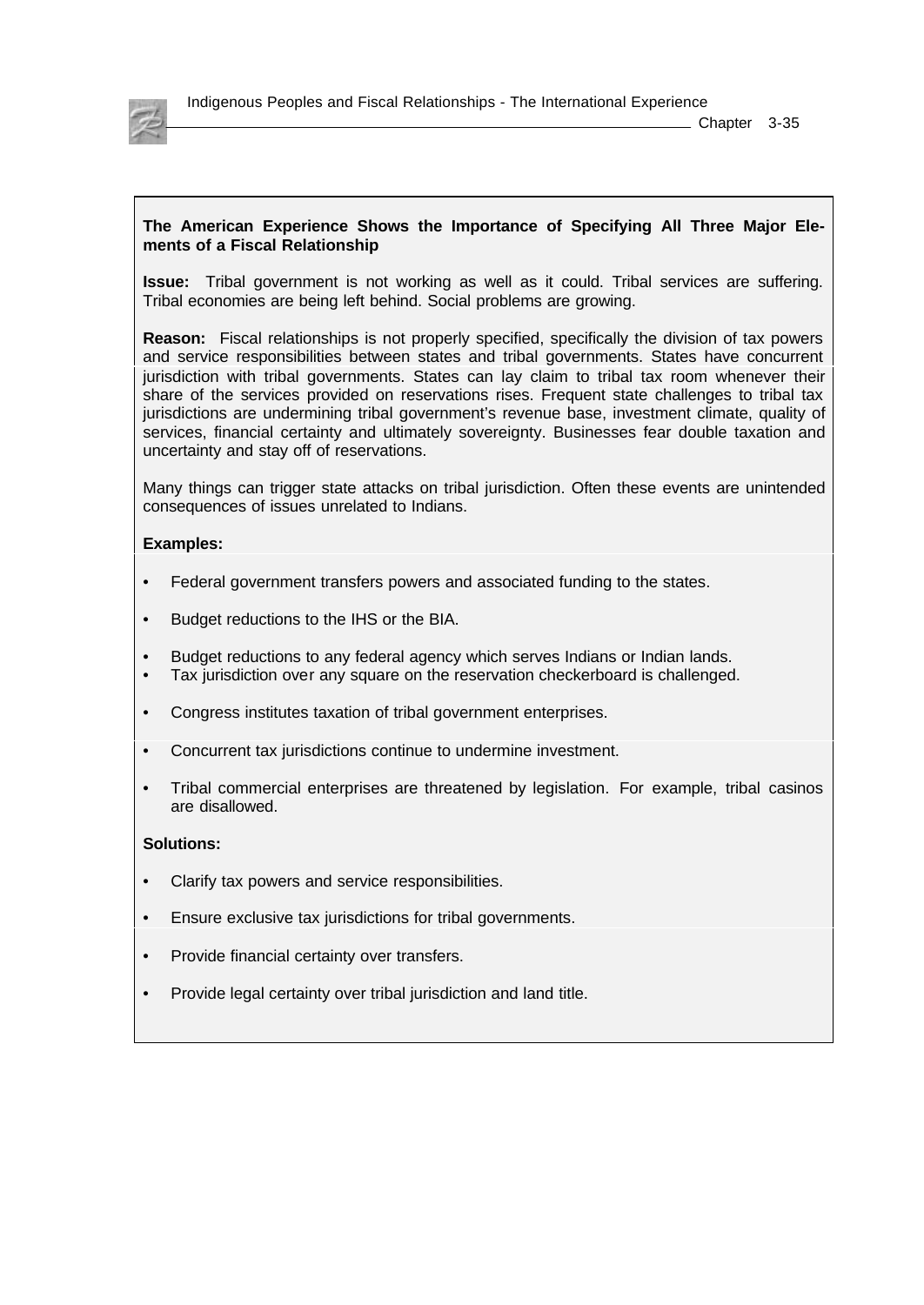

Chapter 3-36





# **3.6 Summary**

Key trends in the development of fiscal relationships for American tribal governments include.

- The negotiation of compacts, which are similar to Manitoba's dismantling agreements.
- Steady reductions in real per capita direct federal support for tribal govemments.
- Mainstreaming tribal governments into the federal-state transfer system by making them eligible for many of the cost-sharing programs for which states are eligible.
- Devolution of some former federal responsibilities (particularly welfare programs) to the state level, where there is no trust relationship with Indians.
- Ongoing challenges by state taxation authorities upon Indian tax jurisdiction.

Initiatives are being discussed at both the Executive and Legislative Branches of the U.S. Federal Government which may have significant implications for American Indian tribes. These include the following.

• Proposals to develop exclusive tax jurisdictions for tribal governments and recognize tribal governments as being on a par with states in determining eligibility for federal transfers and cost-sharing programs.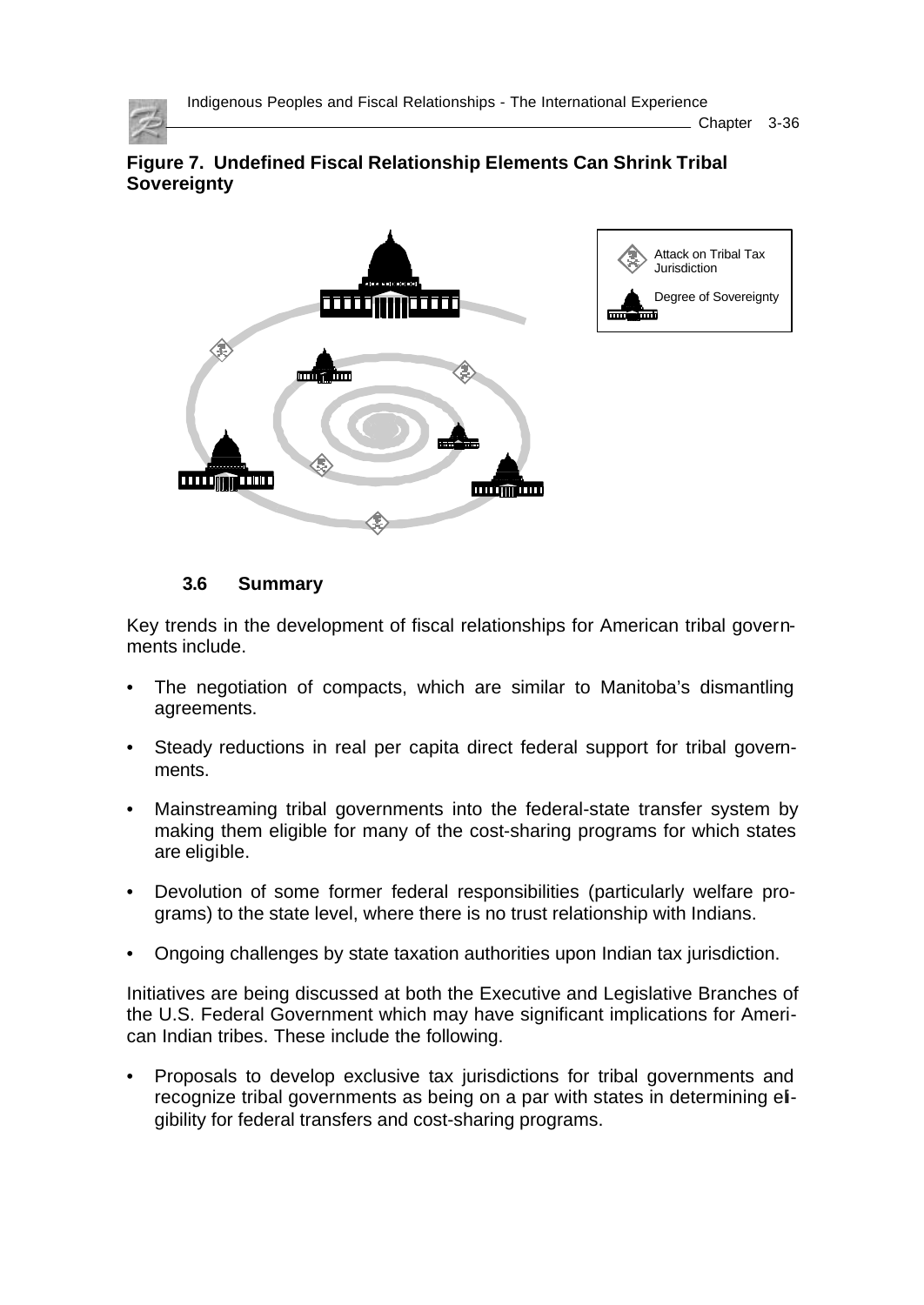

- Proposals to develop federal tax credits to address the issue of double taxation. Supreme Court rulings have established many tribal tax jurisdictions, such as resource extraction taxes, as being concurrent with state powers.
- Proposals from Congress to tax tribal governments.

The American situation is fluid. Some tribal governments stand to win and some are likely to lose as these events unfold. For example, the decline in direct transfers from exclusively Indian delivery agencies is clearly going to hurt tribal governments. However, this will be offset for many as they become eligible for many of the federal programs aimed at states. When the federal government puts them on a par with state governments, they will become part of a larger political constituency. This bodes well for the security of their transfers. The key determinants for many will be the extent to which the U.S. Federal Government continues to rely on cost-sharing programs and the relevance of the cost-sharing programs opened up to tribal governments.

The U.S. Federal Government has room to maneuver, even if congressional real appropriations for the BIA and IHS continue to decline in per capita terms. The U.S. federal fiscal position is greatly improved. This could make it easier to follow through on their proposals to create exclusive tax jurisdictions for tribal governments. They could also support tribal governments by making them eligible for the same cost-sharing programs as states or local governments. This would be a more politically defensible form of support than direct transfers. From the federal perspective one advantage of cost-sharing is that it creates strong incentives for tribal governments to exercise any tax jurisdiction they are granted and to promote economic development.

The downside of the above scenario is that it could lead to a growing disparity between rich and poor tribal governments. Tax jurisdictions are only useful to tribal governments with a tax base. Eligibility for cost-sharing programs is only useful for tribal governments with own-source revenues.

Proposals to tax tribal governments will hurt those tribes with strong commercial revenues. Many tribes, such as the Oneida, in upstate New York have turned these into their chief revenue sources.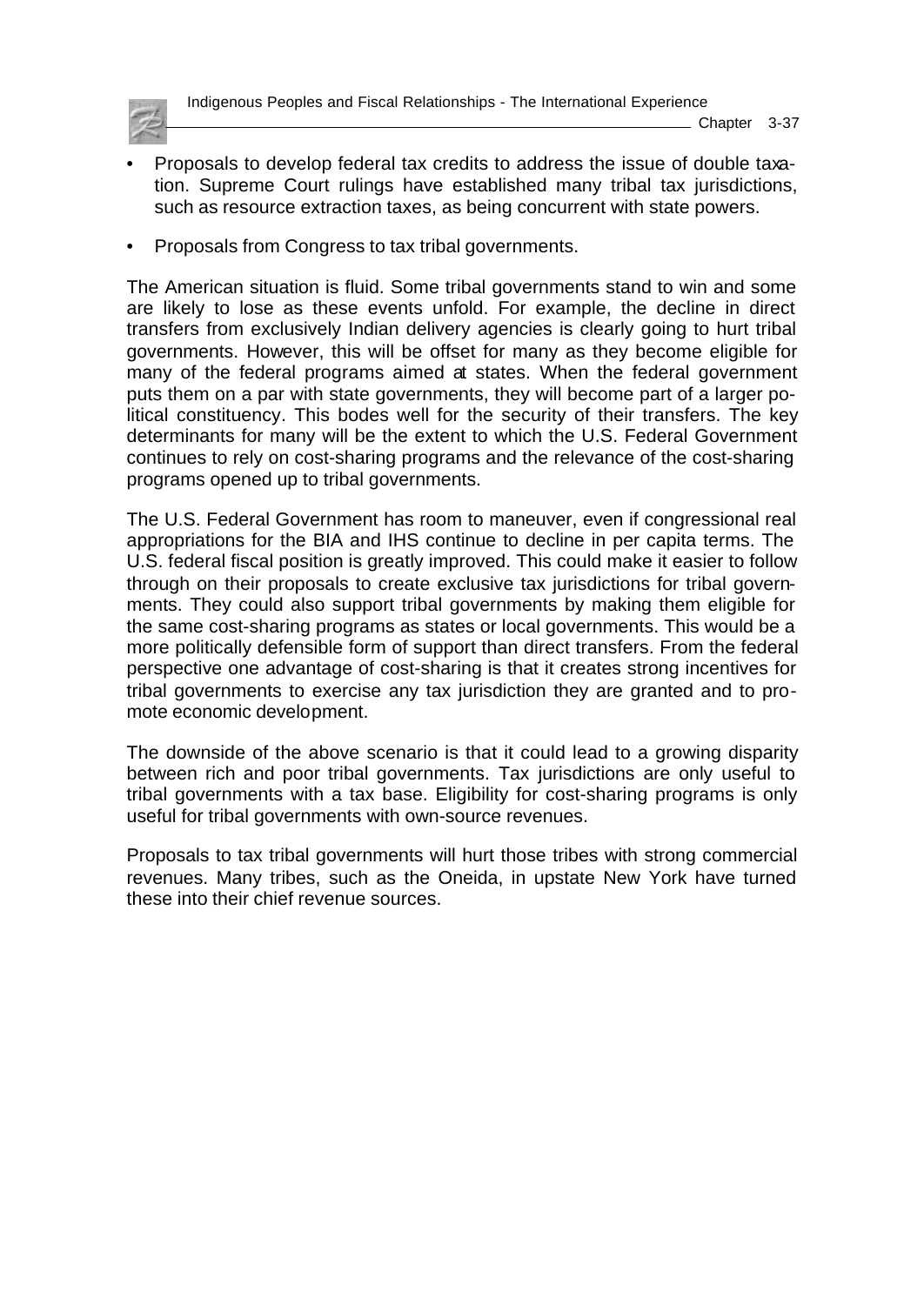

Chapter 4-38

# **4 The Aboriginals of Australia**

#### **4.1 Introduction**

There are two indigenous peoples in Australia: Aboriginals and Torres Strait Islanders. The Aboriginals are the original inhabitants of the bulk of modern day Australia. The Torres Strait Islanders reside in the region immediately north of the tip of Queensland and are of Polynesian origin. A single council, the Aboriginal and Torres Strait Islander Commission (AT-SIC), represents them both at the federal level. Aboriginal and Torres Strait Islanders today number roughly 352,000 or 2 per cent of the population. This study will focus primarily on the Aboriginals.

The socio-economic characteristics of Australia's Aboriginal population are similar to other indigenous peoples. They are characterized by higher rates of infant mortality, a younger, faster growing population, higher rates of unemployment (roughly 39 per cent), much lower incomes, lower levels of educational attainment, higher rates of incarceration, higher suicide rates and a host of other social ills.

The Aboriginal population is still largely rural. In fact, a recent article reports that 90 per cent of Australians have never met an Aboriginal. This population is also dispersed across the country. The Aboriginals do not have a common language or culture. Many very different languages are spoken. Art, kinship systems and ceremonies also vary significantly

### **4.2 History**

Archaeological evidence dates the Aboriginal occupation of Australia back 60,000 years. The first British settlers be-

#### **Aboriginals**

**People:** Roughly 2 per cent of Australia's population. Younger and faster growing population than Australia as a whole. Large rural element. Much poorer, less educated, more imprisoned and shorter lived than population as a whole.

**Political System:** Federal state. The federal government is known as the Commonwealth. Aboriginals are a concurrent responsibility. Most services are state provided. Aboriginals are under-represented at both the federal and state level in Australia's parliaments. No treaties were ever signed. No treaty rights for Aboriginals. Emphasis on international covenants regarding rights of indigenous people. Many government-like Aboriginal bodies and strong national political organization.

**Outstanding Issues:** Clarification of aboriginal title and government position on this as a result of the Mabo and Wik decisions. Meeting the goals and objectives of the National Commitment to improve social outcomes and services for Aboriginals. Still no Treaty or recognition in Australia's Constitution. No apology ever issued for "Black wars", seizing of children or deaths in custody.

**Recent Developments**: Produce a National Reconciliation with Aboriginals in time for millennium. Negotiation of "regional agreements" between Aboriginals and commercial interests on lands under claim. Research by Aboriginal organizations into changes in Australia's fiscal framework to support improved services for Aboriginals.

**Lessons for Canada**: Use of regional agreements on land under Aboriginal title. Structure of truly national Aboriginal organization representing both urban and rural Aboriginals.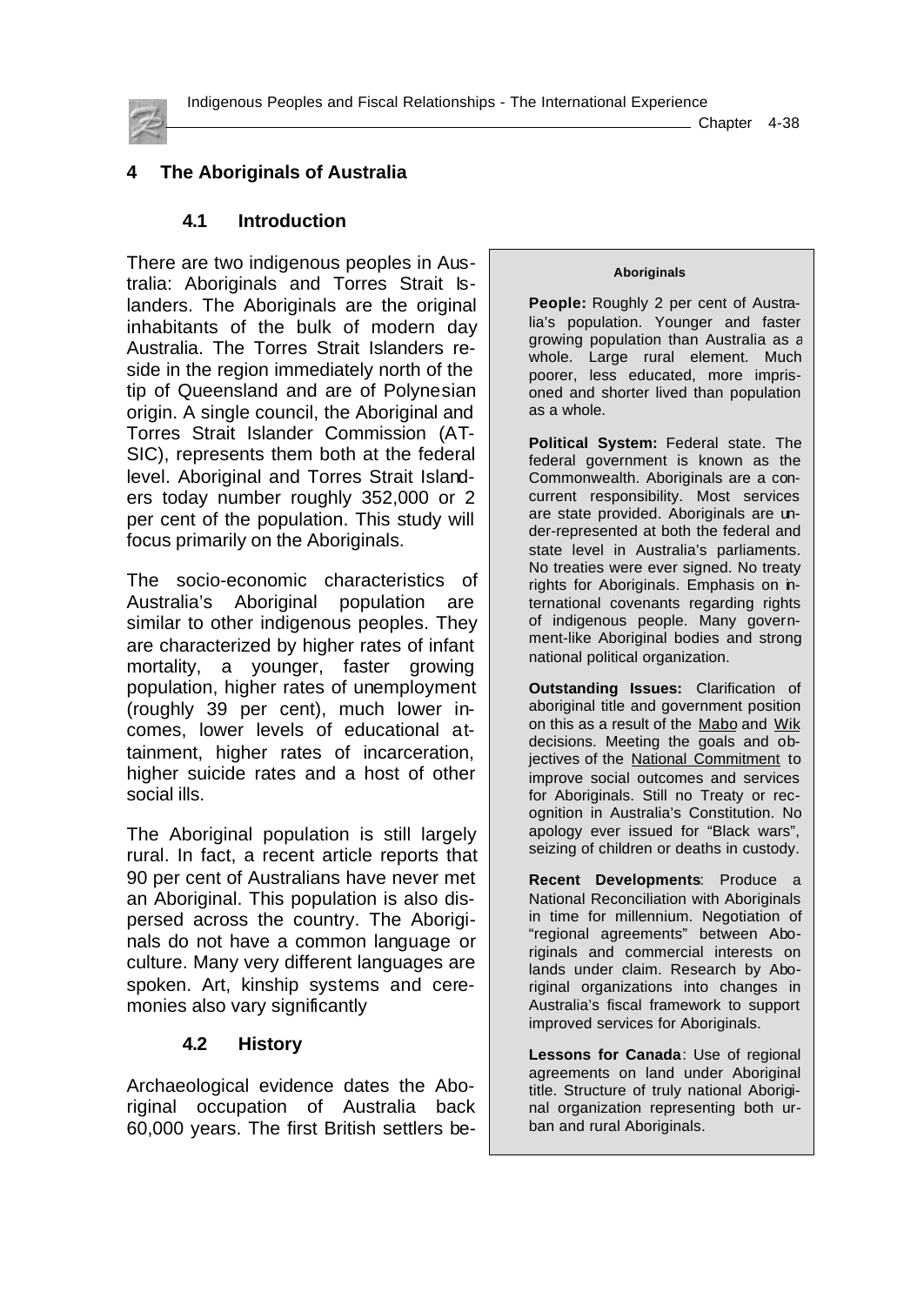

gan arriving in the late 1700s and early 1800s and were apparently convinced that the land was virtually uninhabited. Captain Cook noted the presence of the Aboriginals but seems to have greatly underestimated their population.

Unlike the other countries under review, no formal treaties were concluded between the colonizing power and the Aboriginal inhabitants. Lands were simply taken by the first settlers. Title was never transferred because the legal status of the land was assumed to be *terra nullis,* or land inhabited by no one. Aboriginals were considered too primitive to have land rights.

The earliest policy of the Australian Government towards Aboriginals might be summarized as "*extermination"*. The "*black wars*" with Aboriginals began almost as soon as colonists arrived. These wars characterized the establishment of virtually every settlement in Australia. Essentially, the colonists used military force to push the Aboriginals off the land. Australia's history until well into the  $20<sup>th</sup>$ Century was characterized by occasional massacres of settlers and much larger and more frequent massacres of Aboriginals.

As early as the 1830s, some Australian officials argued that the government should conclude treaties with the Aboriginals. Only one treaty was ever concluded, with Tasmania's aboriginal population in 1832 and it was an oral treaty, which was quickly forgotten.

Extermination policy was followed by "*assimilation*" policies. The presumption was that the Aboriginal population would either die out or be bred and civilized out of existence. Aboriginals were given legal rights, although not necessarily citizenship, as subjects of the Crown. However, the black wars continued. Settlers on the frontier organized small armies to "*shoot the land clear*".<sup>7</sup> During this period, laws made it mandatory for Aboriginals to either work for the pastoral industry or be confined to reserves. Thousands of Aboriginal children, particularly those of mixed parentage, were taken from their parents in order to be better assimilated at missionary camps. In 1951, assimilation was made the policy of the Commonwealth Government. Aboriginal people were declared wards of the state. The state governments gained legal rights over their movements, employment, residence, wages and marriage. Rural Aboriginals worked in a system of forced labor, in camps and settlements, established throughout the outback. The Commonwealth was constitutionally prohibited from intervening.

 $7$  From "Frontier", a program sponsored by the Australian Broadcasting Corporation.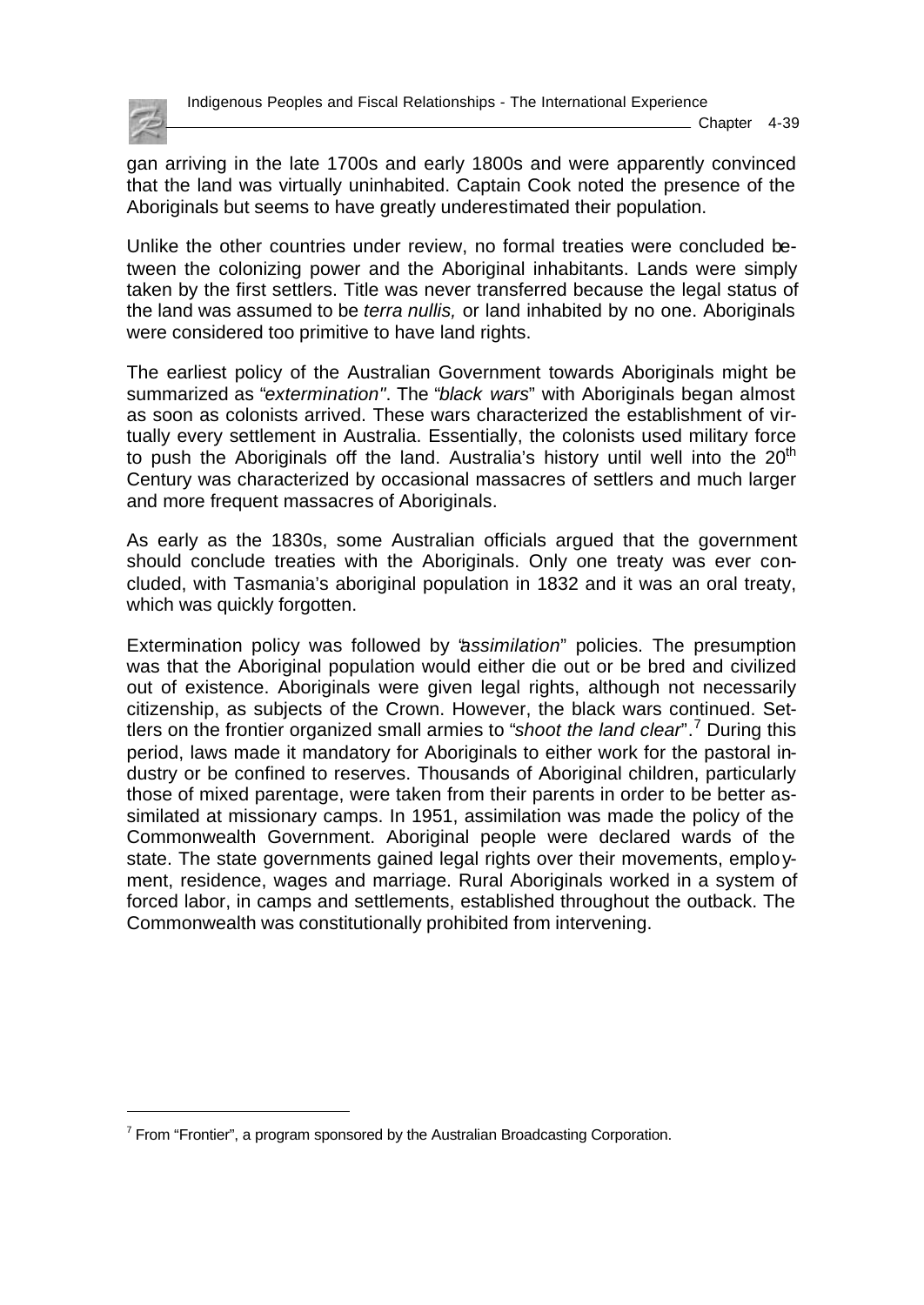Chapter 4-40

The modern era began with two events around 1967. The first was the Wave Hill strike. It was precipitated when an Aboriginal leader demanded pay closer to what European workers were receiving.<sup>8</sup> He started the strike after his demands were refused. The strikers set up a camp at an old dreaming site $^9$  and refused to either work or leave the site. Early in 1967, they formally petitioned the Governor-General for the return of some of their tribal lands. The strike generated publicity and attention, and as a result the strikers gained sympathy and support from non-Aboriginal sources. The striking Aboriginals established a company to represent themselves. In 1972, the Prime Minister recognized the legitimacy of Aboriginal grievances and announced that funds would be made available to Aboriginals for the purchase of properties not on reserve. He officially ended the assimilation policy and announced one of "self-determination". In 1976 the Aboriginal Land Rights (Northern Territory) Act was passed. It established a land acquisition fund and a process under which Aboriginals could regain territory.

The second event signaling the modern era was a Constitutional amendment passed in 1967. This made Aboriginals a concurrent responsibility of the state and Commonwealth Governments. Prior to this, Aboriginals had not been counted in the census as Australians and had been exclusively the responsibility of state governments. Moreover, under the Australian Constitution, the Commonwealth is the paramount power and so it had acquired real authority regarding Aboriginals for the first time. Aboriginals have looked to the Commonwealth government to defend and advance their interests ever since this event.

Many Australians report that this history was not taught in public schools until very recently. Most Australians were taught that they occupied the land because the Aboriginals had simply "*moved on"*. This story should highlight the political difficulties facing any Australian Government seeking to address the political aspirations of Aboriginals.

# **4.3 Australia's Fiscal Framework**

Australia is a federal state very similar to Canada. The Commonwealth Government and the states and territories have powers roughly commensurate with Canadian provinces. For example, like Canada, the states deliver health care and

<sup>&</sup>lt;sup>8</sup> Aboriginal workers were being paid significantly less than their European counterparts. The government supported this policy because it was argued that low pay would induce Aboriginals to relocated to missions where they would be more effectively assimilated (see "Some Signposts from Daguragu", a speech delivered by Sir William Deane, Governor-General of the Commonwealth of Australia, August 22, 1996).

<sup>&</sup>lt;sup>9</sup> A dreaming site has spiritual and political significance to Aboriginals.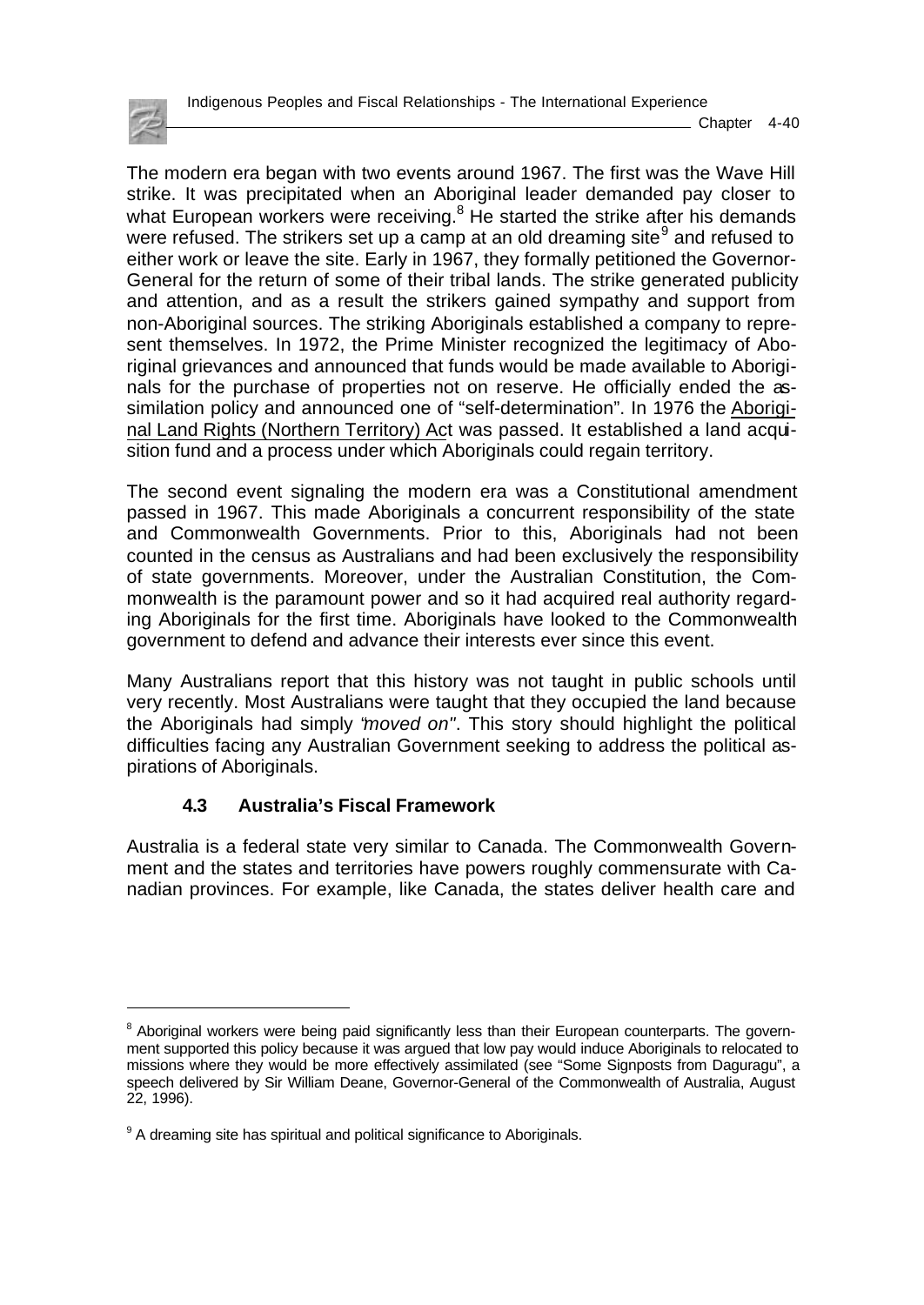

Indigenous Peoples and Fiscal Relationships - The International Experience

education but depend on financial assistance from the federal government to do so. The resultant "vertical fiscal imbalance" is relatively larger than it is in Canada. That is to say, Australia's Federal Government controls a larger share of public revenues than are necessary to meet its formal program responsibilities.<sup>10</sup>

The Commonwealth makes both conditional and unconditional grants. In 1997/98, 16 billion dollars was transferred to the states through general-purpose grants (generally, unconditional block transfers), \$11 billion in specific purpose transfers and \$7 billion in "through" transfers (pass through state governments to local governments). Another \$1.5 billion was transferred directly to local governments.

Australia's equalization program is much like that of Canada. It provides states with the financial capacity to ensure that uniform service standards are maintained across the country. However, unlike Canada, measures of differential service costs as well as revenue capacity and tax effort are used in the calculation of entitlements. In this respect, the Australian equalization system is similar to Canada's territorial financing system. Other things being equal, states with relatively high Aboriginal populations receive relatively larger equalization grants owing to the tendency of Aboriginals to live in remote locations. However, while equalization formulae account for differences in service costs, they do not dictate that funds actually address these differences. Hence, there is no guarantee that funds intended for Aboriginals are spent on Aboriginals.

Independent commissions at both the state and local levels oversee the transfer system - the Commonwealth Grants Commissions and Local Government Grants Commissions. These commissions determine actual disbursements among governments, based on terms of reference set by the governments themselves. Each commission is intended to be an independent and impartial arbiter regarding the distribution of grants. While these bodies only make recommendations, their recommendations are generally accepted and implemented.

 $10$  In 1997/98 the Commonwealth, with a population two thirds that of Canada, will transfer almost \$36 billion Australian dollars to other levels of government. An equivalent Canadian transfer system would require the federal government to transfer \$54 billion to the provinces and local governments instead of its actual \$19.9 billion.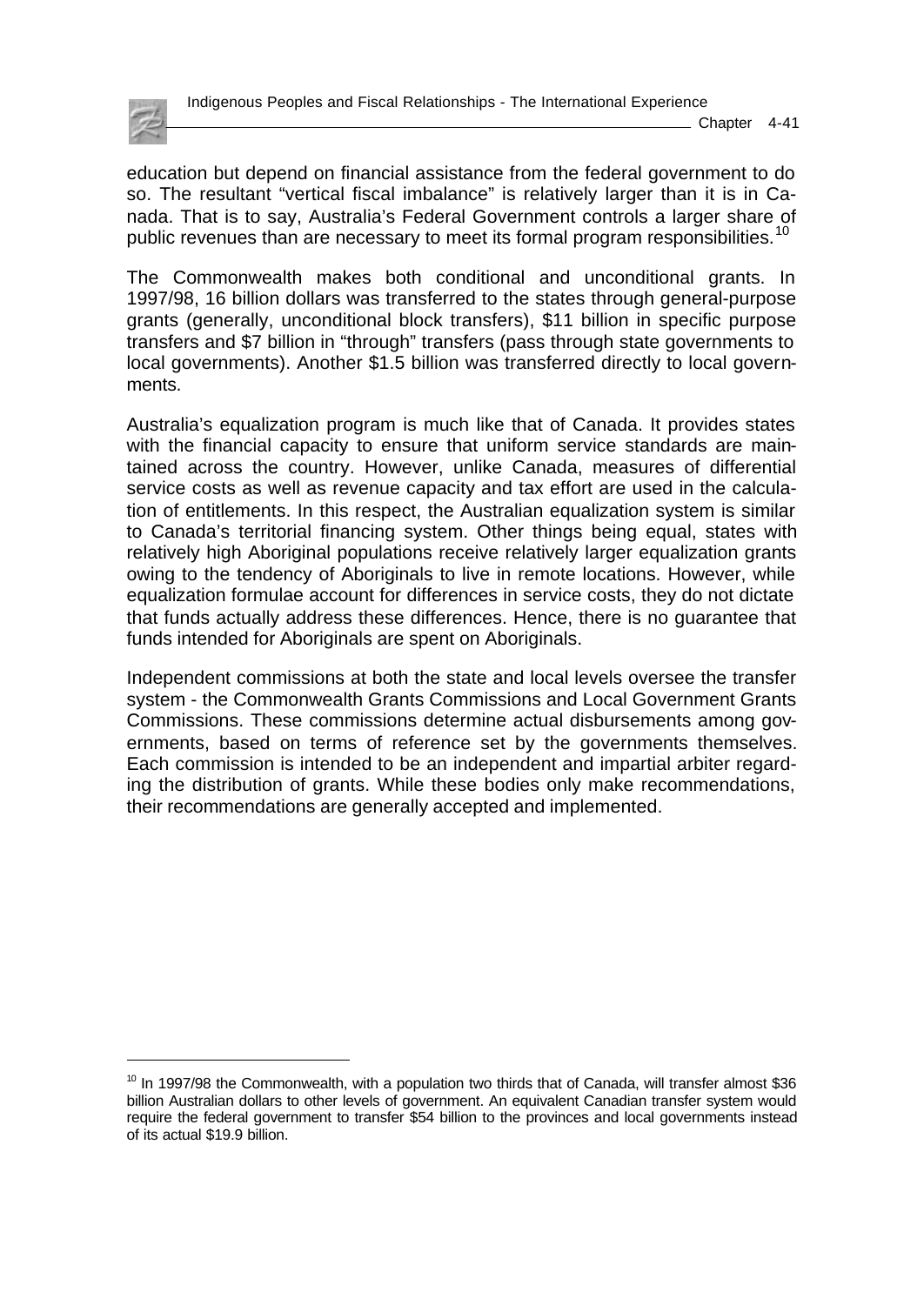

Chapter 4-42



*Figure 8 illustrates the fiscal framework for Aboriginals. The chart shows some developments of interest. For example, "government-like" bodies are emerging within Aboriginal communities. These bodies provide services to Aboriginals either as contractors to government or to supplement government services. These bodies receive funding from a variety of sources including grants-in-lieu of resource royalties, property taxes and fees for access to land. They also receive federal funding, which is administered by ATSIC. Finally, state agencies may contribute.*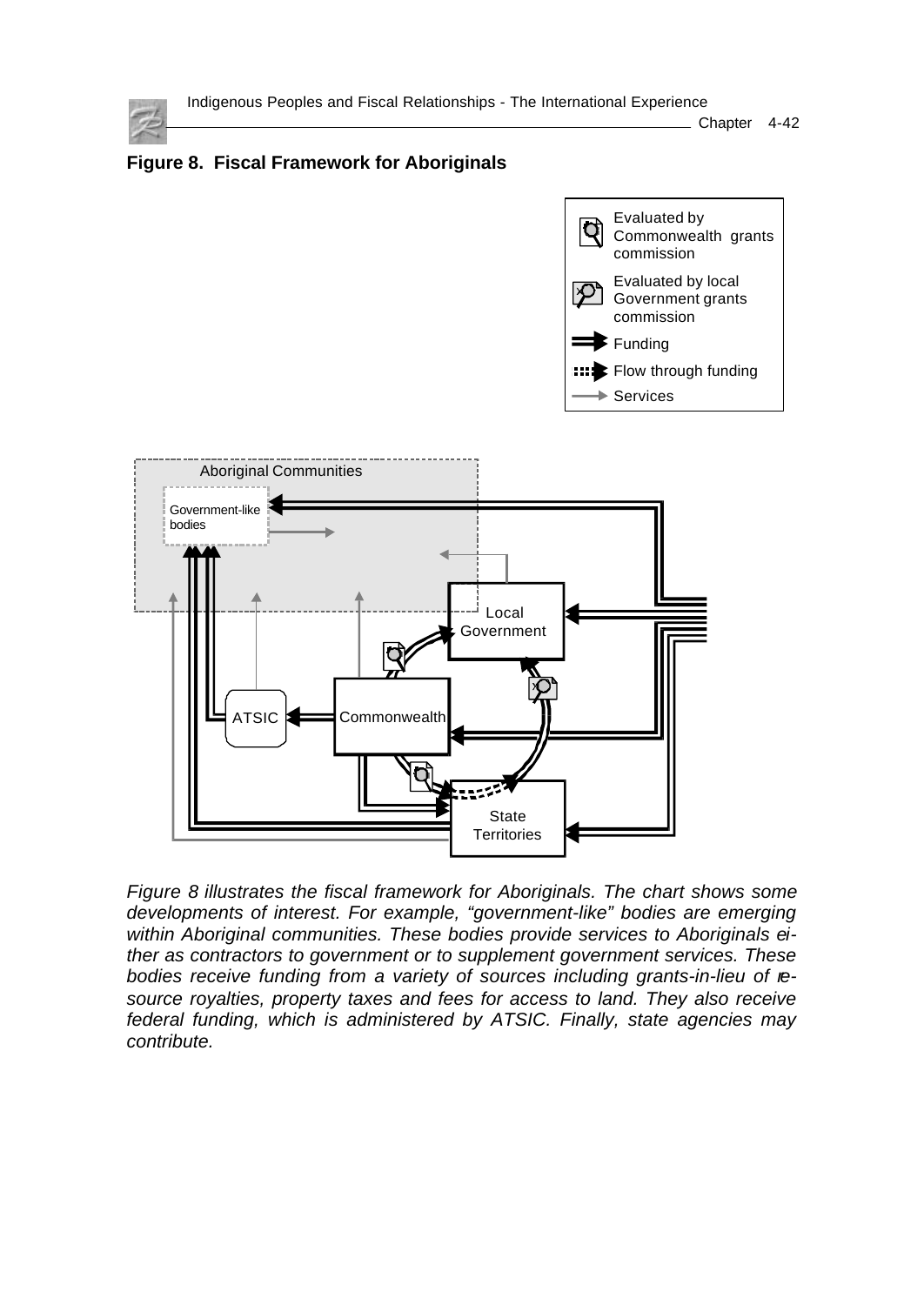

Indigenous Peoples and Fiscal Relationships - The International Experience

Chapter 4-43

*All three tiers of government provide some services directly to Aboriginals. This is indicated by service lines, which flow directly to Aboriginal communities. The Commonwealth Government is unique however, in that most of its funding is administered by ATSIC.*

*Some Aboriginal communities are local governments. These are eligible for the same support as non-Aboriginal local governments.*

# **4.4 Modern Fiscal Relations**

### **4.4.1 Treaty and Land**

Because there were no formal treaties signed with Aboriginals, they have no special rights or status. They also have little political power at either the state or Commonwealth level. Only 3 of Australia's 841 current parliamentarians are indigenous and this is an all-time high. There has been only one federal Aboriginal parliamentarian in Australia's history.<sup>11</sup>

Despite these weaknesses, Aboriginals are seeking to enhance their culture, improve social and economic outcomes and re-establish control over some of their traditional lands. Like non-Treaty First Nations, they have based many of their political and economic aspirations on assertions of aboriginal title.

Aboriginal title was not recognized in Australia until the Mabo decision of 1993. This ruling by Australia's highest court held that Aboriginal title had not been extinguished when Australia was founded. Instead, Aboriginal title had only been extinguished when it had been the "clear intent" of the government to do so. The court partly defined actions which constituted "clear intent" to extinguish, such as granting fee simple title. This ruling implied that Aboriginal title still existed over vast tracts of the country.

After Mabo, the Commonwealth Government passed the Commonwealth Native Title Act which transformed the way in which Aboriginal ownership of the land could be formally recognized and incorporated within Australian legal and property regimes. The act provided Aboriginal groups with a process for reasserting sovereignty over lands still under Aboriginal title.

Mabo was followed by the Wik decision in 1996. Wik further clarified Aboriginal title. In particular, it ruled that some aspects of Aboriginal title remained after the granting of a pastoral lease. In the case of conflict, the interests of the pastoral lease shall prevail. However, holders of pastoral lease are required to accommodate Aboriginal interests.

<sup>&</sup>lt;sup>11</sup> Address to Reconciliation Convention by Mr. John Ah Kit, Aboriginal member of the Northern Territory Legislative Assembly.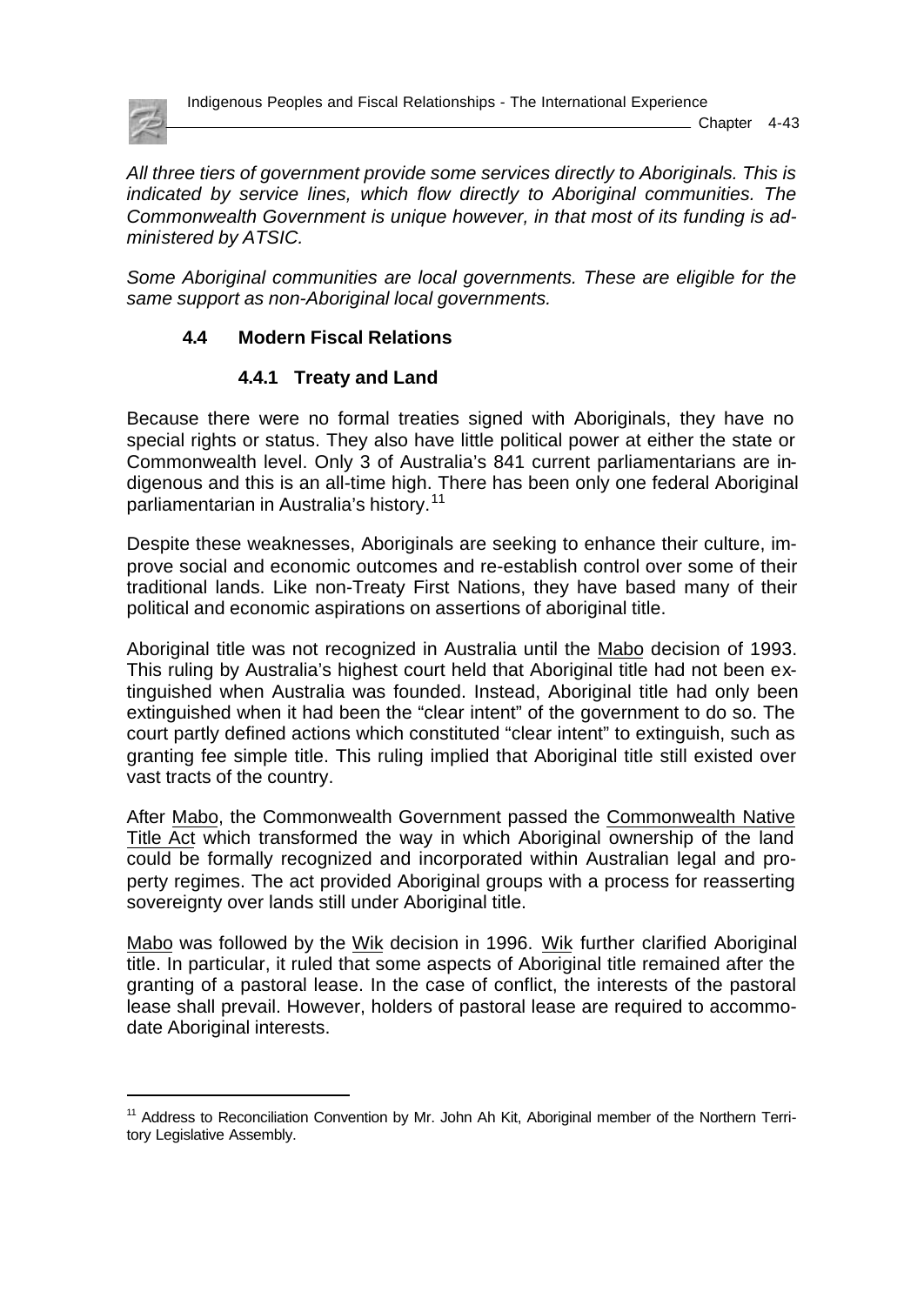

Mabo and Wik provide the context for contemporary Aboriginal policy. Mabo is similar to Canada's Delgamuukw ruling but with some key differences: (1) Aboriginal title over all privately held land was deemed to be extinguished and (2) Aboriginal title can be unilaterally extinguished more easily than in Canada, where a Constitutional amendment would be required.

The Wik decision created backlash. It was argued that this created too much uncertainty over title and was hurting investment. Third party interests lobbied the government for changes and a formal extinguishment policy. The Prime Minister went so far as to state that the "pendulum had swung too far" in favor of Aboriginal rights. In January 1997, he refused to rule out the possibility that the government would amend Australia's Racial Discrimination Act so as to allow the legislative extinguishment of aboriginal title. The Commonwealth has since proposed amendments to the Native Title Act, which have been strongly rejected by Aboriginal leaders. They argue that the amendments provide for easier legislative extinguishment of aboriginal title, and make it more difficult for Aboriginal groups to make claims based on aboriginal title

Despite these recent controversies, Aboriginals have been very successful in establishing a land base. Since the 1970s, they have turned much former "reserve" land (in fact, Crown land) into Aboriginal land under inalienable freehold title. For example, 50 per cent of the Northern Territory and 12 per cent of Australia is now deemed Aboriginal land. Of course, the majority of this is marginal land.

The fight for an Aboriginal land base has created most of the pre-conditions of self-government: a defined land base; representative institutions and substantial revenues accruing to these institutions from the land.

In 1991 the Council for Aboriginal Reconciliation was established to bring about a national reconciliation with Aboriginals. It is not clear through what instrument this will be accomplished. Some advocate that the Commonwealth sign a formal treaty with Aboriginals. Others argue for a simpler *makarrata* or instrument of reconciliation. There are also advocates for a Constitutional amendment that would explicitly bring Aboriginals into the Constitution. Constitutional reform is not proving as difficult in Australia as it has in Canada.

### **4.4.2 Services**

The division of service responsibilities between federal, state and local governments is the same for Aboriginal and non-Aboriginal people. However, Aboriginals generally do not enjoy the same level of public services or infrastructure as other Australians. Australian Governments recognize these disparities. In 1993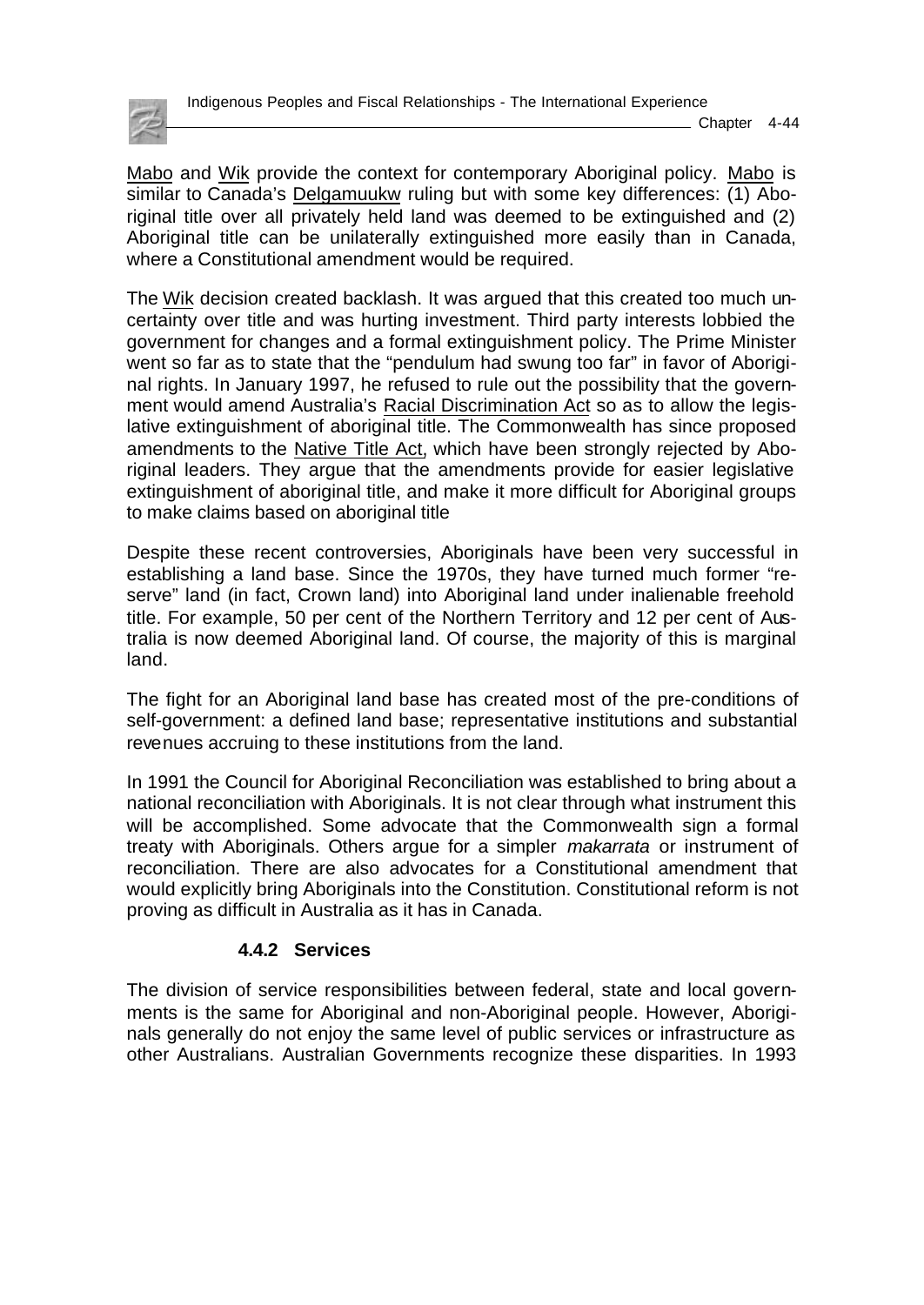

they produced a consensus document, the National Commitment to Improved Outcomes in the Delivery of Programs and Services for Aboriginal People and Torres Strait Islanders (National Commitment), which identified specific areas of disparity, and committed all three levels of government to removing these. Unfortunately, the majority of Australians do not believe such disparities exist.<sup>12</sup>

The Commonwealth has also recognized that its mix of services and delivery mechanisms are not always appropriate for Aboriginals. In 1991, it transferred the bulk of its program responsibilities for Aboriginals from the former Department of Aboriginal Affairs to a newly created Aboriginal-run organization, the Aboriginal and Torres Strait Islander Commission.

ATSIC is the principal Commonwealth policymaking body for Aboriginals and it administers most Commonwealth programs for Aboriginals. Other Commonwealth agencies with extensive responsibilities for Aboriginals are the Department of Employment, Education, Training and Youth Affairs (DEETYA) and the Department of Health and Family Services.

ATSIC reports to the Minister responsible for Aboriginal Affairs. The Minister appoints the Chief Executive Officer of ATSIC and many of its chairpersons. These officials ostensibly run ATSIC, however, they do not have total control. A significant portion of ATSIC's budget must be spent in accordance with priorities established by the Minister, these generally being community housing and infrastructure.

ATSIC's total budget for the 1997 fiscal year was \$950 million. This was a small increase over 1996, when the budget was reduced by 11 per cent. The budget is entirely discretionary and recent arbitrary cuts have created a good deal of uncertainty.

ATSIC provides a semblance of Aboriginal political organization at every level of Australian Government. It has local, regional and national offices. Elected councils run local offices. The roles of each are listed below.

- 1. The national office liaises directly with the Commonwealth Government.
- 2. State offices coordinate ATSIC programs with state and local programs and also represent Aboriginal interests at this level.
- 3. Regional offices control most of ATSIC's budget and deliver programs to their respective communities. Elected regional councils administer sixty per cent of ATSIC's programs.

 $12$  Most polls show that a majority of Australians believe Aboriginals receive better services than non-Aboriginals.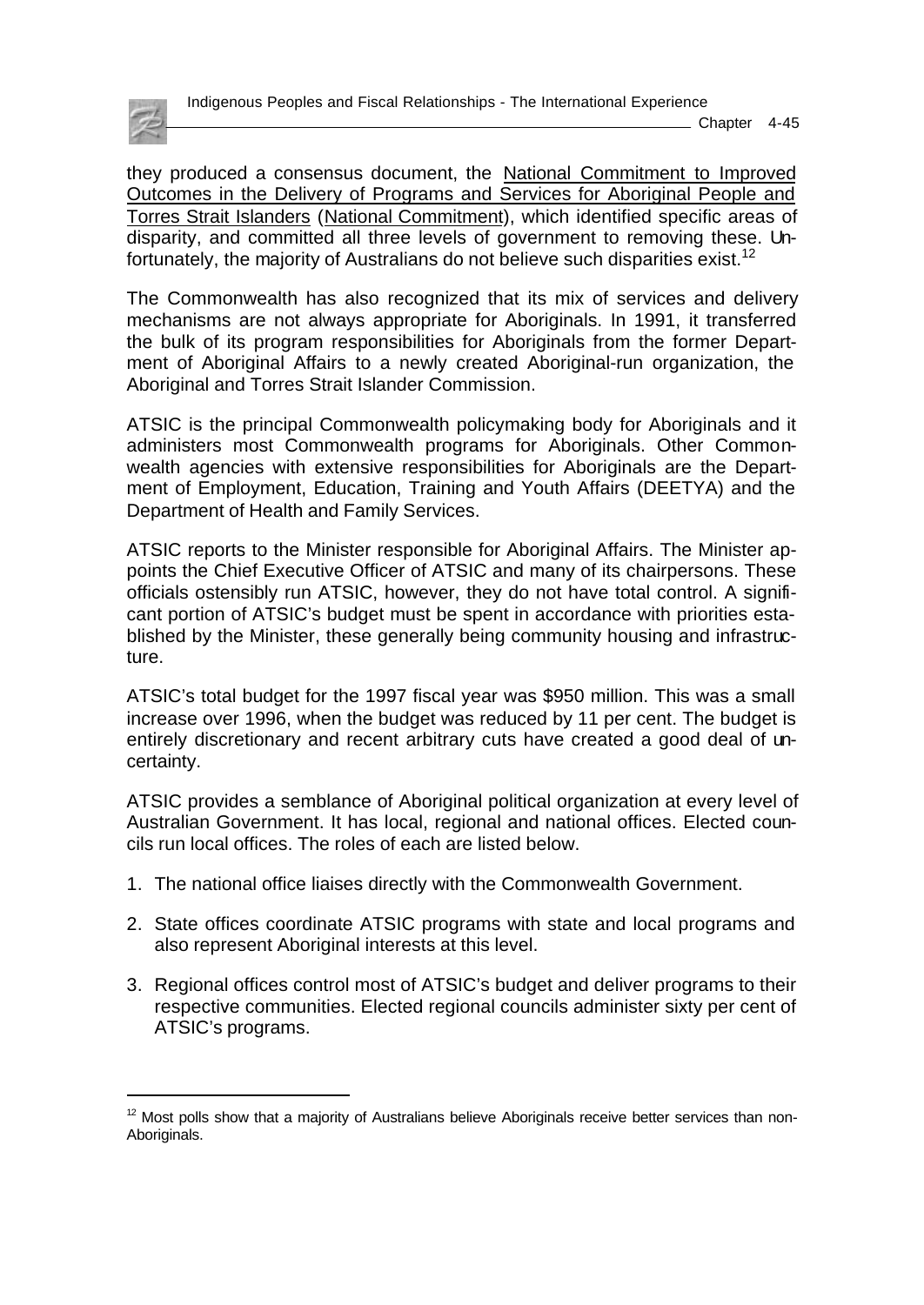

Because it is a Commonwealth agency, ATSIC's principle programs lie outside areas of state responsibility.<sup>13</sup> ATSIC programs include: welfare experiments, work experience experiments, community housing, infrastructure, experiments in local government and the facilitation of agreements among Aboriginal organizations and other levels of government. However, the largest share of its expenditures support assertions of Native title, land purchases and business development. These accounted for \$540 million in 1996. ATSIC is not permitted to contract bodies to provide the services for which it is responsible.

The Aboriginal and Torres Strait Islander Commission Act (1989) is subject to ongoing review and amendment. A major review of the Act was instigated by the Board in April 1997, and will report, after community consultation, during the next financial year.

The public is suspicious of ATSIC. As a result, it is the most closely scrutinized agency in the Commonwealth. A government bureaucracy oversees ATSIC and it is also subject to review by the Office of Evaluation and Audit and by the Australian National Audit Office. ATSIC maintains an internal Fraud Awareness Unit. In 1997, the Commonwealth Government appointed a Special Auditor to examine the financial documentation of ATSIC-funded indigenous organizations.

ATSIC only provides services that are Commonwealth responsibilities. Most services are state responsibilities and hence not affected by it. Many Aboriginal bodies argue that despite the National Commitment, state services will not be improved without changes to the transfer system<sup>14</sup> that force change. There are currently no conditions attached to transfers that require recipients to provide adequate services and infrastructure to Aboriginal communities. However, additional conditions are not an easy political sale. Unlike most other countries, the share of conditional grants has risen over the last twenty years. The States are arguing these limit their flexibility and ability to innovate. The Commonwealth seems unwilling to antagonize them by imposing further conditions.

Another approach to improving Aboriginal services was advocated in the National Commitment. This document suggested the negotiation of formal agreements among governments to spell out each government's role and responsibilities in meeting the needs of Aboriginals and Aboriginal communities. ATSIC suggested that they conclude agreements in health, housing, infrastructure, employment and business funding and land management. To date no such agreements have been concluded.

 $13$  Nonetheless, ATSIC reports that much of its resources are used to fill gaps left by inadequate state programs.

<sup>&</sup>lt;sup>14</sup> In 1992, the Central and Northern Land Councils (regional Aboriginal organizations) as well as AS-TIC made proposals for transfer reform. Proposals have also been made to the Commonwealth Grants Commission, which is generally sympathetic but answers that the issue is outside its mandate.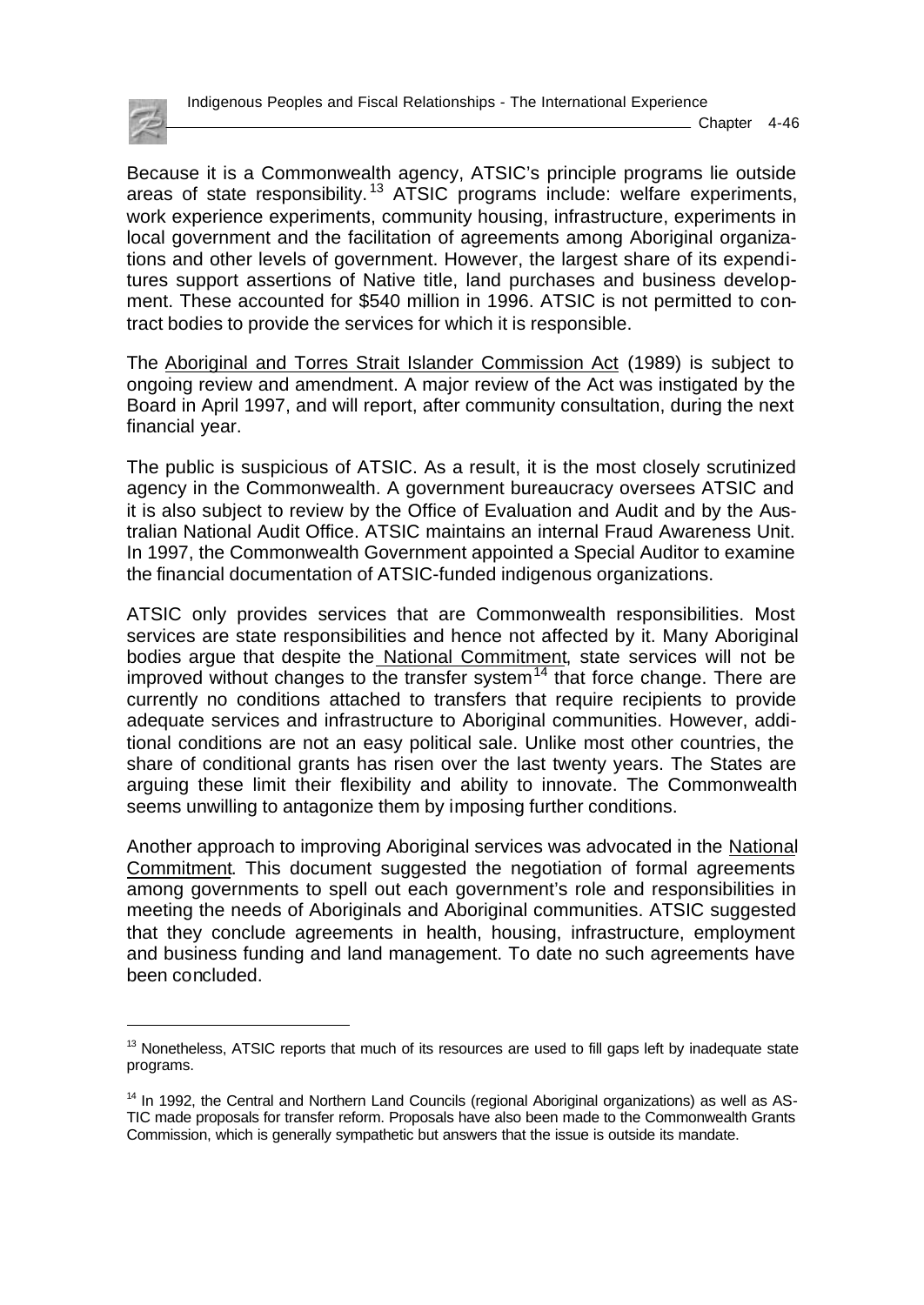

Indigenous Peoples and Fiscal Relationships - The International Experience

Chapter 4-47

The Aboriginal response to this failure takes three tacks. The first two are "mainstream" approaches.

- (1) The Commonwealth Government should make greater use of specific purpose grants with conditions and accountability requirements. The following is ATSIC's specific recommendation:
	- "[The Commonwealth Government should impose] *specific requirements on the States and Territories such that funds provided by the Commonwealth are used in a way that adequately addresses the needs of indigenous peoples*".*<sup>15</sup>*
	- "*The Commonwealth should use its leverage and make greater efforts to effect agreements with the states and territories that clearly define service responsibilities and performance measures for Aboriginals at both the state and Commonwealth level*".
- (2) Finally, a self-government approach is emerging.
	- "*The Commonwealth should make greater use of direct funding to Aboriginal communities so that they can provide their own services or contract their provision*".*<sup>16</sup>*

The radical approach appears to be gaining momentum as a result of the impasse on reforming state-Commonwealth fiscal relations and the failure to conclude even a single service agreement with state governments.

# **4.4.3 Aboriginals' Two Options for Improving Services**

In 1993, Australia's local, state and Commonwealth Governments jointly produced the study, The National Commitment to Improving Outcomes for Aboriginals and Torres Strait Islanders. This study found that indigenous peoples were receiving substandard infrastructure and services from all three levels of government. The conclusion was particularly troubling because jurisdictions with large Aboriginal populations receive relatively large transfers. The problem is that nothing in the transfer formulae compels transfer recipients to expend such funds on Aboriginal services. As a result, Aboriginal poverty can actually become a source of wealth for other Australians.

l

<sup>&</sup>lt;sup>15</sup> Aboriginal and Torres Strait Islander Commission, "Reform of Commonwealth and State Financial Relations", 1997.

 $16$  Ibid.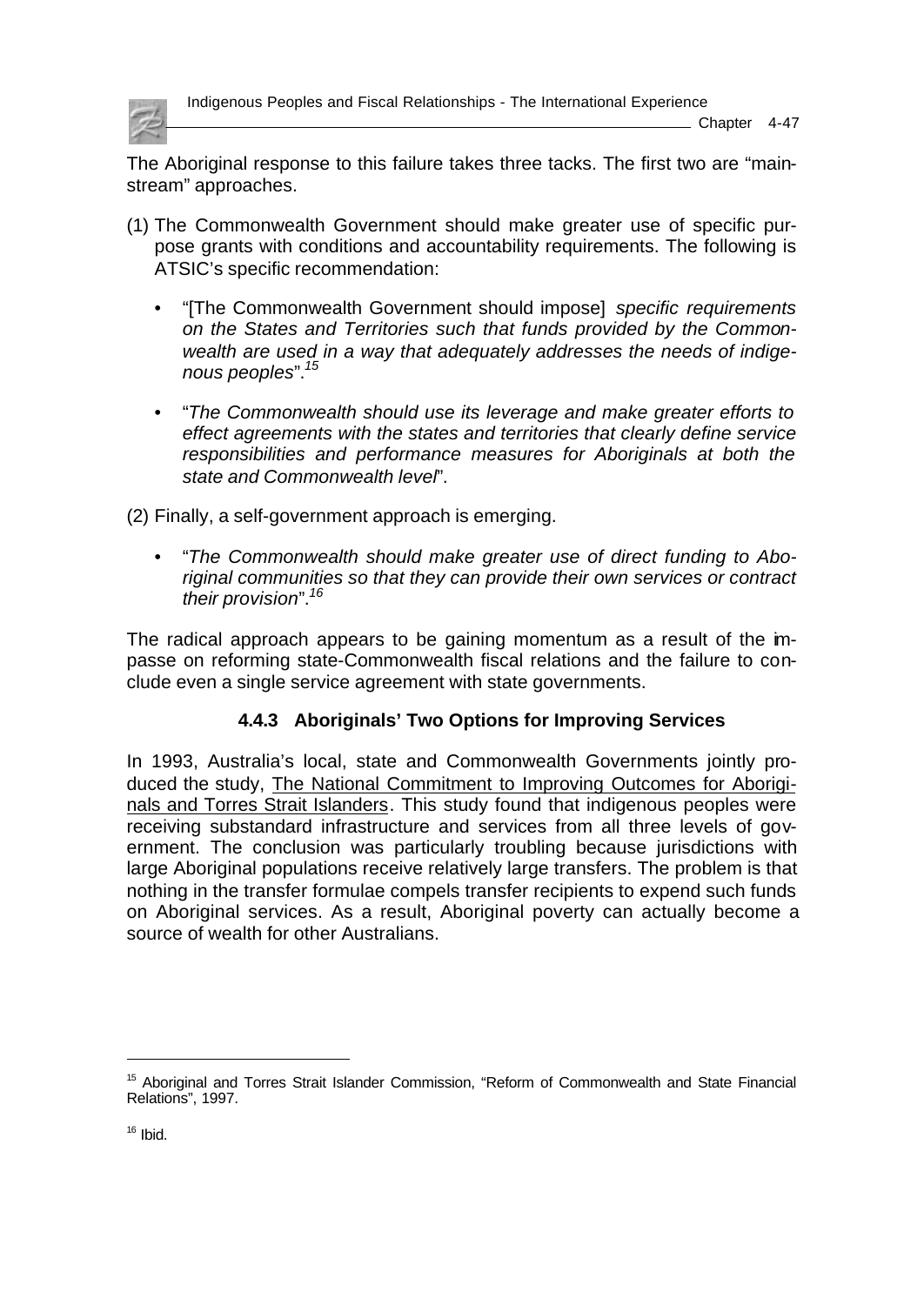

Indigenous Peoples and Fiscal Relationships - The International Experience

Chapter 4-48

The National Commitment committed every government in Australia to improving this situation. It called for agreements between governments and Aboriginal organizations to promote better services. However, after five years, there have been no discernible signs of improvement. Not a single agreement has been produced. Aboriginal organizations have widely recognized that the National Commitment has been a failure.

Aboriginal organizations are debating their response to failure. The following two figures illustrate their two basic choices and the effect of each on the national fiscal framework:





Option 1 calls on the Commonwealth to impose new and strict conditions on transfers to other governments. These conditions would force all governments receiving transfers from the Commonwealth to spend more of these funds on Aboriginal services. The required changes are depicted in the diagram as follows. An icon shown in the legend denotes each transfer requiring new conditions. For example, services from the Commonwealth Government to Aboriginal communities have such an icon. This indicates that the Commonwealth would be required to monitor and evaluate the services it provides directly to Aboriginals. Another icon shows that evaluations would be necessary on all expenditures made through ATSIC. In fact, close evaluation would be needed over the ser-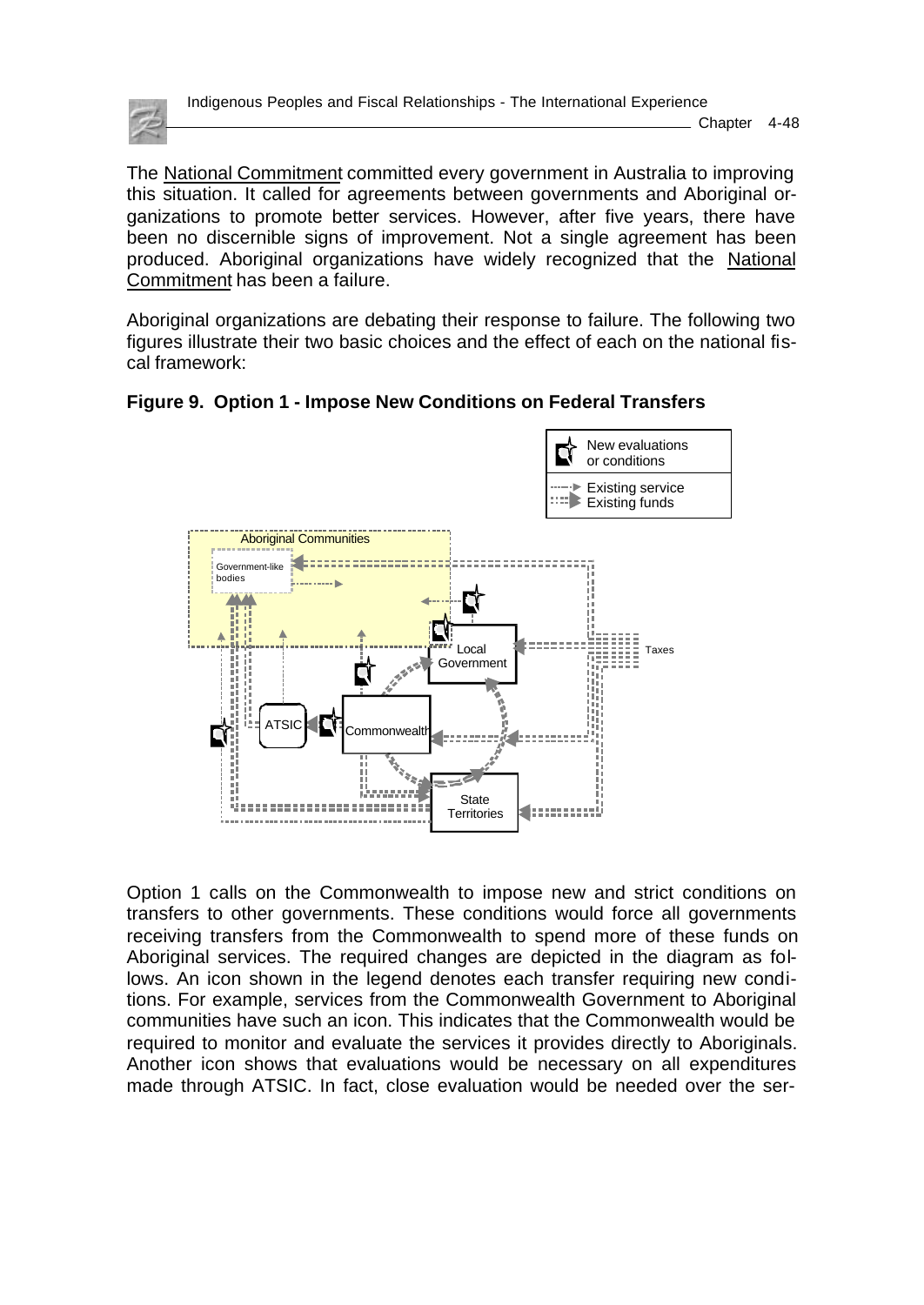

Chapter 4-49

vices provided by all governments to Aboriginal communities. New conditions would be posed on all transfers from the Commonwealth Government to (1) states and territories, (2) local governments and (3) local governments through states and territories.

### **Figure 10. Option 2 - Create a New Fiscal Relationship for Aboriginal Government**



Option 2 calls for the Commonwealth to devise a new fiscal relationship that accommodates self-government. If this option is chosen, existing transfers would be redirected to Aboriginal governments and commensurate changes would be made in service responsibilities. This would imply the formal recognition of Aboriginal governments whereas under the former option these remain "Governmentlike bodies". The figure illustrates the effect of diverting transfer funds and re-assigning service responsibilities on the national fiscal framework. It shows which of these flows are increased, which are decreased and which are unchanged un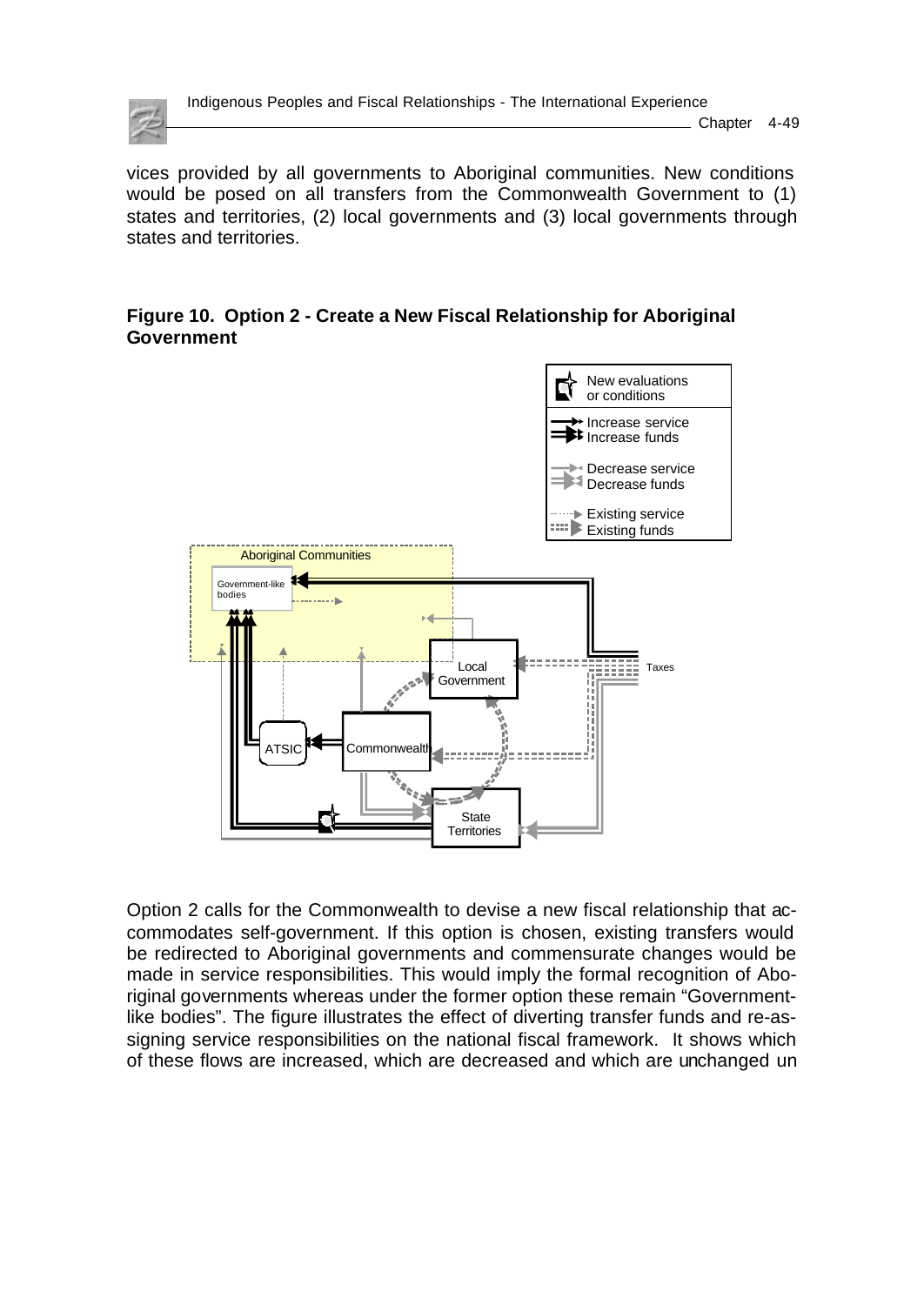

Chapter 4-50

der the new fiscal relationship. Essentially, transfers to Aboriginal government are all increased while transfers to other governments are reduced along with their service responsibilities. Aboriginal governments would also claim a share of tax receipts at the expense of other tiers of government.

The advantage of Option 1 is that it does not call for wholesale changes in the fiscal framework. Option 2 would likely require the re-assignment of tax room to Aboriginal governments and this would likely be quite controversial. The reduction of transfer funds would likely also be resisted.

However, while Option 1 is easier to implement it would likely cause greater problems over the medium term than would Option 2. Sub-national governments in Australia complain that a much larger percentage of their transfers have attached conditions than is the international norm. They argue that the quality of their services is suffering as a result. Option 1 calls for further increases in this percentage. It also repeats the errors of the first "compacting" model used in the United States (see Figure 5, page 37) - it limits self-determination by imposing conditions. As a result, incentives to be innovative in delivering services will be reduced and Aboriginal organizations will be less able to make their expenditures reflect their own priorities.

These problems are being replicated at the local level as well, where many urban Aboriginal groups are pressing for changes to the local government transfer system. State funding for local government is currently governed by statewide local government Grants Commissions, similar to the Commonwealth Grants Commission. They have the same flaw as well: the commissions determine the distribution of grants, but cannot determine how they are actually spent. Evidence suggests that Aboriginal services are substandard in many locations. The Local Government Grants Commission of Western Australia passed legislation in the late 1980s to address this inequity. The legislation allowed them to withhold funds to local governments if these funds were not being spent equitably on Aboriginal communities. The use of this procedure was struck down in 1992 because it was determined to be outside the scope of their authority.

# **4.4.4 Self-government Initiatives in Aboriginal Communities**

The official national policy towards Aboriginals is "self-determination" with maximum participation in management. However, self-determination in the Australian context does not necessarily imply a commitment to self-government or a new fiscal relationship. There is no national commitment for the further transfer of service responsibilities or tax powers to Aboriginal organizations or governments. There is no commitment to a new transfer system for Aboriginals and there is no commitment to the creation of new exclusive tax authorities. However, there are ad hoc initiatives underway.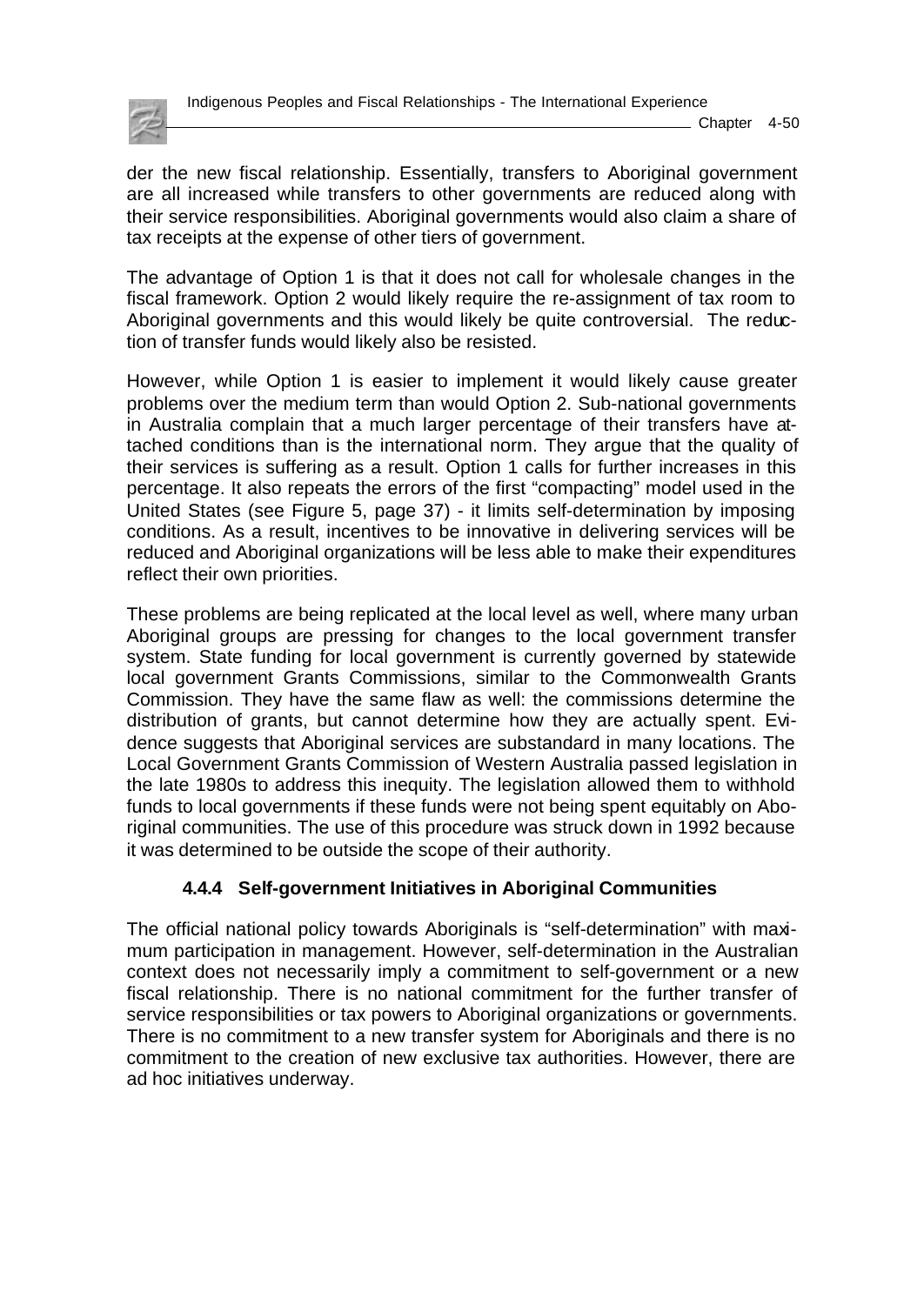

In 1994, roughly 100 Aboriginal local governments and "local government-type" bodies received funding from the Commonwealth under its local government financing arrangements. Roughly, two thirds of these bodies were in the Northern Territory. The rest were also in remote areas. Before the Commonwealth can provide funding to a local government-type body, it must receive approval from the state government. This form of self-government is easily accomplished within Australia's federal system because it is entirely territorially based and many remote communities have populations which are exclusively Aboriginal.

The Commonwealth started financing Aboriginal local government after a 1984 inquiry found that large numbers of Aboriginal communities were not receiving funding despite being incorporated as local governments or serving as government-like bodies. Recommendations were made for changes to local government financing which were passed into law in 1986's Local Government (Financial Assistance) Act.

There are also state level initiatives. However, fiscal relations with the states vary considerably. Many observers seem cynical and argue that most state experiments in Aboriginal self-management are really attempts to offload the costs of Aboriginal services. Aboriginal organizations report that states are often hostile towards Aboriginal interests and show little interest in promoting viable Aboriginal self-management.

In Western Australia, 29 Aboriginal councils have been granted by-law powers. As in Canada, the Minister responsible must approve every by-law.

In Queensland, the Community Services (Aborigines) and the Community Services (Torres Strait) Acts were passed in 1984. Their stated intention was to devolve decision-making power to Aboriginal communities. The stated aim of these Acts is to create a framework within which Aboriginal populations can develop self-government powers, complete with Constitutions that specify the nature of the government and its associated powers. Powers under consideration for transfer include local services, police, courts and resource management. State funds are provided to assist in developing community plans under the Alternative Governing Structures Program. ATSIC has also assisted Aboriginal communities in developing community plans under this framework. Queensland has indicated some willingness to transfer revenue-raising powers, including some tax powers. It also appears willing to discuss developing such arrangements within larger urban locations.

The Northern Territory Land Councils prepared a discussion paper on Aboriginal self-government. However, this paper did not consider any impacts on the fiscal framework.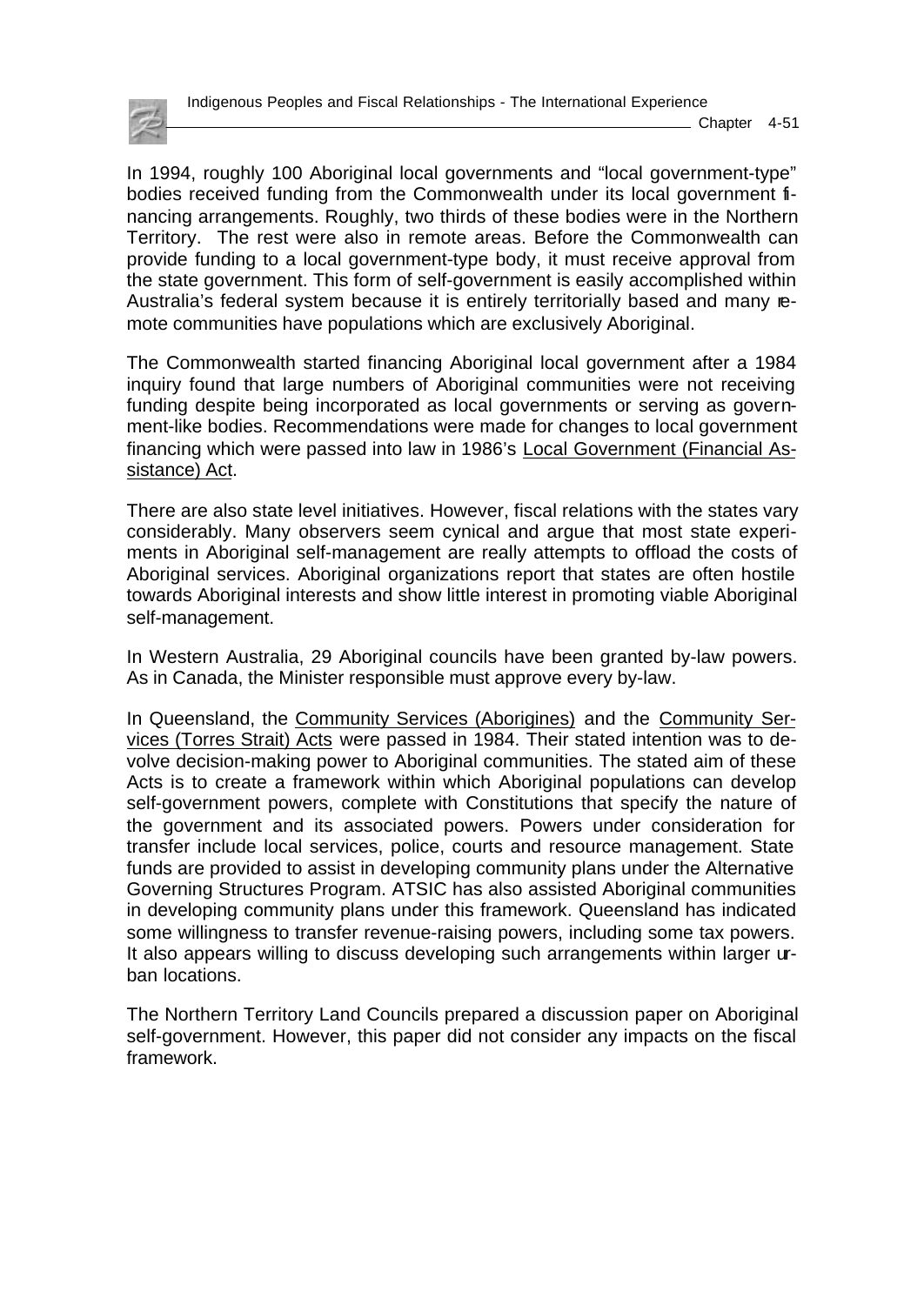There are about 2000 incorporated Aboriginal and Torres Strait Islander organizations that perform government-like functions. These include health services, legal services, housing cooperatives, land councils, social, cultural and sporting bodies. Most receive government funding. While most of these organizations are small and serve only their local community, several operate at the state/territory or national level. Most are funded through annual appropriations. Agencies must prepare submissions and negotiate new arrangements every year. These agencies are frustrated by the amount of time they spend negotiating financing every year.

# **4.5 Emerging Issues and Developments of Interest**

# **4.5.1 Regional Agreements**

The development of largely self-financing Aboriginal governments or government-like organizations has been partly driven by their efforts to reacquire a land base and land rights. For example, the passage of the Aboriginal Land Rights Act in the mid-1970s and the Native Title Act in 1993 created Aboriginal Land Councils in the Northern Territory. These councils gained statutory authority regarding issues of land use on Aboriginal held lands. They currently serve as advocates of Aboriginal interests and providers of many services. The councils are assisting Aboriginal organizations in their efforts to recover a land base and negotiate terms and conditions regarding use of their land. These councils receive guaranteed funding from the Commonwealth through a formula that provides them with grants equal to a fixed percentage of the royalties earned off their land.

The Mabo decision recognized Aboriginal title over a large portion of Australia. This recognition put pressure on commercial interests, particularly mining interests, to deal with the Aboriginals. Aboriginal organizations have taken advantage of this pressure to negotiate what are termed "regional agreements". Essentially, these are contractual arrangements that fill the vacuum left by vagueness in the law. Aboriginal organizations and commercial interests negotiate terms under which commercial organizations can access and use land under Aboriginal title. Regional agreements have created some impetus for self-government, as Aboriginals are becoming more familiar with land management, are gaining access to new employment and revenue opportunities and have gained some negotiating leverage over the state and Commonwealth Governments.

# **4.5.2 Northern Territory Statehood**

Another factor driving the evolution of Aboriginal governments is the Northern Territory's political drive for full statehood. The Northern Territory is currently a self-governing territory. It is also the largest net recipient of equalization payments within the Commonwealth of Australia, by virtue of its relatively large Aboriginal population. However, Aboriginal services and infrastructures do not appear to be receiving these funds.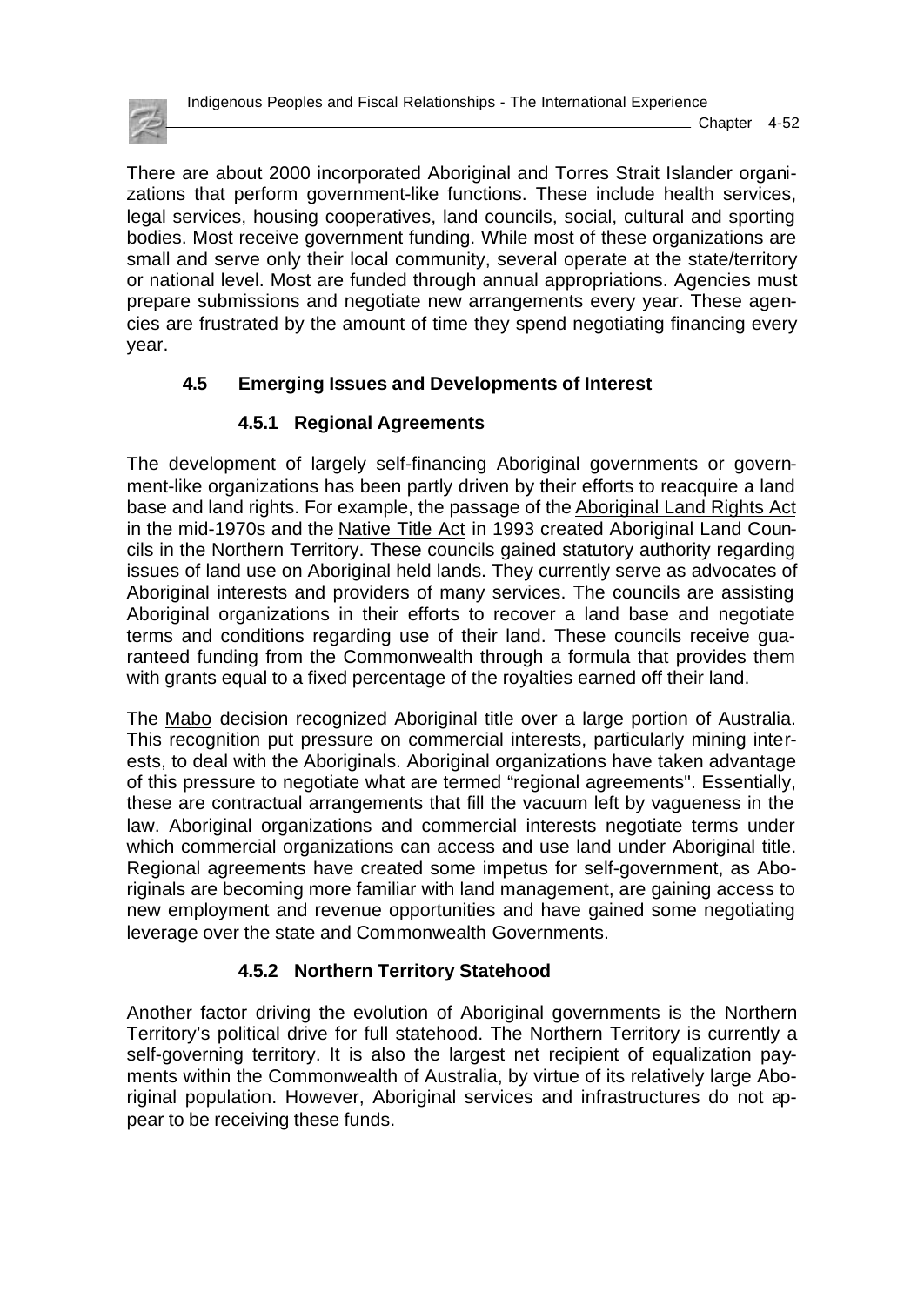

Chapter 4-53

Northern Territory legislators want full statehood. However, 26 per cent of the Northern Territory population is Aboriginal. Their support for statehood depends upon the following:

- greater recognition of their rights to land;
- protection of their cultural and sacred sites;
- guarantees that grants received under the equalization formula on the basis of Aboriginal disadvantage will be spent on Aboriginal communities; and
- recognition of their right to self-government.

# **4.5.3 Pressure for A New National Fiscal Framework**

Aboriginal organizations have begun to formulate a policy response to the failure of the present fiscal framework to provide them with adequate services. In conjunction with some non-Aboriginal groups, they are arguing that serious reforms are necessary in the financing of Aboriginal services.<sup>17</sup> Governments in Australia have recognized the need for reform. However, the National Commitment has not produced any results. There has been no move by the Commonwealth to add conditions respecting Aboriginal services to its granting formulae. There have been no agreements struck with the Commonwealth, State or Local Governments to delineate service responsibilities for Aboriginals or to set performance indicators.

As a result, there is a search for alternatives, including greater self-government. Direct grants and possibly own-source revenues including taxes would finance self-government. However, the self-government movement *appears* to have only begun to wrestle with the issue of its place within the national fiscal framework. Different solutions are being advocated. Some Aboriginal organizations simply want additional Commonwealth funding to be dedicated to Aboriginal programs. Others advocate placing additional conditions on Commonwealth grants to other levels of government. Some argue that existing funding intended for Aboriginal services be taken from Commonwealth agencies, state and local transfers and be consolidated into direct grants to Aboriginal organizations. Over and above transfer reform, Aboriginal organizations also want the government to review the "enormous and inequitable capital infrastructure needs of indigenous communities".

<sup>&</sup>lt;sup>17</sup> The Royal Commission into Aboriginal Deaths in Custody was critical of the government's policy of mainstreaming Aboriginal services and referred to, *"the confusing and complex funding arrangements which already bedevil Aboriginal communities".* It went on to conclude that there was a *"very great need for governments to get together to examine the whole complex picture of funding in the Aboriginal affairs area".*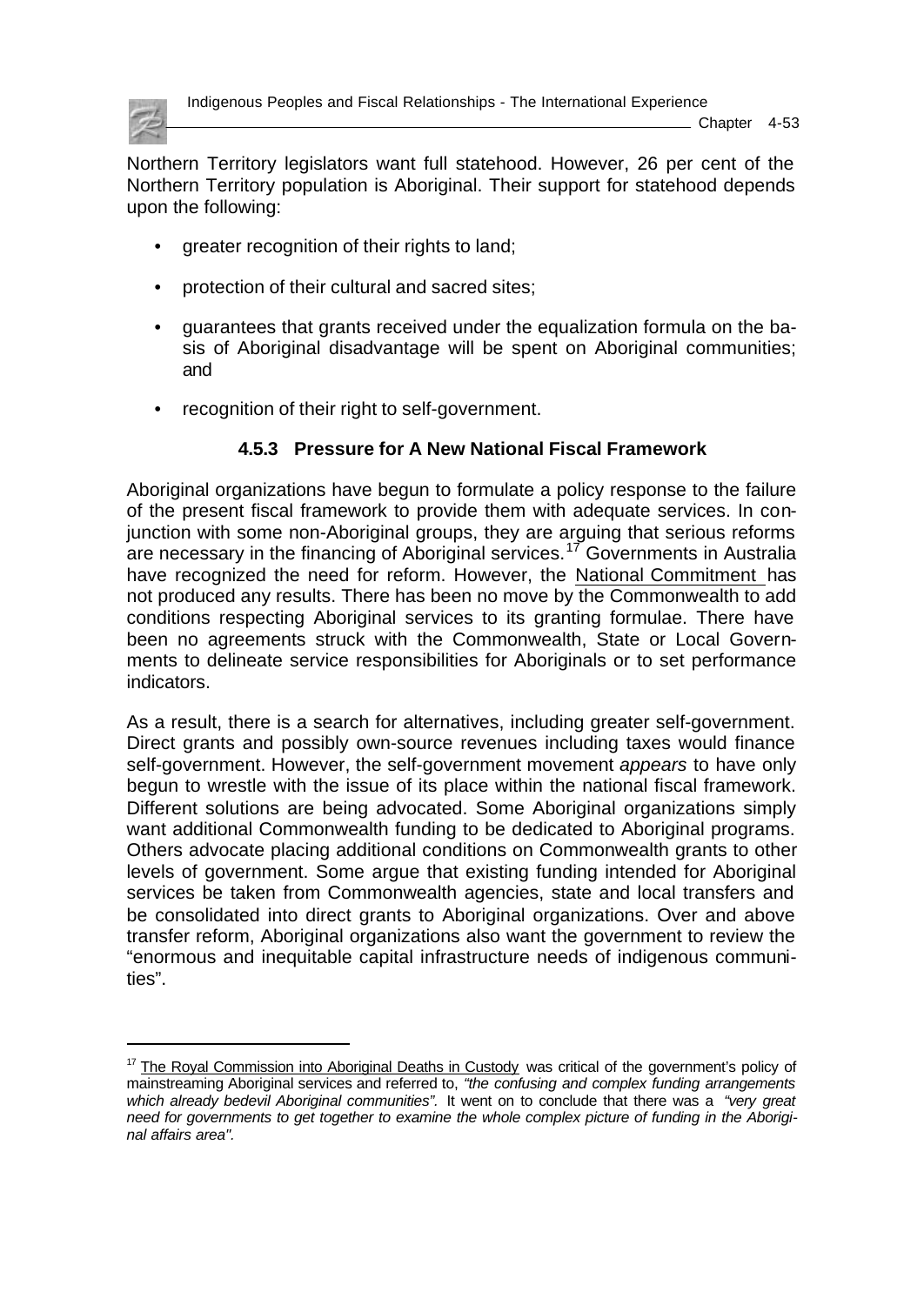

Indigenous Peoples and Fiscal Relationships - The International Experience

Progress is being delayed by the political reluctance of government to address the issue and the absence of a clear and consistent national Aboriginal position. A recent article, (partly funded by ATSIC), Australian fiscal federalism and Aboriginal self-government: some issues of tactics and targets, notes:

*The paper asks whether Aboriginal organizations which have pursued ideas of self- government through these encounters have had a clear view of what they are attempting to achieve through which federal fiscal mechanisms and how they plan to achieve it. (Sanders, 1995, p.1)*

*The paper concludes that there has been some lack of clarity among Aboriginal organizations pursuing ideas of self-government through Australian fiscal federalism and that some significant rethinking of their tactics and targets is probably needed. (Sanders, 1995, p.1)*

In short, the paper says that Aboriginals need to decide in which situations they would like to see conditions added to state and local grants, and where they would prefer to deliver services directly. The ATSIC position does not yet appear to directly challenge the notion that Aboriginal needs should be supported by having service responsibility remain with the states, while the Commonwealth uses more specific purpose transfers. However, many argue that the current state of Commonwealth-state fiscal relations will not permit this. The agency is therefore also funding studies into self-government arrangements and is working with communities and local governments to establish Aboriginal local governments with revenue raising functions. It is also working towards developing Commonwealth, state or local agreements on service provision arrangements pertinent to Aboriginals.

The Commonwealth Grants Commission reviewed the issue of Aboriginal services within the fiscal framework in 1993. It also concluded that the current system is not meeting the needs of Aboriginals. It was argued within some policy circles that the CGC study how a fiscal equalization for directly funding Aboriginal communities, their governing bodies and service organizations might be developed. This work has not been done.

Australia's Reconciliation Commissioner believes that fiscal reform can only be successful if the Commonwealth Government leads it. The Commonwealth controls most of the tax base and has a better history than do state government in terms of promoting Aboriginal rights.

### **4.6 Summary**

There are strong parallels between Australia's Aboriginals and First Nations. Both have large populations residing in relatively under-populated parts of the country. Both are acquiring large tracts of land in these regions. Both have strong cultural and spiritual ties to the land. Both have recently had their Aboriginal title to the land recognized by the nation's highest court. Both peoples are plagued by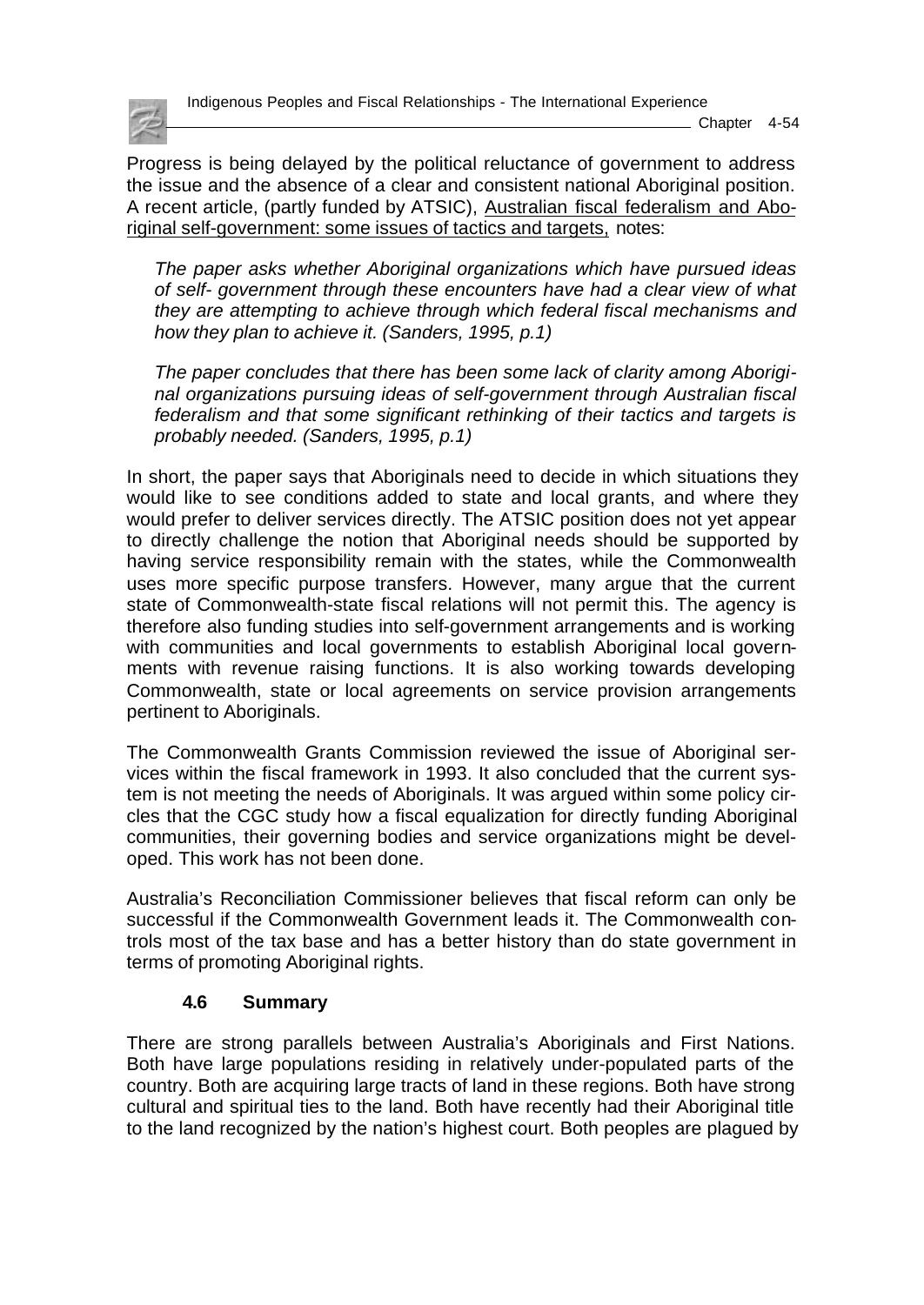

 $\_$  Chapter 4-55

poverty, poor services and infrastructure. Both are seeking to use their newly acquired land and land rights to promote economic development and greater autonomy. Both face political resistance from the public, which believes that Aboriginal peoples receive special services and that their claims threaten investment and the economy.

Aboriginals in Australia face some disadvantages relative to First Nations. For example, unlike Canada, the Commonwealth Government has implicitly threatened to extinguish aboriginal title. It has made no formal commitment to self-government. It has no treaty obligations towards Aboriginals. Aboriginal rights are not recognized in the Constitution. There is no trust relationship or tax exemption between Aboriginals and their national government. There is no vacant tax room for Aboriginal governments to occupy.

Aboriginals in Australia also have some advantages. There is less Constitutional gridlock. The Commonwealth Government is committed to developing an act of reconciliation with Aboriginals. The Commonwealth is in a better position to act unilaterally than is the Canadian Federal Government. It controls a larger share of the revenue pie. It is not caught in a dispute with the states regarding responsibility for Aboriginal services. The same service agencies currently provide services to the urban and the outback Aboriginals. Aboriginal political organizations are weaker than those of First Nations, but also operate on a larger geographical scale and are less bedeviled by internal divisions and closely guarded powers at the community level.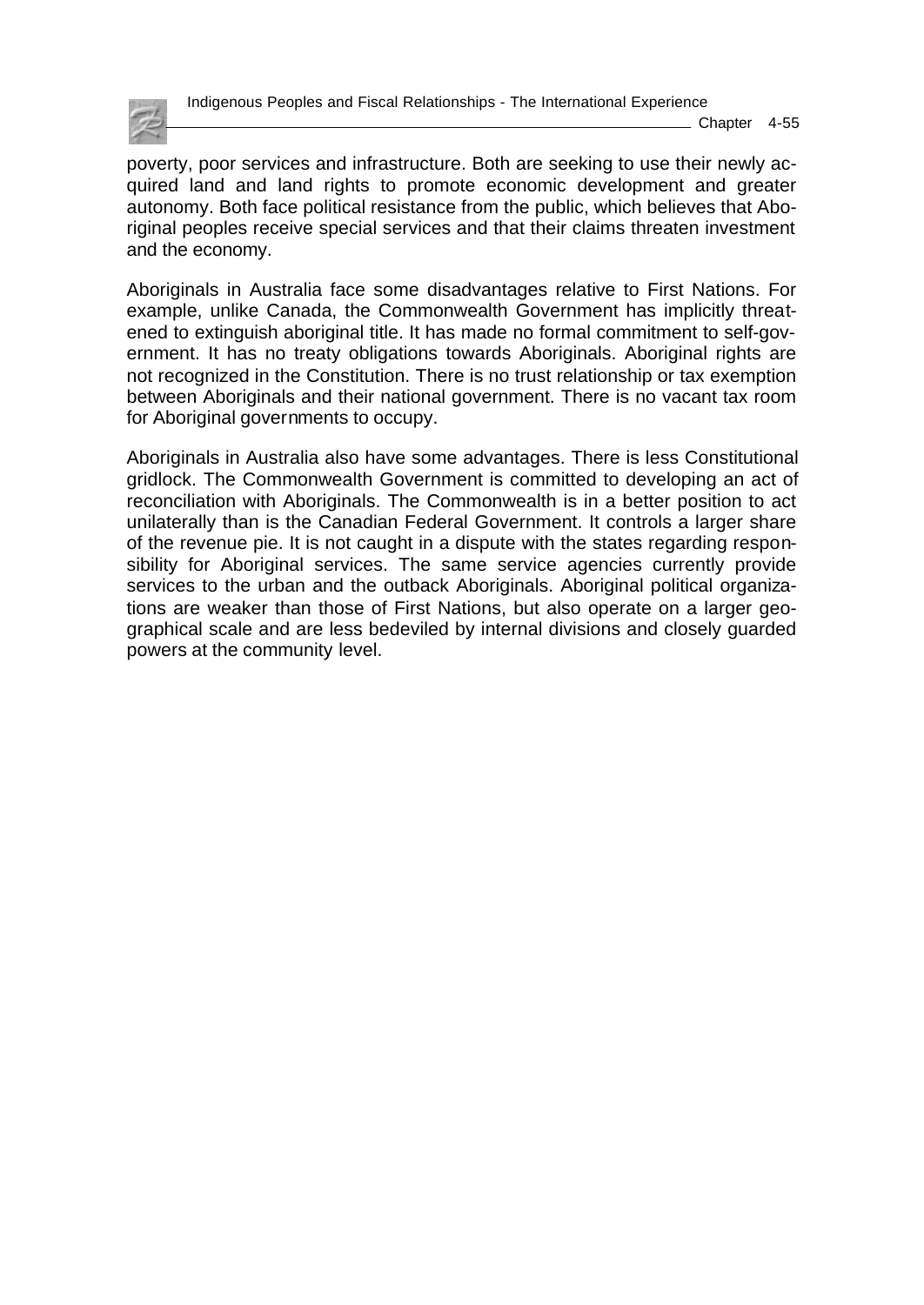

# **5 Conclusions**

#### **5.1 The Common Challenge – A Fiscal Relationship Which Supports Political Reconstitution and Improved Outcomes**

Indigenous peoples in Australia, New Zealand, Canada and the United States have much in common. They are outnumbered in their respective countries, but all have a younger and faster growing population. They have suffered through similar traumas with similar results – they are disadvantaged according to virtually every socioeconomic indicator, they are under-represented in the business world and they have public services and infrastructure that are well below nationally prevailing standards.

Each of these indigenous peoples is now trying, with varying degrees of success, to recover some of its land base, receive better services and reconstitute its political institutions. In order to do this; they must change their existing fiscal relationships. In fact, it appears that until they produce the right fiscal relationship, their economic and social problems will persist – high unemployment, low incomes, poor services and infrastructure and high rates of incarceration and social dependency.

The unique demographic profile of all of these peoples and their poor state of development have gained the attention of policy makers in each country. Their shares of the working population will soon double and so the real cost of their economic underutilization will also double if their current state of disadvantage does not improve. This will exacerbate the problems of sustaining social programming and standards of living in an aging society. However, this fact is not greatly understood by non-indigenous populations in any of the cases studied. In fact, they generally have little appreciation of any of the following points:

- the extent of indigenous disadvantage;
- the ongoing historical legacy that produced this disadvantage;
- what makes the indigenous people different from a country's ethnic minorities;
- the different demographics of the indigenous people; and
- the effect that indigenous disadvantage and demographics will have on their economic prospects.

National policy must do two things: (1) educate the public regarding the five points listed above and (2) address the sources of indigenous disadvantage. A new fiscal relationship is key to the second point.

Efforts to change fiscal relationships are piecemeal in most cases. Different groups are focusing on different specific elements of their fiscal relationships without reference to the other elements. Furthermore, each group is taking a different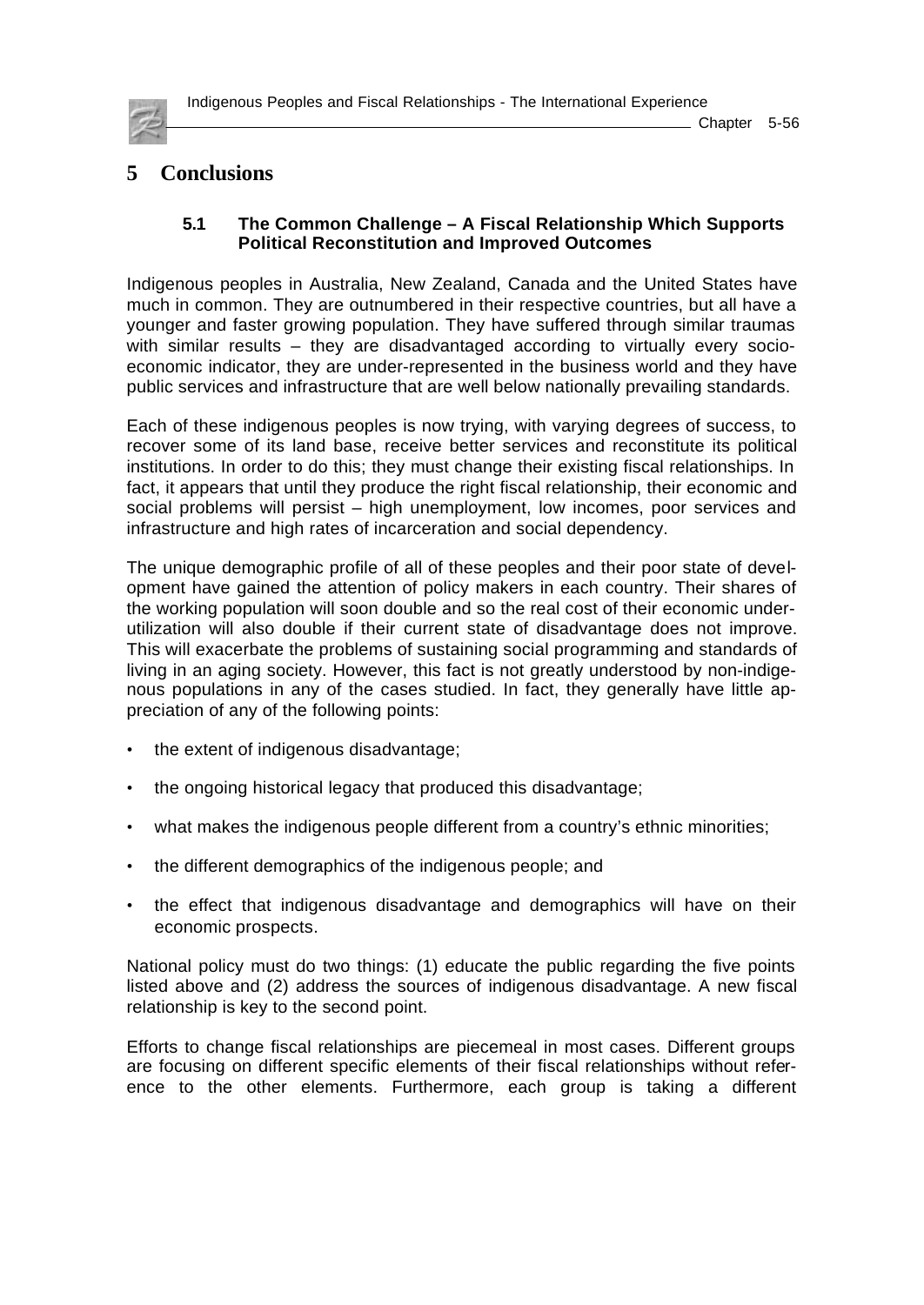

approach, operating in a different context and encountering different obstacles. However, these different experiences actually provide valuable lessons. These lessons can be divided into three types.

- Those which are directly and specifically pertinent to the four initiatives regarding fiscal relationships outlined in Gathering Strength – accountability, data systems, transfer formulae and tax systems.
- Lessons learned about interactions among the elements of the fiscal relationship.
- Lessons about how to develop and implement a new fiscal relationship.

### **5.2 Understanding Self-government**

A new fiscal relationship must be able to financially support all the powers devolved under self-government. Ideally, the determination of devolved powers should be based on the logic of self-government for indigenous people (i.e. what can be more efficiently and effectively provided by a First Nation Government, what is necessary to promote the culture). The "correct" fiscal relationship would then be the one that which provides the financial means for exercising these powers.

It is not easy to define the "right" powers. Self-government is a relatively new phenomenon whose political rationale is better understood than its economic rationale. The granting of self-government is often mistakenly viewed as a tradeoff in which economic costs are accepted in order to achieve political ends. This view implies that self-government always means higher costs and efficiency losses to the nation as a whole.

This "economic cost/political benefit" view is not entirely accurate. Some elements of self-government *do* imply higher costs - for example, new political institutions and measures to advance indigenous culture. However, self-government as a whole could lower the costs of government and promote economic growth. If done properly, it would create more efficient public services, increase economic growth on land under claim and improve service quality for First Nation residents.

The key to realizing these advantages is to understand why indigenous people are better off when they deliver some services themselves. Common themes amongst the indigenous peoples were that they had unique ways of doing business, highly specific forms of communication, better knowledge than outsiders of their capabilities and resources and distinct community consensus. Greater self-government would allow them to take fuller advantage of these attributes. Also, current fiscal relationships often provide indigenous people with little incentive to seek economic growth and service efficiencies.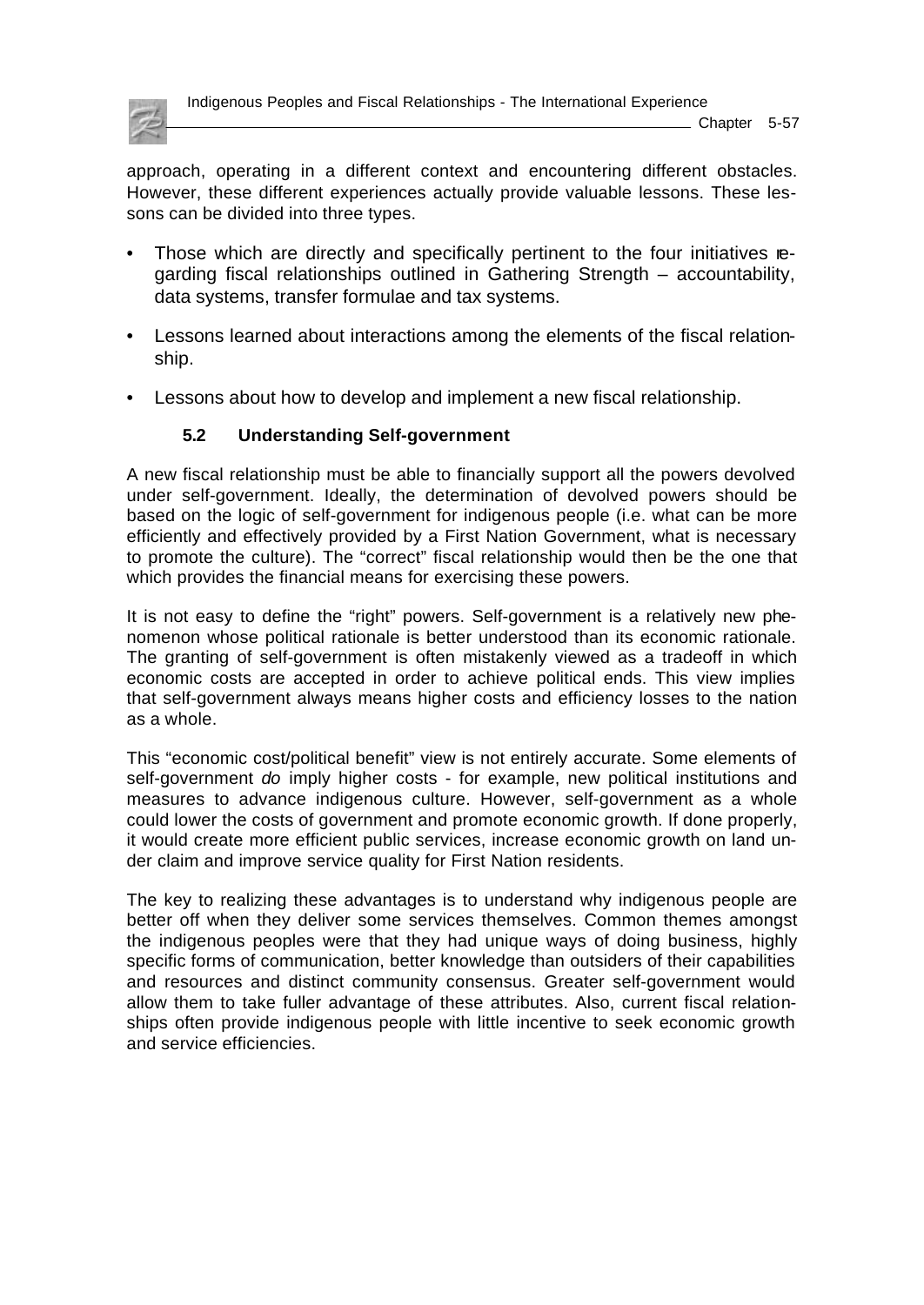

The proper powers under self-government would allow First Nations to better use the advantages listed in the paragraph above. The proper fiscal relationship will provide the financial means to exercise these powers. However, the exercise of these powers must be constrained by the nation's financial means, the need to maintain efficiency and the nation's social and economic union. A new fiscal relationship should therefore be flexible enough to allow for some experimentation.

The best "mix" of powers for indigenous government will likely differ from those powers presently available to either municipal or provincial governments. The fiscal relationship will accordingly need to be uniquely different from that afforded local or state level governments. The CYFN umbrella agreement has partly recognized this point by allowing for negotiations among the parties to seek out the best mix of powers for Yukon First Nations.

### **5.3 The Transformation Challenge**

Figures 11 and 12 depict the challenge of transforming the current fiscal relationship. Figure 11 illustrates the current fiscal relationship for First Nations together with some problems that have been identified with it. Figure 12 is strictly conjecture about an improved fiscal relationship that would correct these flaws.

The key differences between Figures 11 and 12 are as follows.

- First Nation Governments will realize increased own-source revenues and larger direct transfers from the federal government (this is illustrated by the thicker lines).
- On-reserve citizens will receive fewer services directly from other governments (this is indicated by the thinner lines).
- First Nations will receive a share of the transfers currently flowing from the Federal to the Provincial Governments. This share will be commensurate with the assumption of service responsibilities formerly provided by Provincial Governments. First Nations would in particular require a share of the equalization grants currently received by provinces. However, there may be increases in funds flowing from First Nations to Provincial Governments if First Nations choose to contract some services to provincial service agencies.
- There will likely be some consolidation of band governments into larger nation governments.
- Ambiguities between on-reserve and off-reserve Indians will be reduced (this is indicated by the dotted lines in Figure 11 becoming solid lines in Figure 12.

Adjustments to the fiscal relationship and new functions required to administer it are marked. Adjustments and new functions imply roles for First Nation institutions in either negotiating the arrangements or governing them. The key changes illustrated are as follows.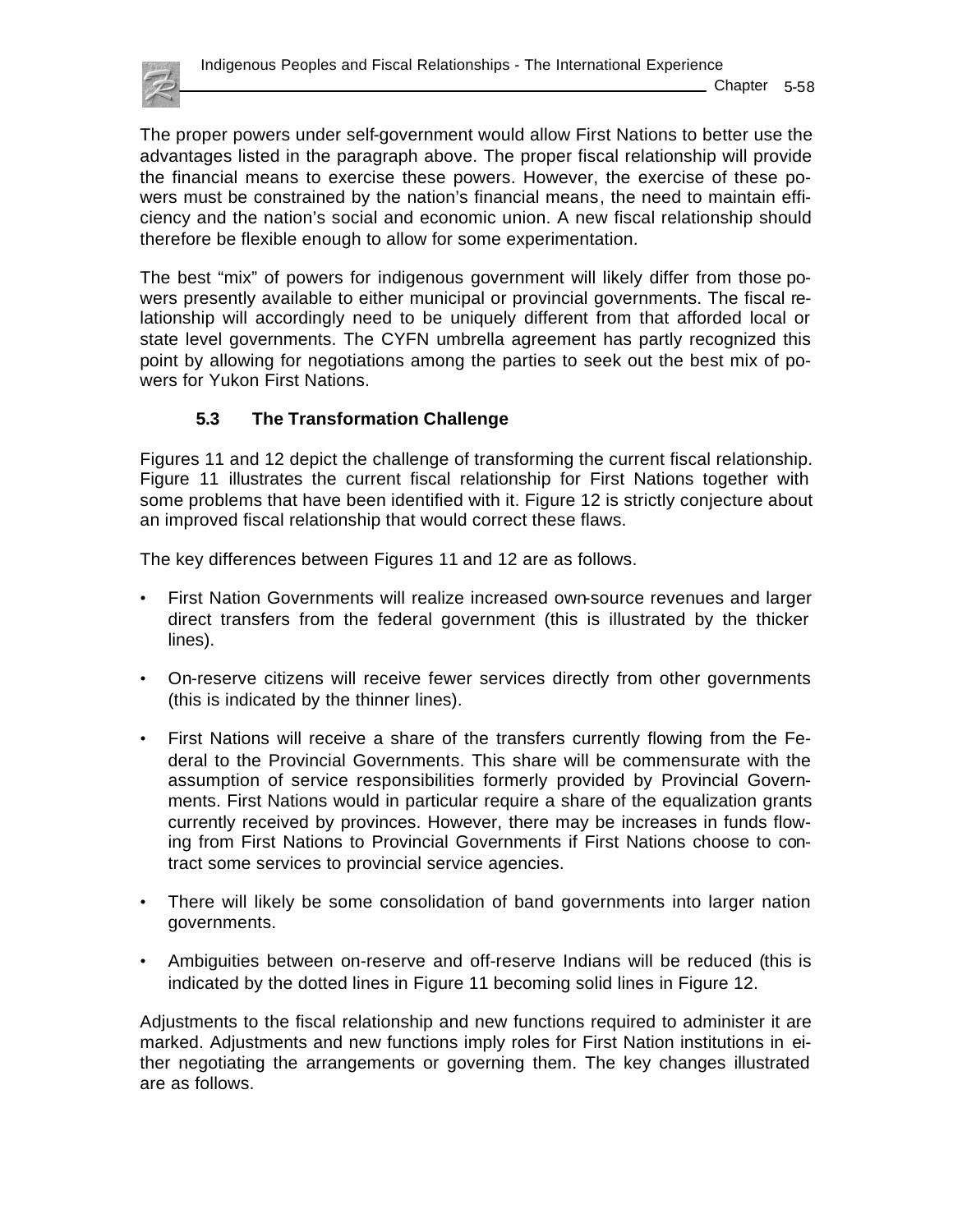Indigenous Peoples and Fiscal Relationships - The International Experience

Chapter 5-59

- 1. A comprehensive framework for tax collection agreements is included. This reflects the likelihood that with a new fiscal relationship many more First Nations will create tax systems and they will have new tax powers to administer. This expansion of tax powers will greatly stress the current system of individual agreements for each tax collected by each First Nation. Complexity and administration costs will be greatly reduced if tax collection is conducted within a comprehensive collection agreement.
- 2. Formulae for determining First Nation transfer entitlements will be needed. These formulae will need to be negotiated and administered and will have to integrate the tax and transfer systems. The administration of these formulae will require improved financial reporting and data collection systems by First Nation governments. Disbursement formulae for determining the allocation of transfers among individual First Nations will also be necessary.
- 3. Service responsibilities and transfer entitlements between First Nation and Provincial Governments will need to be reconciled. Thus entitlement formulae for provincial as well as First Nation governments are marked for evaluation. Service agreements between First Nation and provincial governments will also need to be concluded. These may involve First Nation governments contracting provincial service agencies and provincial governments contracting service agencies from First Nations in certain situations, such as urban Indians. These reconciliation's and service agreements will require improved data systems.
- 4. The hypothetical future fiscal relationship shows improved access to capital. A new fiscal relationship will improve the investment climate in First Nation jurisdictions. It will improve financial reporting and information systems on reserve. It will signal stability to investors and improve administration. It will create funds for improvements in infrastructure and services. This last effect will be greatly amplified if a financing authority for First Nation governments is supported.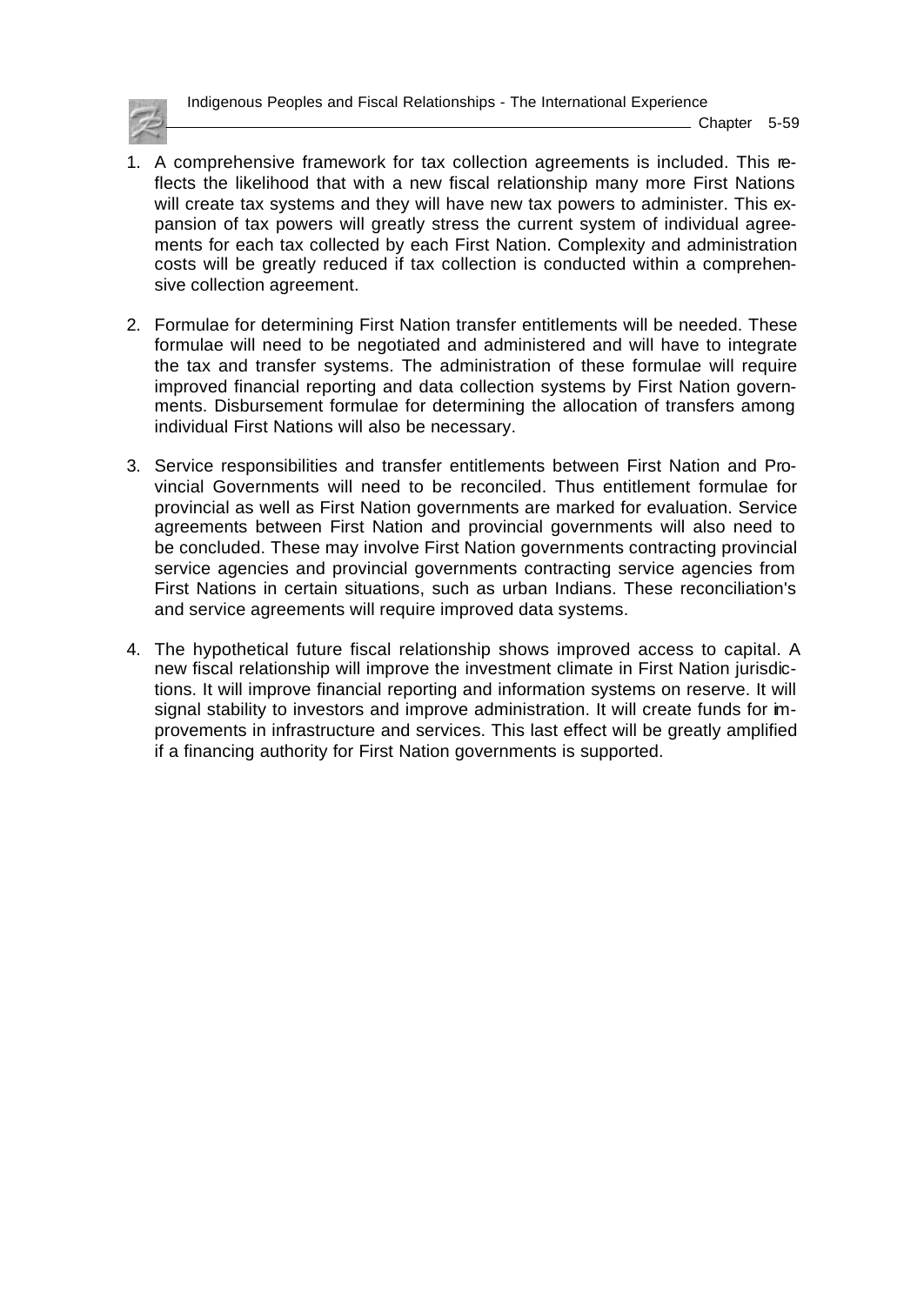



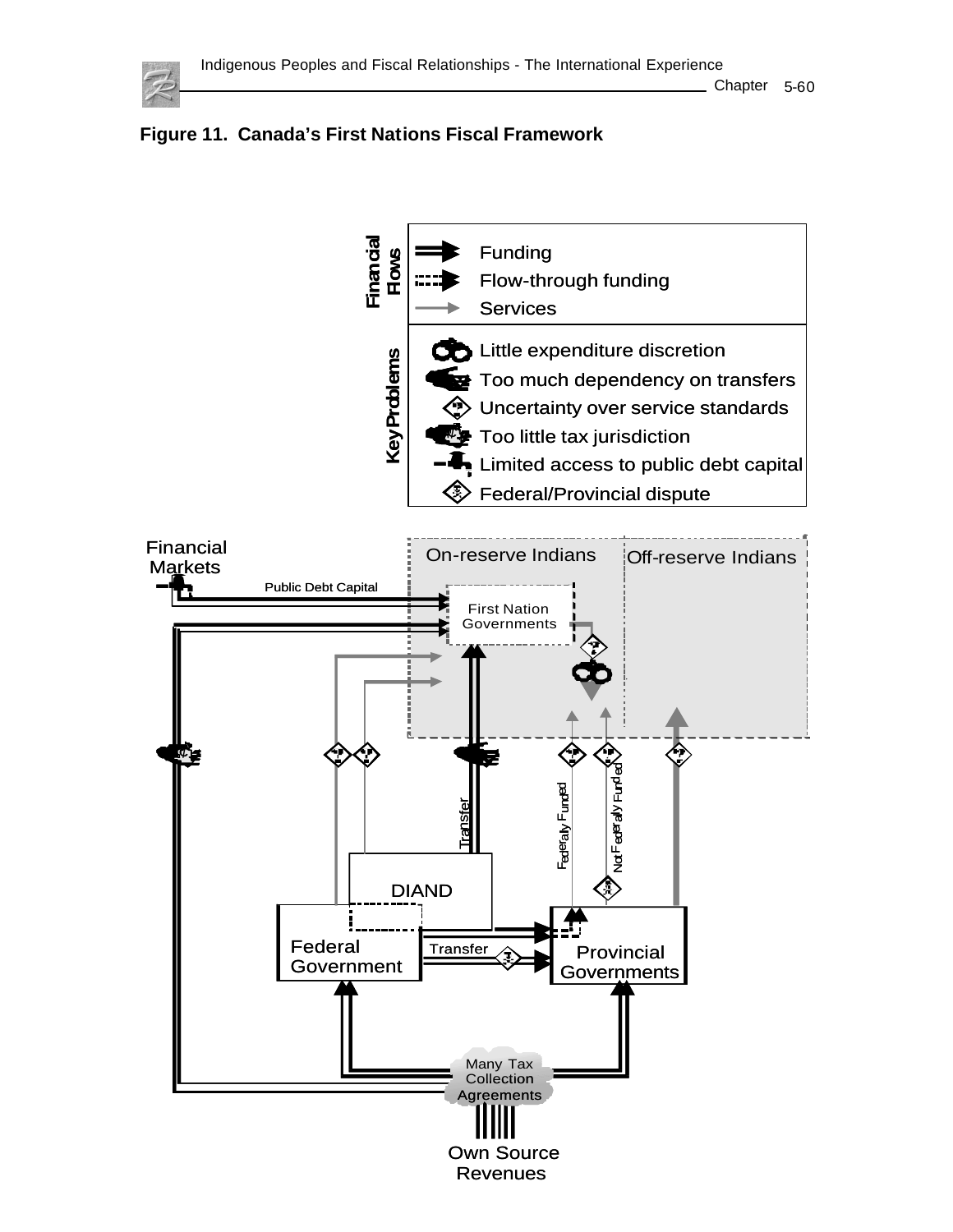

Chapter 5-61





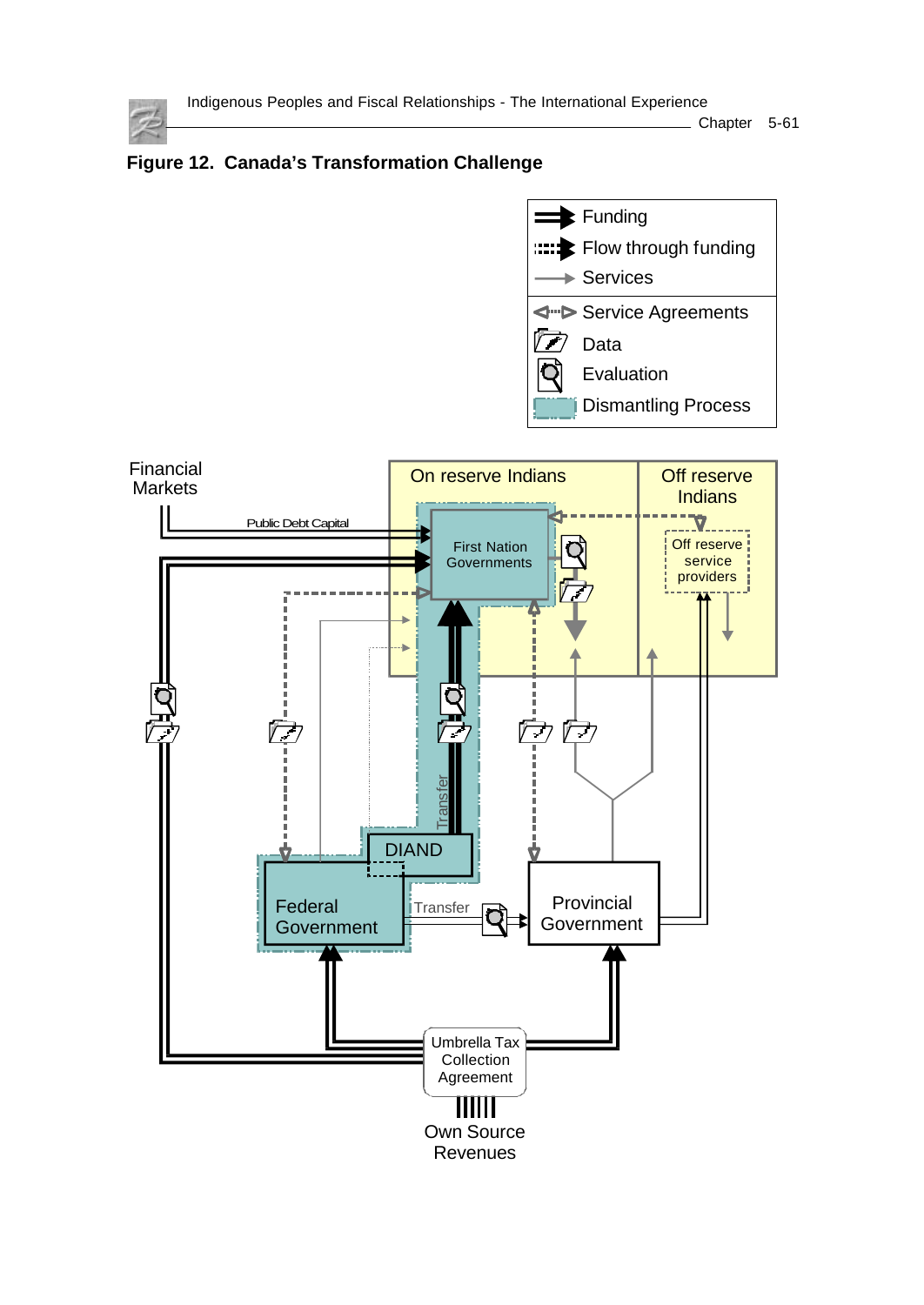Chapter 5-62

# **5.4 Define Financial Requirements**

The first step in developing a new fiscal relationship is to determine the financial requirements of the new service responsibilities for First Nations. Revenue requirements should be based upon the costs of performing these services at national standards. This determination could include some estimate of the differences in service costs owing to location. The CYFN agreement in the Yukon partly allows for this. It however does not indicate whether it will fully compensate for the difference in service costs accounted for by the lack of economies of scale available to many First Nations. Full compensation for this factor would actually reduce incentives to seek administrative efficiencies.

# **5.4.1 Clarify Tax Powers and Service Responsibilities**

A fiscal relationship includes the assignment amongst governments of revenue raising powers, service responsibilities and transfers. Each of these major elements should be defined in a new relationship. Not recognizing the relationship among all three creates inconsistencies and trouble. The jurisdictional disputes between American states and tribal governments outlined in Chapter 3.5 (page 37) are an example. Here the problem is poorly defined tax jurisdictions and service responsibilities between state and tribal governments. The sub-standard services provided to Aboriginals in Australia are another example. The problem here is the lack of clearly defined service responsibilities among the local, state and Commonwealth governments. In both these cases, the lack of clarity has created suspicion, ongoing disputes and a programming vacuum. In the American example, it has undermined the financial certainty of tribal governments and the integrity of their tax systems. In both these cases, economic prospects for the indigenous people have suffered as a result.

The CYFN agreement in the Yukon fails somewhat on this measure. There is considerable ambiguity as to the eventual assignment of service responsibilities and tax powers. It appears that many concurrent tax powers will persist on settlement lands with different peoples paying taxes to different jurisdictions.

# **5.5 Develop an Implementation Process**

**The key to a successful new fiscal relationship is its implementation process.** If the implementation process is right, then any element of the relationship can be more readily adjusted as necessary. If the process is not right, then even the best fiscal relationship will not succeed. A good process will:

- build administrative capacity within First Nation institutions;
- build consensus from First Nations across the country and keep them involved;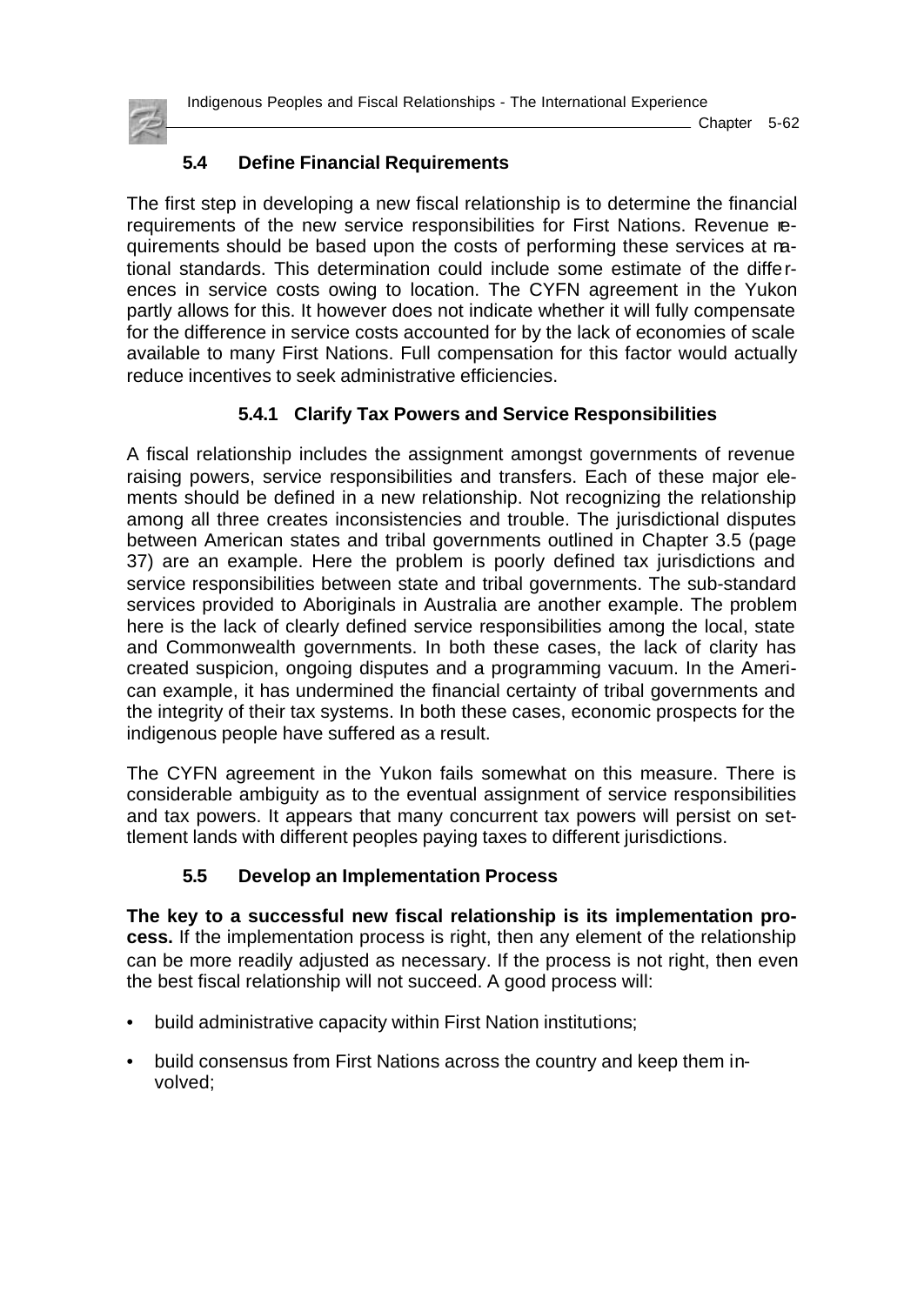

l

- allow experimentation with formulae;
- build consensus outside First Nation communities by identifying interested parties; and
- develop First Nation institutions that will govern the fiscal relationship and manage its evolution.

## **5.5.1 Federal Government Must Lead**

Federal governments have had to champion indigenous rights in every case studied. There are a few reasons. Federal governments have usually had a longer history dealing with the indigenous people. The fair treatment of indigenous people is a national, not a local issue. The relationship at the national level tends to be less adversarial because indigenous governments are viewed by other sub-national governments as competing for transfer dollars and sovereignty. Finally, ensuring a new relationship does not undermine the national fiscal framework or economic union requires a federally led process.

## **5.5.2 Anticipate Resistance**

Whenever indigenous governments have asserted new powers, they have usually created tension with municipal and state level governments. There are some sound reasons for this.

- Indigenous governments compete for transfer dollars and tax room.<sup>18</sup>
- The existence of indigenous governments makes decision-making over land and resource use more difficult.
- Indigenous governments will take over many of the powers on their land base that are currently assigned to other governments.

However, tension is also caused by misinformation. Such misinformation has led to similar criticisms in each case. These are summarized below.

- New arrangements will raise the cost and complexity of government.
- New arrangements will create more red tape.
- The ability of other governments to manage land and the economy will be undermined.

 $18$  Despite the fact that these governments are often freed from many expensive service responsibilities, they can lose as a result. For example, Saskatchewan and Australia's Northern Territory both receive large cash transfers because of their indigenous populations. They stand to lose much of this transfer under a new fiscal relationship.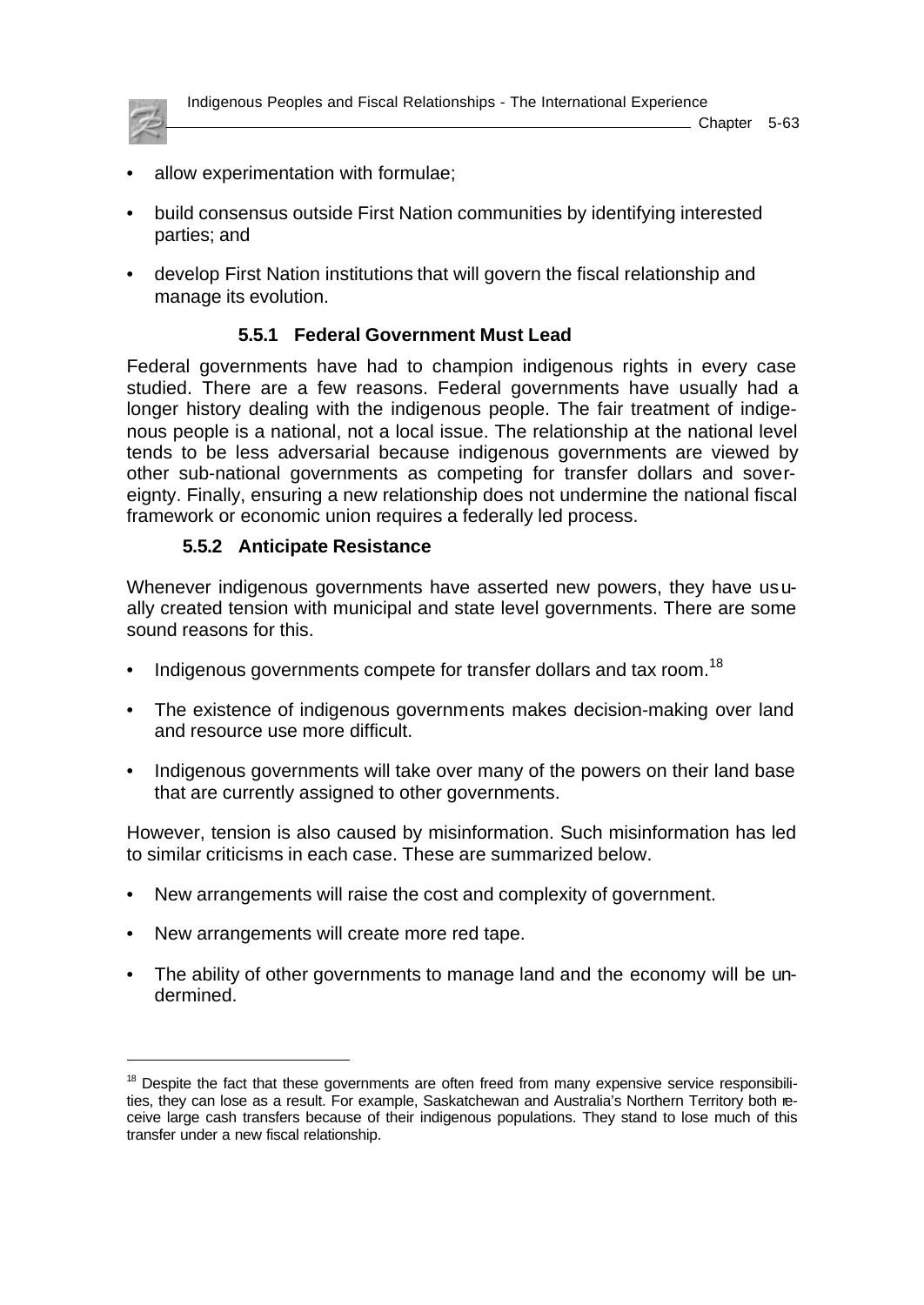

 $\_$  Chapter 5-64

- New arrangements will create investment uncertainty.
- The unity of the country is being undermined.
- The benefits of indigenous government are unproven.
- Indigenous governments receive powers and funding above what other governments receive.
- Indigenous persons receive special rights and a new fiscal relationship will enshrine these rights.
- The development of new relationships is against the wishes of the indigenous group and only serves the indigenous "industry".

The first participants in a new fiscal relationship will be more closely scrutinized, and held to a higher standard, than will other governments in Canada. Many criticisms won't be fair or accurate. The key to addressing them is a consultation process, a communications process and soliciting support from interested third parties (in Australia this has sometimes turned out to be individual business interests). The principles of the fiscal relationship should be understandable, its formulae familiar and its financial reporting sound. Particular attention should be paid to: encouraging accountability through transparency and regulatory harmony with surrounding jurisdictions (see Section 5.4); developing a national framework for implementation; developing an extensive communications and consultation process; and developing a qualifying process.

## **5.5.3 Accountability**

There are two important elements of accountability. First, indigenous governments must be accountable to their own citizens. In the United States and Canada, with their long histories of closely guarded treaty rights, any new relationship must address how a fiscal relationship affects Treaty rights. National and provincial governments must be accountable to their electorate. They must account for the use of public funds, the treatment of  $3<sup>rd</sup>$  parties and whether the new arrangements constitute special rights.

**Both types of accountability will be best served by a focus on evaluating outcomes and ensuring the administrative readiness of tribal governments.** The close monitoring of program outputs and financial inputs is more costly to implement and reduces the effectiveness of self-government. This is borne out by the American experience with tribal governments where they switched to outcome evaluations in order to create stronger incentives to deliver services efficiently and effectively. This approach also created stronger incentives for selfreliance and lowers administration costs.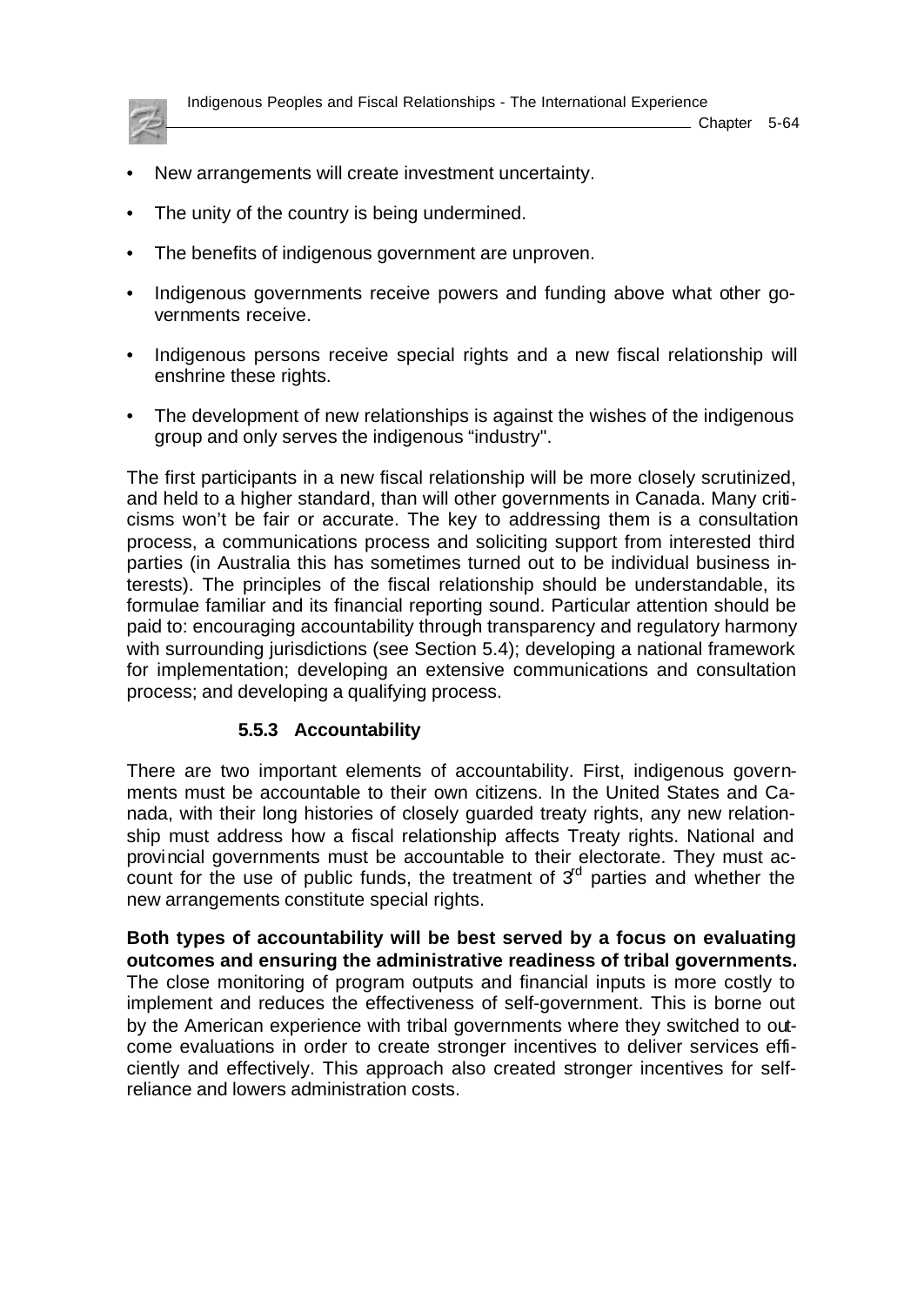

Experience has shown that it is easier to ensure accountability when the following conditions are met: (1) people understand which level of government is responsible for what services; (2) they agree with these service priorities; (3) they know how these services are paid for; and (4) the fiscal relationship aligns a government's interests with its responsibilities.

These conditions lead to the following recommendations.

- The fiscal relationship should clearly specify the responsibilities of each order of government towards each First Nation.
- Transfer formulae should be as clear and easily understandable as possible. They should be modeled on existing formulae for provinces and territories.
- The fiscal relationship for all First Nations should be placed within a common framework. This framework should be the responsibility of a national table on First Nations fiscal relationships. Such a framework will make fiscal relationships easier to understand and allow for easier comparisons amongst jurisdictions. The same powers, service responsibilities, tax powers, transfer entitlements and associated conditions, should be made available to all qualifying First Nation governments. However, this should not mean, "one size fits all". It should simply allow all First Nation governments to choose from the same options.
- A national framework should include (1) national standards for financial reporting; (2) national standards for statistical collection methods; (3) national formulae for transfer entitlements, (4) national transfer conditions; and, (5) national enabling legislation for the assumption of tax powers.
- First Nation governments should be encouraged to establish Constitutions. This is an American policy that promotes the accountability of First Nation governments to their members and signals stability to investors.
- Qualifying requirements should be set for First Nations wishing to participate in the new arrangements. This is an American policy that was introduced to promote accountability without restricting the exercise of tribal sovereignty. These requirements would include requiring tribal governments to demonstrate a mastery of the requisite administrative capacity, planning capacity and financial reporting capacity. Qualifying standards should be national in scope. They should be developed and administered in conjunction with First Nation institutions and if politically feasible, influential third parties.Logical participants in setting standards would be ITAB, a First Nations financing authority and a new and independent First Nations auditing body. Some advantages of this approach are that it: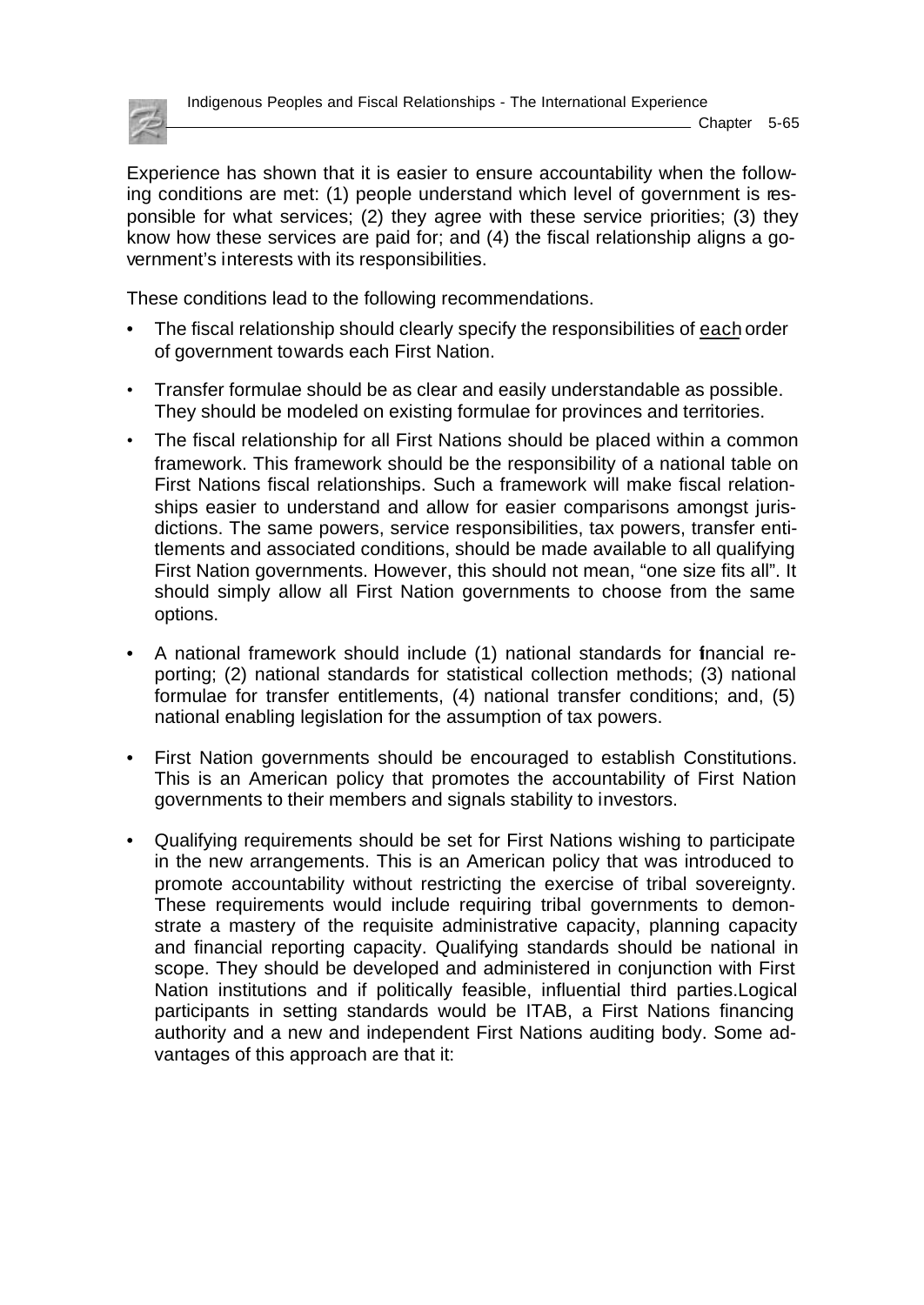

Indigenous Peoples and Fiscal Relationships - The International Experience

- assures investors that this is a capable and qualified government;
- ensures that standards will be set with a sensitivity towards First Nation requirements;
- means that First Nations will police themselves;
- provides First Nations with a basis upon which to build cooperation on a national scale;
- serves as a training ground for developing investment and administrative expertise within First Nations; and
- promotes uniform reporting practices.

#### **5.5.4 Build Supporting Institutions**

A new fiscal relationship requires supporting institutions. These institutions would oversee its development, build administrative capacity within First Nation communities and help govern the new arrangements. They would make it easier to change fiscal relationships as circumstances and priorities change.

These institutions should be administered by First Nations. Preferably, First Nations from across the country would be represented on them, so as to enhance political cohesion. These institutions would provide First Nations with a sense of ownership over the fiscal relationship process. They would also improve communications amongst First Nation communities, First Nation governments, other governments and private investors. Finally, they would help develop larger groupings of First Nation governments and this would create administrative efficiencies.

Supporting institutions should include the following.

- **A training function.** Training is required for administrators and some aspects of service delivery. This function should build from existing training bodies and institutions.
- **A statistics agency.** This agency would be in charge of improving data collection methods and the quality of statistics coming from First Nations.
- **A financing authority.** This authority would reduce the cost of capital and expand its availability. This would promote economic growth. It would also create incentives to develop taxation regimes, improve financial reporting and promote accountability.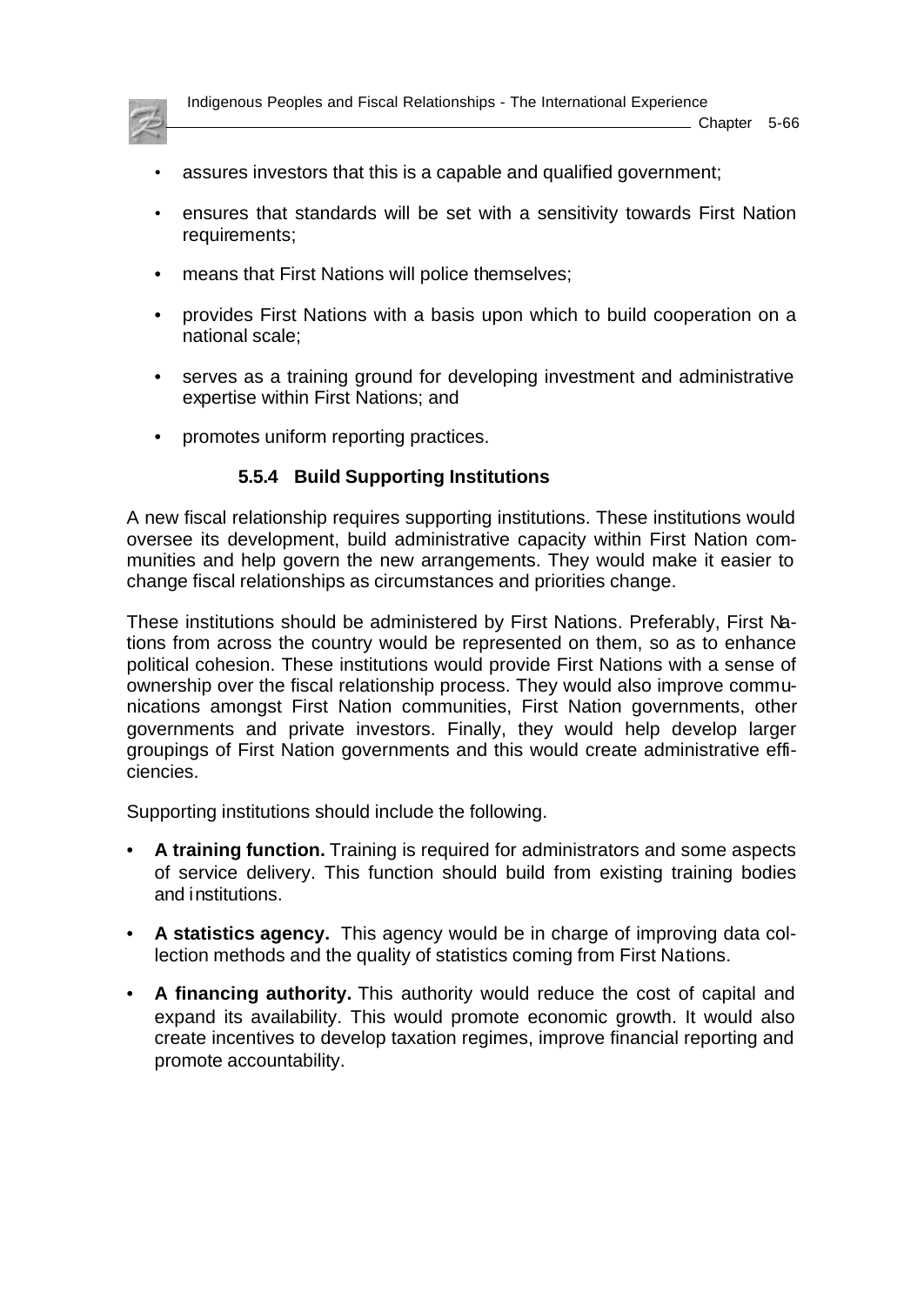

Indigenous Peoples and Fiscal Relationships - The International Experience

- **An expanded role for ITAB.** It will have to represent First Nation interests over a larger range of tax powers.
- **An audit body.** This is required to set standards, promote accountability and if necessary, conduct investigations. Its existence will promote political acceptance and improve the investment climates of First Nation communities.
- An institution to represent First Nations in negotiations about transfer formulae and disbursement formulae. This institution should preserve equity between First Nations and other jurisdictions and also among First Nations. It would be similar to Australia's Commonwealth Grants Commission.
- A body charged with determining the administrative readiness of First Nation governments for a new fiscal relationship. This would be similar to the function currently performed by ITAB with respect to taxation.

# **5.6 Broad Strategic Considerations**

## **5.6.1 Focus on Economic Growth**

A new fiscal relationship will ultimately be judged upon its ability to deliver better public services and real economic opportunity. Accordingly, it should be designed with the explicit aim of improving First Nations' investment climates. An important step in this regard would be the establishment of a financing authority for First Nations. This would deliver the following advantages.

- It would improve the link between developing tax revenues and accessing financing. A financing authority would improve the rates, flexibility and availability of terms under which First Nation governments borrow. First Nation governments would be better able to use projected tax receipts to finance infrastructure. Improvements in infrastructure, in turn, will help attract more private investment.
- A financing authority will improve incentives for First Nation governments to monitor financial practices and promote accountability. Poor financial practices by one First Nation government would affect the credibility of the financing agency, and thereby affect access to investment capital by all First Nation governments.
- A financing authority would expand the availability of investment capital giving many smaller and more rural First Nation communities the ability to debt finance infrastructure projects. Many of these communities would otherwise be denied access because of their small size and lack of history. Making capital more generally available would expand the political constituency for a new fiscal relationship and Indian tax jurisdictions.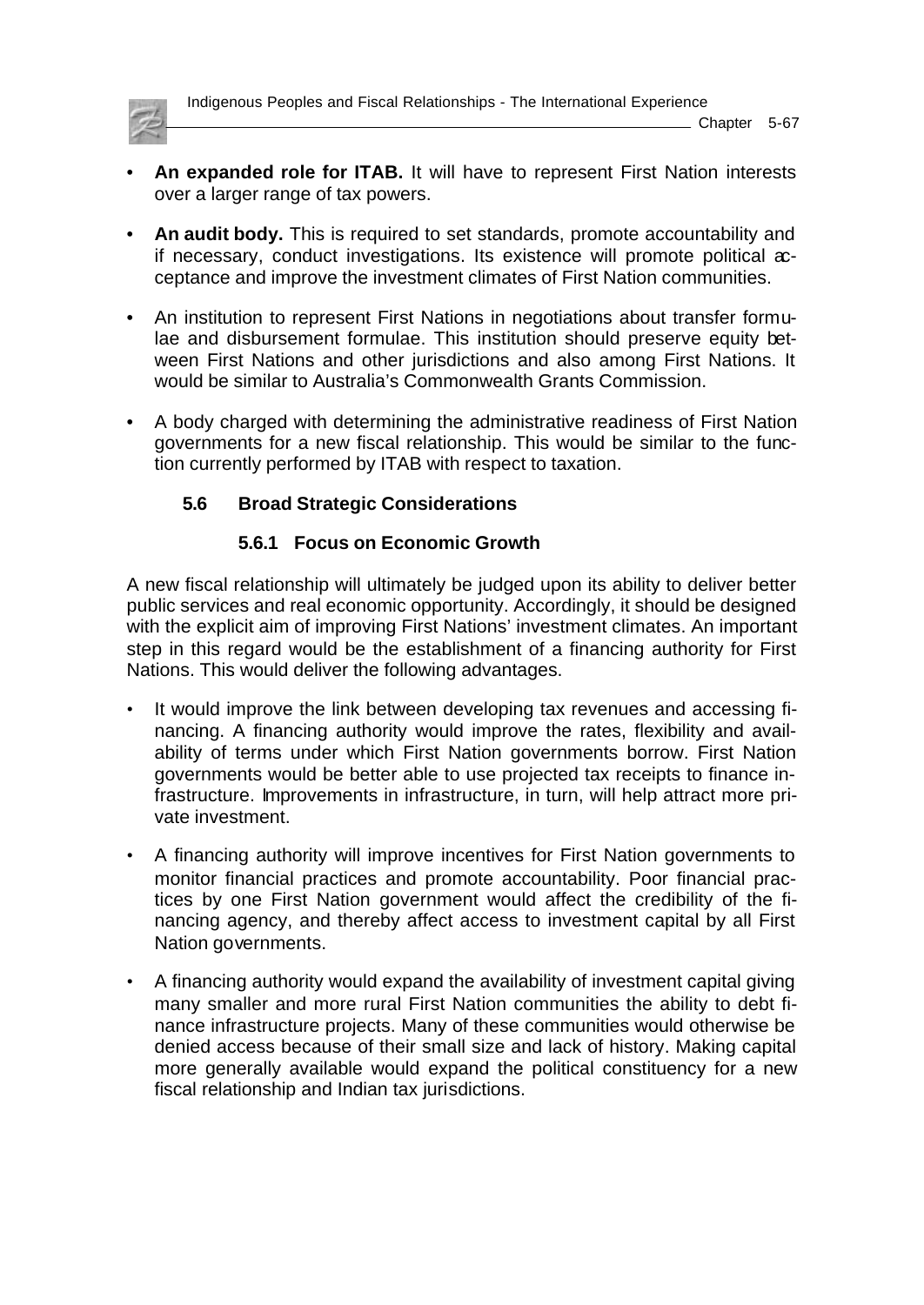Indigenous Peoples and Fiscal Relationships - The International Experience

Chapter 5-68



## **5.6.2 Transfers**

International experiences suggest that *any* new transfer formula will meet political resistance from both within and outside of First Nations. External resistance will be reduced if the transfer's principles are easily understood and consistent with the national fiscal framework. Internal resistance will be reduced if it is made clear that a new transfer system enhances Treaty rights.

Both types of resistance can be reduced if the system is made national in scope. National dimensions to a transfer formula include the following.

- Ensuring that all First Nation governments are provided with the same options.
- Ensuring that a new transfer formula can reflect the different circumstances faced by First Nations.
- Ensuring that the transfers provide participating First Nation governments with the fiscal capacity to provide services equal to other jurisdictions.
- Ensuring that all new fiscal relationships are set within a common framework of powers, service responsibilities, and attached conditions, qualifying requirements and reporting requirements.

A new transfer formula should allow First Nations to take on new responsibilities in stages. Currently, many lack the administrative capacity to take on all the powers they would ultimately wish to assume. The American compacting model would allow the gradual assumption of powers. It would also allow all governments the opportunity to test new arrangements.

Transfer formulae should be based upon existing models and procedures. This would support accountability by allowing easier comparisons with other jurisdictions. This would also create a broader political constituency for defending entitlements under the new transfer. For example, a transfer program based on the equalization program would have natural political allies in all the equalizationreceiving provinces. It would also be more easily integrated within the national system. This would make it easier to reconcile transfer entitlements within the national fiscal framework and to use existing expertise in designing and administering the entitlements.

Cost-sharing programs should be considered for First Nations. The American Federal Government is considering making many cost-sharing programs available to state and tribal governments alike. While cost-sharing programs tend to distort expenditure decision, this model should still be considered. If cost-sharing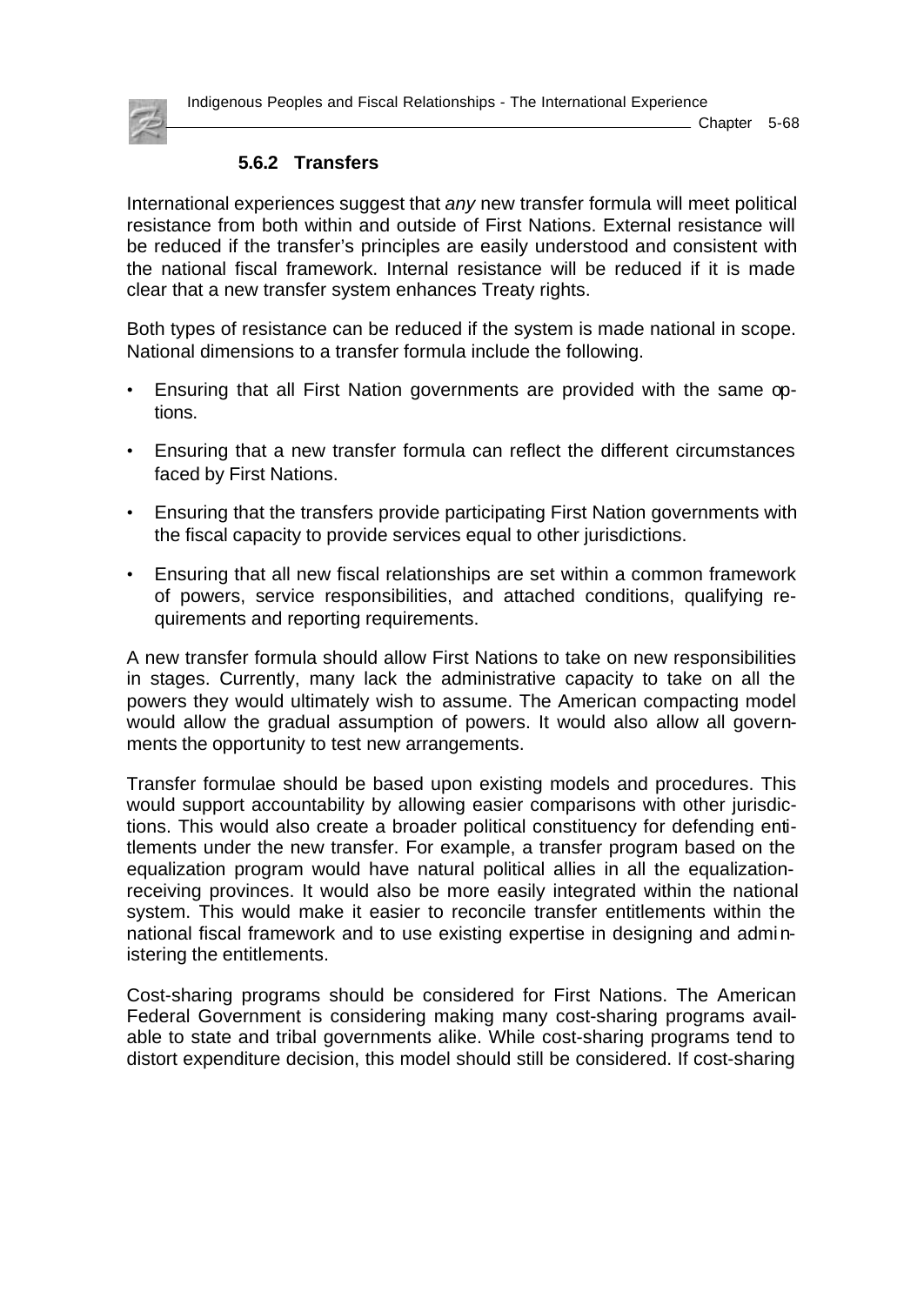

programs were equally available to First Nation governments and/or provinces and municipalities this would address criticisms of special rights. Cost-sharing programs would create incentives for participating First Nation governments to develop own-source revenues and free up funds by seeking service efficiencies.

## **5.6.3 Link to Land Issues**

A well-defined land base is crucial to a workable fiscal relationship. It allows people to develop representative institutions and own-source revenues. In Australia, the assertion of aboriginal title led to the development of representative institutions and a revenue base. These institutions are now paving the way for improvements in the fiscal relationship for all Aboriginals – they are providing revenues with which to improve services and leverage from which to negotiate. The Mabo Decision, which recognized Aboriginal title in Australia, has helped Aboriginal institutions to apply leverage on state governments and assert their authority through the development of regional agreements with business interests. In Canada, the Delgamuukw decision, which also recognized aboriginal itle, creates similar leverage. Provincial governments and business interests will be more compelled to negotiate with First Nation governments. Provincial governments must consider royalty sharing and exclusive tax jurisdictions for First Nation governments.

## **5.7 Final Summary**

The international experience provides no magic "one size fits all" model of an ideal fiscal relationship for First Nations in Canada. It only provides snapshots of "works in progress". No other country has managed to deliver self-determination and a high standard of living for its indigenous people. Other indigenous peoples are also seeking a better relationship – one that provides improved services, improved socio-economic outcomes and self-determination. Much like Canada, there is no consensus about how to best achieve these goals. There are conflicting interests between indigenous populations now residing in cities and those in indigenous communities. There are political rivalries within and among indigenous communities and organizations. There is often controversy within indigenous populations about whether indigenous institutions are representative enough to consider changes to the fiscal relationship. A generic truism from the international experience is that there is considerable dissatisfaction with the status quo among both indigenous and non-indigenous people and yet resistance to any movement away from it.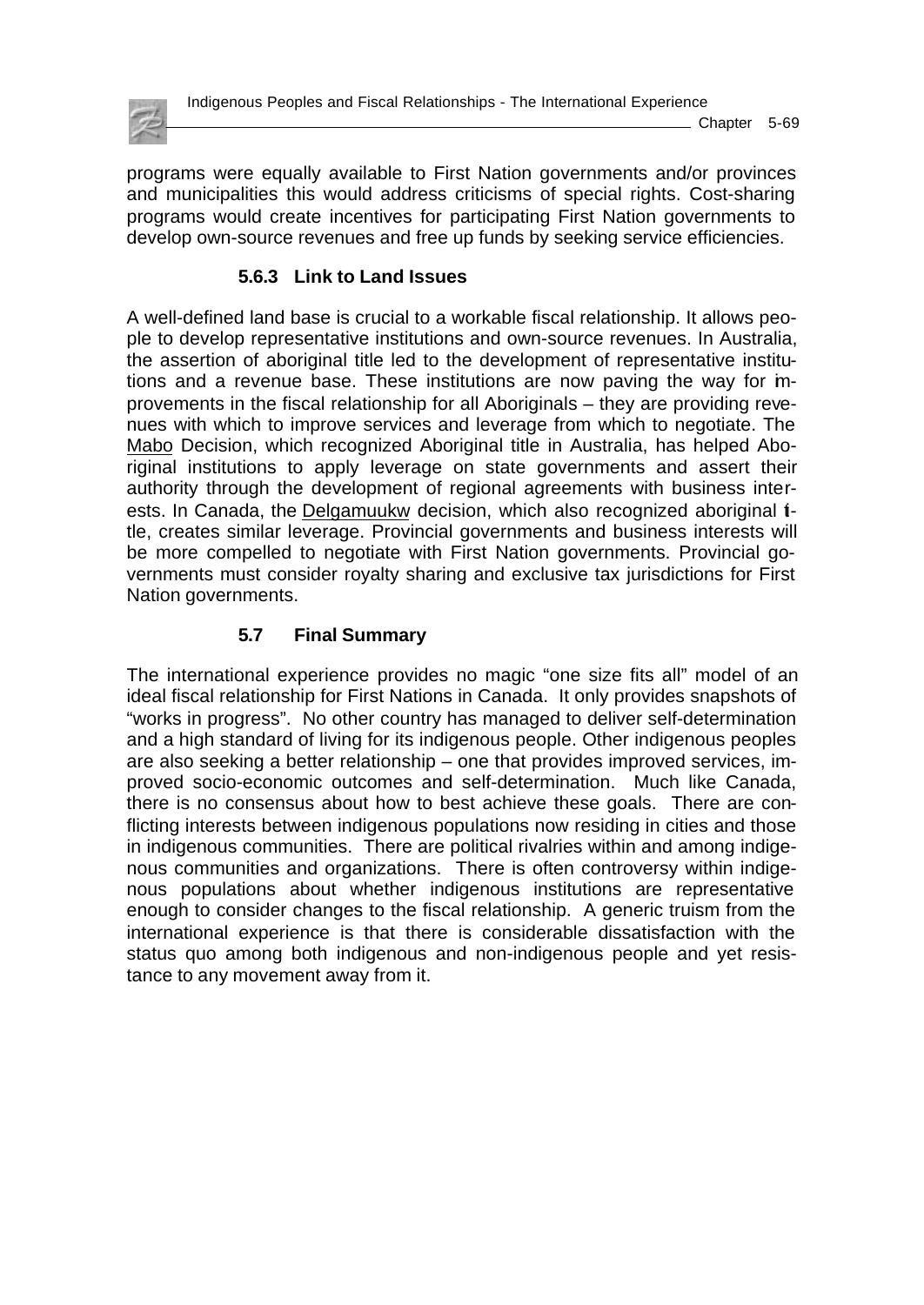

In many respects, Canada is the world leader in fiscal relationships for indigenous people. This is particularly true after the recent settlements in the North. Nonetheless, Canada has a long way to go with fiscal relationships before selfgovernment can deliver its promise. In addition to purely political difficulties, there is the lack of a shared vision and a failure by many to recognize the need for a new fiscal relationship to resolve other issues.

International experiences suggest that many issues need to be resolved in Canada.

- (1) Coordination with provincial governments to develop exclusive tax jurisdictions for First Nation governments.
- (2) Guarantees of continued service for First Nations unable or unwilling to adopt a new fiscal relationship.
- (3) The specification of a relationship between own-source revenues and transfer entitlements.
- (4) The development of arrangements for resource access and resource revenue sharing.
- (5) The definition of jurisdictions to be transferred under self-government arrangements.
- (6) Policies regarding the rights of third parties under new arrangements.
- (7) The development of financial reporting and other accountability provisions.
- (8) Development of national First Nations institutions in order to efficiently administer a new fiscal relationship.

The ultimate issue is going to be convincing the Canadian public and First Nations citizens that developing self-government with an expanded land base, representative institutions, a secure transfer formula and exclusive tax jurisdictions is going to be to the benefit of all. The rapid growth of the First Nation population will ensure that the status quo becomes steadily more costly both in fiscal and social terms. However, given the immense political difficulties these issues present and the importance of developing national positions on them, a national table on fiscal relationships is a vital next step for Canada.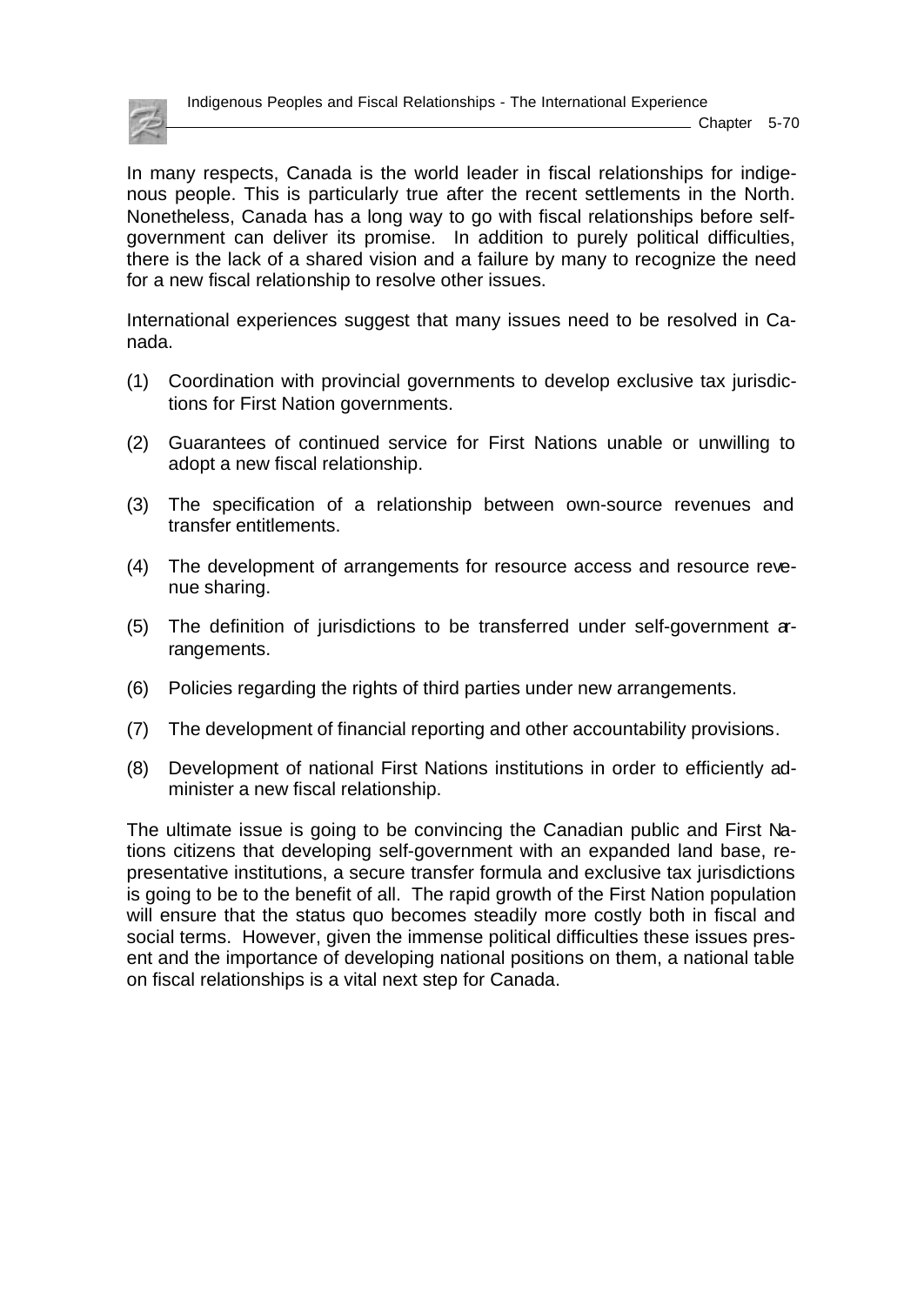

#### **References**

Aboriginal and Torres Strait Islander Commission, Corporate Plan, 1998-2001, 1998 fro[m http://www.atsic.gov.au,](http://www.atsic.gov.au) 1998.

Aboriginal and Torres Strait Islander Commission, "Reform of Commonwealth State Financial Relations", 1997 fro[m http://www.atsic.gov.au,](http://www.atsic.gov.au) 1997.

Aboriginal and Torres Strait Islander Commission, "Regional Agreements", 1997 from <http://www.atsic.gov.au>, 1997.

Bureau of Indian Affair, United States of America, Strategic Plan, [www.doi.gov/bia/plan930.html,](http://www.doi.gov/bia/plan930.html) 1997.

Deane, Sir William, "Some Signposts from Daguragu", address given to the Council for Aboriginal Reconciliation, August, 1996.

Department of Finance, Government of Australia, 1997 Budget, 1997.

Djerrkura, Gatjil, ATSIC Chairman, "Retreat from Rights", published in the Weekend Australian, January 4, 1998.

Frenkley, J. and Rozin, A., "Fiscal Policies and Growth in the World Economy" MIT Press, 1996.

Gold, Steven, "State Fiscal Problems and Polices", The Fiscal Crisis of the States, Georgetown University, 1995.

Government of Australia, The Royal Commission into Aboriginal Deaths in Custody, 1996.

Groenewagon, P., Public Finance in Australia, Theory and Practice, Prentice Hall, 1990.

International Monetary Fund, Government Financial Statistics Year Book, 1996.

Johnson, Tadd and Hamilton, James, "Self-Governance for Indian Tribes: From Paternalism to Empowerment", Connecticut Law Review, May 1995.

Ministry of Maori Development (Te Puni Kokiri) and Maori Land Court, "A Guide to Succession, Te Ture Whenua Maori Act, 1993", 1997.

Ministry of Maori Development (Te Puni Kokiri), "Te Puni Kokiri Review of the Adequacy of ACC's Service Delivery to the Maori", 1998.

National Indigenous Working Group on Native Title, "Coexistance, Negotiation and Certainty", Position Paper, 1997.

New Zealand Government Online, "The Treaty of Waitangi", 1997.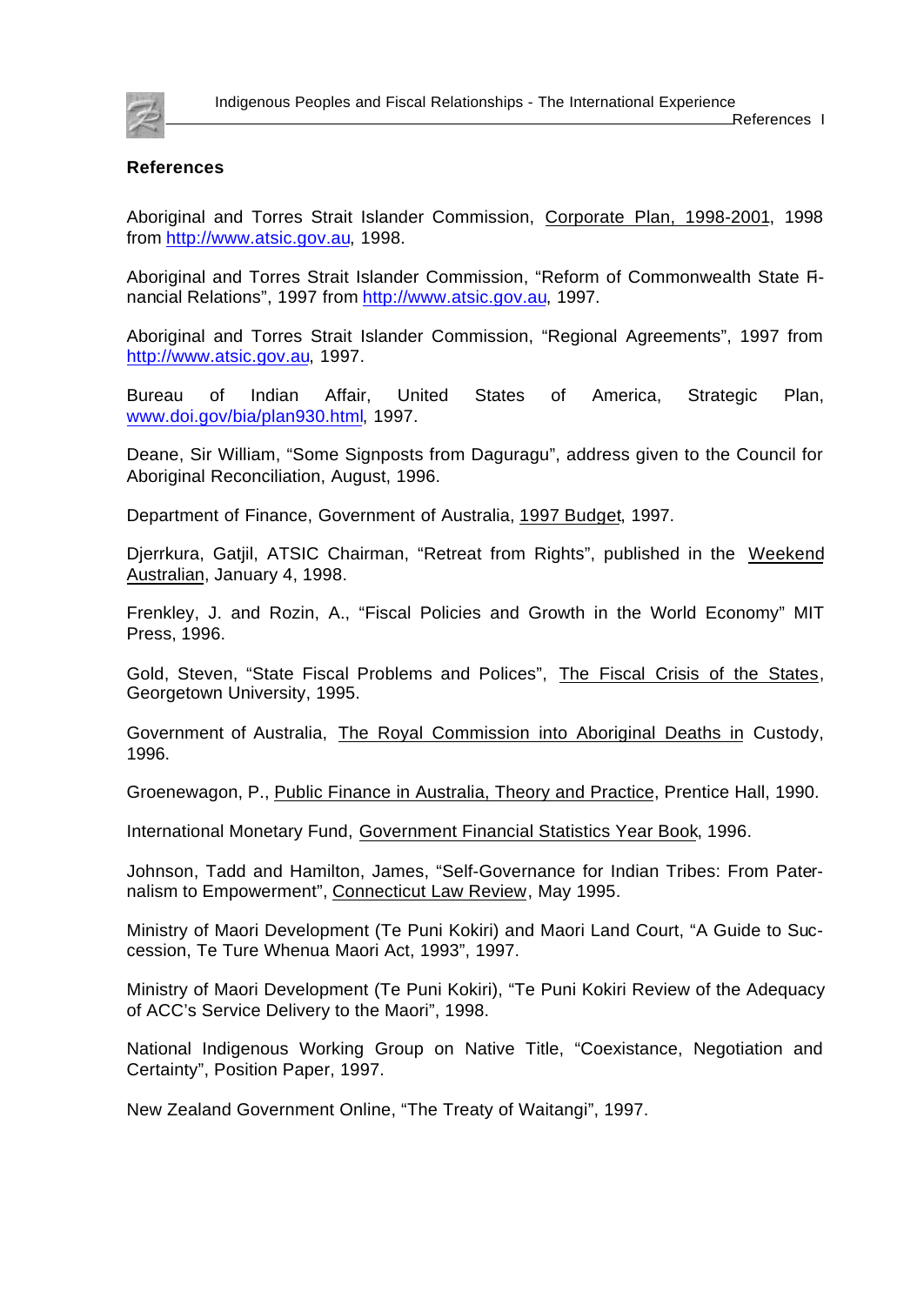

Nighthorse, Ben, Senate Indian Affairs Committee Chairman, Press Release, February 26, 1997.

Northern Territory Land Council, Our Land, Our Life, Northern Land Council, 1997.

Reconciliation and Social Justice Library, "Aboriginal Reconciliation an Historical Perspective- the Movement Towards Reconciliation – Processes of Constitutional Change", 1997.

Reconciliation and Social Justice Library, "Indigenous Social Justice Strategies and Recommendations – Reform of the Funding of Citizenship Services for Indigenous Peoples", 1997.

Richard, G. and Le Dressay, A., First Nation Taxation and New Fiscal Relationships, 1997.

Royal Commission on Aboriginal Peoples (RCAP), Report of the Royal Commission on Aboriginal Peoples, 1996.

Sanders, W., "Australian fiscal federalism and Aboriginal self-government: some issues of tactics and targets", Centre for Aboriginal Economic Policy Research, 1995.

Smart, Michael and Bird, Richard, "Federal Fiscal Arrangements in Canada: An Analysis of Incentives", a paper presented at the "Decentralization in an Economic Union: Perspectives from the NAFTA Countries" Conference, November, 1996.

Sullivan, Patrick, "Regional Agreements in Australia: An Overview Paper", Australian Institute of Aboriginal and Torres Strait Islander Studies, 1997 from [http://www.aiatsis.gov.au,](http://www.aiatsis.gov.au) 1997.

Taranaki Report a submission to the Waitangi Tribunal, 1997.

Tau, Henare, Minister of Maori Development, Speech of February 27, 1997.

Tau, Henare, Minister of Maori Development, Speech to the Ministerial Council for Aboriginal and Torres Strait Islander Affairs, August 15, 1997.

United States Budget, 1997/98.

Valencia-Weber, Gloria, "Shrinking Indian Country: A State Offensive to Divest Tribal Sovereignty", Connecticut Law Review, May, 1995.

Walters, Williams, "Preliminary Proposal in Relation to Structure and Strategy for Settlement of Muriwhenua Claim for Submission to Waitangi Tribunal", 1997.

White House, Office of the Press Secretary, "Memorandum for the Heads of Executive Departments and Agencies", April 29, 1994, from http://one-web.org/oneida/sov1.html, 1998.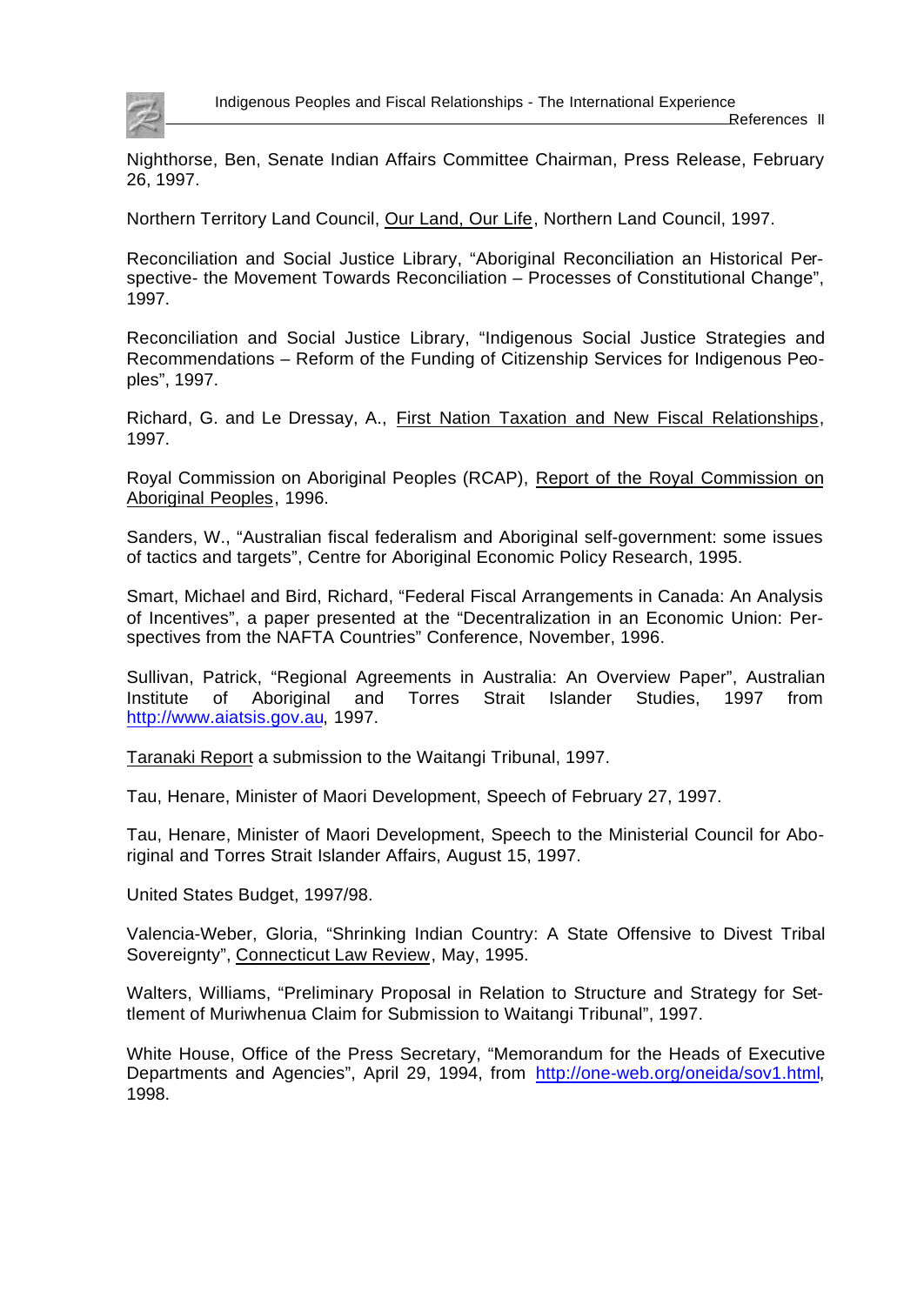

Appendix A I

# **Appendix A**

|                       | <b>Recommendations For "Gathering Strength"</b>                                                                                 |
|-----------------------|---------------------------------------------------------------------------------------------------------------------------------|
| <b>Accountability</b> | Establish qualifying process in conjunction with First Nations<br>$\bullet$<br>- to be administered by First Nations.           |
|                       | Standardize financial reporting.<br>٠                                                                                           |
|                       | Consider Constitutions for tribal governments.<br>٠                                                                             |
|                       | Tie to familiar formulae and procedures.<br>٠                                                                                   |
|                       | Specify all service responsibilities for each level of govern-<br>٠<br>ment.                                                    |
|                       | Work with large aggregations.<br>$\bullet$                                                                                      |
|                       | Pre-establish uniform framework of policies, responsibilities<br>٠<br>and powers.                                               |
|                       | Train administrators.<br>$\bullet$                                                                                              |
| <b>Data</b>           | Standardize financial reporting requirements.<br>$\bullet$                                                                      |
|                       | Standardize data collection arrangements.                                                                                       |
|                       | Establish training program for data collection and information<br>$\bullet$<br>management.                                      |
| <b>Tax</b>            | Enabling legislation for assumption of new powers.                                                                              |
|                       | Avoid concurrent jurisdiction/must have exclusive tax juris-<br>$\bullet$<br>dictions.                                          |
|                       | Establish qualifying process in conjunction with First Nations<br>$\bullet$<br>- First Nations training and accreditation body. |
|                       | Consider incentive program.<br>$\bullet$                                                                                        |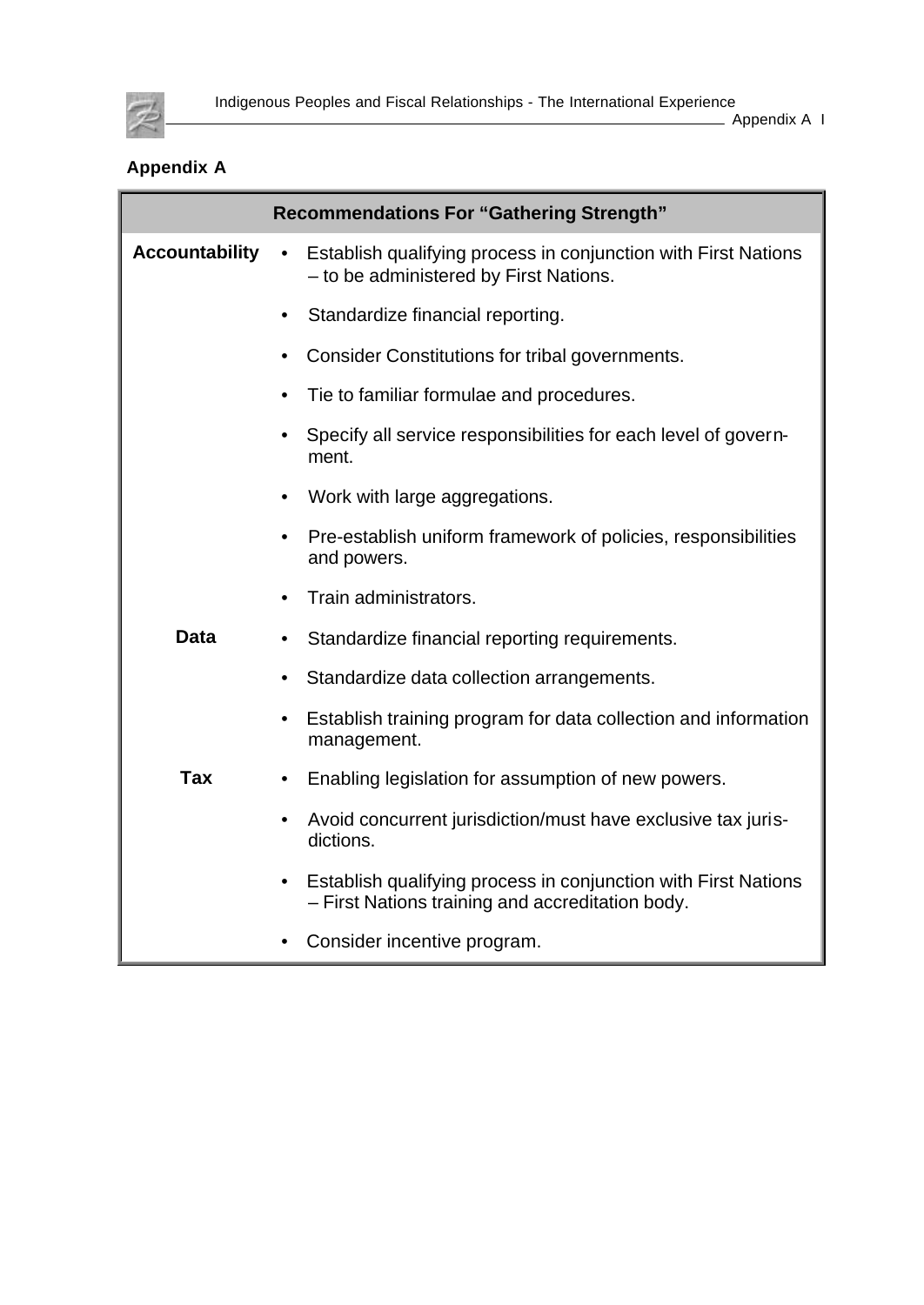

| <b>Transfer</b> | • Tie a new transfer to existing formulae and procedures.                                                                                                                                                                        |
|-----------------|----------------------------------------------------------------------------------------------------------------------------------------------------------------------------------------------------------------------------------|
|                 | • Establish process for qualifying for new transfer arrange-<br>ments.                                                                                                                                                           |
|                 | • Have a First Nations governing body help draft terms of refer-<br>ence for a disbursement formula. Consider a Transfer<br>Authority to liaison with other bodies and determine dis-<br>bursements based on Terms of Reference. |
|                 | • Consider gradual implementation of new arrangements, i.e.<br>similar to American compacting process.                                                                                                                           |
|                 | • Establish a national framework policy for the assumption of<br>new powers/transfers. This should specify limits.                                                                                                               |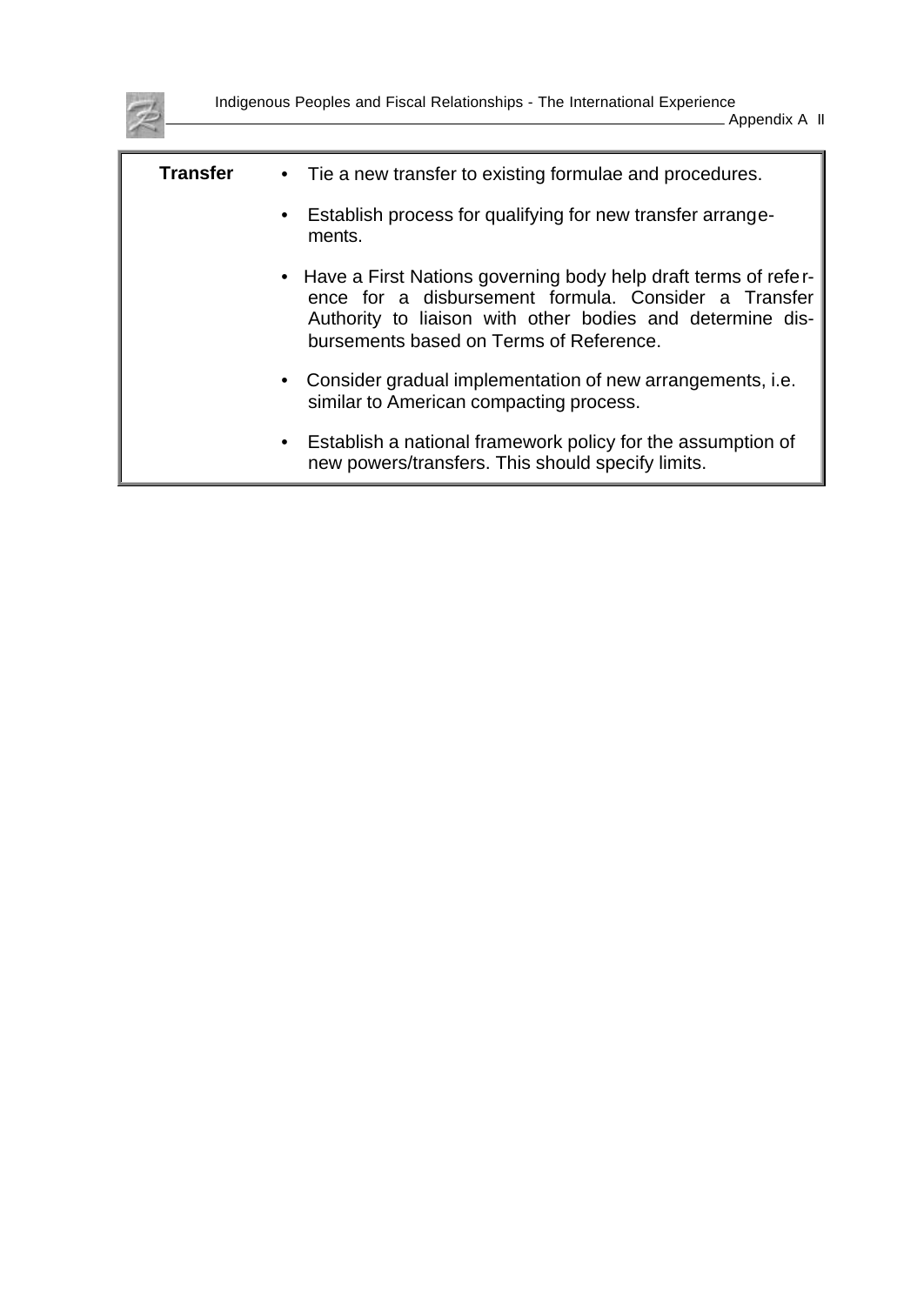

Appendix B I

# **Appendix B**

## **Statistical Background to Research Countries**

## **Geographic Characteristics**

| <b>Country</b>   | Size (km $2$ ) | Coastline (km) | <b>Arable Land</b><br>$(\%)$ | Forest/Woodland (%) |
|------------------|----------------|----------------|------------------------------|---------------------|
| Australia        | 7,686,850      | 25,760         | 6                            | 14                  |
| Canada           | 9,976,140      | 243,791        | 5                            | 35                  |
| New Zea-<br>land | 268,680        | 15,134         | 2                            | 38                  |
| <b>U.S.A.</b>    | 9,372,610      | 19,924         | 20                           | 29                  |

Source: 1994 CIA Fact Book

## **Demographic Characteristics**

| <b>Country</b> | <b>Population</b> | <b>Population</b><br>growth $(\%)$ | <b>Life Expectancy</b> | <b>Literacy Rate</b> |
|----------------|-------------------|------------------------------------|------------------------|----------------------|
| Australia      | 18,077,419        | 1.38                               | 77.57                  | 100                  |
| Canada         | 28,113,997        | 1.18                               | 78.13                  | 97                   |
| New Zealand    | 3,388,737         | .57                                | 76.38                  | 99                   |
| <b>U.S.A.</b>  | 260,713,585       | .99                                | 75.9                   | 97                   |

Source: 1994 CIA Fact Book

## **Economic Characteristics**

| <b>Country</b>            | GDP $($B)^*$                                                | <b>Economic</b><br>Growth (%) | <b>Unemployment</b><br><b>Rate (%)</b> | <b>Inflation</b> | Overnight<br><b>Interest Rate</b> |
|---------------------------|-------------------------------------------------------------|-------------------------------|----------------------------------------|------------------|-----------------------------------|
| Australia                 | 339.7                                                       | 1.8                           | 8.2                                    |                  | 4.99                              |
| Canada                    | 617.7                                                       | 3                             | 8.9                                    | 1.1              | 4.62                              |
| New Zealand*              | 53                                                          |                               | 9.1                                    | $\mathcal{P}$    | Unavailable                       |
| <b>U.S.A.</b><br>Sources: | 6,379<br>$6,379$ 3.9<br>The Economist March $7^{\text{th}}$ | $12^{th}$ $1008$              | 4.7                                    | 1.5              | 5.5                               |

Sources: The Economist, March  $7<sup>m</sup> - 13<sup>m</sup>$ , 1998 \* 1994 CIA Fact Book